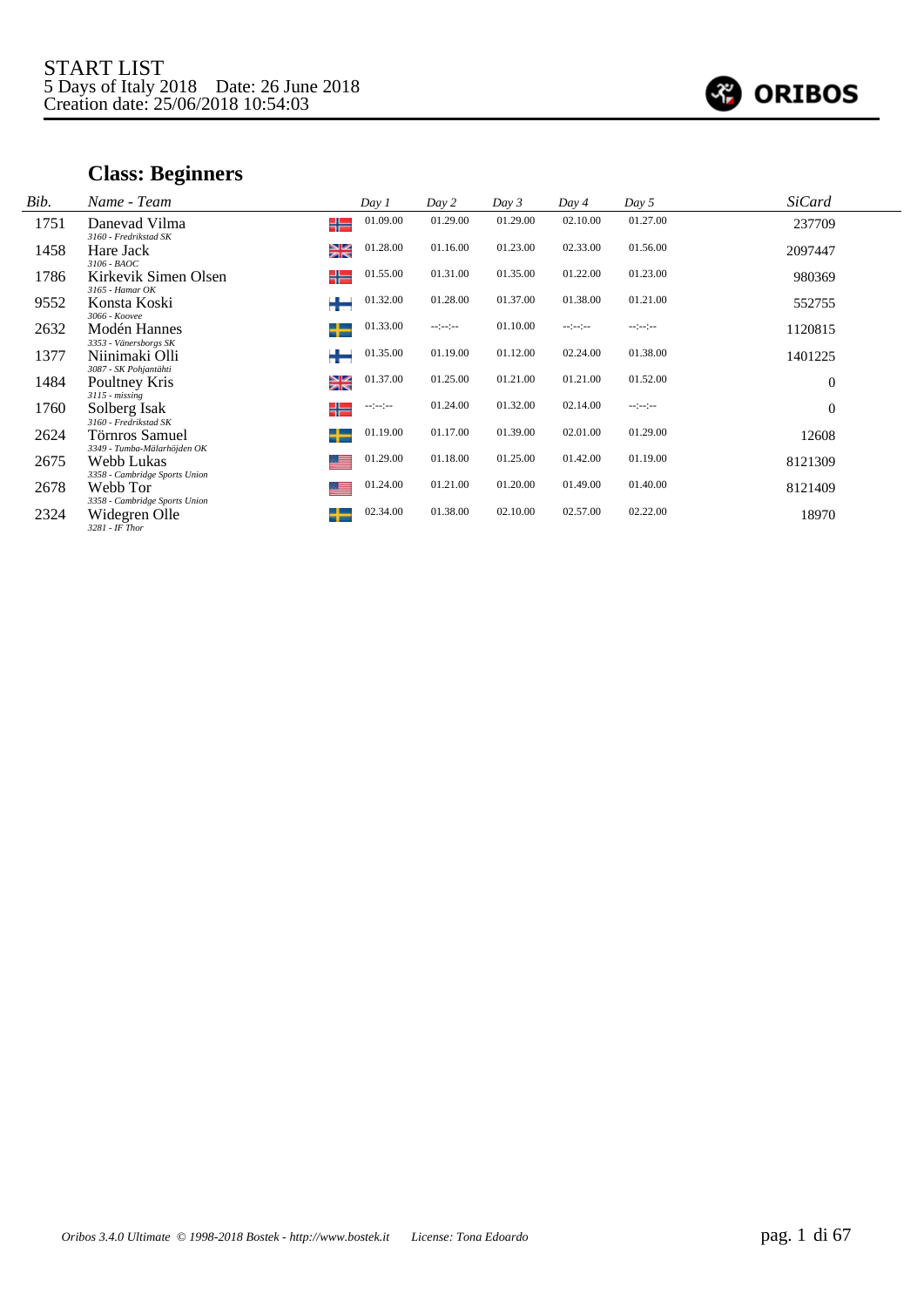

# **Class: Direct Long**

| Bib. | Name - Team                                                                      |   | Day 1            | Day 2            | Day 3        | Day 4            | Day $5$      | <b>SiCard</b> |  |
|------|----------------------------------------------------------------------------------|---|------------------|------------------|--------------|------------------|--------------|---------------|--|
| 1697 | Cimmarusti Raffaella<br>0731 - SPORT OR. SCHOOL                                  |   | 00.10.00         | 00.11.00         | 00.16.00     | 00.43.00         | 00.35.00     | 7201855       |  |
| 1659 | Corazza Eugenio                                                                  |   | 00.12.00         | 00.16.00         | 00.39.00     | 00.36.00         | 00.31.00     | 210851        |  |
| 1197 | 0476 - CORSAORIENTAMENTO CLUB ROMA<br>Heinonen Jukka                             |   | $-12 - 12 -$     | 00.28.00         | 00.17.00     | 01.04.00         | $-12 - 12 -$ | $\theta$      |  |
| 1198 | 3053 - Helsingin Suunnistajat<br>Heinonen Paavo<br>3053 - Helsingin Suunnistajat | ┶ | $-1 - 1 - 1 - 1$ | 00.27.00         | 00.29.00     | 00.15.00         | 00.55.00     | $\theta$      |  |
| 1508 | <b>Herbrecht Thomas</b><br>3126 - LT DSHS Köln                                   |   | 00.14.00         | $-1 - 1 - 1 - 1$ | $-12 - 12 -$ | $-1 - 1 - 1 - 1$ | $-12 - 12 -$ | 208289        |  |
| 1755 | Kahrs Christian Riddervold<br>3160 - Fredrikstad SK                              | ╬ | $-1 - 1 - 1 - 1$ | 00.19.00         | 00.18.00     | 01.38.00         | $-12 - 12 -$ | 619470        |  |
| 1955 | Murawski Piotr<br>3203 - HKS Azymut Mochy                                        |   | 00.20.00         | 00.26.00         | 00.38.00     | 00.42.00         | 00.25.00     | 7200182       |  |
| 1502 | Risch Björn                                                                      |   | 00.21.00         | 00.12.00         | 00.37.00     | 00.16.00         | 00.50.00     | 555005        |  |
| 1223 | 3123 - ASG Teutoburger Wald<br>Sallila Antti                                     | ╈ | 00.16.00         | 00.21.00         | 00.27.00     | 01.27.00         | 00.49.00     | $\theta$      |  |
| 1762 | 3053 - Helsingin Suunnistajat<br>Solberg Vidar                                   | ╬ | $-1 - 1 - 1 - 1$ | 00.15.00         | 00.30.00     | 01.50.00         | $-12 - 12 -$ | $\theta$      |  |
| 2431 | 3160 - Fredrikstad SK<br>Strömberg Sofie                                         | ┶ | 00.07.00         | 00.25.00         | 00.31.00     | 00.50.00         | 00.47.00     | 1770413       |  |
| 1669 | 3300 - Matteus SI<br>Vannutelli Gianluca<br>0476 - CORSAORIENTAMENTO CLUB ROMA   |   | 00.15.00         | 00.02.00         | 00.33.00     | 00.45.00         | 00.56.00     | 2084590       |  |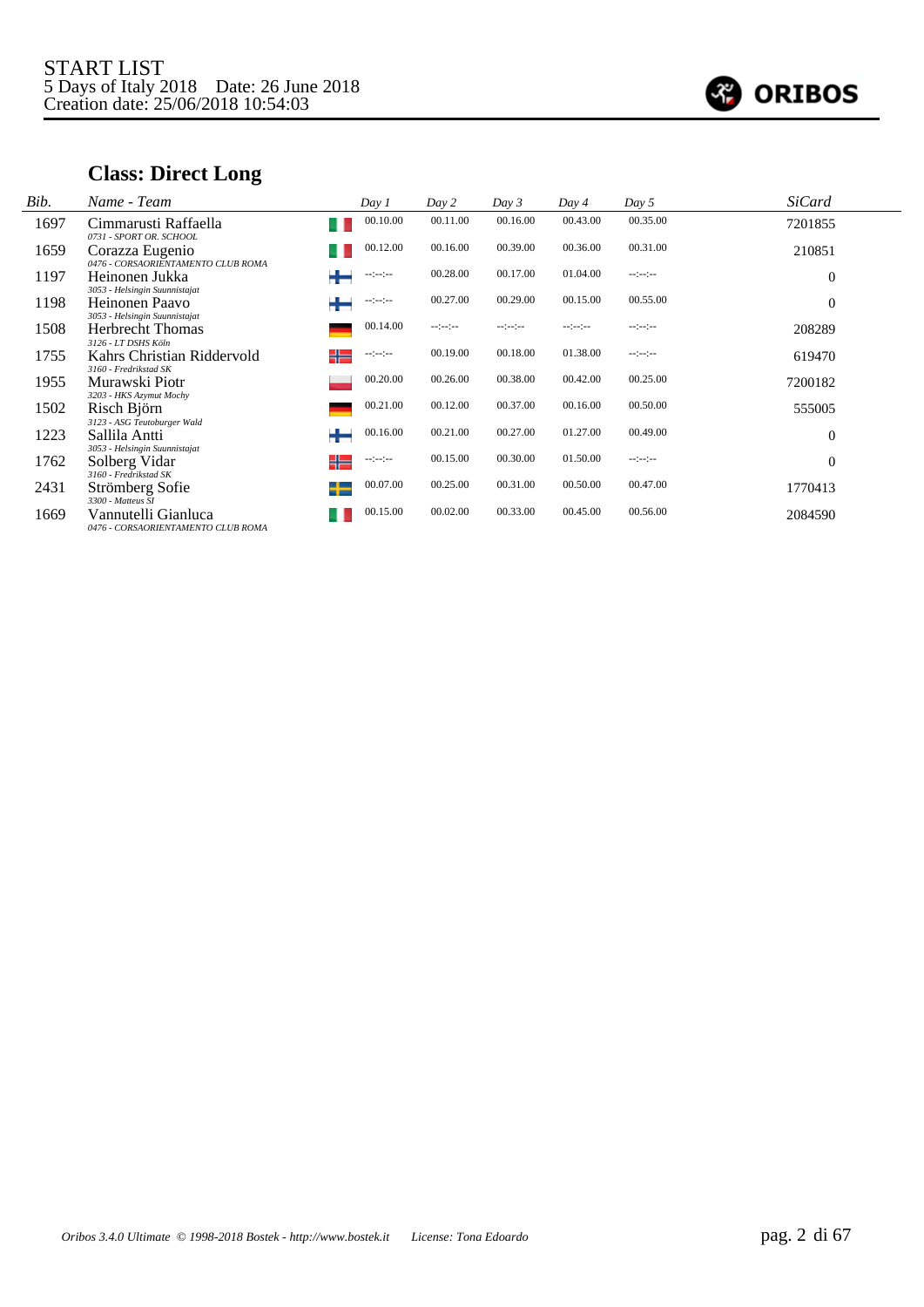

# **Class: Direct Middle**

| Bib. | Name - Team                                                 |    | Day 1            | Day 2            | Day 3            | Day 4            | Day 5        | <b>SiCard</b>    |  |
|------|-------------------------------------------------------------|----|------------------|------------------|------------------|------------------|--------------|------------------|--|
| 2149 | Bengtsson Erika<br>3262 - Bredaryds SOK                     |    | 00.20.00         | 00.21.00         | 00.05.00         | 01.43.00         | 00.48.00     | 500526           |  |
| 1446 | <b>Brun Matthieu</b><br>3100 - CS Pertuis                   |    | 00.52.00         | 00.17.00         | 00.51.00         | 01.42.00         | 01.00.00     | 7551953          |  |
| 2089 | Bühlmann Oliver<br>3249 - OLV Luzern                        |    | 00.43.00         | 00.26.00         | 00.13.00         | 01.40.00         | 00.16.00     | 8090974          |  |
| 2090 | Bühlmann Simone<br>3249 - OLV Luzern                        | ۰  | 00.41.00         | 00.02.00         | 00.07.00         | 00.54.00         | 00.41.00     | 8250974          |  |
| 2214 | Djupström Maria<br>3270 - Frölunda OL                       | டட | 00.42.00         | 00.32.00         | 00.52.00         | 01.06.00         | 01.11.00     | 9610282          |  |
| 2281 | Fredriksson Klas<br>3273 - Göteborg-Majorna OK              |    | 00.31.00         | 00.20.00         | 00.38.00         | 01.34.00         | 01.09.00     | 9700605          |  |
| 1948 | Galla Andrzej<br>3203 - HKS Azymut Mochy                    |    | 00.51.00         | 00.48.00         | 00.33.00         | 01.31.00         | 01.14.00     | 2121112          |  |
| 1753 | Helminsen Laila<br>3160 - Fredrikstad SK                    |    | 00.55.00         | 00.25.00         | 00.48.00         | 01.22.00         | 01.19.00     | $\boldsymbol{0}$ |  |
| 1754 | Helminsen Morten<br>3160 - Fredrikstad SK                   |    | 00.24.00         | 00.03.00         | 00.18.00         | 01.36.00         | 01.06.00     | $\overline{0}$   |  |
| 1550 | Hoffer Sandra<br>0015 - OR. PERGINE                         |    | --:--:--         | --:--:--         | $-1 - 1 - 1 - 1$ | 01.33.00         | --:--:-      | 2011062          |  |
| 2545 | Johansson Karin<br>3332 - Sävedalens AIK                    |    | --:--:--         | --:--:--         | 00.10.00         | $-1 - 1 - 1 - 1$ | --:--:-      | 870113           |  |
| 1317 | Johansson Linnea<br>3076 - OK Trian                         |    | 01.55.00         | 00.49.00         | 01.15.00         | 01.30.00         | 01.21.00     | $\mathbf{0}$     |  |
| 1756 | Kahrs Marianne Riddervold<br>3160 - Fredrikstad SK          |    | --:--:--         | 00.30.00         | 00.32.00         | 00.19.00         | --:--:-      | 208998           |  |
| 1301 | Kämäräinen Virpi<br>3072 - missing                          |    | $-1 - 1 - 1 - 1$ |                  | 00.16.00         | --:-:-           | --:--:-      | $\boldsymbol{0}$ |  |
| 2288 | Kuhlin Mikael<br>3273 - Göteborg-Majorna OK                 |    | 00.34.00         | 00.45.00         | 00.31.00         | 01.28.00         | 01.20.00     | 1429828          |  |
| 1209 | Laitinen Kaija<br>3053 - Helsingin Suunnistajat             |    | $-1 - 1 - 1 - 1$ | 00.22.00         | 00.45.00         | 00.37.00         | $-1(-1)$     | $\overline{0}$   |  |
| 1022 | Lehofer Harald<br>3012 - Naturfreunde Kühnsdorf             |    | 00.38.00         | --:--:--         | --:--:--         | 01.19.00         | 00.22.00     | 2087483          |  |
| 2346 | Lindmark Märtha<br>3284 - IFK Kiruna                        |    | 00.44.00         | 00.07.00         | 00.53.00         | 01.17.00         | 01.12.00     | 2062172          |  |
| 2549 | Lindqvist Andreas<br>3332 - Sävedalens AIK                  |    | --:--:--         | --:--:--         | 00.15.00         | $-1 - 1 - 1 - 1$ | --:--:--     | 2065282          |  |
| 1329 | Lintula Timo<br>3076 - OK Trian                             |    | 01.53.00         | 00.50.00         | 01.13.00         | 00.35.00         | 00.15.00     | 355638           |  |
| 2633 | Modén Mattiaas<br>3353 - Vänersborgs SK                     |    | 00.45.00         | 01.39.00         | 00.04.00         | 00.23.00         | $-12 - 12 -$ | 448915           |  |
| 1482 | <b>Moseley Frances</b><br>$3114$ - $MDOC$                   | ≱≼ | 00.50.00         | 00.34.00         | 00.28.00         | 00.17.00         | 00.23.00     | 2105232          |  |
| 1953 | Murawska Ewa<br>3203 - HKS Azymut Mochy                     |    | 00.30.00         | 00.46.00         | 00.22.00         | 00.27.00         | 00.24.00     | 1424633          |  |
| 1170 | Parjanne Mikko<br>3051 - Espoon Suunta                      |    | 00.26.00         | 00.42.00         | 00.30.00         | 00.56.00         | 00.53.00     | 7140940          |  |
| 1759 | Poppe Thomas<br>3160 - Fredrikstad SK                       |    | 00.57.00         | 00.36.00         | 00.26.00         | 00.34.00         | 00.40.00     | $\overline{0}$   |  |
| 1629 | Ramazza Stefano<br>0221 - POL. 'G. MASI'                    |    | $-12 - 12 -$     | 00.31.00         | $-12 - 12 -$     | 00.08.00         | --:--:--     | 205880           |  |
| 1665 | Revessi Cecilia Maria<br>0476 - CORSAORIENTAMENTO CLUB ROMA |    | 00.19.00         | 00.11.00         | 00.47.00         | 01.32.00         | 01.22.00     | 9102882          |  |
| 1228 | Salonen Aapo<br>3053 - Helsingin Suunnistajat               |    | 00.35.00         | 00.24.00         | 00.03.00         | 00.07.00         | 01.13.00     | 9030700          |  |
| 1231 | Salonen Hilkka<br>3053 - Helsingin Suunnistajat             |    | --:--:--         | 00.06.00         | 00.41.00         | --:-:-           | --:--:--     | $\mathbf{0}$     |  |
| 1235 | Salonen Paavo<br>3053 - Helsingin Suunnistajat              |    | --:--:--         | 00.40.00         | 00.24.00         | $-1 - 1 - 1 - 1$ | --:--:-      | $\mathbf{0}$     |  |
| 1236 | Salonen Tiia<br>3053 - Helsingin Suunnistajat               |    | 00.28.00         | 00.28.00         | 00.06.00         | 01.00.00         | 01.03.00     | $\mathbf{0}$     |  |
| 1699 | Sisto Giuseppe<br>0731 - SPORT OR. SCHOOL                   |    | --:-:-           | --:--:--         | 00.50.00         | --:--:-          | 00.52.00     | 8320001          |  |
| 2670 | Skoog Görel<br>3356 - Växjö OK                              |    | --:--:-          | --:--:--         | $-15 - 10$       | 01.12.00         | 01.26.00     | 203960           |  |
| 2671 | Skoog Lars G<br>3356 - Växjö OK                             |    | --:--:--         | --:--:--         | --:--:-          | 00.11.00         | 00.30.00     | 330992           |  |
| 2250 | Skovbjerg Susanne<br>3270 - Frölunda OL                     |    | 00.29.00         | 00.18.00         | 00.14.00         | 00.25.00         | 00.34.00     | 1270173          |  |
| 1761 | Solberg Linda<br>3160 - Fredrikstad SK                      |    | --:-:-           | 00.15.00         | 00.08.00         | 00.44.00         | --:--:-      | 800705           |  |
| 1350 | Vikström Liisa<br>3078 - Pihkaniskat                        |    | --:--:--         | 00.44.00         | 00.39.00         | 00.43.00         | --:--:-      | 112510           |  |
| 1305 | Viljamaa Janne<br>3074 - NAVI                               |    | --:--:--         | $-1 - 1 - 1 - 1$ | 00.11.00         | 00.28.00         | 01.07.00     | 237691           |  |

*Oribos 3.4.0 Ultimate © 1998-2018 Bostek - http://www.bostek.it License: Tona Edoardo* pag. 3 di 67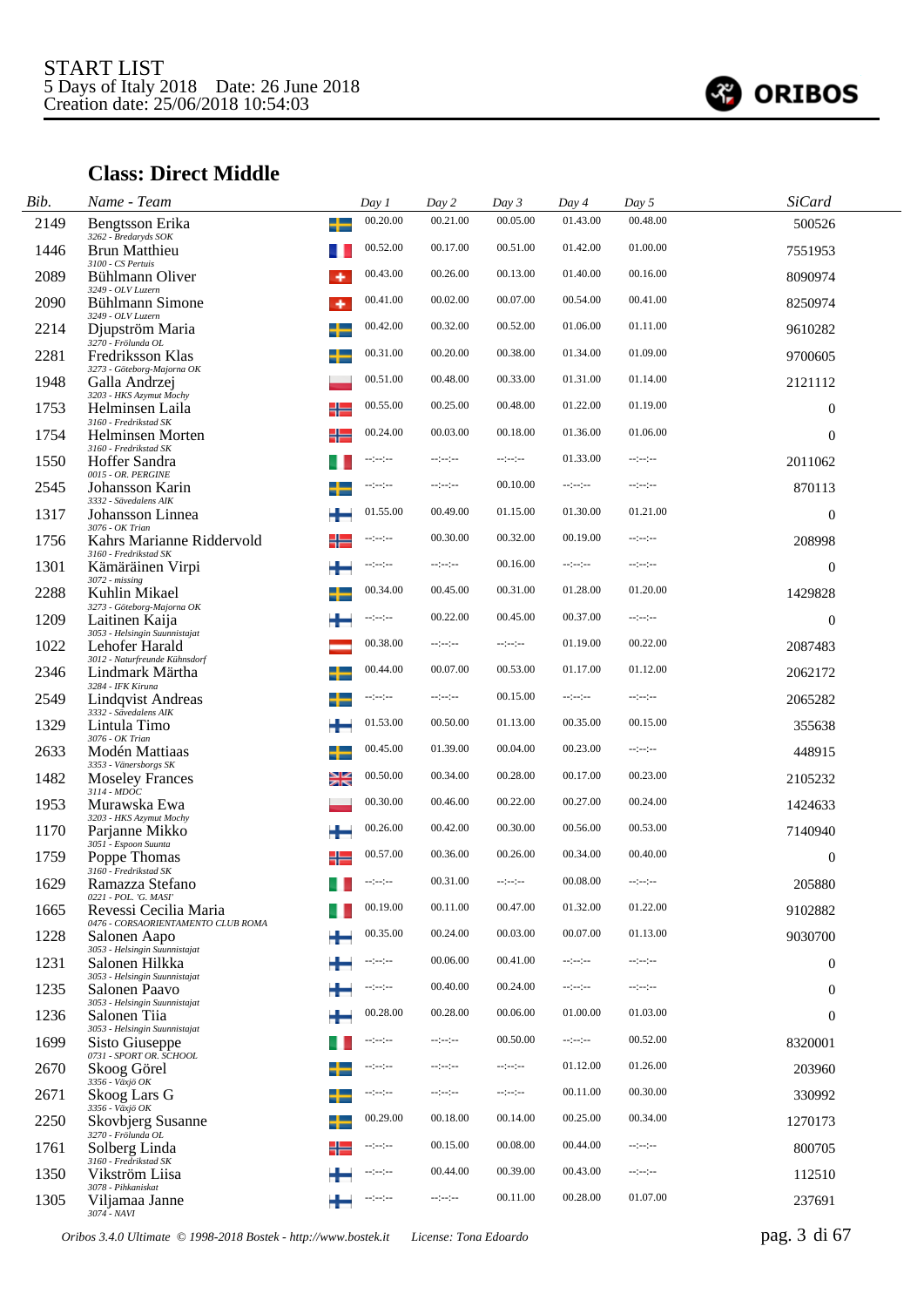

# …Class: Direct Middle

| Bib. | Name - Team                                              | Dav.     | Day 2    | Dav 3    | Day 4    | Day 5    | SiCard  |
|------|----------------------------------------------------------|----------|----------|----------|----------|----------|---------|
| 2676 | Webb Mark                                                | 00.33.00 | 00.12.00 | 00.54.00 | 00.55.00 | 01.05.00 | 7976289 |
| 2323 | 3358 - Cambridge Sports Union<br>Widegren Helena         | 00.15.00 | 00.23.00 | 00.12.00 | 00.36.00 | 00.47.00 | 7140947 |
| 2573 | $3281$ - IF Thor<br>Wolgast Anna<br>3337 - Snättringe SK | 00.47.00 | 00.39.00 | 00.09.00 | 01.39.00 | 00.59.00 | 2107331 |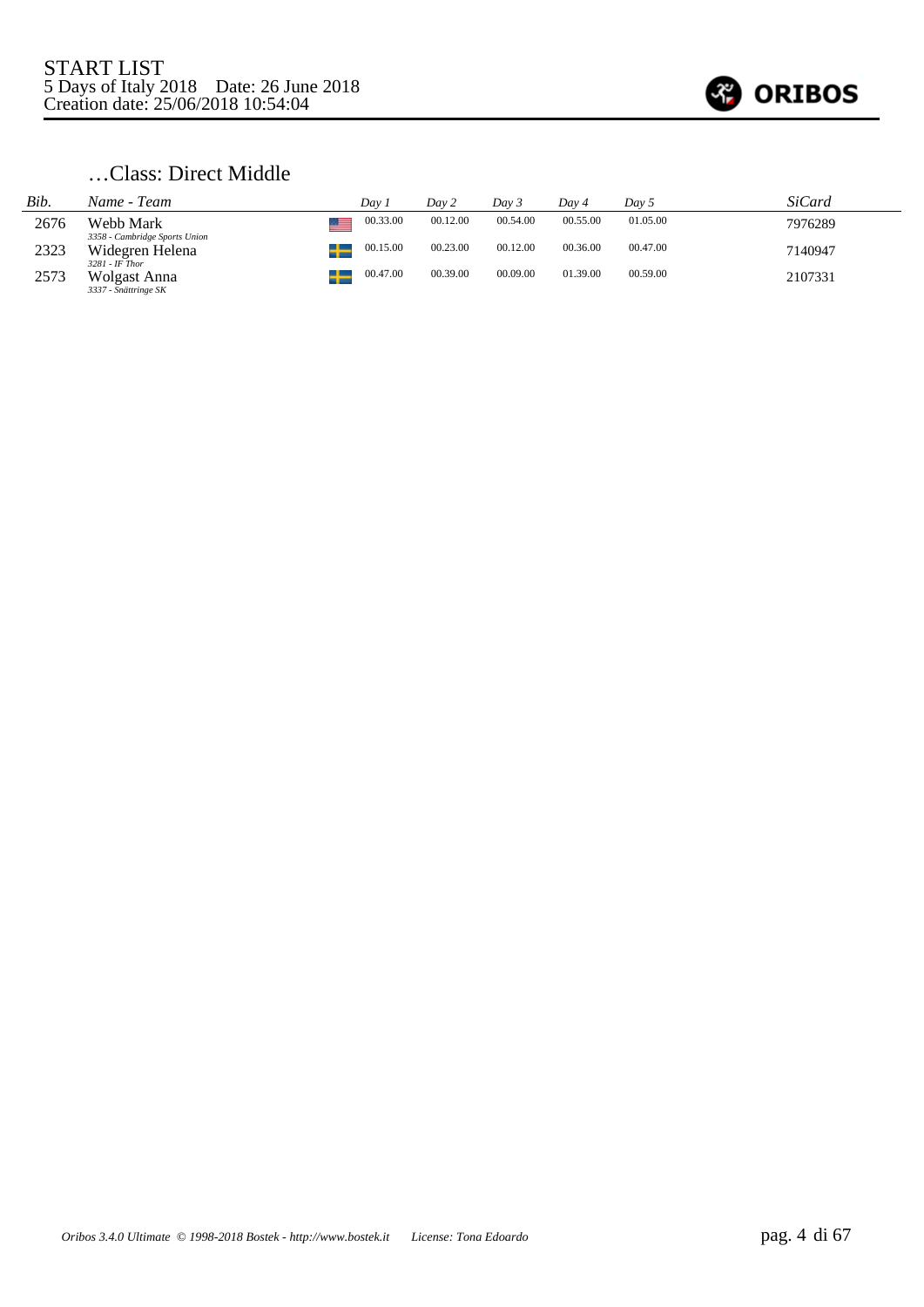

# **Class: Direct Short**

| Bib. | Name - Team                                                            |   | Day 1    | Day 2            | Day 3    | Day 4            | Day 5    | <b>SiCard</b>    |  |
|------|------------------------------------------------------------------------|---|----------|------------------|----------|------------------|----------|------------------|--|
| 2194 | Andreasson Klara<br>3270 - Frölunda OL                                 | ╅ | 00.01.00 | 00.36.00         | 00.09.00 | 01.46.00         | 01.26.00 | 362505           |  |
| 2197 | Arfwedson Jessica                                                      |   | 00.17.00 | 00.10.00         | 01.02.00 | 02.25.00         | 00.10.00 | 248264           |  |
| 2606 | 3270 - Frölunda OL<br>Arkäng Felix                                     |   | 00.15.00 | 00.23.00         | 00.23.00 | 01.38.00         | 00.08.00 | 895463           |  |
| 2608 | 3348 - Tullinge SK<br>Arkäng Orjan<br>$3348$ - Tullinge SK             |   | 00.51.00 | 00.04.00         | 00.26.00 | 02.10.00         | 01.38.00 | 8085208          |  |
| 2038 | Astori Gioele                                                          | ۰ | 00.04.00 | 00.30.00         | 00.37.00 | 00.29.00         | 00.57.00 | 1407349          |  |
| 1810 | 3232 - O-92 Piano di Magadino<br>Blågestad Ina Kristin                 | ╬ | 00.09.00 | 00.07.00         | 00.01.00 | 02.22.00         | 00.35.00 | 9040970          |  |
| 2206 | 3170 - Indre Østfold OK<br><b>Blomquist Barbro</b>                     |   | 00.30.00 | 00.38.00         | 00.18.00 | 00.17.00         | 00.18.00 | $\overline{0}$   |  |
| 2207 | 3270 - Frölunda OL<br><b>Blomquist Margareta</b><br>3270 - Frölunda OL |   | 00.59.00 | 00.44.00         | 00.38.00 | 00.50.00         | 01.12.00 | 231136           |  |
| 2210 | Borne Sofia<br>3270 - Frölunda OL                                      |   | 00.33.00 | 00.59.00         | 00.53.00 | 02.13.00         | 01.39.00 | 423426           |  |
| 2212 | Carlsson Marie<br>3270 - Frölunda OL                                   |   | 00.45.00 | 00.29.00         | 00.04.00 | 00.40.00         | 01.16.00 | 2078008          |  |
| 2319 | Carlsson Tell Lena<br>3280 - IF Hagen orientering                      |   | 00.22.00 | 00.32.00         | 00.39.00 | 01.45.00         | 00.11.00 | 445413           |  |
| 9603 | Carmassi Francesca<br>0476 - CORSAORIENTAMENTO CLUB ROMA               |   | 00.10.00 | 00.09.00         | 00.52.00 | 00.26.00         | 01.25.00 | 436599           |  |
| 2587 | Dalebrand Simon<br>3343 - Sundsvalls OK                                |   | 01.03.00 | 00.24.00         | 00.44.00 | 01.11.00         | 00.38.00 | 439803           |  |
| 2042 | Depedrini Grossi Michela e Vania<br>3232 - O-92 Piano di Magadino      |   | 00.41.00 | 00.13.00         | 00.47.00 | 01.55.00         | 01.18.00 | 2043969          |  |
| 1308 | Frilander Emil<br>3076 - OK Trian                                      | ÷ | 02.10.00 | 01.04.00         | 01.28.00 | 02.24.00         | 01.34.00 | 41958            |  |
| 1817 | Gulheim Bjørn Sverre<br>3171 - Kolbotn & Skimt OL                      | ╬ | 00.43.00 | 00.39.00         | 00.22.00 | 01.18.00         | 00.43.00 | 7000173          |  |
| 1193 | Haara Sanna<br>3053 - Helsingin Suunnistajat                           |   | 00.05.00 | $-1 - 1 - 1 - 1$ | 00.24.00 | $-1 - 1 - 1 - 1$ | 00.23.00 | $\overline{0}$   |  |
| 1017 | Haider Anna<br>3009 - HSV Ried                                         |   | 00.47.00 | 00.34.00         | 00.43.00 | 01.35.00         | 01.29.00 | 8630860          |  |
| 2219 | Hammersberg Lena<br>3270 - Frölunda OL                                 |   | 00.06.00 | 01.03.00         | 00.15.00 | 00.06.00         | 00.54.00 | 229304           |  |
| 2221 | Heikinen Pia<br>3270 - Frölunda OL                                     |   | 00.11.00 | 00.40.00         | 00.35.00 | 02.04.00         | 01.06.00 | 2107473          |  |
| 2567 | Heinonen Nikita<br>3337 - Snättringe SK                                |   | 00.35.00 | 00.35.00         | 00.36.00 | 01.54.00         | 01.31.00 | $\overline{0}$   |  |
| 2614 | Hoffsten-Arkäng Magdalena<br>3348 - Tullinge SK                        |   | 00.39.00 | 00.45.00         | 00.31.00 | 01.09.00         | 01.30.00 | 895421           |  |
| 2110 | Husner Anton<br>3255 - Ulu's Reisewelt                                 | ۰ | 00.44.00 | 00.21.00         | 00.11.00 | 00.16.00         | 01.02.00 | 8160453          |  |
| 2229 | Johannesson Ida<br>3270 - Frölunda OL                                  | ┵ | 00.21.00 | 00.03.00         | 00.50.00 | 01.43.00         | 00.46.00 | $\overline{0}$   |  |
| 2232 | Johannesson Ulrika<br>3270 - Frölunda OL                               |   | 00.13.00 | 00.46.00         | 00.33.00 | 01.34.00         | 01.37.00 | $\overline{0}$   |  |
| 2568 | Karlsson Alva<br>3337 - Snättringe SK                                  |   | 00.20.00 | 00.20.00         | 00.10.00 | 01.59.00         | 00.51.00 | $\theta$         |  |
| 9602 | Kotliarskiy Alexander<br>3213 - Northern Wind                          |   | 00.32.00 | 00.14.00         | 00.08.00 | 02.12.00         | 00.02.00 | 7201682          |  |
| 1837 | Martensson Hege<br>3178 - MODUM OL                                     |   | 00.48.00 | 00.56.00         | 00.30.00 | 01.14.00         | 01.32.00 | $\overline{0}$   |  |
| 2505 | Mårtensson Karin<br>3319 - OK Skogsstjärnan                            |   | 00.54.00 | $-1 - 1 - 1 - 1$ | 00.40.00 | $-1 - 1 - 1 - 1$ | 00.40.00 | 219955           |  |
| 2457 | Melin Leonardo<br>3307 - OK Kolmården                                  | ╈ | 00.46.00 | 00.55.00         | 00.51.00 | 02.03.00         | 01.07.00 | 1417442          |  |
| 9604 | Modén Louise<br>3353 - Vänersborgs SK                                  |   | 00.37.00 | 00.22.00         | 01.01.00 | 01.19.00         | 00.53.00 | 1770410          |  |
| 2245 | Modén Ulrika<br>3270 - Frölunda OL                                     |   | 00.57.00 | 00.15.00         | 00.20.00 | 01.23.00         | 00.52.00 | $\overline{0}$   |  |
| 1867 | Nermoen Jostein<br>3188 - Østmarka orienteering club                   |   | 00.40.00 | 00.48.00         | 00.05.00 | $-1 - 1 - 1 - 1$ | --:--:-  | $\overline{0}$   |  |
| 1304 | Palo Unna-Sisko<br>3074 - NAVI                                         |   | --:--:-  | $-1 - 1 - 1 - 1$ | 01.04.00 | 01.50.00         | 01.08.00 | 237692           |  |
| 1169 | Parjanne Marja-Liisa<br>3051 - Espoon Suunta                           |   | 00.14.00 | 00.49.00         | 00.07.00 | 00.41.00         | 00.47.00 | 1417516          |  |
| 1509 | Patel Vipul<br>3095 - AMSO34                                           |   | 00.53.00 | 00.31.00         | 00.25.00 | 01.49.00         | 00.29.00 | 1030103          |  |
| 1175 | Puupponen Simo<br>3051 - Espoon Suunta                                 |   | 00.25.00 | 00.43.00         | 00.21.00 | 02.16.00         | 00.12.00 | $\boldsymbol{0}$ |  |
| 1504 | Risch Petra<br>3123 - ASG Teutoburger Wald                             |   | 00.38.00 | 00.11.00         | 00.17.00 | 01.44.00         | 00.16.00 | 555001           |  |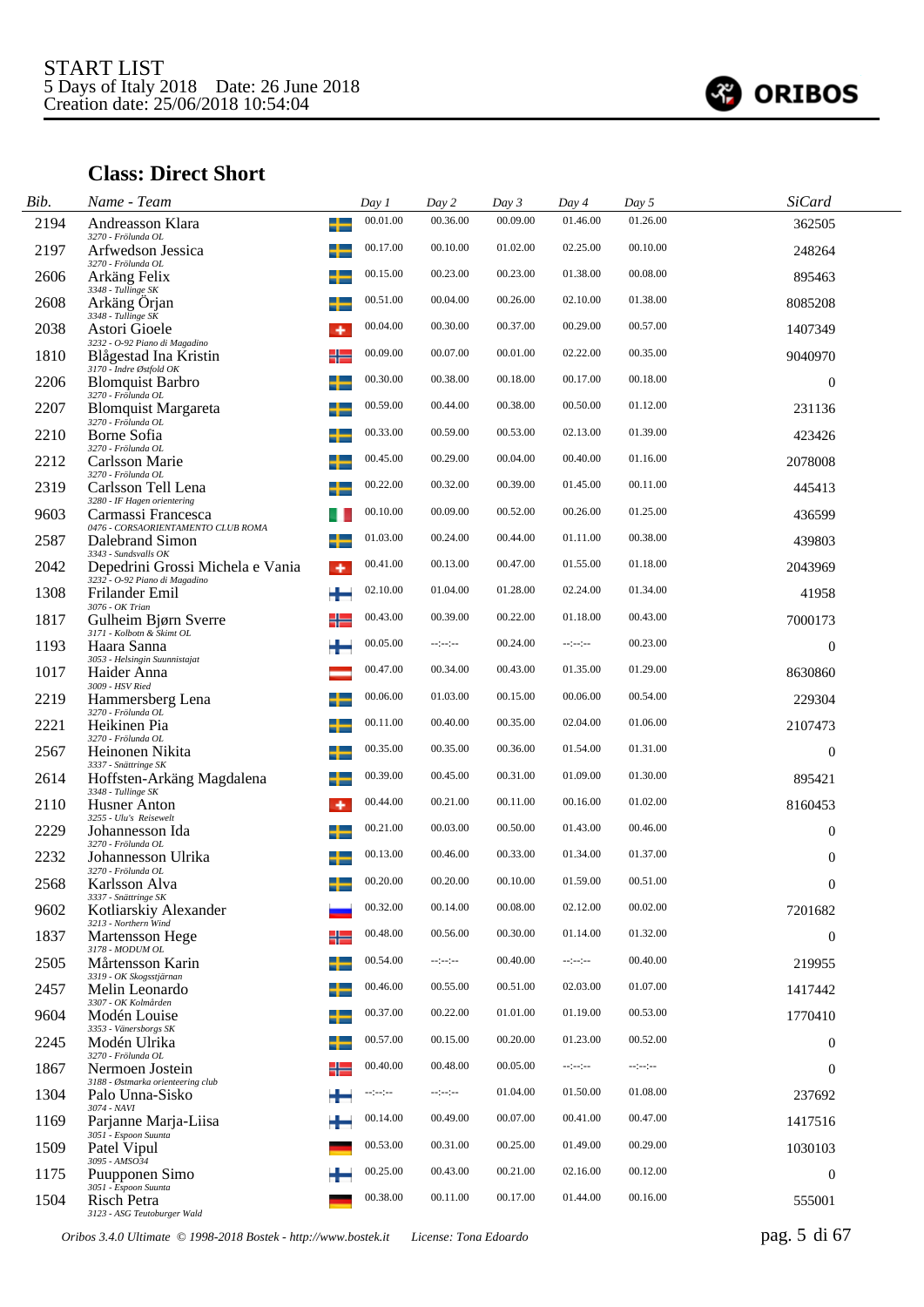

# …Class: Direct Short

| Bib. | Name - Team                                                         | Day 1         | Day 2    | Day 3    | Day 4    | Day 5        | <b>SiCard</b> |
|------|---------------------------------------------------------------------|---------------|----------|----------|----------|--------------|---------------|
| 1667 | Rossi Tiziana                                                       | 00.49.00      | 00.47.00 | 00.42.00 | 00.14.00 | 01.19.00     | 211349        |
| 1135 | 0476 - CORSAORIENTAMENTO CLUB ROMA<br>Savicová Gabriela             | --:--:-       | 00.51.00 | 00.27.00 | 02.07.00 | $-12 - 12 -$ | 51738         |
| 2248 | 3039 - TJ Slovan Karlovy Vary<br>Skovbjerg Henrik                   | 00.24.00      | 00.54.00 | 00.46.00 | 00.30.00 | 00.03.00     | 1721024       |
| 1179 | 3270 - Frölunda OL<br>Tervakangas Juuso                             | 00.27.00      | 00.16.00 | 00.13.00 | 00.49.00 | 01.04.00     | 7652710       |
| 1668 | 3051 - Espoon Suunta<br>Tosi Giulia                                 | 00.03.00      | 00.57.00 | 00.57.00 | 00.32.00 | 00.24.00     | 211351        |
| 9605 | 0476 - CORSAORIENTAMENTO CLUB ROMA<br><b>Trachsel Brigit</b>        | 00.31.00<br>۰ | 00.37.00 | 01.00.00 | 00.23.00 | 01.36.00     | 1401070       |
| 1245 | 3255 - Ulu's Reisewelt<br>Virtanen Joona                            | 01.01.00      | 00.42.00 | 00.54.00 | 01.20.00 | 00.17.00     | 232662        |
| 2449 | 3053 - Helsingin Suunnistajat<br>Wihlborg Anneli<br>3303 - OK Gynge | 00.26.00<br>┶ | 00.27.00 | 01.05.00 | 01.32.00 | 01.33.00     | 28961         |
|      |                                                                     |               |          |          |          |              |               |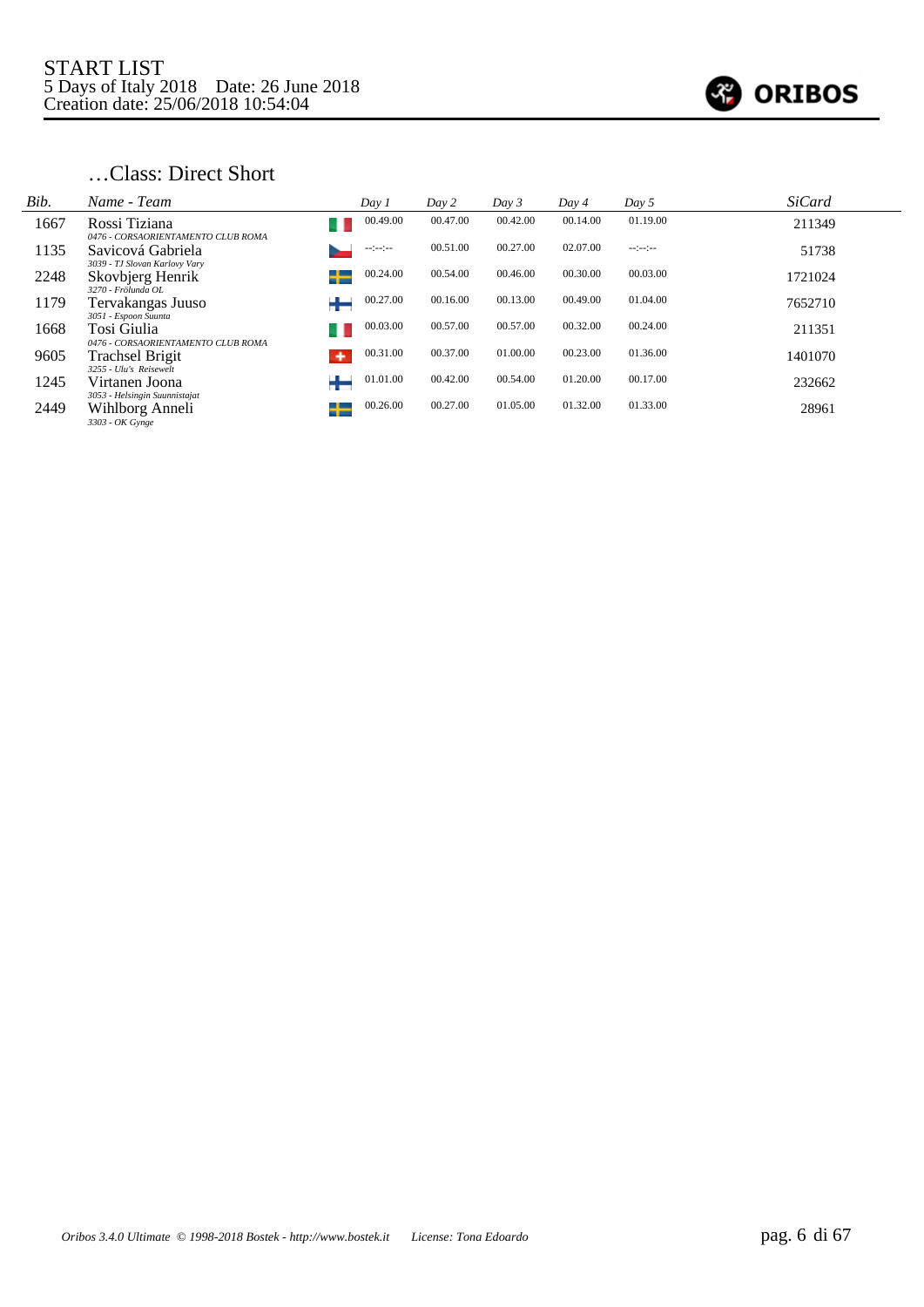

| Bib. | Name - Team                                                      |   | Day 1    | Day 2    | Day 3    | Day 4    | Day 5    | SiCard           |  |
|------|------------------------------------------------------------------|---|----------|----------|----------|----------|----------|------------------|--|
| 1984 | Afanasyev Igor<br>3216 - Pioneers                                |   | 00.24.00 | 00.41.00 | 00.33.00 | 01.11.00 | 00.53.00 | 238554           |  |
| 1341 | Anana John<br>3078 - Pihkaniskat                                 |   | 01.14.00 | 01.05.00 | 01.13.00 | 01.15.00 | 01.17.00 | 7208154          |  |
| 2668 | Andersson Joar                                                   | + | 00.16.00 | 00.33.00 | 00.49.00 | 00.45.00 | 00.43.00 | 7907255          |  |
| 2429 | 3356 - Växjö OK<br>Andersson Malte<br>3300 - Matteus SI          |   | 01.12.00 | 00.17.00 | 00.11.00 | 00.07.00 | 00.13.00 | 1440217          |  |
| 1875 | Beitdokken Erik<br>3189 - Porsgrunn OL                           | ╬ | 01.02.00 | 00.49.00 | 01.05.00 | 01.01.00 | 00.51.00 | 237746           |  |
| 2201 | Bergström Pontus<br>3270 - Frölunda OL                           |   | 00.32.00 | 00.19.00 | 00.09.00 | 00.15.00 | 00.45.00 | 1180108          |  |
| 1480 | Boothroyd Ash<br>3113 - Lakeland Orienteering Club               |   | 00.28.00 | 00.27.00 | 00.35.00 | 00.17.00 | 00.33.00 | 8489999          |  |
| 1066 | <b>Forst Albert</b><br>3024 - MFP Praha                          |   | 00.40.00 | 00.23.00 | 01.01.00 | 00.11.00 | 00.39.00 | 410727           |  |
| 1845 | Gjellestad Christian Berge<br>3181 - Nydalen SK                  | ╬ | 00.18.00 | 00.01.00 | 00.57.00 | 00.19.00 | 01.07.00 | 1429756          |  |
| 1082 | Hofhanzl Antonin<br>3029 - OK Jihlava                            |   | 00.12.00 | 00.31.00 | 00.13.00 | 00.05.00 | 00.19.00 | 2801030          |  |
| 2389 | Holmgard Joel<br>3292 - Kils ok                                  |   | 00.50.00 | 00.25.00 | 00.21.00 | 00.55.00 | 00.17.00 | 9080305          |  |
| 1389 | Itävuo Roope                                                     |   | 00.30.00 | 00.35.00 | 00.47.00 | 00.59.00 | 00.55.00 | 666969           |  |
| 1429 | 3091 - Tampereen Pyrintö<br>Kahelin Jasu                         |   | 01.04.00 | 00.03.00 | 00.07.00 | 00.21.00 | 01.09.00 | 886964           |  |
| 1372 | 3093 - Vaajakosken Terä<br>Kämäräinen Elias                      | ÷ | 01.06.00 | 00.05.00 | 01.07.00 | 00.35.00 | 00.31.00 | $\boldsymbol{0}$ |  |
| 1426 | 3086 - S-JKL<br>Mjøsund Rasmus                                   |   | 00.42.00 | 00.15.00 | 00.15.00 | 01.09.00 | 00.29.00 | 2001539          |  |
| 2243 | 3092 - Team Mjøkerman<br>Modén Love                              |   | 00.20.00 | 00.07.00 | 00.25.00 | 01.03.00 | 00.21.00 | $\theta$         |  |
| 2634 | 3270 - Frölunda OL<br>Modén Nore                                 |   | 00.46.00 | 00.21.00 | 01.09.00 | 00.03.00 | 00.15.00 | 1090708          |  |
| 2310 | 3353 - Vänersborgs SK<br>Palmertz Elias                          |   | 00.34.00 | 01.03.00 | 00.17.00 | 00.57.00 | 00.07.00 | 7080628          |  |
| 1268 | 3278 - Helsingborgs SOK<br>Partanen Sampo                        |   | 00.58.00 | 00.45.00 | 00.23.00 | 00.31.00 | 01.03.00 | 7205941          |  |
| 1085 | 3065 - Kangasala SK<br>Prášil Simon                              |   | 00.22.00 | 00.11.00 | 01.11.00 | 01.13.00 | 00.35.00 | 232322           |  |
| 1417 | 3029 - OK Jihlava<br>Ritala Samu                                 |   | 00.54.00 | 00.29.00 | 00.51.00 | 00.23.00 | 00.47.00 | 690006           |  |
| 2420 | 3091 - Tampereen Pyrintö<br>Samor Melker                         |   | 00.14.00 | 00.47.00 | 00.43.00 | 00.53.00 | 00.41.00 | 722000           |  |
| 2421 | 3297 - Lerums SOK<br>Samor Viktor                                |   | 00.44.00 | 00.59.00 | 00.39.00 | 01.05.00 | 00.57.00 | 207528           |  |
| 1348 | 3297 - Lerums SOK<br>Saranen Samuel                              |   | 01.10.00 | 01.09.00 | 01.03.00 | 01.17.00 | 01.13.00 | 9201534          |  |
| 1079 | 3078 - Pihkaniskat<br>Skorpil Marek                              |   | 00.26.00 | 00.43.00 | 00.55.00 | 01.07.00 | 01.01.00 | 52275            |  |
| 2249 | 3028 - OK Brada<br><b>Skovbjerg Martin</b><br>3270 - Frölunda OL |   | 00.56.00 | 00.39.00 | 00.45.00 | 00.47.00 | 00.03.00 | 1090204          |  |
| 1137 | Sterba Lukáš<br>3039 - TJ Slovan Karlovy Vary                    |   | 00.48.00 | 00.51.00 | 00.29.00 | 00.29.00 | 00.11.00 | 2045223          |  |
| 1832 | Wedum Fredrik Funderud                                           | ╬ | 01.16.00 | 00.13.00 | 00.37.00 | 00.37.00 | 00.27.00 | $\mathbf{0}$     |  |
| 2553 | 3175 - Lillehammer OK<br><b>Weihard Felix</b>                    | ┶ | 00.36.00 | 00.37.00 | 00.59.00 | 00.25.00 | 01.05.00 | 9110615          |  |
| 2555 | 3332 - Sävedalens AIK<br><b>Weihard Linus</b>                    |   | 00.52.00 | 00.09.00 | 00.41.00 | 00.09.00 | 00.25.00 | 9081004          |  |
| 1696 | 3332 - Sävedalens AIK<br>Weitlaner Niklas                        |   | 01.00.00 | 00.55.00 | 00.19.00 | 00.33.00 | 01.15.00 | 7081114          |  |
| 1779 | 0725 - HAUNOLD OR. TEAM<br>Wingstedt Ville<br>3164 - Halden SK   |   | 00.38.00 | 00.53.00 | 00.31.00 | 00.41.00 | 00.05.00 | 902806           |  |
|      |                                                                  |   |          |          |          |          |          |                  |  |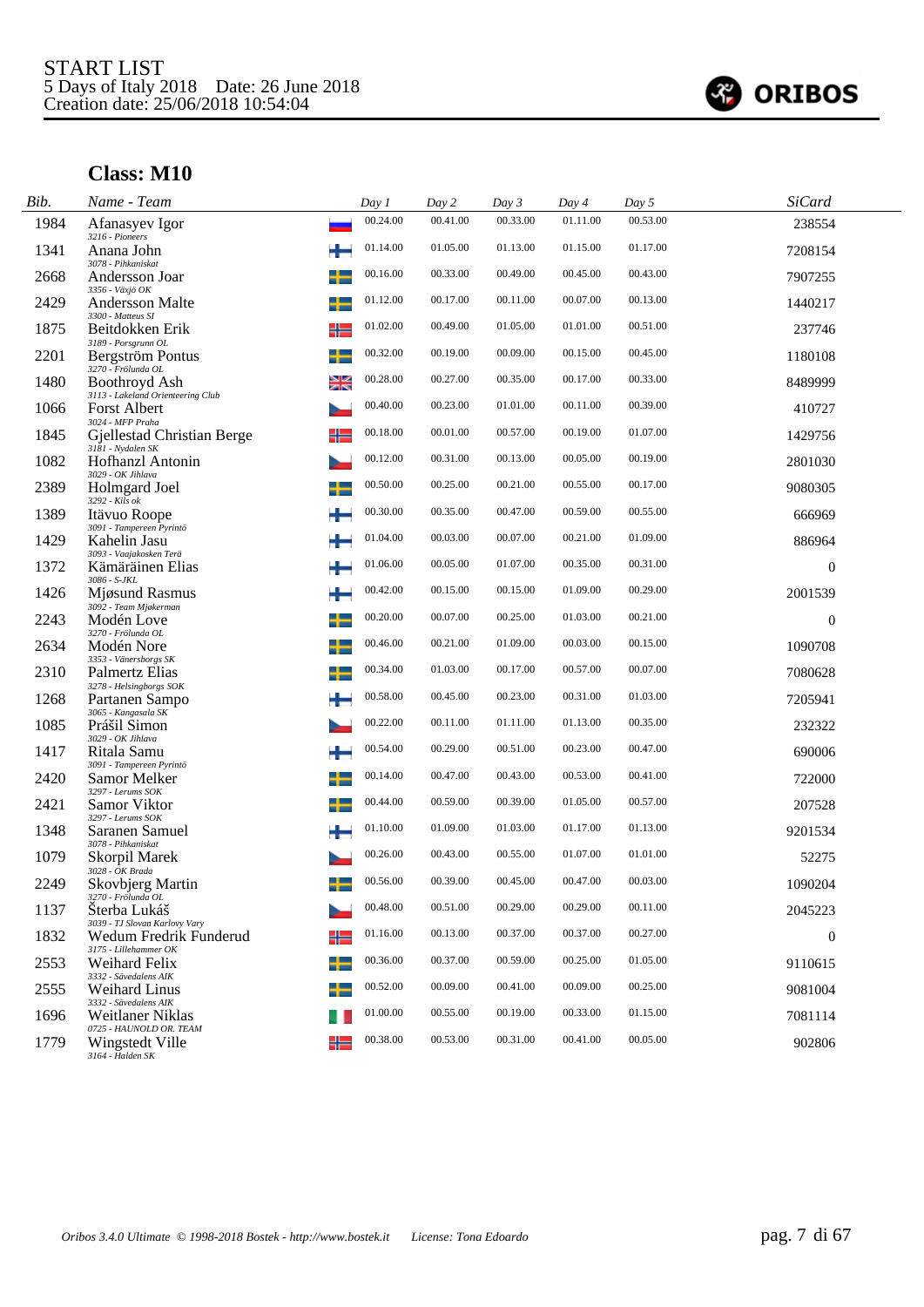

| Bib. | Name - Team                                                                   | Day 1    | Day 2    | Day 3    | Day 4    | Day 5    | <b>SiCard</b>    |
|------|-------------------------------------------------------------------------------|----------|----------|----------|----------|----------|------------------|
| 2525 | ╈<br>Atting Edvin<br>3327 - PWT SWE - Linköpings OK                           | 01.08.00 | 01.19.00 | 00.45.00 | 00.29.00 | 00.47.00 | 1070318          |
| 1637 | Beltramba Jan                                                                 | 01.10.00 | 00.09.00 | 01.21.00 | 00.25.00 | 01.19.00 | 248410           |
| 2199 | 0353 - TERLANER ORIENTIERUNGSLAEUFER<br>Bergström David<br>3270 - Frölunda OL | 01.26.00 | 00.59.00 | 01.15.00 | 01.29.00 | 00.09.00 | 1060411          |
| 1582 | Bettega Martin<br>0048 - G.S. PAVIONE                                         | 00.40.00 | 01.01.00 | 00.49.00 | 01.17.00 | 00.29.00 | 7201866          |
| 1036 | Bulír Jáchym<br>3021 - KOB Tretra Praha                                       | 01.24.00 | 01.09.00 | 01.33.00 | 00.31.00 | 00.53.00 | 2103723          |
| 2040 | Depedrini Elia<br>3232 - O-92 Piano di Magadino                               | 01.20.00 | 01.25.00 | 00.27.00 | 00.19.00 | 01.23.00 | 8210206          |
| 2213 | Djupström Björn<br>3270 - Frölunda OL                                         | 00.34.00 | 01.21.00 | 01.25.00 | 00.59.00 | 00.27.00 | 9010011          |
| 2216 | Fedje Alexander<br>┶<br>3270 - Frölunda OL                                    | 00.54.00 | 01.11.00 | 01.11.00 | 01.15.00 | 01.41.00 | 2058889          |
| 1585 | Fincato Iago<br>0048 - G.S. PAVIONE                                           | 00.20.00 | 01.33.00 | 01.07.00 | 01.41.00 | 00.19.00 | 7071127          |
| 1586 | <b>Franceschinel Chris</b><br>0048 - G.S. PAVIONE                             | 00.16.00 | 00.33.00 | 01.29.00 | 01.21.00 | 00.35.00 | 226268           |
| 2032 | Giottonini Phichai<br>$3229 - GOV$                                            | 01.06.00 | 00.23.00 | 00.51.00 | 01.07.00 | 00.25.00 | $\mathbf{0}$     |
| 1570 | Gobber Paolo<br>0033 - U.S. PRIMIERO                                          | 01.02.00 | 00.17.00 | 00.41.00 | 00.43.00 | 01.03.00 | 1000021          |
| 1194 | Haara Väinö<br>3053 - Helsingin Suunnistajat                                  | 00.42.00 | 00.31.00 | 00.11.00 | 01.49.00 | 00.31.00 | $\mathbf{0}$     |
| 1204 | ÷<br>Kallela Lenni<br>3053 - Helsingin Suunnistajat                           | 00.12.00 | 01.13.00 | 00.33.00 | 01.37.00 | 00.51.00 | 9201395          |
| 1364 | Kallioniemi Justus<br>m.<br>3083 - Rasti-Lukko                                | 00.50.00 | 00.07.00 | 00.37.00 | 00.57.00 | 00.43.00 | 237696           |
| 1371 | ÷<br>Kämäräinen Aaro<br>3086 - S-JKL                                          | 01.18.00 | 00.39.00 | 00.47.00 | 01.09.00 | 00.49.00 | $\mathbf{0}$     |
| 1785 | Kirkevik Eirik Olsen<br>╬<br>$3165$ - Hamar OK                                | 01.32.00 | 01.27.00 | 00.17.00 | 01.25.00 | 01.13.00 | 9200143          |
| 1882 | Kornmo Sondre<br>╬<br>3189 - Porsgrunn OL                                     | 01.14.00 | 00.45.00 | 01.03.00 | 00.35.00 | 00.23.00 | 237748           |
| 1393 | Koskinen Eemil<br>3091 - Tampereen Pyrintö                                    | 00.52.00 | 00.57.00 | 01.17.00 | 01.31.00 | 00.41.00 | 8637639          |
| 1123 | Kundrata Vit<br>3036 - SKOB Zlín                                              | 00.48.00 | 01.23.00 | 00.13.00 | 01.39.00 | 01.25.00 | 53360            |
| 2237 | Lamm Marcus<br>3270 - Frölunda OL                                             | 01.04.00 | 00.11.00 | 00.59.00 | 00.33.00 | 01.05.00 | 8060419          |
| 1326 | Lintula Aapo<br>3076 - OK Trian                                               | 01.34.00 | 01.35.00 | 01.39.00 | 00.39.00 | 01.17.00 | 355610           |
| 1397 | ÷<br>Liponkoski Eino<br>3091 - Tampereen Pyrintö                              | 00.26.00 | 01.15.00 | 00.57.00 | 00.37.00 | 01.11.00 | 1396859          |
| 1398 | Liponkoski Onni<br>÷<br>3091 - Tampereen Pyrintö                              | 01.12.00 | 00.25.00 | 01.37.00 | 00.41.00 | 00.11.00 | 1396862          |
| 1827 | ╬<br>Madslien Ivar Kleppa<br>3175 - Lillehammer OK                            | 01.36.00 | 00.05.00 | 00.29.00 | 00.51.00 | 01.09.00 | 7270507          |
| 2240 | $\mathbf{I}$<br><b>Martner Harald</b><br>3270 - Frölunda OL                   | 00.14.00 | 00.27.00 | 00.21.00 | 01.11.00 | 01.21.00 | 1071122          |
| 2053 | Menozzi Davide<br>3232 - O-92 Piano di Magadino                               | 00.46.00 | 00.41.00 | 00.23.00 | 01.19.00 | 00.39.00 | 1470349          |
| 1941 | Miølhus Anders Berge<br>╬<br>$3202$ - Trollelg                                | 00.04.00 | 01.03.00 | 00.43.00 | 01.05.00 | 00.17.00 | 2123817          |
| 1425 | Mjøsund Linus<br>÷<br>3092 - Team Mjøkerman                                   | 01.28.00 | 01.29.00 | 00.15.00 | 01.45.00 | 01.15.00 | 201501           |
| 1956 | Murawski Rafal<br>3203 - HKS Azymut Mochy                                     | 00.22.00 | 01.17.00 | 00.31.00 | 00.27.00 | 00.59.00 | 2127755          |
| 9632 | Orsingher Denis<br>0033 - U.S. PRIMIERO                                       | 00.08.00 | 01.43.00 | 00.09.00 | 00.13.00 | 00.37.00 | 2081265          |
| 1298 | Peltola Otto<br>÷<br>$3071 - Lynx$                                            | 00.38.00 | 00.19.00 | 01.35.00 | 01.43.00 | 00.33.00 | 1392317          |
| 1409 | Pesu Akseli<br>÷<br>3091 - Tampereen Pyrintö                                  | 01.16.00 | 00.49.00 | 01.31.00 | 01.47.00 | 01.31.00 | 1415650          |
| 1552 | Pintarelli Davide<br>0015 - OR. PERGINE                                       | 00.30.00 | 01.07.00 | 01.01.00 | 01.33.00 | 01.01.00 | $\boldsymbol{0}$ |
| 1415 | Ritala Arttu<br>*<br>3091 - Tampereen Pyrintö                                 | 00.44.00 | 00.35.00 | 01.05.00 | 01.03.00 | 01.39.00 | 690005           |
| 2295 | Rosén Ludwig<br>3273 - Göteborg-Majorna OK                                    | 00.28.00 | 00.51.00 | 00.53.00 | 00.23.00 | 00.45.00 | 8060507          |
| 1226 | Salmi Eero<br>3053 - Helsingin Suunnistajat                                   | 01.22.00 | 00.21.00 | 00.19.00 | 00.53.00 | 00.21.00 | 2130568          |
| 2356 | Sandahl Måns<br>╈<br>3286 - IK Hakarpspojkarna                                | 01.00.00 | 01.31.00 | 01.27.00 | 00.17.00 | 01.37.00 | 7138777          |

*Oribos 3.4.0 Ultimate © 1998-2018 Bostek - http://www.bostek.it License: Tona Edoardo* pag. 8 di 67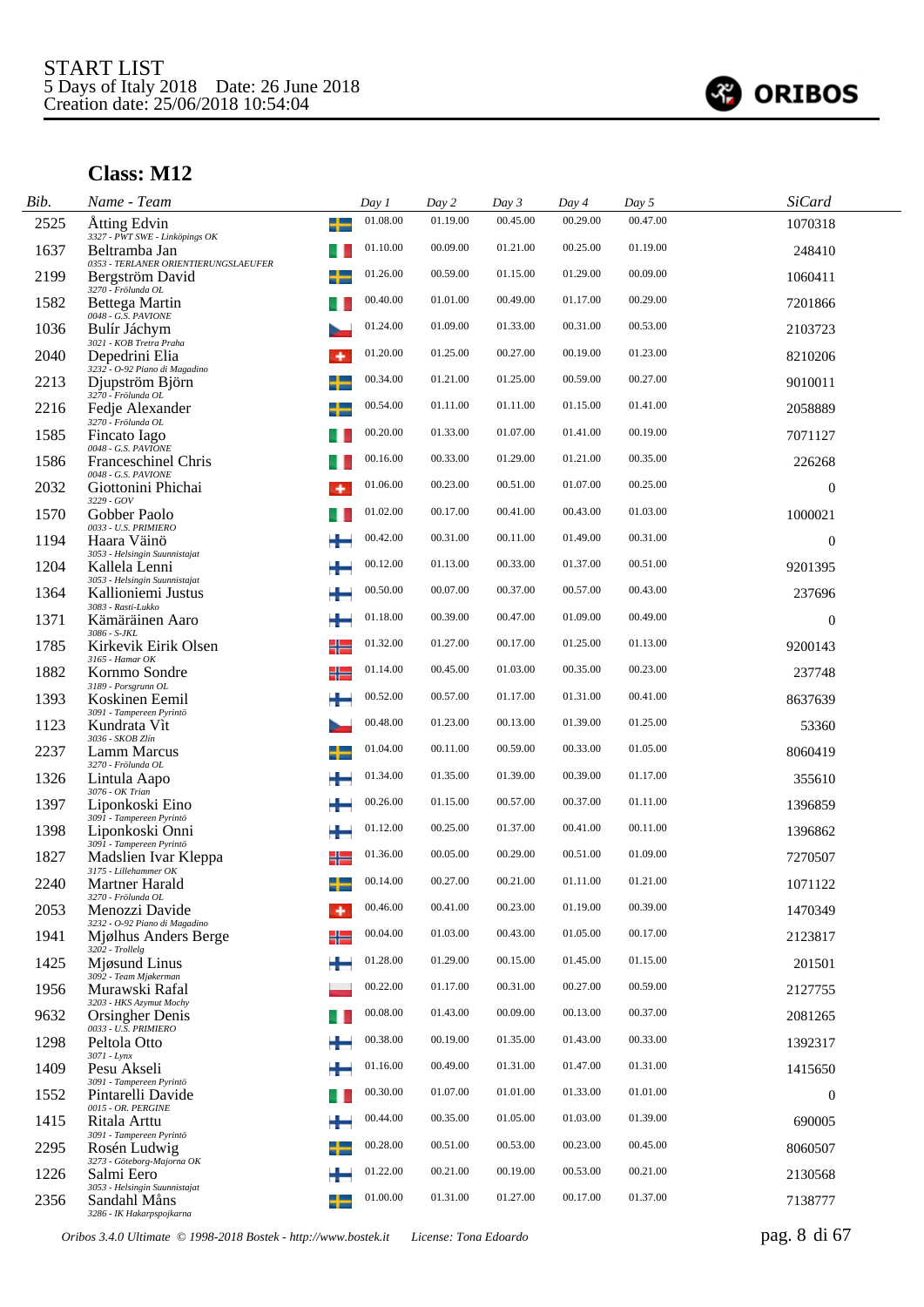

| Bib. | Name - Team                                            | Day 1         | Day 2    | Day 3    | Day 4    | Day 5    | <b>SiCard</b> |
|------|--------------------------------------------------------|---------------|----------|----------|----------|----------|---------------|
| 1238 | Saranen Mikael<br>3053 - Helsingin Suunnistajat        | 00.56.00      | 01.05.00 | 00.25.00 | 00.47.00 | 01.27.00 | 7208152       |
| 1590 | <b>Scalet Diego</b><br>0048 - G.S. PAVIONE             | 00.10.00      | 00.53.00 | 01.23.00 | 00.49.00 | 00.07.00 | 2103450       |
| 1276 | Schüle Elias<br>3066 - Koovee                          | 00.32.00      | 00.37.00 | 00.35.00 | 01.27.00 | 01.07.00 | 896969        |
| 1700 | Sisto Johnatan<br>0731 - SPORT OR. SCHOOL              | 00.24.00      | 00.55.00 | 00.39.00 | 01.01.00 | 00.57.00 | 2063272       |
| 1556 | Sitton Stefano                                         | 00.36.00      | 00.29.00 | 01.19.00 | 01.13.00 | 01.33.00 | 2121876       |
| 1161 | 0015 - OR. PERGINE<br>Vuorela Samu                     | 01.30.00      | 00.43.00 | 01.13.00 | 00.21.00 | 00.15.00 | 1411353       |
| 2260 | 3050 - Espoon Akilles<br>Wallenius Emil                | 00.18.00<br>╅ | 00.15.00 | 00.55.00 | 01.23.00 | 01.29.00 | 2087093       |
| 2451 | 3270 - Frölunda OL<br>Wihlborg Erik<br>3303 - OK Gynge | 00.58.00<br>┶ | 00.47.00 | 01.09.00 | 00.55.00 | 00.13.00 | 9060824       |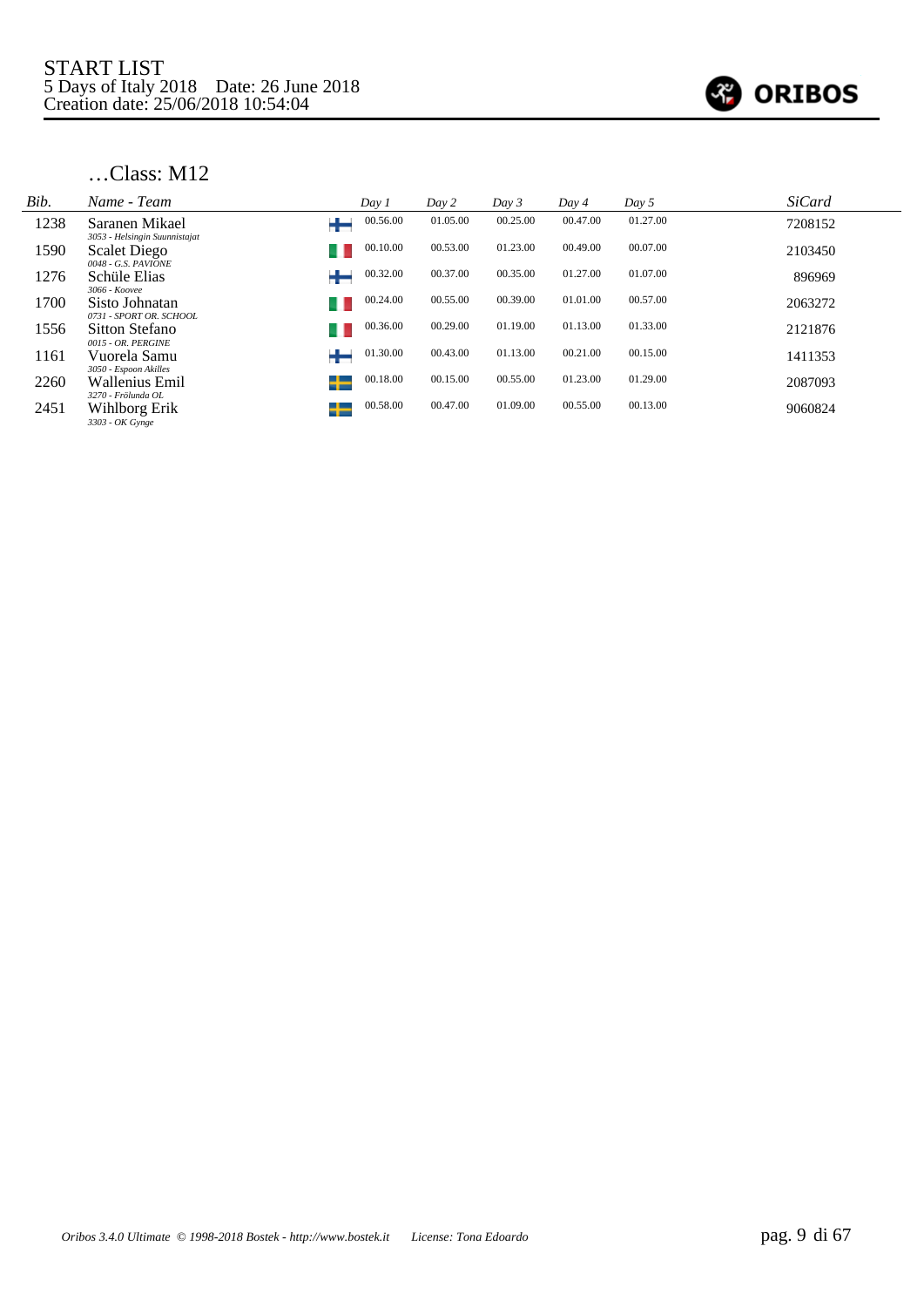

| Bib. | Name - Team                                                       |   | Day 1    | Day 2    | Day 3    | Day 4    | Day 5    | <b>SiCard</b>    |
|------|-------------------------------------------------------------------|---|----------|----------|----------|----------|----------|------------------|
| 2039 | Astori Mattia<br>3232 - O-92 Piano di Magadino                    | ۰ | 00.27.00 | 00.23.00 | 00.10.00 | 00.26.00 | 02.04.00 | 8643863          |
| 1702 | Bedin Alessandro                                                  |   | 00.28.00 | 00.40.00 | 00.46.00 | 00.27.00 | 02.24.00 | 2018546          |
| 2029 | 0740 - PARK WORLD TOUR ITALIA<br>Beretta Valerio<br>3229 - GOV    | ۰ | 00.15.00 | 00.39.00 | 00.52.00 | 00.44.00 | 02.37.00 | $\boldsymbol{0}$ |
| 2473 | Boström Viktor<br>3311 - OK Linné                                 |   | 00.10.00 | 00.27.00 | 00.53.00 | 00.23.00 | 02.23.00 | 9040819          |
| 1945 | Brozynski Oliwier<br>3203 - HKS Azymut Mochy                      |   | 00.44.00 | 00.16.00 | 00.26.00 | 00.39.00 | 02.38.00 | 2127758          |
| 2583 | Carlsson Jakob<br>3342 - Stora Tuna OK                            |   | 00.30.00 | 00.14.00 | 00.28.00 | 00.09.00 | 02.25.00 | 9431491          |
| 1039 | Cerný Antonín<br>3021 - KOB Tretra Praha                          |   | 00.05.00 | 00.30.00 | 00.40.00 | 00.05.00 | 02.07.00 | 7207629          |
| 1040 | Cerný Matouš<br>3021 - KOB Tretra Praha                           |   | 00.16.00 | 00.02.00 | 00.25.00 | 00.10.00 | 02.18.00 | 7207616          |
| 1561 | Corona Mattia<br>0033 - U.S. PRIMIERO                             |   | 00.40.00 | 00.49.00 | 00.47.00 | 00.53.00 | 01.56.00 | 1399497          |
| 1946 | Cuprys Amadeusz<br>3203 - HKS Azymut Mochy                        |   | 00.11.00 | 00.10.00 | 00.06.00 | 00.34.00 | 02.11.00 | 7300456          |
| 1564 | De Bona Davide<br>0033 - U.S. PRIMIERO                            |   | 00.22.00 | 00.47.00 | 00.42.00 | 00.40.00 | 02.08.00 | 7209680          |
| 1616 | Di Stefano Marco Anselmo<br>0165 - POL. BESANESE                  |   | 00.19.00 | 00.32.00 | 00.51.00 | 00.06.00 | 02.36.00 | 9000919          |
| 2215 | Ek Martin<br>3270 - Frölunda OL                                   |   | 00.07.00 | 00.12.00 | 00.36.00 | 00.25.00 | 02.17.00 | 2058811          |
| 2437 | Ek Odin§                                                          |   | 00.35.00 | 00.52.00 | 00.16.00 | 00.41.00 | 02.41.00 | 9050617          |
| 1567 | 3301 - Nyköpings OK<br>Gaio Paride<br>0033 - U.S. PRIMIERO        |   | 00.52.00 | 00.31.00 | 00.08.00 | 00.38.00 | 02.06.00 | 2081260          |
| 2414 | Groth Lukas                                                       |   | 00.25.00 | 00.05.00 | 00.48.00 | 00.02.00 | 01.59.00 | 9040211          |
| 1191 | 3294 - Kungälvs OK<br>Haara Eino<br>3053 - Helsingin Suunnistajat | ÷ | 00.21.00 | 00.41.00 | 00.29.00 | 00.24.00 | 02.47.00 | $\boldsymbol{0}$ |
| 2610 | Hatlen Filip<br>$3348$ - Tullinge SK                              |   | 00.50.00 | 00.38.00 | 00.24.00 | 00.19.00 | 02.46.00 | 2060811          |
| 2272 | Hejdenberg Axel<br>3272 - Gävle OK                                |   | 00.48.00 | 00.24.00 | 00.45.00 | 00.36.00 | 02.14.00 | 9051023          |
| 2388 | Holmgard Isak<br>3292 - Kils ok                                   |   | 00.29.00 | 00.09.00 | 00.15.00 | 00.32.00 | 02.45.00 | 1050604          |
| 2425 | Hugosson Albin<br>$3299$ - Lunds OK                               |   | 00.06.00 | 00.48.00 | 00.34.00 | 00.03.00 | 02.30.00 | 990913           |
| 1164 | Hyvärinen Luukas<br>3051 - Espoon Suunta                          |   | 00.36.00 | 00.20.00 | 00.39.00 | 00.43.00 | 02.35.00 | 7052211          |
| 1199 | Ikola Aapo<br>3053 - Helsingin Suunnistajat                       |   | 00.13.00 | 00.36.00 | 00.23.00 | 00.14.00 | 01.55.00 | 8633025          |
| 1201 | Jääskeläinen Nuutti<br>3053 - Helsingin Suunnistajat              |   | 00.37.00 | 00.29.00 | 00.21.00 | 00.31.00 | 02.12.00 | 210036           |
| 1428 | Kahelin Janne<br>3093 - Vaajakosken Terä                          |   | 00.23.00 | 00.08.00 | 00.30.00 | 00.35.00 | 02.00.00 | 886963           |
| 1362 | Kallioniemi Jami<br>3083 - Rasti-Lukko                            |   | 00.43.00 | 00.43.00 | 00.09.00 | 00.46.00 | 02.33.00 | 237694           |
| 1285 | Kirvesmies Atte<br>3068 - Kuopion Suunnistajat                    |   | 00.12.00 | 00.54.00 | 00.50.00 | 00.28.00 | 02.43.00 | 210045           |
| 1391 | Koskinen Aaro<br>3091 - Tampereen Pyrintö                         |   | 00.39.00 | 00.15.00 | 00.03.00 | 00.55.00 | 02.19.00 | 7211480          |
| 1396 | Liponkoski Aapo<br>3091 - Tampereen Pyrintö                       | ÷ | 00.20.00 | 00.25.00 | 00.43.00 | 00.52.00 | 02.27.00 | 9102299          |
| 1829 | Madslien Ole Gunnar Kleppa<br>3175 - Lillehammer OK               | ╬ | 00.56.00 | 00.34.00 | 00.49.00 | 00.11.00 | 02.02.00 | 7070804          |
| 1210 | Malmi Juho<br>3053 - Helsingin Suunnistajat                       | ÷ | 00.34.00 | 00.53.00 | 00.18.00 | 00.48.00 | 02.16.00 | 1401622          |
| 2242 | <b>Martner</b> Tim<br>3270 - Frölunda OL                          |   | 00.26.00 | 00.42.00 | 00.54.00 | 00.16.00 | 02.48.00 | 7051202          |
| 1891 | Meen Ola                                                          | ╬ | 00.49.00 | 00.04.00 | 00.35.00 | 00.30.00 | 02.42.00 | 237734           |
| 1046 | 3189 - Porsgrunn OL<br>Melišík Jan<br>3021 - KOB Tretra Praha     |   | 00.31.00 | 00.17.00 | 00.05.00 | 00.54.00 | 02.01.00 | 2081357          |
| 1297 | Peltola Eemil                                                     |   | 00.18.00 | 00.18.00 | 00.13.00 | 00.15.00 | 02.32.00 | 1399873          |
| 1171 | $3071 - Lynx$<br>Peura Kaapo                                      |   | 00.51.00 | 00.22.00 | 00.19.00 | 00.51.00 | 02.13.00 | 8659182          |
| 1086 | 3051 - Espoon Suunta<br>Prášil Tomas<br>3029 - OK Jihlava         |   | 00.41.00 | 00.28.00 | 00.04.00 | 00.22.00 | 02.40.00 | 51771            |
| 2003 | Ren Elia<br>3220 - ASCO Lugano                                    | ۰ | 00.32.00 | 00.07.00 | 00.07.00 | 00.45.00 | 02.34.00 | 8240304          |

*Oribos 3.4.0 Ultimate © 1998-2018 Bostek - http://www.bostek.it License: Tona Edoardo* pag. 10 di 67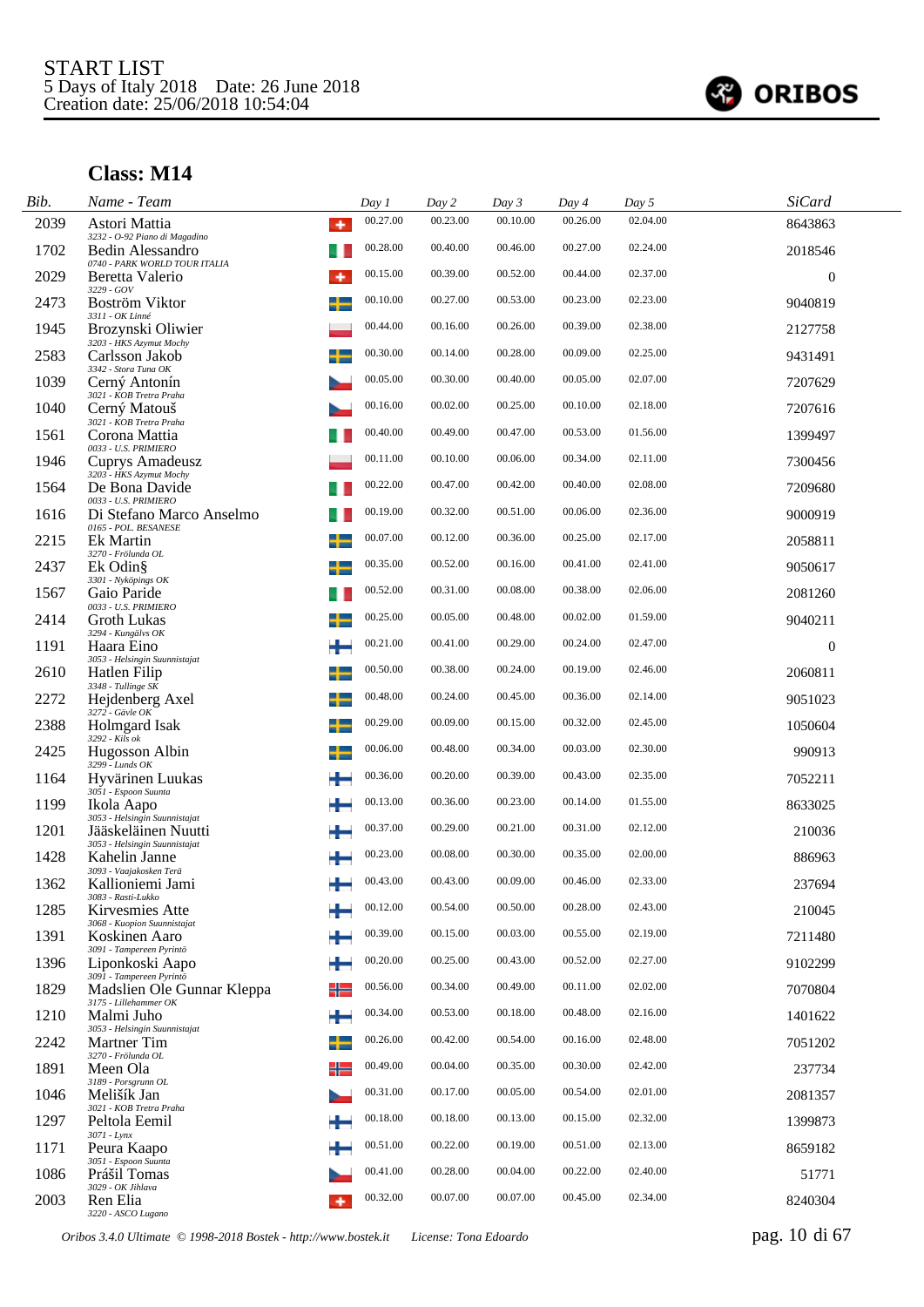

| Bib. | Name - Team                                       | Day 1          | Day 2    | Day 3    | Day 4    | Day 5    | <b>SiCard</b>  |
|------|---------------------------------------------------|----------------|----------|----------|----------|----------|----------------|
| 2361 | Roennborg William<br>3287 - IK UVEN               | 00.46.00<br>┶  | 00.33.00 | 00.11.00 | 00.37.00 | 02.15.00 | 8451916        |
| 1555 | <b>Sitton Mattia</b><br>0015 - OR. PERGINE        | 00.33.00       | 00.06.00 | 00.41.00 | 00.18.00 | 01.53.00 | $\overline{0}$ |
| 1056 | Smolka Jakub<br>3021 - KOB Tretra Praha           | 00.09.00       | 00.51.00 | 00.22.00 | 00.29.00 | 02.21.00 | 2096222        |
| 1434 | Sorri Sisu<br>3093 - Vaajakosken Terä             | 00.47.00       | 00.26.00 | 00.20.00 | 00.47.00 | 02.31.00 | 886968         |
| 1138 | Sterba Marek<br>3039 - TJ Slovan Karlovy Vary     | 00.08.00       | 00.45.00 | 00.27.00 | 00.17.00 | 02.29.00 | 9005143        |
| 1895 | Thunold Oscar Wiersdalen<br>3189 - Porsgrunn OL   | 00.17.00<br>╬═ | 00.19.00 | 00.44.00 | 00.08.00 | 02.03.00 | 237740         |
| 1059 | Tuma Simon<br>3021 - KOB Tretra Praha             | 00.14.00       | 00.35.00 | 00.17.00 | 00.50.00 | 02.39.00 | 2075696        |
| 1831 | Wedum Christian Funderud<br>3175 - Lillehammer OK | 00.53.00<br>╬  | 00.21.00 | 00.33.00 | 00.07.00 | 02.05.00 | $\theta$       |
| 1777 | Wingstedt Liam<br>3164 - Halden SK                | 00.45.00<br>╬  | 00.50.00 | 00.12.00 | 00.42.00 | 01.57.00 | 510118         |
| 2488 | Zederin Linus<br>3313 - OK Nackhe                 | 00.24.00<br>┶  | 00.44.00 | 00.31.00 | 00.21.00 | 02.09.00 | 7438422        |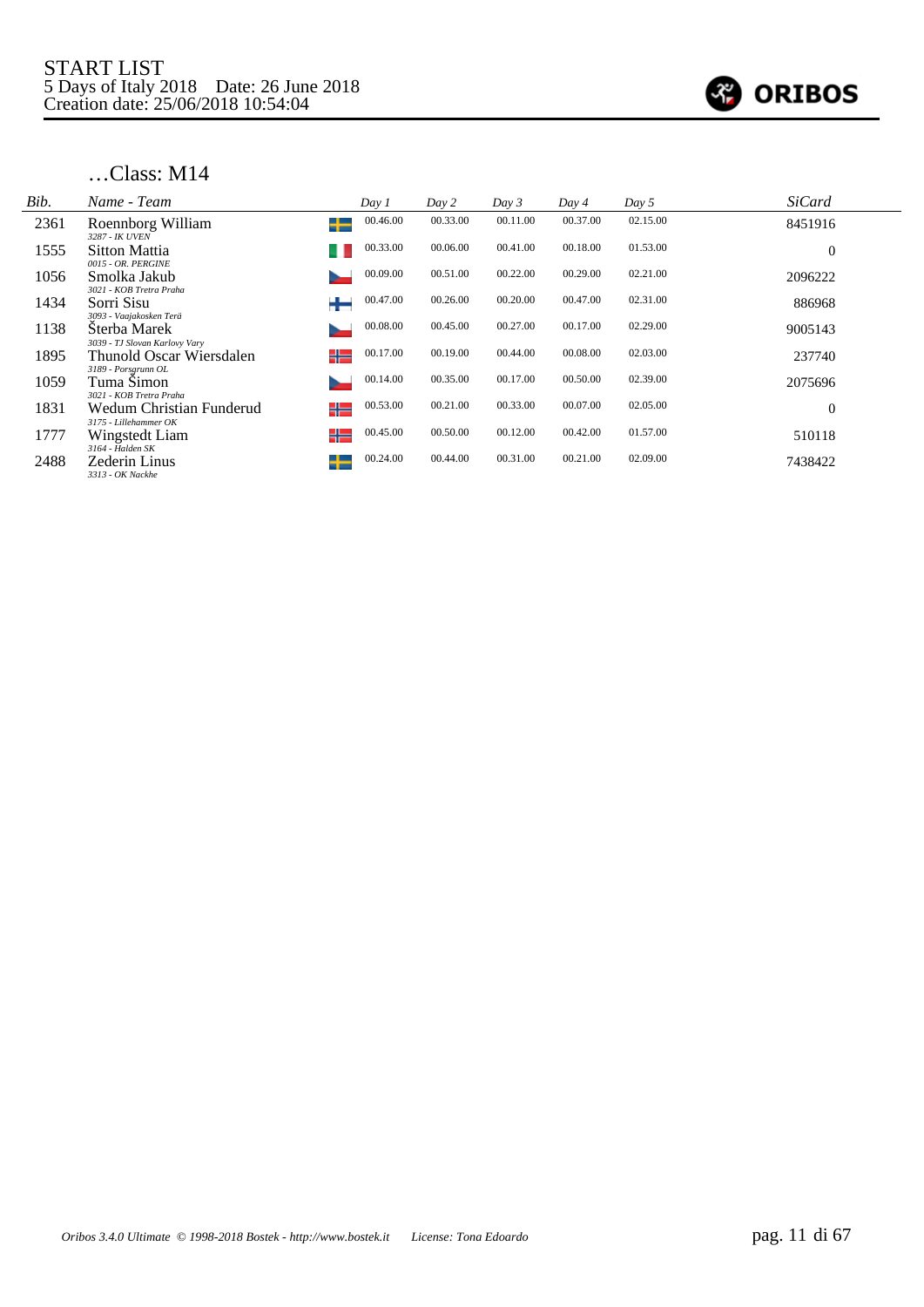

| Bib. | Name - Team                                            |   | Day 1    | Day 2    | Day 3    | Day 4    | Day 5    | <b>SiCard</b>    |  |
|------|--------------------------------------------------------|---|----------|----------|----------|----------|----------|------------------|--|
| 1985 | Afanasyev Oleg<br>3216 - Pioneers                      |   | 00.11.00 | 00.05.00 | 02.05.00 | 01.54.00 | 00.47.00 | 1301054          |  |
| 2131 | Åkerman Sjöström Kalle<br>3354 - Västerås sok          |   | 00.55.00 | 01.35.00 | 02.41.00 | 01.34.00 | 01.13.00 | 9021333          |  |
| 2666 | Akesson Erik<br>3356 - Växjö OK                        |   | 00.39.00 | 01.47.00 | 02.17.00 | 01.20.00 | 00.03.00 | 7438791          |  |
| 2198 | Arfwedson Zebastian<br>3270 - Frölunda OL              |   | 01.59.00 | 00.17.00 | 01.55.00 | 01.22.00 | 00.53.00 | 618020           |  |
| 2463 | Aronsson Arvid<br>3309 - OK Kroppefjäll                | ╈ | 00.21.00 | 01.19.00 | 02.07.00 | 00.04.00 | 01.07.00 | 1020312          |  |
| 1872 | Ausen Martin<br>3189 - Porsgrunn OL                    | ╬ | 01.21.00 | 01.13.00 | 01.41.00 | 00.24.00 | 00.21.00 | 902990           |  |
| 1994 | Baiardi Marco<br>3220 - ASCO Lugano                    | ۰ | 01.29.00 | 01.09.00 | 01.17.00 | 01.28.00 | 00.25.00 | 8338330          |  |
| 1636 | Beltramba Emil<br>0353 - TERLANER ORIENTIERUNGSLAEUFER |   | 01.25.00 | 00.59.00 | 03.01.00 | 02.04.00 | 01.29.00 | 2013250          |  |
| 1605 | Bernardi Matteo<br>0147 - OR. TARZO                    |   | 01.05.00 | 00.51.00 | 01.35.00 | 01.44.00 | 01.51.00 | 2084591          |  |
| 9645 | Bertolotto Gianmarco<br>0277 - ORICUNEO                |   | 00.03.00 | 01.23.00 | 01.51.00 | 00.22.00 | 00.41.00 | 7777080          |  |
| 1996 | Besomi Tommaso<br>3220 - ASCO Lugano                   |   | 00.45.00 | 01.31.00 | 02.37.00 | 00.08.00 | 01.49.00 | 8151102          |  |
| 1583 | Bettega Tiziano<br>0048 - G.S. PAVIONE                 |   | 02.09.00 | 02.07.00 | 03.15.00 | 02.06.00 | 02.05.00 | 2099291          |  |
| 1964 | <b>Biolik Emil</b><br>3204 - UNTS                      |   | 01.39.00 | 00.27.00 | 02.33.00 | 01.08.00 | 00.39.00 | 981644           |  |
| 2593 | Björk Arvid<br>3346 - Trollhättans SOK                 |   | 01.35.00 | 00.09.00 | 02.53.00 | 00.44.00 | 00.43.00 | 8030205          |  |
| 2208 | Borne Edvin<br>3270 - Frölunda OL                      |   | 00.25.00 | 00.47.00 | 02.47.00 | 00.58.00 | 00.09.00 | 7201765          |  |
| 2471 | Boström Emil<br>3311 - OK Linné                        | ╈ | 00.31.00 | 00.39.00 | 01.19.00 | 01.40.00 | 00.37.00 | 9020326          |  |
| 2316 | Carlsson Anton<br>3280 - IF Hagen orientering          | ╈ | 01.13.00 | 00.19.00 | 03.03.00 | 00.12.00 | 01.23.00 | 8030102          |  |
| 2584 | Carlsson Jonas<br>3342 - Stora Tuna OK                 |   | 01.11.00 | 00.13.00 | 01.13.00 | 00.18.00 | 01.11.00 | 9431492          |  |
| 1739 | Dale Andreas<br>3156 - Bergens TF                      | ╬ | 00.29.00 | 01.57.00 | 01.39.00 | 02.00.00 | 00.07.00 | $\boldsymbol{0}$ |  |
| 1385 | Davidsson Daniel<br>3091 - Tampereen Pyrintö           |   | 00.49.00 | 01.27.00 | 02.43.00 | 01.06.00 | 00.05.00 | 690014           |  |
| 2001 | Di Mauro Thomas<br>3220 - ASCO Lugano                  | ۰ | 00.17.00 | 01.15.00 | 01.43.00 | 01.42.00 | 02.03.00 | 1470338          |  |
| 1648 | Di Tizio Alberto<br>0382 - SESTO 76 LISANZA            |   | 01.09.00 | 01.45.00 | 02.31.00 | 01.58.00 | 01.53.00 | $\theta$         |  |
| 2150 | Elmblad Axel<br>3262 - Bredaryds SOK                   |   | 00.51.00 | 00.03.00 | 02.59.00 | 00.30.00 | 01.57.00 | 8200206          |  |
| 1949 | Grobelny Alex<br>3203 - HKS Azymut Mochy               |   | 01.19.00 | 01.33.00 | 01.31.00 | 00.16.00 | 00.57.00 | 2801121          |  |
| 2154 | Gunnarsson Anton<br>3262 - Bredaryds SOK               |   | 01.45.00 | 01.07.00 | 02.01.00 | 01.02.00 | 00.51.00 | 519094           |  |
| 2611 | <b>Hatlen Hampus</b><br>$3348$ - $Tullinge\ SK$        |   | 00.47.00 | 01.43.00 | 03.09.00 | 00.46.00 | 01.05.00 | 2060701          |  |
| 1752 | Helminsen Kristoffer<br>3160 - Fredrikstad SK          | ╬ | 01.01.00 | 00.55.00 | 02.55.00 | 01.26.00 | 00.29.00 | 8270502          |  |
| 1738 | Jacobsen-Gaski Isak<br>3155 - Bardu IL                 | ╬ | 01.03.00 | 01.03.00 | 03.07.00 | 01.32.00 | 00.35.00 | $\boldsymbol{0}$ |  |
| 2284 | Jellvert Börjeson Viktor<br>3273 - Göteborg-Majorna OK |   | 01.31.00 | 01.11.00 | 01.25.00 | 01.24.00 | 01.35.00 | 1021212          |  |
| 1314 | Johansson Eelis<br>3076 - OK Trian                     |   | 01.57.00 | 01.55.00 | 02.03.00 | 01.56.00 | 00.33.00 | $\boldsymbol{0}$ |  |
| 2546 | Johansson Fjordside Rasmus<br>3332 - Sävedalens AIK    |   | 00.19.00 | 01.29.00 | 01.57.00 | 00.48.00 | 01.47.00 | 9020828          |  |
| 1205 | Kallela Luca<br>3053 - Helsingin Suunnistajat          |   | 01.15.00 | 00.37.00 | 02.21.00 | 00.50.00 | 00.59.00 | 9201393          |  |
| 2002 | Knupfer Kilian<br>3220 - ASCO Lugano                   | ۰ | 00.37.00 | 01.37.00 | 02.13.00 | 01.16.00 | 01.17.00 | 8102003          |  |
| 1118 | Kolar Matyas<br>3034 - SK Praga                        |   | 01.23.00 | 01.41.00 | 01.15.00 | 01.52.00 | 01.43.00 | 897393           |  |
| 1880 | Kornmo Halvard<br>3189 - Porsgrunn OL                  | ╬ | 01.37.00 | 00.53.00 | 03.05.00 | 01.04.00 | 01.31.00 | 237754           |  |
| 1122 | Kundrata Jan<br>3036 - SKOB Zlín                       |   | 00.15.00 | 01.01.00 | 02.49.00 | 00.10.00 | 00.11.00 | 7209284          |  |
| 1674 | Landi Lorenzo<br>0556 - IKP                            |   | 00.59.00 | 01.51.00 | 02.45.00 | 01.46.00 | 01.25.00 | 7210265          |  |
| 1328 | Lintula Otto<br>3076 - OK Trian                        |   | 01.51.00 | 01.59.00 | 02.09.00 | 01.38.00 | 01.19.00 | 354708           |  |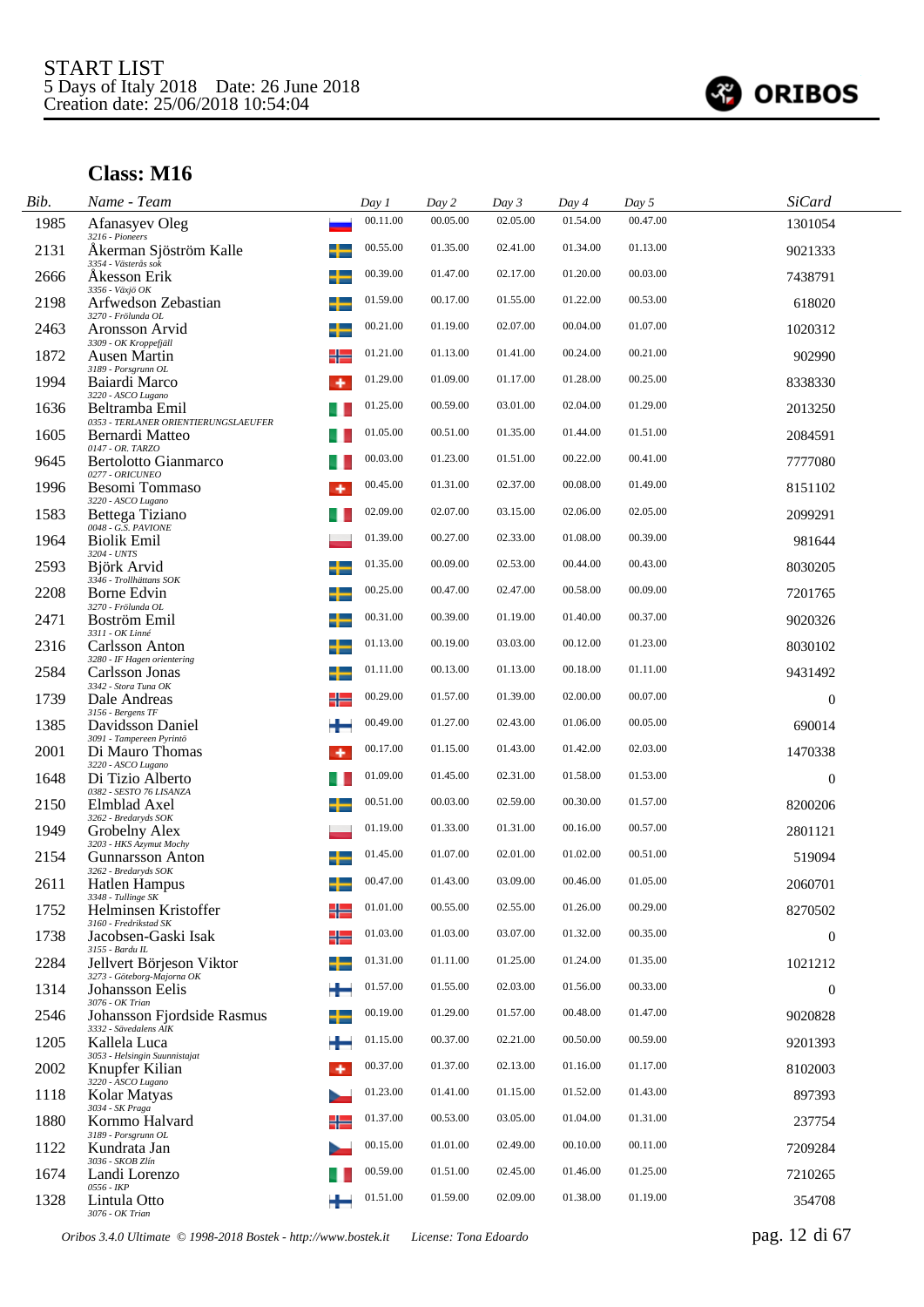

| Bib. | Name - Team                                                               | Day 1    | Day 2    | Day 3    | Day 4    | Day 5    | <b>SiCard</b> |
|------|---------------------------------------------------------------------------|----------|----------|----------|----------|----------|---------------|
| 1618 | Mandelli Matteo<br>u<br>0165 - POL. BESANESE                              | 00.13.00 | 00.49.00 | 02.23.00 | 00.26.00 | 01.27.00 | 2056712       |
| 2601 | Mandinger Hugo<br>3346 - Trollhättans SOK                                 | 01.49.00 | 00.31.00 | 02.57.00 | 00.36.00 | 00.15.00 | 8020820       |
| 2504 | ╈<br>Mårtensson Johan                                                     | 01.07.00 | 00.43.00 | 01.33.00 | 00.56.00 | 00.27.00 | 9030615       |
| 1887 | 3319 - OK Skogsstjärnan<br><b>Mathisen Tobias</b><br>╬                    | 01.41.00 | 00.23.00 | 01.53.00 | 01.36.00 | 01.41.00 | 7208212       |
| 1047 | $3189$ - $Porsgrunn \; OL$<br>Melišík Martin                              | 01.55.00 | 00.41.00 | 02.19.00 | 00.20.00 | 01.03.00 | 2080913       |
| 1404 | 3021 - KOB Tretra Praha<br>Mustajoki Olli<br>÷                            | 01.17.00 | 00.33.00 | 01.21.00 | 01.00.00 | 00.55.00 | 7206790       |
| 1376 | 3091 - Tampereen Pyrintö<br>÷<br>Niinimaki Niilo<br>3087 - SK Pohjantähti | 00.33.00 | 00.15.00 | 01.59.00 | 00.28.00 | 01.33.00 | 1401223       |
| 2478 | ╈<br>Nilsson Pelle<br>3311 - OK Linné                                     | 00.35.00 | 01.53.00 | 02.27.00 | 00.06.00 | 01.59.00 | 9997900       |
| 1248 | ÷<br>Partanen Akseli<br>3055 - Hiiltomiehet                               | 01.27.00 | 00.57.00 | 01.27.00 | 00.52.00 | 00.19.00 | 7205943       |
| 1958 | Paterek Mikolaj<br>3203 - HKS Azymut Mochy                                | 00.41.00 | 00.35.00 | 01.49.00 | 00.42.00 | 00.23.00 | 7300458       |
| 9644 | Polojaz Goran<br>0644 - SSD GAJA - SEZIONE ORIENTAMENTO                   | 00.07.00 | 00.29.00 | 01.23.00 | 01.50.00 | 01.39.00 | 2065885       |
| 1758 | ╬<br>Poppe Sivert<br>3160 - Fredrikstad SK                                | 00.09.00 | 00.07.00 | 01.45.00 | 01.30.00 | 01.37.00 | 9192398       |
| 1793 | ╬<br>Ranestad Vegard<br>$3165$ - Hamar OK                                 | 01.33.00 | 01.49.00 | 02.11.00 | 00.14.00 | 01.09.00 | 9697311       |
| 1694 | Ria Gaetano<br>0664 - ESTREMA OUTDOOR                                     | 02.01.00 | 00.01.00 | 02.51.00 | 00.40.00 | 00.01.00 | 2061267       |
| 1655 | Rivetta Alessandro<br>0392 - SEMIPERDO OR. MANIAGO                        | 00.23.00 | 01.05.00 | 02.35.00 | 01.18.00 | 01.15.00 | 2062637       |
| 1278 | ÷<br>Schüle Oliver<br>3066 - Koovee                                       | 01.43.00 | 01.25.00 | 02.15.00 | 00.38.00 | 01.45.00 | 552555        |
| 1420 | ÷<br>Tukiainen Jyry<br>3091 - Tampereen Pyrintö                           | 01.53.00 | 01.17.00 | 02.25.00 | 01.48.00 | 00.49.00 | 7210962       |
| 1422 | ₩<br><b>Tukiainen Otso</b><br>3091 - Tampereen Pyrintö                    | 00.43.00 | 01.21.00 | 01.11.00 | 01.10.00 | 02.01.00 | 7210963       |
| 1670 | Vannutelli Mattia<br>0476 - CORSAORIENTAMENTO CLUB ROMA                   | 01.47.00 | 00.11.00 | 01.47.00 | 00.34.00 | 00.17.00 | 2065857       |
| 1184 | Vuorela Joona                                                             | 00.53.00 | 00.21.00 | 01.29.00 | 02.02.00 | 00.31.00 | 1411351       |
| 2382 | 3051 - Espoon Suunta<br>Wilhelmsson Jakob<br>3291 - Karlskrona SOK        | 00.57.00 | 00.25.00 | 01.37.00 | 01.12.00 | 01.21.00 | 7071723       |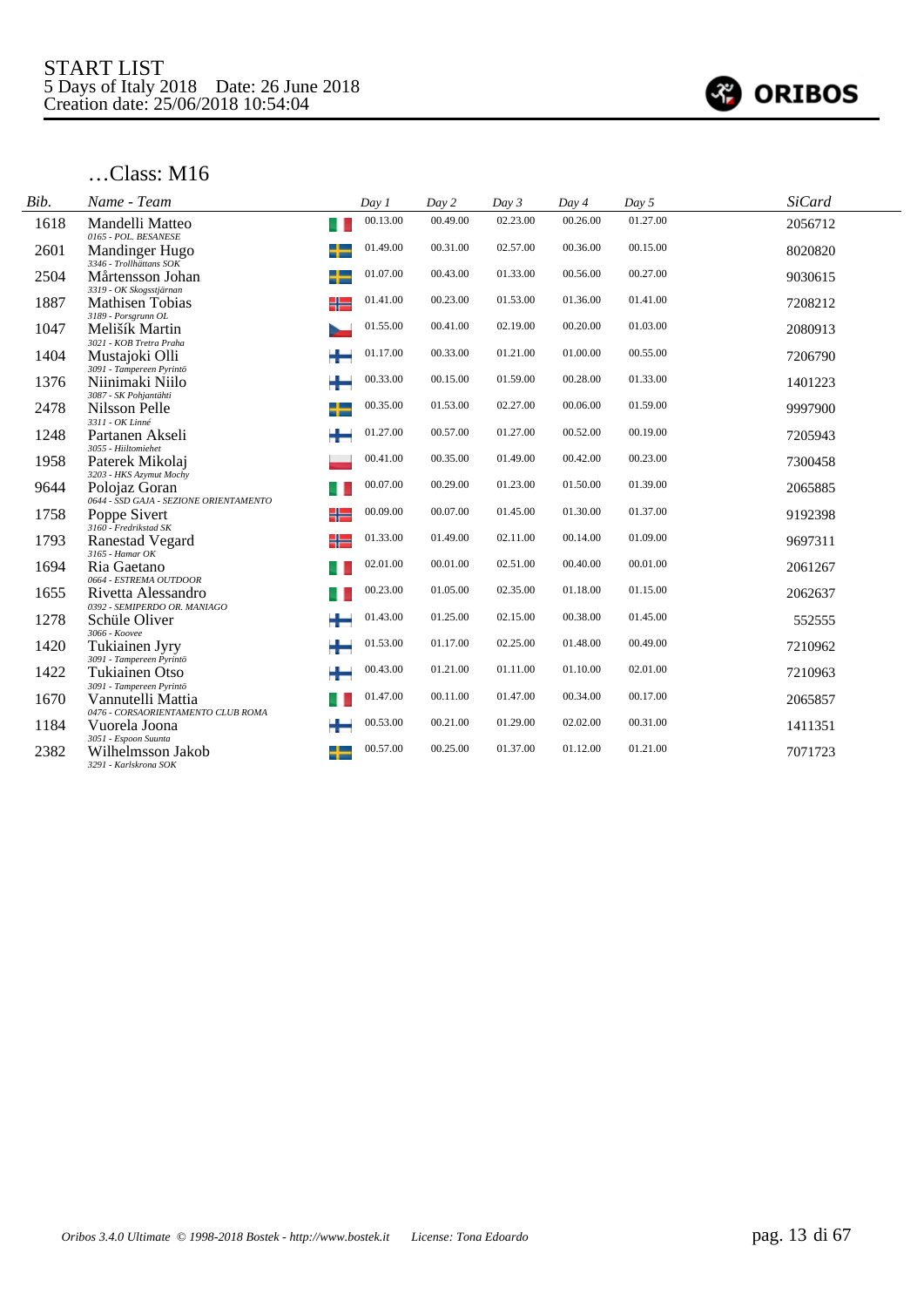

| Bib. | Name - Team                                                                        |   | Day 1    | Day 2    | Day 3    | Day 4    | Day 5    | <b>SiCard</b>    |  |
|------|------------------------------------------------------------------------------------|---|----------|----------|----------|----------|----------|------------------|--|
| 1931 | Aksland Jonas<br>3199 - Sandnes IL                                                 | ╬ | 00.44.00 | 01.46.00 | 01.39.00 | 01.44.00 | 02.03.00 | 237768           |  |
| 1599 | Bazan Alberto<br>0113 - OR. TREVISO                                                |   | 00.08.00 | 02.52.00 | 02.54.00 | 02.47.00 | 03.00.00 | 9201982          |  |
| 1809 | Blågestad Eirik                                                                    | ╬ | 02.08.00 | 00.07.00 | 00.27.00 | 02.23.00 | 00.42.00 | 9998839          |  |
| 2203 | 3170 - Indre Østfold OK<br>Blom Axel<br>3270 - Frölunda OL                         | + | 00.50.00 | 01.16.00 | 02.03.00 | 00.56.00 | 00.36.00 | 7000702          |  |
| 2313 | Bogren Daniel<br>3280 - IF Hagen orientering                                       | ┵ | 02.32.00 | 01.55.00 | 00.30.00 | 00.38.00 | 01.18.00 | 9000224          |  |
| 2317 | <b>Carlsson Marcus</b><br>3280 - IF Hagen orientering                              |   | 00.53.00 | 00.46.00 | 02.09.00 | 02.08.00 | 02.48.00 | 9000818          |  |
| 2435 | Carlsson Philip<br>3301 - Nyköpings OK                                             |   | 01.32.00 | 01.01.00 | 00.45.00 | 00.50.00 | 01.33.00 | 8010814          |  |
| 1646 | Conte Simone<br>0382 - SESTO 76 LISANZA                                            |   | 01.44.00 | 01.19.00 | 00.33.00 | 00.29.00 | 01.48.00 | 2133178          |  |
| 1660 | Corazza Lorenzo<br>0476 - CORSAORIENTAMENTO CLUB ROMA                              |   | 01.29.00 | 01.52.00 | 01.24.00 | 01.59.00 | 01.57.00 | 2056921          |  |
| 1647 | Cozzi Andrea<br>0382 - SESTO 76 LISANZA                                            |   | 00.41.00 | 01.40.00 | 00.48.00 | 01.23.00 | 01.06.00 | $\boldsymbol{0}$ |  |
| 2365 | Dalheimer Tim                                                                      |   | 01.17.00 | 00.49.00 | 02.33.00 | 00.32.00 | 01.12.00 | 8540022          |  |
| 1649 | 3288 - IK Vikings OK<br>Filipelli Alessio<br>0382 - SESTO 76 LISANZA               |   | 00.59.00 | 02.19.00 | 00.09.00 | 01.56.00 | 00.27.00 | 339440           |  |
| 1067 | Forst Antonín                                                                      |   | 01.11.00 | 01.34.00 | 02.00.00 | 01.29.00 | 02.21.00 | 218851           |  |
| 1603 | 3024 - MFP Praha<br>Gambini Mattia                                                 |   | 00.11.00 | 02.49.00 | 02.48.00 | 02.53.00 | 02.54.00 | 1396347          |  |
| 1621 | 0130 - EREBUS ORIENTAMENTO VICENZA<br>Gualdana Guglielmo<br>0167 - POL. PUNTO NORD |   | 02.14.00 | 00.52.00 | 00.12.00 | 01.14.00 | 02.00.00 | 9900044          |  |
| 1604 | Guarda Giacomo                                                                     |   | 02.35.00 | 02.01.00 | 00.24.00 | 02.32.00 | 02.33.00 | 2103440          |  |
| 2642 | 0130 - EREBUS ORIENTAMENTO VICENZA<br><b>Hamrefors Fredrik</b>                     | ÷ | 00.20.00 | 02.25.00 | 01.42.00 | 02.14.00 | 01.27.00 | 9000319          |  |
| 2371 | 3354 - Västerås sok<br><b>Hansson Victor</b>                                       |   | 01.05.00 | 02.13.00 | 01.12.00 | 01.47.00 | 02.42.00 | 9000524          |  |
| 1200 | 3290 - Jönköpings OK<br>Ikola Atte                                                 |   | 02.20.00 | 01.43.00 | 01.54.00 | 01.26.00 | 02.09.00 | 2120860          |  |
| 1117 | 3053 - Helsingin Suunnistajat<br><b>Janovsky Tomas</b>                             |   | 00.29.00 | 02.04.00 | 01.33.00 | 00.20.00 | 00.45.00 | 8636798          |  |
| 1799 | 3034 - SK Praga<br><b>Juvik Scott</b><br>3167 - I.L. Gular                         |   | 01.50.00 | 00.04.00 | 00.57.00 | 02.41.00 | 00.18.00 | 344743           |  |
| 1073 | Klaška Martin<br>3026 - Oddíl OB Kotlárka                                          |   | 00.32.00 | 02.10.00 | 00.51.00 | 01.32.00 | 00.21.00 | 8322332          |  |
| 1322 | Kopra Marcus<br>$3076 - OK$ Trian                                                  |   | 01.41.00 | 02.28.00 | 02.30.00 | 01.11.00 | 02.45.00 | $\boldsymbol{0}$ |  |
| 2599 | Kristiansson Linus<br>3346 - Trollhättans SOK                                      |   | 01.35.00 | 02.07.00 | 01.00.00 | 00.14.00 | 00.39.00 | 8110121          |  |
| 2238 | Lamm Martin<br>3270 - Frölunda OL                                                  |   | 02.26.00 | 01.04.00 | 01.51.00 | 00.26.00 | 01.00.00 | 1123456          |  |
| 1639 | Libardoni Luca<br>0361 - OR. CREA ROSSA                                            |   | 00.05.00 | 02.46.00 | 02.51.00 | 02.44.00 | 02.57.00 | 7207334          |  |
| 1801 | Linga Heine<br>3167 - I.L. Gular                                                   |   | 01.56.00 | 00.10.00 | 00.39.00 | 00.41.00 | 00.51.00 | 247286           |  |
| 1663 | Lucarelli Matteo<br>0476 - CORSAORIENTAMENTO CLUB ROMA                             |   | 00.14.00 | 00.28.00 | 01.30.00 | 00.59.00 | 02.24.00 | 2056907          |  |
| 1644 | Mariani Francesco<br>0378 - ORSA MAGGIORE                                          |   | 01.20.00 | 00.40.00 | 01.06.00 | 02.26.00 | 02.06.00 | 2013247          |  |
| 1885 | Mathisen Rasmus<br>3189 - Porsgrunn OL                                             |   | 00.38.00 | 01.10.00 | 02.06.00 | 00.35.00 | 01.39.00 | 7208211          |  |
| 1048 | Meštan Ondrej<br>3021 - KOB Tretra Praha                                           |   | 00.35.00 | 01.22.00 | 02.27.00 | 01.53.00 | 01.30.00 | 7201203          |  |
| 1650 | Mulè Daniele<br>0382 - SESTO 76 LISANZA                                            |   | 02.02.00 | 01.07.00 | 01.18.00 | 00.17.00 | 02.18.00 | $\boldsymbol{0}$ |  |
| 2443 | Nilsson William<br>3301 - Nyköpings OK                                             |   | 00.56.00 | 00.19.00 | 00.18.00 | 01.17.00 | 01.54.00 | 9000210          |  |
| 2397 | Olm Lukas<br>3292 - Kils ok                                                        |   | 01.14.00 | 01.58.00 | 01.27.00 | 02.38.00 | 00.54.00 | 874122           |  |
| 2320 | Olsson Axel<br>3280 - IF Hagen orientering                                         |   | 02.11.00 | 01.31.00 | 01.45.00 | 01.38.00 | 02.30.00 | 9091337          |  |
| 1640 | Palumbo Pietro<br>0361 - OR. CREA ROSSA                                            |   | 02.56.00 | 02.55.00 | 02.45.00 | 02.50.00 | 02.51.00 | 2031992          |  |
| 1713 | Piazza Edoardo<br>0803 - GS ATLETICA NICHELINO                                     |   | 02.23.00 | 00.58.00 | 02.21.00 | 02.11.00 | 00.09.00 | 2066615          |  |
| 1174 | Puupponen Lauri<br>3051 - Espoon Suunta                                            |   | 00.47.00 | 01.28.00 | 00.54.00 | 00.53.00 | 02.27.00 | $\boldsymbol{0}$ |  |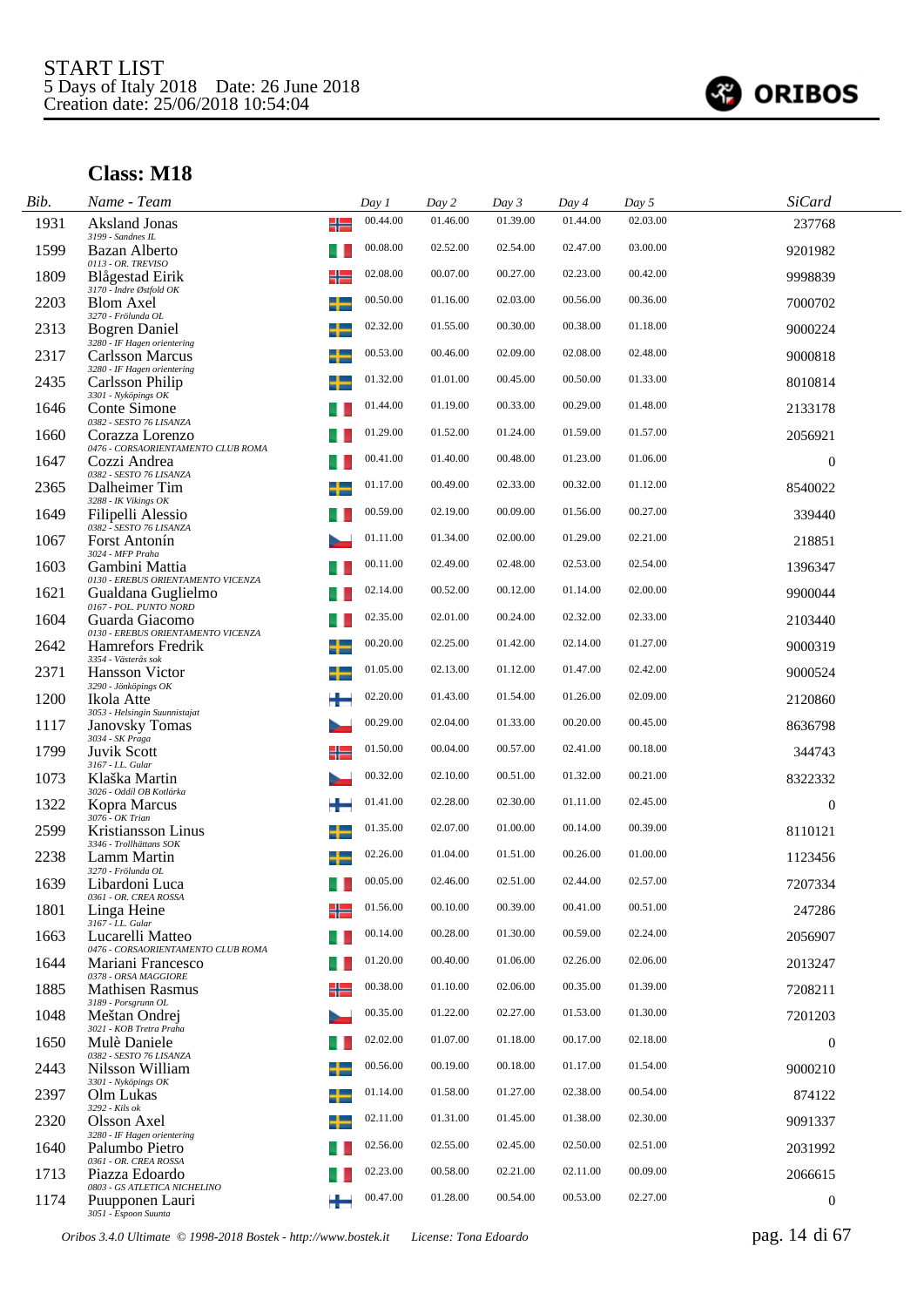

| Bib. | Name - Team                                                     |   | Day 1    | Day 2    | Day 3    | Day 4    | Day 5    | <b>SiCard</b>    |
|------|-----------------------------------------------------------------|---|----------|----------|----------|----------|----------|------------------|
| 1333 | Reijonen Oskari<br>3076 - OK Trian                              |   | 01.53.00 | 02.16.00 | 02.24.00 | 02.20.00 | 01.15.00 | $\overline{0}$   |
| 1652 | Rossi Davide<br>0382 - SESTO 76 LISANZA                         |   | 00.17.00 | 00.22.00 | 00.15.00 | 01.35.00 | 02.36.00 | $\boldsymbol{0}$ |
| 2459 | Schmidt Oliver<br>3308 - OK Kontinent                           | ┶ | 02.05.00 | 01.13.00 | 01.36.00 | 02.17.00 | 01.42.00 | 1001029          |
| 1961 | Seidel Nikodem<br>3203 - HKS Azymut Mochy                       |   | 02.17.00 | 00.31.00 | 01.21.00 | 01.41.00 | 00.33.00 | 2801130          |
| 1335 | Sevelius Ville                                                  |   | 01.47.00 | 02.34.00 | 02.18.00 | 02.35.00 | 00.15.00 | $\overline{0}$   |
| 1119 | 3076 - OK Trian<br>Siegl Matyas                                 |   | 01.26.00 | 00.43.00 | 00.21.00 | 00.11.00 | 01.21.00 | 7201196          |
| 2275 | 3034 - SK Praga<br>Sjöberg Jakob                                | ┶ | 00.23.00 | 01.25.00 | 02.12.00 | 02.02.00 | 02.15.00 | 510415           |
| 1336 | $3272$ - Gävle OK<br><b>Svedberg Rasmus</b>                     |   | 01.59.00 | 02.22.00 | 02.36.00 | 00.44.00 | 01.09.00 | $\overline{0}$   |
| 1242 | 3076 - OK Trian<br>Tala Miika                                   |   | 02.29.00 | 00.37.00 | 00.36.00 | 00.47.00 | 00.48.00 | 904000           |
| 1180 | 3053 - Helsingin Suunnistajat<br>Tervakangas Mikko              | ┶ | 01.02.00 | 00.34.00 | 01.15.00 | 01.05.00 | 00.30.00 | 7040404          |
| 2659 | 3051 - Espoon Suunta<br>Törnqvist Sixten<br>3354 - Västerås sok | ┶ | 00.26.00 | 00.16.00 | 01.48.00 | 01.08.00 | 01.36.00 | 9000522          |
|      |                                                                 |   |          |          |          |          |          |                  |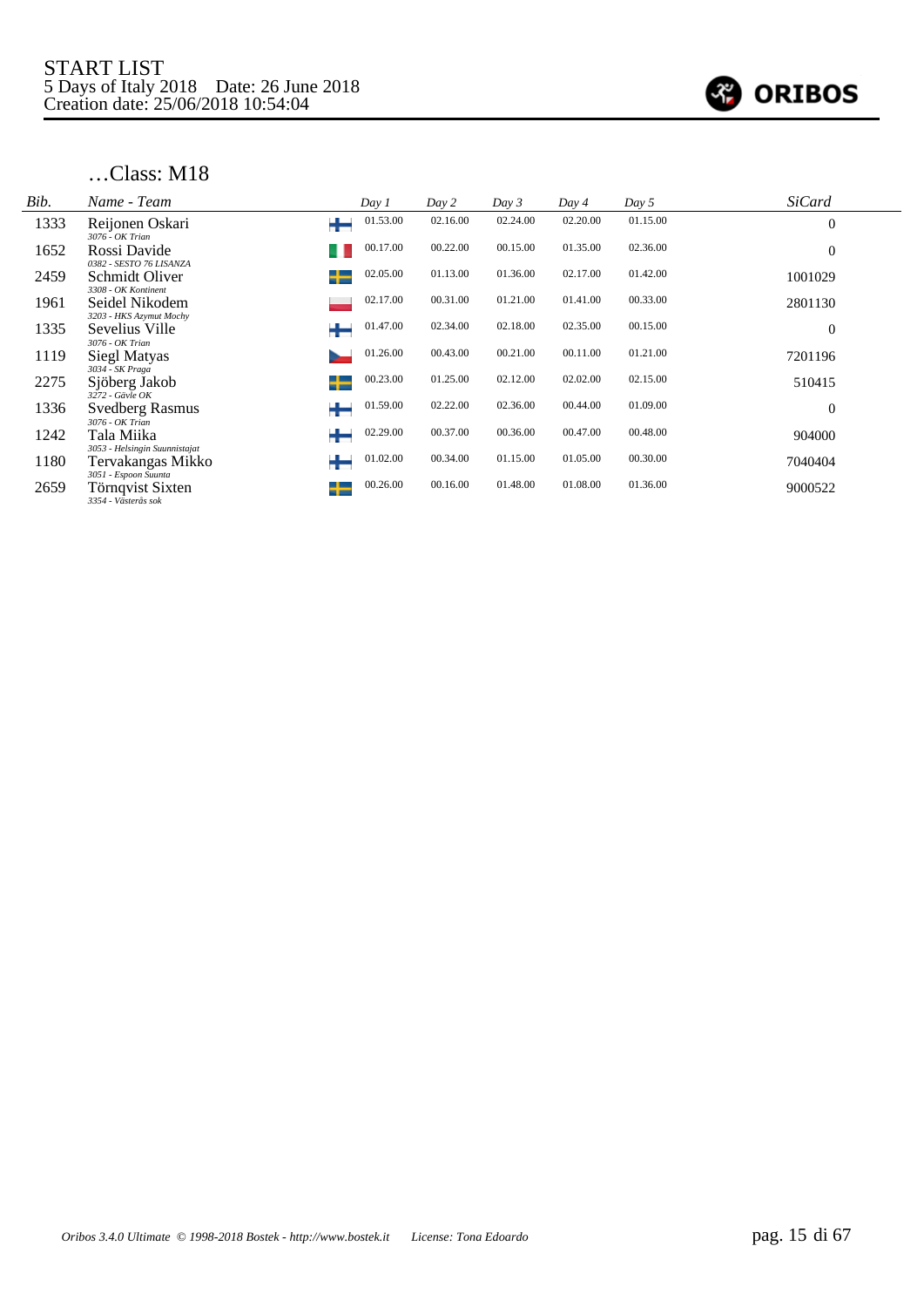

| Bib. | Name - Team                                                        | Day 1    | Day 2    | Day 3    | Day 4    | Day 5    | SiCard   |  |
|------|--------------------------------------------------------------------|----------|----------|----------|----------|----------|----------|--|
| 2416 | ╈<br>Alness Alexander<br>3295 - Långhundra IF                      | 02.17.00 | 00.33.00 | 01.20.00 | 02.38.00 | 01.21.00 | 7980219  |  |
| 2607 | Arkäng Lukas<br>3348 - Tullinge SK                                 | 01.20.00 | 00.06.00 | 00.56.00 | 02.26.00 | 02.48.00 | 8490521  |  |
| 1703 | Bolla Damiano<br>0740 - PARK WORLD TOUR ITALIA                     | 01.44.00 | 00.09.00 | 00.05.00 | 01.59.00 | 02.24.00 | 2103442  |  |
| 2432 | Carlsson Carl<br>3301 - Nyköpings OK                               | 01.50.00 | 01.03.00 | 01.26.00 | 01.56.00 | 01.51.00 | 8090323  |  |
| 2000 | Del Fedele Alex<br>۰<br>3220 - ASCO Lugano                         | 02.44.00 | 00.30.00 | 00.44.00 | 01.35.00 | 02.00.00 | 8642060  |  |
| 2508 | Eklöw Georg<br>3320 - OK Södertörn                                 | 02.47.00 | 01.12.00 | 00.29.00 | 02.47.00 | 01.27.00 | 8240599  |  |
| 2609 | Forsberg Oskar<br>3348 - Tullinge SK                               | 01.35.00 | 00.21.00 | 00.47.00 | 02.44.00 | 01.42.00 | 8080599  |  |
| 2373 | Halvarsson Axel<br>3291 - Karlskrona SOK                           | 02.14.00 | 01.30.00 | 01.05.00 | 02.23.00 | 02.21.00 | 1992212  |  |
| 2643 | <b>Hamrefors Henrik</b><br>3354 - Västerås sok                     | 01.41.00 | 01.09.00 | 00.17.00 | 01.41.00 | 02.03.00 | 9980422  |  |
| 2283 | Jellvert Börjeson Martin<br>3273 - Göteborg-Majorna OK             | 02.23.00 | 00.27.00 | 01.23.00 | 02.56.00 | 02.30.00 | 981091   |  |
| 2515 | Karlsson Andreas<br>3323 - Piteå IF                                | 02.32.00 | 00.45.00 | 00.35.00 | 02.41.00 | 01.39.00 | 9903100  |  |
| 2139 | Karlsson Tobias<br>3260 - Bånga IF F (BIFF)                        | 02.05.00 | 01.39.00 | 01.02.00 | 02.14.00 | 00.02.00 | 2058188  |  |
| 1879 | ╬<br>Kornmo Håkon<br>3189 - Porsgrunn OL                           | 01.26.00 | 01.27.00 | 00.14.00 | 01.53.00 | 02.36.00 | 237755   |  |
| 2235 | Lamm Johan<br>3270 - Frölunda OL                                   | 01.53.00 | 01.06.00 | 01.14.00 | 02.11.00 | 02.51.00 | 1000014  |  |
| 2572 | Lidmar Jesper<br>3337 - Snättringe SK                              | 02.35.00 | 01.15.00 | 00.41.00 | 02.29.00 | 00.05.00 | 7561783  |  |
| 2510 | Lindbärg Hugo<br>3320 - OK Södertörn                               | 01.29.00 | 00.24.00 | 00.50.00 | 01.47.00 | 01.45.00 | 1990820  |  |
| 1491 | ≱≼<br>Lines Edward<br>3119 - Southdowns                            | 01.32.00 | 00.57.00 | 01.35.00 | 01.26.00 | 02.45.00 | 8630950  |  |
| 2354 | <b>Ossiansson Viktor</b><br>3286 - IK Hakarpspojkarna              | 02.41.00 | 00.48.00 | 00.32.00 | 02.08.00 | 02.33.00 | 9911030  |  |
| 1541 | O'Sullivan-Hourihan Zac<br>3143 - UCCO                             | 01.17.00 | 01.00.00 | 00.59.00 | 01.23.00 | 01.18.00 | 8201085  |  |
| 2380 | Pettersson Emil<br>3291 - Karlskrona SOK                           | 01.23.00 | 00.03.00 | 00.53.00 | 02.53.00 | 02.42.00 | 990824   |  |
| 1332 | Reijonen Kasperi<br>3076 - OK Trian                                | 01.56.00 | 01.42.00 | 01.41.00 | 01.29.00 | 02.09.00 | $\theta$ |  |
| 2004 | Rizzi Luca<br>٠<br>3220 - ASCO Lugano                              | 01.59.00 | 00.15.00 | 01.44.00 | 01.50.00 | 02.06.00 | 8123999  |  |
| 1150 | Rõõm Andres<br>3045 - OK Ilves                                     | 02.08.00 | 01.33.00 | 00.20.00 | 02.20.00 | 02.15.00 | 9200503  |  |
| 2511 | Schandl Alexander<br>3320 - OK Södertörn                           | 01.38.00 | 00.36.00 | 01.11.00 | 03.02.00 | 01.05.00 | 2089399  |  |
| 1334 | Sevelius Emil<br>3076 - OK Trian                                   | 01.47.00 | 01.36.00 | 01.47.00 | 01.38.00 | 01.48.00 | 9101669  |  |
| 2400 | Skoglund Olof<br>3292 - Kils ok                                    | 02.29.00 | 01.18.00 | 00.11.00 | 02.17.00 | 01.33.00 | 1991105  |  |
| 2405 | Skoog Viktor                                                       | 02.02.00 | 00.54.00 | 01.32.00 | 02.32.00 | 02.27.00 | 981210   |  |
| 2176 | 3292 - Kils ok<br>Trofast Filip<br>3262 - Bredaryds SOK            | 02.38.00 | 00.12.00 | 01.17.00 | 02.59.00 | 01.57.00 | 8221299  |  |
| 2566 | Wehlin Johan                                                       | 02.11.00 | 00.18.00 | 00.26.00 | 01.44.00 | 01.54.00 | 501820   |  |
| 2142 | 3336 - Skogspokarnas OK<br>Wickbom Rasmus<br>3261 - Bergnäsets AIK | 02.26.00 | 00.39.00 | 00.23.00 | 02.05.00 | 01.24.00 | 980927   |  |
|      |                                                                    |          |          |          |          |          |          |  |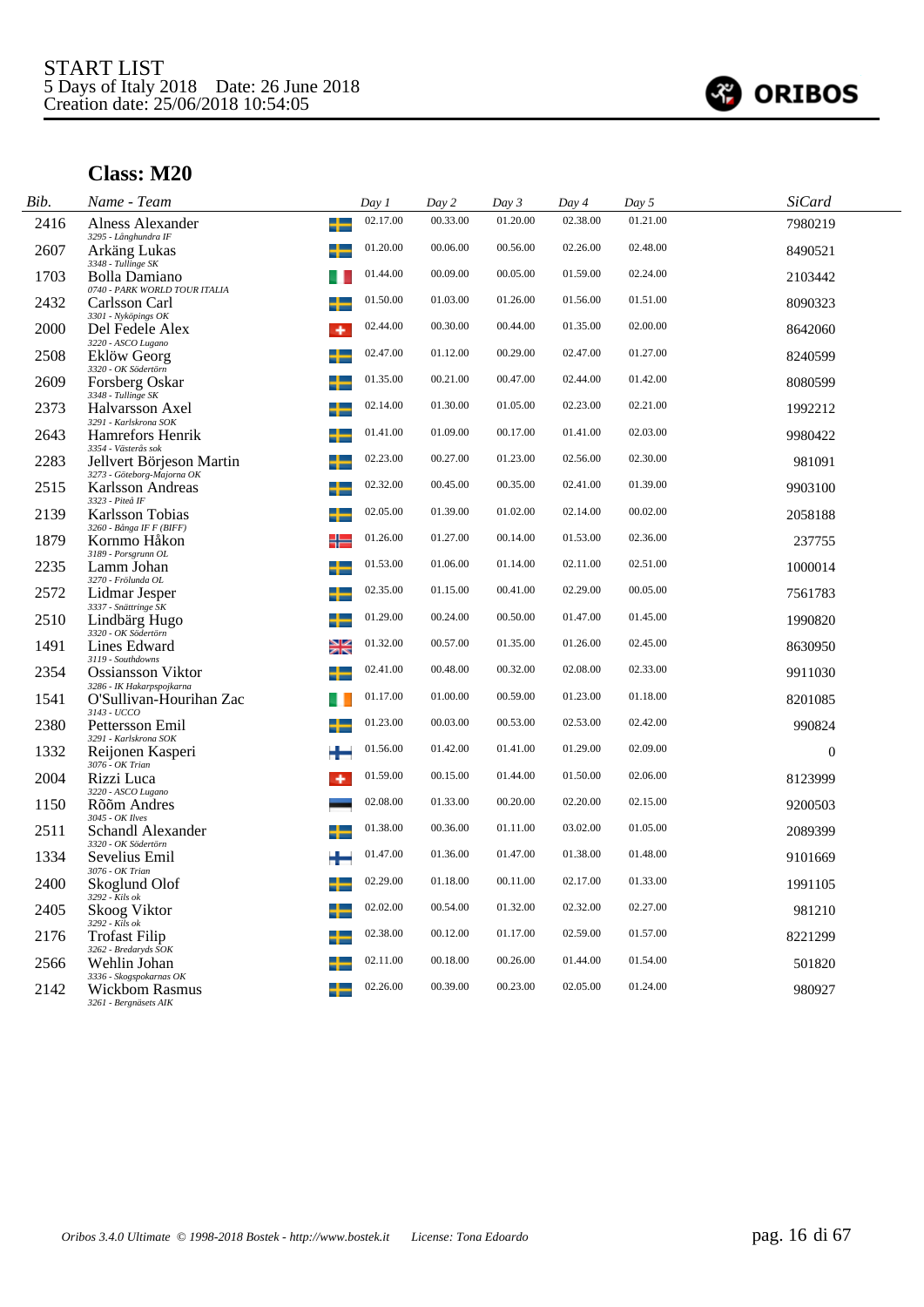

# **Class: M21 Elite**

| Bib. | Name - Team                                                                     |           | Day 1    | Day 2    | Day 3    | Day 4    | Day 5            | <b>SiCard</b> |
|------|---------------------------------------------------------------------------------|-----------|----------|----------|----------|----------|------------------|---------------|
| 2146 | Andersson Henrik<br>3262 - Bredaryds SOK                                        | ╈         | 01.33.00 | 01.10.00 | 02.03.00 | 00.52.00 | 01.16.00         | 1401343       |
| 2468 | Andersson Jakob                                                                 |           | 01.30.00 | 00.31.00 | 00.54.00 | 01.43.00 | 01.40.00         | 1867703       |
| 1270 | 3311 - OK Linné<br>Anjala Topi<br>3066 - Koovee                                 | ÷         | 01.09.00 | 01.07.00 | 01.06.00 | 01.19.00 | 02.31.00         | 9511868       |
| 2327 | Bakkman Fredrik<br>3283 - IFK Göteborg                                          |           | 01.39.00 | 02.25.00 | 02.27.00 | 01.10.00 | 01.10.00         | 8060729       |
| 2329 | Bejmer Max Peter<br>3283 - IFK Göteborg                                         |           | 02.15.00 | 00.34.00 | 02.39.00 | 01.52.00 | 00.55.00         | 8350032       |
| 1743 | Berger Ola<br>3158 - Byåsen IL                                                  | ╬         | 00.54.00 | 01.16.00 | 02.42.00 | 02.28.00 | 02.13.00         | 848014        |
| 2500 | Bergman Isak                                                                    |           | 00.33.00 | 02.43.00 | 00.51.00 | 02.43.00 | 00.28.00         | 820900        |
| 2268 | 3318 - OK Skogsfalken<br><b>Boman Erik</b><br>3272 - Gävle OK                   |           | 01.57.00 | 02.19.00 | 03.00.00 | 01.58.00 | 01.55.00         | 931216        |
| 1140 | Cederberg Björn<br>3041 - IFK Lidingö                                           |           | 01.03.00 | 01.46.00 | 02.48.00 | 00.31.00 | 01.19.00         | 950722        |
| 1010 | Dent Julian<br>3003 - IFK Lidingö                                               | ₩.,       | 02.51.00 | 01.19.00 | 02.12.00 | 01.46.00 | 01.52.00         | 9005198       |
| 1847 | Eijsink Henrik<br>3182 - Nydalens SK                                            | ╬         | 01.27.00 | 01.13.00 | 01.03.00 | 02.19.00 | 01.04.00         | 7171777       |
| 2436 | Ek Ludvig<br>3301 - Nyköpings OK                                                | +         | 02.03.00 | 01.52.00 | 02.57.00 | 01.55.00 | 02.49.00         | 9991313       |
| 2333 | <b>Engstrand Erik</b><br>3283 - IFK Göteborg                                    |           | 01.45.00 | 01.04.00 | 01.54.00 | 02.07.00 | 02.34.00         | 811222        |
| 2581 | Enmark Jakob<br>3341 - Södertälje Nykvarn OL                                    |           | 00.48.00 | 01.25.00 | 02.24.00 | 01.31.00 | 01.01.00         | 910504        |
| 2386 | Eriksson Ludvig<br>3292 - Kils ok                                               |           | 02.33.00 | 00.58.00 | 01.48.00 | 00.49.00 | 01.13.00         | 930703        |
| 9664 | Hansson Eric                                                                    |           | 03.06.00 | 02.01.00 | 00.36.00 | 00.25.00 | 00.58.00         | 9901312       |
| 1704 | 3286 - IK Hakarpspojkarna<br>Inderst Sebastian<br>0740 - PARK WORLD TOUR ITALIA |           | 01.00.00 | 01.37.00 | 02.21.00 | 02.25.00 | 02.10.00         | 8266666       |
| 2376 | Johansson Oscar<br>3291 - Karlskrona SOK                                        |           | 02.48.00 | 02.31.00 | 02.00.00 | 00.55.00 | 00.49.00         | 9990331       |
| 1849 | Jonsson Elias<br>3182 - Nydalens SK                                             | ╬         | 02.27.00 | 00.55.00 | 01.42.00 | 01.13.00 | 01.58.00         | 8130399       |
| 2287 | Kuhlin Johannes<br>3273 - Göteborg-Majorna OK                                   |           | 01.18.00 | 02.04.00 | 01.39.00 | 02.37.00 | 02.46.00         | 951200        |
| 1533 | Lee Kin Wai<br>3139 - Orienteering Association of Hong Kong                     | <b>SE</b> | 01.36.00 | 00.43.00 | 02.45.00 | 01.34.00 | 00.31.00         | 9000717       |
| 1330 | Lönnström Emil<br>3076 - OK Trian                                               |           | 02.00.00 | 02.55.00 | 01.45.00 | 00.40.00 | 01.22.00         | 9200266       |
| 2033 | Maddalena Gioele<br>3229 - GOV                                                  | ۰         | 02.21.00 | 02.37.00 | 01.00.00 | 02.40.00 | 00.46.00         | 8300196       |
| 1045 | Makovský Jakub<br>3021 - KOB Tretra Praha                                       |           | 02.39.00 | 00.40.00 | 01.27.00 | 00.43.00 | 02.28.00         | 7778511       |
| 2339 | <b>Martner Patrik</b><br>3283 - IFK Göteborg                                    |           | 00.39.00 | 02.52.00 | 00.39.00 | 02.46.00 | 00.34.00         | 801027        |
| 1983 | Masnyy Yury<br>3215 - Orienta-MosCompass                                        |           | 02.54.00 | 02.49.00 | 03.03.00 | 02.58.00 | 02.52.00         | 8643979       |
| 1423 | Mjøsund Asgeir<br>3092 - Team Mjøkerman                                         |           | 02.45.00 | 01.43.00 | 01.09.00 | 01.37.00 | 01.37.00         | 821997        |
| 1771 | Nordbrøden Mats<br>3164 - Halden SK                                             | ╬         | 00.57.00 | 01.22.00 | 02.15.00 | 01.40.00 | $-2 - 2 - 2 - 1$ | 640402        |
| 1806 | <b>Nygaard Rune</b><br>3167 - I.L. Gular                                        | ╬         | 01.48.00 | 00.28.00 | 01.12.00 | 02.01.00 | 01.34.00         | 7203860       |
| 2629 | Öhlund Erik<br>3351 - Ulricehamns OK                                            | ┶         | 00.51.00 | 01.28.00 | 01.33.00 | 02.22.00 | 02.04.00         | 9800806       |
| 2351 | Ossiansson Filip<br>3286 - IK Hakarpspojkarna                                   |           | 01.15.00 | 02.13.00 | 00.57.00 | 02.10.00 | 02.22.00         | 960518        |
| 1296 | Parjanne Antti<br>3071 - Lynx                                                   |           | 00.42.00 | 02.46.00 | 00.42.00 | 02.52.00 | 00.37.00         | 9966330       |
| 1275 | Parkkinen Jarno<br>3066 - Koovee                                                |           | 01.51.00 | 02.28.00 | 02.54.00 | 00.28.00 | 01.07.00         | $\mathbf{0}$  |
| 1303 | Peltola Juha<br>3073 - MS Parma                                                 | ÷         | 02.36.00 | 00.37.00 | 02.51.00 | 01.07.00 | 02.01.00         | 7203419       |
| 2344 | Pilblad Jonas<br>3283 - IFK Göteborg                                            |           | 00.45.00 | 02.58.00 | 00.45.00 | 02.55.00 | 00.25.00         | $\mathbf{0}$  |
| 2480 | Ridefelt Albin<br>3311 - OK Linné                                               |           | 02.18.00 | 01.40.00 | 02.09.00 | 01.16.00 | 02.43.00         | 9111230       |
| 1600 | <b>Rumor Alvise</b><br>0120 - OR. G. GALILEI                                    |           | 02.09.00 | 00.49.00 | 01.21.00 | 02.31.00 | 00.52.00         | 7208132       |
| 2350 | Russell-Keely Bryan<br>3285 - IFK Lidingö SOK                                   |           | 01.06.00 | 01.49.00 | 02.33.00 | 00.37.00 | 01.28.00         | 8040788       |

*Oribos 3.4.0 Ultimate © 1998-2018 Bostek - http://www.bostek.it License: Tona Edoardo* pag. 17 di 67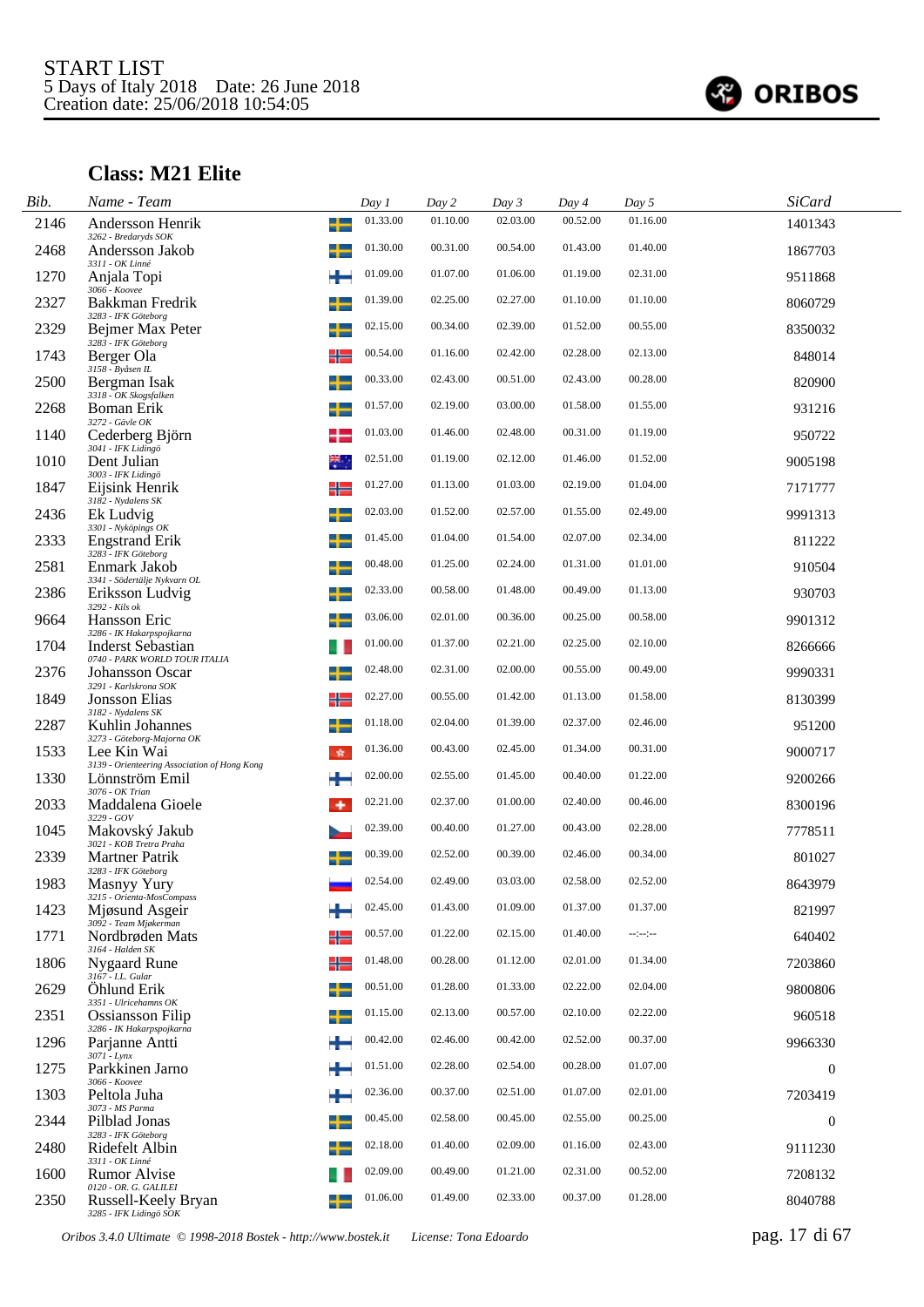

## …Class: M21 Elite

| Bib. | Name - Team                                       | Day 1          | Day 2    | Day 3    | Day 4    | Day 5    | <b>SiCard</b> |
|------|---------------------------------------------------|----------------|----------|----------|----------|----------|---------------|
| 1233 | Salonen Matias<br>3053 - Helsingin Suunnistajat   | 01.42.00<br>₩  | 01.01.00 | 01.18.00 | 00.34.00 | 01.46.00 | 1398061       |
| 1705 | Scalet Riccardo<br>0740 - PARK WORLD TOUR ITALIA  | 01.21.00       | 01.58.00 | 01.24.00 | 01.28.00 | 01.31.00 | 8627083       |
| 1706 | Scalet Tommaso                                    | 01.54.00       | 02.16.00 | 03.06.00 | 02.34.00 | 02.37.00 | 8202021       |
| 1435 | 0740 - PARK WORLD TOUR ITALIA<br>Sorvisto Juha    | 02.24.00       | 02.40.00 | 01.51.00 | 01.25.00 | 01.43.00 | 1009760       |
| 1355 | 3093 - Vaajakosken Terä<br>Tervo Tuomas           | 02.06.00       | 02.07.00 | 02.06.00 | 01.04.00 | 02.16.00 | 830109        |
| 2623 | 3080 - Rajamäen Rykmentti<br>Törnros Joakim       | 00.36.00<br>┶  | 02.10.00 | 00.48.00 | 02.49.00 | 00.40.00 | 9800505       |
| 1854 | 3349 - Tumba-Mälarhöjden OK<br>Waaler Kaas Sverre | 01.12.00<br>╬═ | 01.31.00 | 02.18.00 | 02.04.00 | 02.25.00 | 9200747       |
| 1776 | 3182 - Nydalens SK<br>Wingstedt Emil              | 01.24.00<br>╬  | 00.52.00 | 01.57.00 | 01.49.00 | 02.40.00 | 750509        |
| 2126 | 3164 - Halden SK<br><b>Wolf Dieter</b>            | 02.42.00<br>۰  | 00.46.00 | 01.36.00 | 02.16.00 | 01.25.00 | 1394246       |
|      | 3255 - Ulu's Reisewelt                            |                |          |          |          |          |               |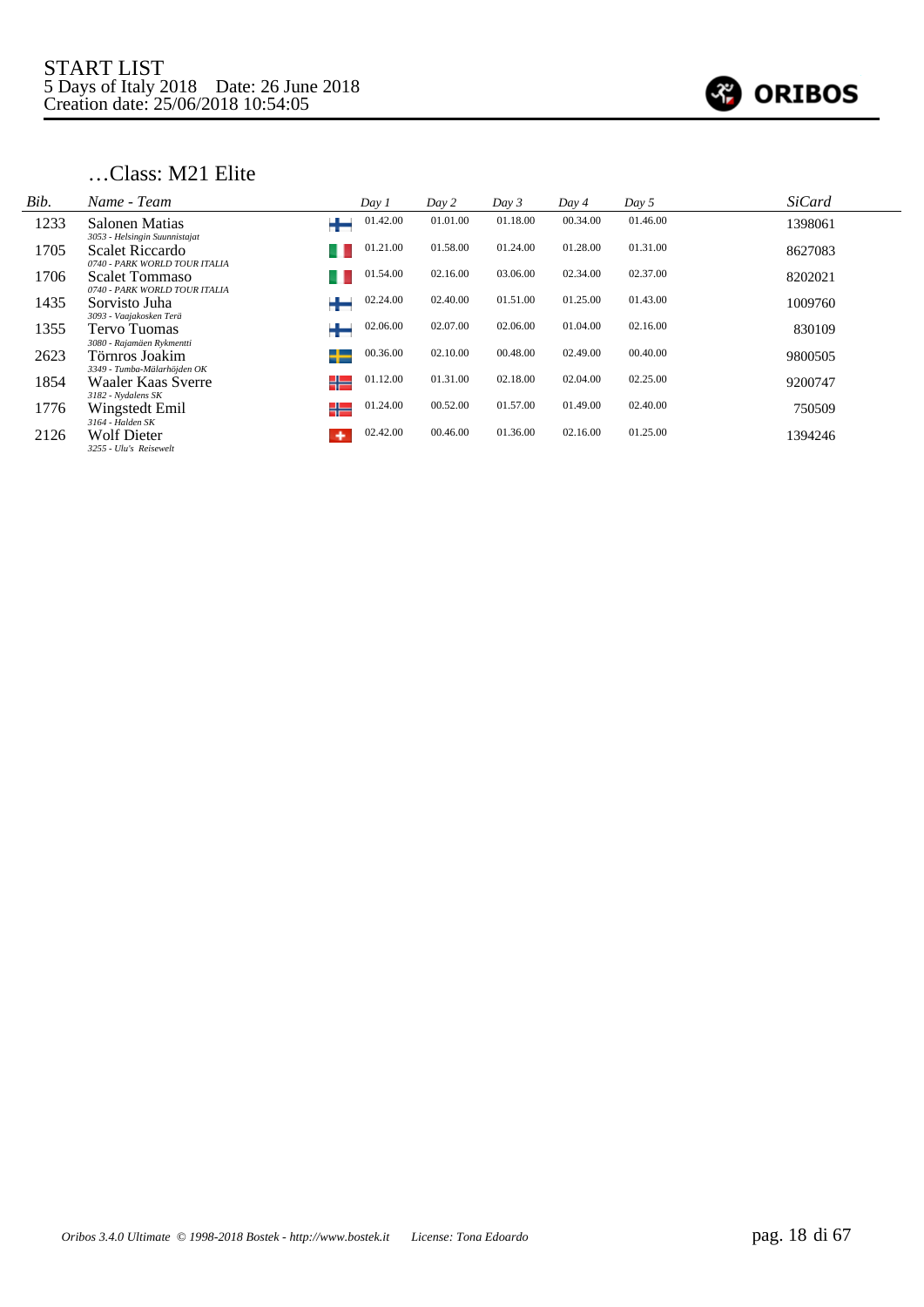

# **Class: M21 Long**

| Bib. | Name - Team                                             |     | Day 1    | Day 2    | Day 3    | Day 4    | Day 5    | <b>SiCard</b> |  |
|------|---------------------------------------------------------|-----|----------|----------|----------|----------|----------|---------------|--|
| 2276 | <b>Arfwedson Rasmus</b><br>3273 - Göteborg-Majorna OK   | ╈   | 01.04.00 | 01.05.00 | 01.19.00 | 01.21.00 | 00.47.00 | 970702        |  |
| 1456 | <b>Ashton Robert</b>                                    | ≱≼  | 00.58.00 | 01.17.00 | 00.34.00 | 01.57.00 | 01.23.00 | 9841104       |  |
| 1711 | 3106 - BAOC<br>Bertolini Dario                          |     | 00.13.00 | 01.59.00 | 00.55.00 | 01.06.00 | 00.26.00 | 210578        |  |
| 1038 | 0803 - GS ATLETICA NICHELINO<br>Cerny Martin            |     | 00.40.00 | 01.47.00 | 00.49.00 | 00.24.00 | 00.41.00 | 887637        |  |
| 1532 | 3021 - KOB Tretra Praha<br>Cheng Ping Kuen              | sk. | 01.19.00 | 01.38.00 | 00.52.00 | 01.54.00 | 00.11.00 | 1815151       |  |
| 1982 | 3138 - Hong Kong Orienteering Club<br>Dudnikov Vladimir |     | 01.07.00 | 00.32.00 | 00.46.00 | 01.36.00 | 01.08.00 | 850825        |  |
| 1523 | 3214 - O-Mephi<br>Glowka Arvid                          |     | 01.22.00 | 00.44.00 | 00.07.00 | 01.03.00 | 01.26.00 | 2048120       |  |
| 1043 | 3136 - TSC Eintracht Dortmund 48/95<br>Hodek Michal     |     | 01.10.00 | 01.11.00 | 00.19.00 | 00.36.00 | 01.35.00 | 515433        |  |
| 1311 | 3021 - KOB Tretra Praha<br>Holmgren Benny               |     | 01.40.00 | 02.02.00 | 01.40.00 | 00.39.00 | 00.17.00 | 354737        |  |
| 1034 | 3076 - OK Trian<br>Hošek Radim                          |     | 00.22.00 | 01.26.00 | 00.04.00 | 01.12.00 | 01.02.00 | 9998737       |  |
| 1381 | 3020 - KOB Dobruška<br>Hulkkonen Mikko                  |     | 00.31.00 | 01.14.00 | 00.28.00 | 01.00.00 | 01.41.00 | 7203417       |  |
| 2158 | 3088 - SK Uusi<br><b>Johansson Fredrik</b>              |     | 00.55.00 | 01.35.00 | 01.31.00 | 00.30.00 | 00.32.00 | 884421        |  |
| 2665 | 3262 - Bredaryds SOK<br>Johansson Oskar                 | +   | 00.25.00 | 01.02.00 | 00.22.00 | 01.24.00 | 00.56.00 | 8245892       |  |
| 2517 | 3355 - Västvärmlands Ok<br><b>Karlsson Marcus</b>       |     | 00.10.00 | 01.29.00 | 01.13.00 | 00.33.00 | 00.35.00 | 437295        |  |
| 2519 | 3323 - Piteå IF<br>Karlsson Tobias<br>3323 - Piteå IF   |     | 00.34.00 | 00.38.00 | 01.04.00 | 01.33.00 | 01.38.00 | 448524        |  |
| 1977 | Khasanov Niyaz                                          |     | 01.37.00 | 00.53.00 | 00.25.00 | 01.48.00 | 00.38.00 | 1422974       |  |
| 1808 | 3212 - Lytkarino K2<br>Knudsen Magne                    | ╬   | 00.19.00 | 01.50.00 | 00.10.00 | 00.48.00 | 00.14.00 | 715280        |  |
| 9543 | 3169 - IL Gneist<br>Kopland Helge<br>3178 - MODUM OL    | ╬   | 00.16.00 | 01.23.00 | 01.07.00 | 01.30.00 | 01.32.00 | 1003355       |  |
| 1489 | Lines Alexander                                         | ≱≼  | 00.07.00 | 00.29.00 | 01.16.00 | 01.18.00 | 00.23.00 | 8444244       |  |
| 1331 | 3119 - Southdowns<br>Pasanen Henri<br>3076 - OK Trian   |     | 01.34.00 | 01.56.00 | 01.46.00 | 00.57.00 | 00.50.00 | $\mathbf{0}$  |  |
| 1084 | Prášil Marek<br>3029 - OK Jihlava                       |     | 01.13.00 | 00.56.00 | 01.01.00 | 00.21.00 | 00.53.00 | 500580        |  |
| 1051 | Ransdorf Jakub<br>3021 - KOB Tretra Praha               |     | 00.28.00 | 01.32.00 | 01.28.00 | 01.45.00 | 00.59.00 | 9201323       |  |
| 1746 | Rød Anders<br>3159 - Fana IL                            |     | 00.49.00 | 00.50.00 | 01.10.00 | 01.27.00 | 01.20.00 | 9101498       |  |
| 1976 | Seleznev Alexandr<br>3211 - Kuzmolovo                   |     | 00.52.00 | 00.35.00 | 00.58.00 | 02.00.00 | 00.20.00 | $\theta$      |  |
| 1065 | Srubar Michal<br>3023 - Magnus Orienteering             |     | 00.37.00 | 01.41.00 | 01.37.00 | 00.45.00 | 01.29.00 | 2051488       |  |
| 1858 | <b>Tangen Morten</b><br>3184 - OK Moss                  | ╬═  | 00.43.00 | 01.08.00 | 01.43.00 | 01.39.00 | 00.44.00 | 681897        |  |
| 1653 | Terranova Mirko<br>0382 - SESTO 76 LISANZA              |     | 01.16.00 | 00.59.00 | 00.31.00 | 01.15.00 | 01.14.00 | 2015627       |  |
| 1535 | Tóth Károly<br>3140 - OL Club Balatonalmádi             |     | 00.46.00 | 01.44.00 | 00.40.00 | 01.51.00 | 01.11.00 | 45186         |  |
| 1060 | Valach Marek<br>3021 - KOB Tretra Praha                 |     | 01.01.00 | 01.53.00 | 00.37.00 | 00.18.00 | 00.29.00 | 442844        |  |
| 1183 | Vehmas Miika<br>3051 - Espoon Suunta                    |     | 01.31.00 | 00.41.00 | 00.16.00 | 01.09.00 | 01.44.00 | 8171297       |  |
| 1061 | Vlášek Jakub<br>3021 - KOB Tretra Praha                 |     | 01.28.00 | 00.47.00 | 01.34.00 | 00.51.00 | 01.17.00 | 7779702       |  |
|      |                                                         |     |          |          |          |          |          |               |  |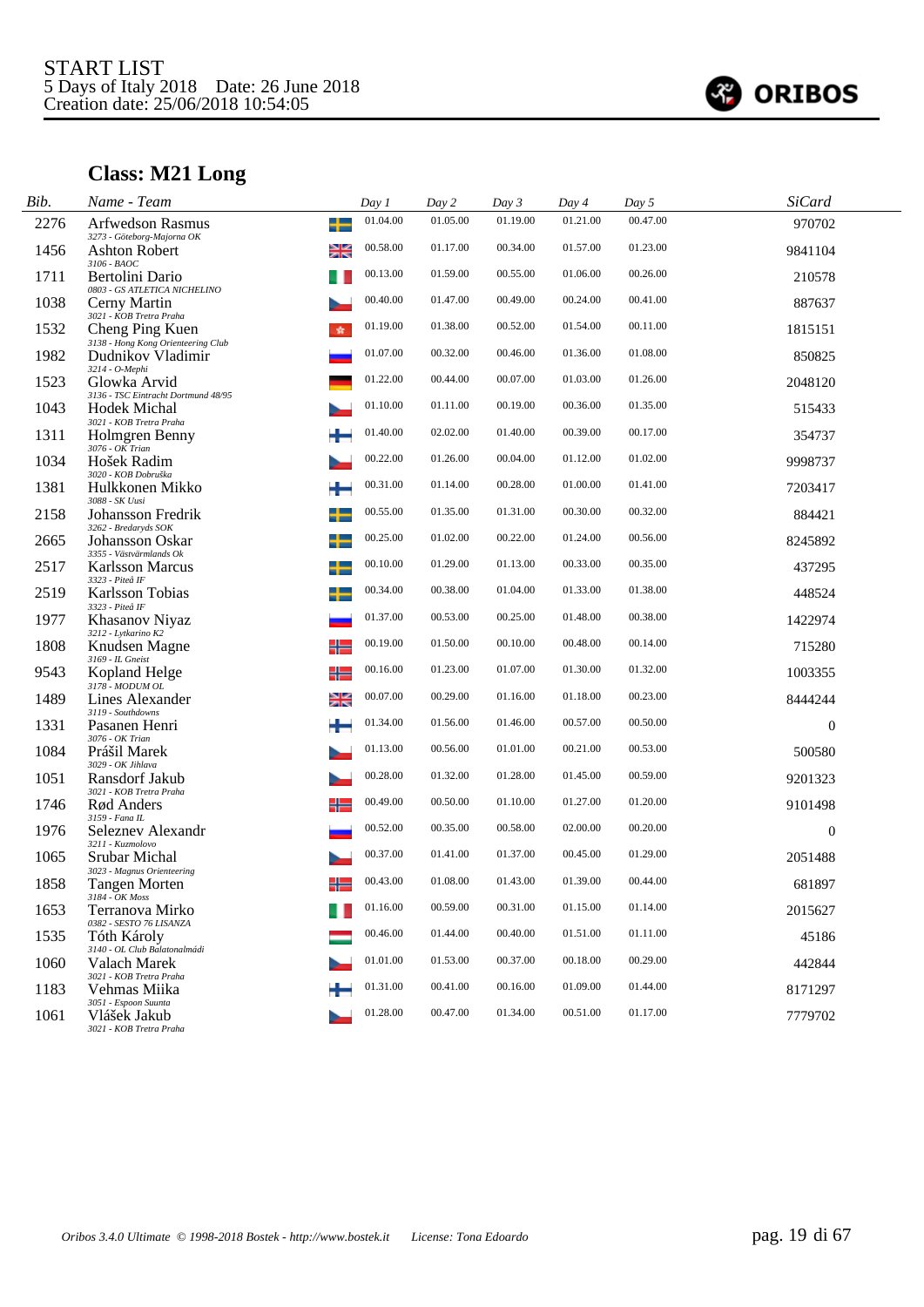

# **Class: M21 Short**

| Bib. | Name - Team                                         |    | Day 1    | Day 2    | Day 3    | Day 4    | Day 5            | <b>SiCard</b> |  |
|------|-----------------------------------------------------|----|----------|----------|----------|----------|------------------|---------------|--|
| 2454 | Axelsson Löfvenholm Mathias<br>3305 - OK Hierne     | ╅  | 03.01.00 | 02.29.00 | 00.07.00 | 03.04.00 | 03.03.00         | 25226         |  |
| 2537 | Berglund Patrik<br>$3331 - Saik$                    | ╈  | 02.21.00 | 02.41.00 | 00.39.00 | 02.46.00 | 02.19.00         | 352251        |  |
| 2362 | Dalheimer Jan<br>3288 - IK Vikings OK               |    | 02.47.00 | 02.49.00 | 00.29.00 | 02.18.00 | 02.39.00         | 8684897       |  |
| 1974 | Ermachenkov Philipp<br>3210 - Iskatel Ph            |    | 02.39.00 | 02.39.00 | 00.33.00 | 02.48.00 | 02.45.00         | 9140193       |  |
| 2106 | <b>Gander Demian</b><br>3255 - Ulu's Reisewelt      |    | 02.27.00 | 02.55.00 | 00.17.00 | 02.52.00 | 02.25.00         | 1392355       |  |
| 1449 | Gardeur Julien<br>$3102 - missing$                  |    | 02.31.00 | 02.17.00 | 00.25.00 | 02.26.00 | 02.49.00         | 35002         |  |
| 1671 | Greco Giovanni<br>0510 - ISTITUTO COMPRENSIVO CROCE |    | 02.41.00 | 02.27.00 | 00.11.00 | 02.34.00 | 02.57.00         | 502331        |  |
| 2223 | Helmertz Niklas<br>3270 - Frölunda OL               |    | 02.51.00 | 02.31.00 | 00.47.00 | 03.02.00 | 02.21.00         | 405546        |  |
| 1485 | <b>Hitchen Daniel</b><br>3116 - REME                | ≱≼ | 02.49.00 | 02.19.00 | 00.15.00 | 02.24.00 | 02.33.00         | $\Omega$      |  |
| 1312 | Holmgren Hans<br>$3076 - OK$ Trian                  | ÷  | 02.15.00 | 02.57.00 | 00.59.00 | 02.20.00 | 02.17.00         | 354706        |  |
| 1316 | Johansson Juho<br>3076 - OK Trian                   | ٠  | 02.23.00 | 03.05.00 | 01.03.00 | 02.14.00 | 02.55.00         | $\Omega$      |  |
| 2547 | Karlsson Andreas<br>3332 - Sävedalens AIK           | ╈  | 02.45.00 | 02.23.00 | 00.37.00 | 02.44.00 | 02.31.00         | 208862        |  |
| 1319 | Ketonen Kleo<br>3076 - OK Trian                     | ÷  | 02.19.00 | 02.53.00 | 01.07.00 | 02.10.00 | 02.23.00         | $\theta$      |  |
| 1803 | Linga Odin<br>3167 - I.L. Gular                     | ╬  | 02.13.00 | 02.15.00 | 00.53.00 | 02.58.00 | 02.15.00         | 334091        |  |
| 1325 | Linnaila Casper<br>3076 - OK Trian                  | ٠  | 02.11.00 | 03.01.00 | 00.55.00 | 02.30.00 | 02.43.00         | 911607        |  |
| 1627 | Nanni Francesco<br>0206 - POL. CIRCOLO DOZZA        |    | 02.59.00 | 02.47.00 | 00.43.00 | 02.32.00 | 02.27.00         | 40399         |  |
| 1842 | Nordbrøden Peter<br>$3180$ - $NTNUI$                | ╬  | 02.57.00 | 02.21.00 | 00.45.00 | 02.42.00 | $-2 - 2 - 2 - 1$ | 970730        |  |
| 1173 | Puupponen Erno<br>3051 - Espoon Suunta              |    | 02.55.00 | 03.03.00 | 00.35.00 | 02.40.00 | 02.35.00         | 7121173       |  |
| 1672 | Salgò Stefano<br>0510 - ISTITUTO COMPRENSIVO CROCE  |    | 02.29.00 | 02.51.00 | 00.19.00 | 03.00.00 | 02.47.00         | 2013212       |  |
| 1678 | Stefanachi Francesco<br>0599 - OR. ACADEMY PUGLIA   |    | 02.43.00 | 02.35.00 | 00.31.00 | 02.36.00 | 02.59.00         | 1416581       |  |
| 1462 | <b>Tranter Martin</b><br>$3106$ - $BAOC$            | 꽃  | 02.33.00 | 02.33.00 | 00.41.00 | 02.38.00 | 03.01.00         | 2097446       |  |
| 2259 | Vamling Oskar<br>3270 - Frölunda OL                 | ╉  | 02.17.00 | 02.45.00 | 00.21.00 | 02.50.00 | 02.51.00         | 231210        |  |
| 1679 | Vinci Benedetto<br>0599 - OR. ACADEMY PUGLIA        |    | 02.25.00 | 02.59.00 | 00.27.00 | 02.56.00 | 02.41.00         | 7208145       |  |
| 1463 | Wells John<br>$3106 - B A O C$                      | 꽃  | 02.37.00 | 02.43.00 | 00.51.00 | 02.12.00 | 02.29.00         | $\theta$      |  |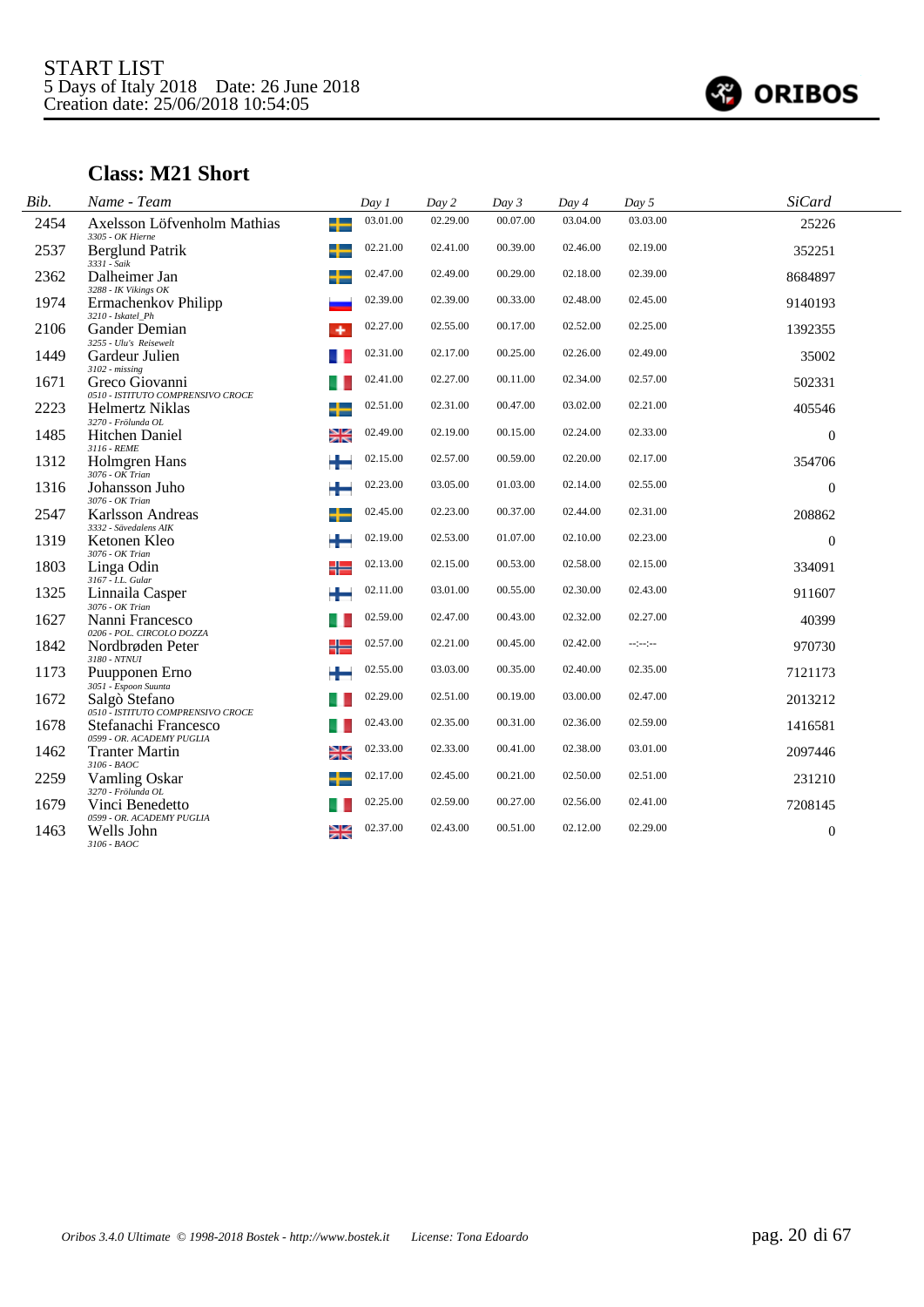

| Bib. | Name - Team                                                | Day 1    | Day 2    | Day 3    | Day 4    | Day 5    | <b>SiCard</b> |  |
|------|------------------------------------------------------------|----------|----------|----------|----------|----------|---------------|--|
| 1710 | Abrate Fabrizio<br>u<br>0803 - GS ATLETICA NICHELINO       | 00.14.00 | 02.30.00 | 02.50.00 | 01.05.00 | 00.12.00 | 2031955       |  |
| 2667 | +<br>Andersson Albin                                       | 00.20.00 | 01.57.00 | 01.59.00 | 00.50.00 | 00.45.00 | 7902114       |  |
| 1613 | 3356 - Växjö OK<br>Brambilla Stefano                       | 00.35.00 | 02.39.00 | 02.23.00 | 00.32.00 | 01.06.00 | 7203667       |  |
| 1584 | 0165 - POL. BESANESE<br>Corona Emiliano                    | 00.38.00 | 02.36.00 | 02.20.00 | 00.35.00 | 00.27.00 | 9200178       |  |
| 2588 | 0048 - G.S. PAVIONE<br>┿<br>Dalebrand Tony                 | 00.02.00 | 02.48.00 | 02.26.00 | 00.29.00 | 00.54.00 | 439801        |  |
| 2307 | 3343 - Sundsvalls OK<br>╈<br><b>Egefalk Hans</b>           | 00.56.00 | 02.33.00 | 02.05.00 | 00.47.00 | 01.03.00 | 444681        |  |
| 1258 | 3275 - Hagaby GolF<br>┶<br><b>Fred Pontus</b>              | 01.02.00 | 02.42.00 | 02.08.00 | 00.20.00 | 00.51.00 | 2056732       |  |
| 1195 | 3060 - IF Femman<br>÷<br>Haarlaa Tapio                     | 00.44.00 | 02.18.00 | 02.02.00 | 00.23.00 | 00.21.00 | 7211107       |  |
| 2067 | 3053 - Helsingin Suunnistajat<br>Hofer Michael<br>٠        | 00.59.00 | 01.54.00 | 02.14.00 | 00.59.00 | 01.00.00 | 8100000       |  |
| 1130 | 3238 - OLG Aesch<br>Kopec Tomas                            | 00.17.00 | 02.15.00 | 02.56.00 | 00.08.00 | 00.18.00 | 52641         |  |
| 1153 | 3038 - Slavia Liberec Orienteering<br>Lahtmäe Lauri        | 00.26.00 | 02.03.00 | 02.29.00 | 00.11.00 | 00.15.00 | 888933        |  |
| 2182 | 3046 - Ok Kape<br>╈<br>Lindholm Jonas                      | 00.41.00 | 02.09.00 | 02.47.00 | 00.41.00 | 00.48.00 | 800422        |  |
| 1131 | 3264 - Centrum OK<br>Martan Jiri                           | 00.32.00 | 02.21.00 | 02.41.00 | 00.14.00 | 00.57.00 | 7999888       |  |
| 1016 | 3038 - Slavia Liberec Orienteering<br>₩,<br>McKenzie Ian   | 00.47.00 | 02.12.00 | 01.56.00 | 00.38.00 | 00.33.00 | 2056431       |  |
| 1939 | 3008 - Uringa Orienteers<br>╬<br>Myhre Mattis              | 00.53.00 | 02.00.00 | 02.35.00 | 01.02.00 | 00.24.00 | $\mathbf{0}$  |  |
| 2343 | 3201 - Stjørdals-Blink Orientering<br>╈<br>Persson Fredrik | 00.11.00 | 02.45.00 | 02.32.00 | 01.08.00 | 00.09.00 | 810200        |  |
| 1620 | 3283 - IFK Göteborg<br>Rocca Simone                        | 00.29.00 | 02.24.00 | 02.11.00 | 00.17.00 | 00.30.00 | 8642002       |  |
| 1188 | 0165 - POL. BESANESE<br>┶<br>Virtanen Antii                | 00.23.00 | 02.06.00 | 02.44.00 | 00.26.00 | 00.42.00 | 435723        |  |
| 2554 | 3052 - Hämeenlinnan Suunnistajat<br>Weihard Fredrik<br>┵   | 00.50.00 | 02.27.00 | 02.53.00 | 00.53.00 | 00.39.00 | 800810        |  |
|      | 3332 - Sävedalens AIK                                      |          |          |          |          |          |               |  |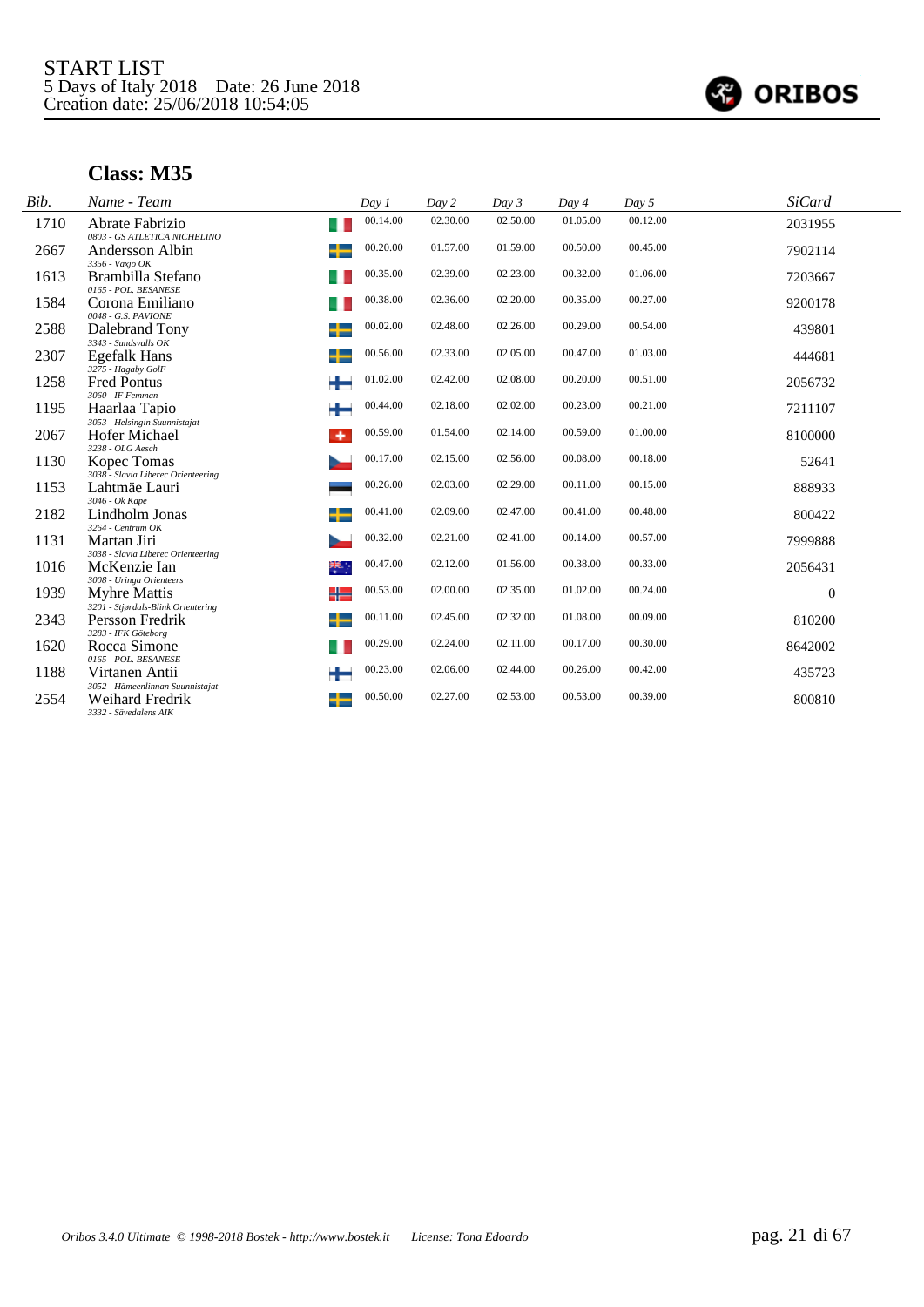

| Bib. | Name - Team                                                |    | Day 1    | Day 2    | Day 3    | Day 4    | Day 5        | <b>SiCard</b>  |  |
|------|------------------------------------------------------------|----|----------|----------|----------|----------|--------------|----------------|--|
| 2430 | <b>Andersson Marcus</b><br>3300 - Matteus SI               | ╈  | 01.51.00 | 00.23.00 | 01.58.00 | 02.16.00 | 00.35.00     | 770610         |  |
| 1876 | Beitdokken Magnus<br>3189 - Porsgrunn OL                   | ╬  | 02.09.00 | 00.47.00 | 02.31.00 | 02.01.00 | 02.02.00     | 237745         |  |
| 1680 | Berlanda Scorza Giovanni<br>0600 - A.D. TRENT-O            |    | 00.39.00 | 01.29.00 | 01.55.00 | 01.49.00 | 01.47.00     | 7210144        |  |
| 1965 | <b>Biolik Grzegorz</b><br>3204 - UNTS                      |    | 02.33.00 | 01.50.00 | 01.25.00 | 01.40.00 | 00.53.00     | 770327         |  |
| 1632 | Cancelli Antonio<br>0279 - TUMIZA OR. CHIARI               |    | 02.00.00 | 00.20.00 | 00.10.00 | 01.34.00 | 02.32.00     | 210655         |  |
| 2331 | Eng Jakob<br>3283 - IFK Göteborg                           |    | 01.27.00 | 00.32.00 | 02.16.00 | 00.22.00 | 02.44.00     | 770721         |  |
| 1844 | Giellestad Bernt<br>3181 - Nydalen SK                      | ╬  | 02.03.00 | 01.17.00 | 02.04.00 | 02.07.00 | 02.11.00     | 1428846        |  |
| 1192 | Haara Mikko<br>3053 - Helsingin Suunnistajat               | *  | 00.45.00 | 00.35.00 | 00.28.00 | 00.19.00 | 01.02.00     | $\overline{0}$ |  |
| 1387 | Halme Aki<br>3091 - Tampereen Pyrintö                      | ÷  | 00.33.00 | 01.32.00 | 01.37.00 | 00.25.00 | 02.23.00     | 690015         |  |
| 1457 | Hampshire Adam<br>$3106 - B AOC$                           | ≋  | 01.18.00 | 02.29.00 | 00.55.00 | 01.16.00 | 00.32.00     | 2074451        |  |
| 2273 | Hejdenberg Richard<br>$3272 - G$ ävle OK                   | ╈  | 00.54.00 | 01.53.00 | 02.01.00 | 01.13.00 | 01.50.00     | 552310         |  |
| 1264 | Hernelahti Miika<br>3064 - Kalevan Rasti                   | ÷  | 00.18.00 | 00.05.00 | 00.04.00 | 00.10.00 | 00.23.00     | 9170775        |  |
| 2467 | <b>Holmstrand Mattias</b><br>3310 - OK Landehof            |    | 00.21.00 | 02.35.00 | 02.37.00 | 02.40.00 | 00.17.00     | 780708         |  |
| 1165 | Hyvärinen Pietari<br>3051 - Espoon Suunta                  | ÷  | 01.00.00 | 00.50.00 | 01.16.00 | 00.31.00 | 02.20.00     | 7110875        |  |
| 1630 | Jabr Daniele<br>0255 - S CARCHIDIO-STROCCHI                |    | 01.57.00 | 00.26.00 | 01.13.00 | 02.19.00 | 01.59.00     | 8111377        |  |
| 1719 | Jadenkus Evaldas<br>3147 - OK Azuolas                      |    | 02.12.00 | 01.08.00 | 02.19.00 | 01.46.00 | 00.26.00     | 7206321        |  |
| 2337 | <b>Jonasson Niclas</b><br>3283 - IFK Göteborg              | ╅  | 00.15.00 | 02.32.00 | 00.07.00 | 02.37.00 | 00.20.00     | 760614         |  |
| 1383 | Kämäräinen Marko<br>3090 - SuoVa                           |    | --:--:-- | 01.14.00 | 01.43.00 | 00.55.00 | $-12 - 12 -$ | $\overline{0}$ |  |
| 1725 | Katarskis Aidas<br>3149 - OK Perkunas                      |    | 01.39.00 | 01.11.00 | 00.40.00 | 01.01.00 | 00.59.00     | 8648793        |  |
| 1394 | Koskinen Harri<br>3091 - Tampereen Pyrintö                 |    | 00.51.00 | 01.26.00 | 01.22.00 | 02.13.00 | 01.20.00     | 9062003        |  |
| 1395 | Koskinen Tommi<br>3091 - Tampereen Pyrintö                 | H. | 01.33.00 | 00.53.00 | 02.34.00 | 00.52.00 | 01.53.00     | 7211474        |  |
| 1099 | Kutlvašr Ruda<br>3032 - OOS Vrchlabi                       |    | 01.45.00 | 00.11.00 | 00.43.00 | 01.28.00 | 01.35.00     | 2017664        |  |
| 2026 | Lepori Domenico<br>3228 - GOLD Savosa                      | ۰  | 02.18.00 | 01.38.00 | 00.31.00 | 01.37.00 | 01.11.00     | 8640469        |  |
| 1399 | Liponkoski Sami<br>3091 - Tampereen Pyrintö                | ÷  | 02.15.00 | 02.20.00 | 00.25.00 | 00.46.00 | 02.08.00     | 690002         |  |
| 1722 | Markovas Paulius<br>3148 - OK Perkunas                     |    | 01.09.00 | 00.44.00 | 02.22.00 | 01.55.00 | 01.08.00     | 8073941        |  |
| 2241 | Martner Jonas<br>3270 - Frölunda OL                        |    | 00.24.00 | 02.08.00 | 02.25.00 | 02.04.00 | 02.26.00     | 511048         |  |
| 1944 | Mjølhus Thomas Berge<br>$3202$ - Trollelg                  | ╬  | 02.21.00 | 01.44.00 | 00.34.00 | 00.49.00 | 01.41.00     | 2123808        |  |
| 1483 | <b>Moseley Peter</b><br>$3114$ - $MDOC$                    | ≱≼ | 02.42.00 | 02.44.00 | 02.43.00 | 02.28.00 | 02.29.00     | 2096643        |  |
| 2684 | Nager Yves<br>3361 - RMOC Rocky Mountain Orienteering Club |    | 01.21.00 | 01.59.00 | 00.58.00 | 00.37.00 | 01.56.00     | 7202669        |  |
| 2342 | Noborn Tobias<br>3283 - IFK Göteborg                       |    | 00.42.00 | 00.08.00 | 01.31.00 | 01.43.00 | 01.23.00     | 730514         |  |
| 1460 | Nolan Darren<br>3106 - BAOC                                | ≱≼ | 00.36.00 | 00.56.00 | 01.01.00 | 02.25.00 | 01.17.00     | 2097444        |  |
| 1302 | Pekkonen Mika<br>3075 - Nilsiän Nujakka                    | ÷  | 01.03.00 | 02.05.00 | 01.34.00 | 01.04.00 | 00.47.00     | 7211471        |  |
| 2188 | Persson Mikael<br>3268 - FK Göingarna                      |    | 01.24.00 | 01.41.00 | 00.52.00 | 01.58.00 | 00.29.00     | 781200         |  |
| 1178 | Repo Juuso<br>3051 - Espoon Suunta                         | ╄  | 01.15.00 | 01.56.00 | 00.16.00 | 00.16.00 | 00.38.00     | 8659175        |  |
| 2088 | Resele Roger<br>3248 - OLV Baselland                       | ۰  | 00.48.00 | 00.59.00 | 02.13.00 | 00.58.00 | 01.14.00     | 8271174        |  |
| 1416 | Ritala Markus<br>3091 - Tampereen Pyrintö                  |    | 01.06.00 | 02.02.00 | 01.28.00 | 01.22.00 | 01.05.00     | 690003         |  |
| 1225 | Salmi Antti<br>3053 - Helsingin Suunnistajat               |    | 02.30.00 | 02.23.00 | 00.49.00 | 00.13.00 | 01.32.00     | 2079943        |  |
| 2418 | Samor Håkan<br>3297 - Lerums SOK                           | ╈  | 02.27.00 | 00.29.00 | 00.46.00 | 01.31.00 | 02.38.00     | 8020278        |  |

*Oribos 3.4.0 Ultimate © 1998-2018 Bostek - http://www.bostek.it License: Tona Edoardo* pag. 22 di 67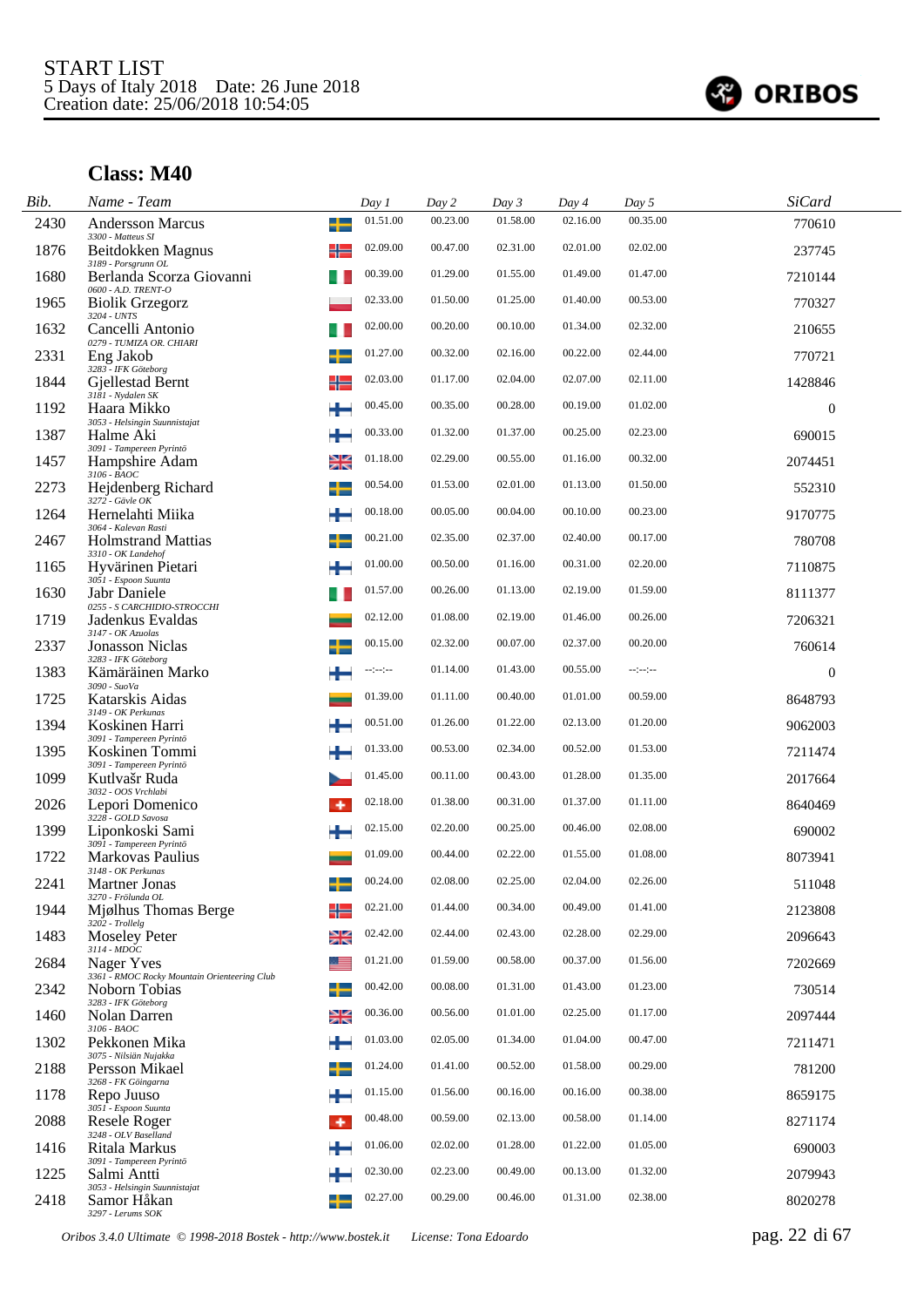

| Bib. | Name - Team                                                              | Day 1         | Day 2    | Day 3    | Day 4    | Day 5    | <b>SiCard</b>  |
|------|--------------------------------------------------------------------------|---------------|----------|----------|----------|----------|----------------|
| 1686 | Schuster Alexander<br>0600 - A.D. TRENT-O                                | 01.42.00      | 01.35.00 | 01.07.00 | 01.19.00 | 02.17.00 | 210091         |
| 1432 | Sorri Pietari                                                            | 00.27.00      | 02.11.00 | 01.52.00 | 02.31.00 | 02.41.00 | 886967         |
| 2252 | 3093 - Vaajakosken Terä<br><b>Sott Richard</b>                           | 01.48.00<br>┶ | 00.14.00 | 02.07.00 | 00.40.00 | 00.56.00 | $\overline{0}$ |
| 1634 | 3270 - Frölunda OL<br>Spagnoli Davide<br>0279 - TUMIZA OR, CHIARI        | 01.12.00      | 01.05.00 | 01.04.00 | 02.22.00 | 02.05.00 | 7040576        |
| 1861 | Stensrud Kristian<br>3185 - OL Trollelg                                  | 00.30.00<br>╬ | 01.23.00 | 01.49.00 | 02.34.00 | 01.38.00 | 9005289        |
| 2656 | Svensson Rickard<br>3354 - Västerås sok                                  | 02.24.00<br>┶ | 00.41.00 | 01.19.00 | 02.10.00 | 01.26.00 | 25456          |
| 2183 | Svensson Samuel<br>$3264$ - Centrum OK                                   | 01.54.00<br>┶ | 02.14.00 | 00.22.00 | 00.28.00 | 02.14.00 | 8652918        |
| 1894 | Thunold Lars Ole                                                         | 01.30.00<br>╬ | 02.26.00 | 00.37.00 | 00.34.00 | 00.50.00 | 237737         |
| 1419 | 3189 - Porsgrunn OL<br>Tukiainen Heikki                                  | 00.57.00<br>╈ | 01.20.00 | 02.10.00 | 01.10.00 | 01.29.00 | 7210967        |
| 1695 | 3091 - Tampereen Pyrintö<br>Weitlaner Andreas<br>0725 - HAUNOLD OR. TEAM | 02.06.00      | 01.47.00 | 01.40.00 | 01.25.00 | 00.44.00 | 7761023        |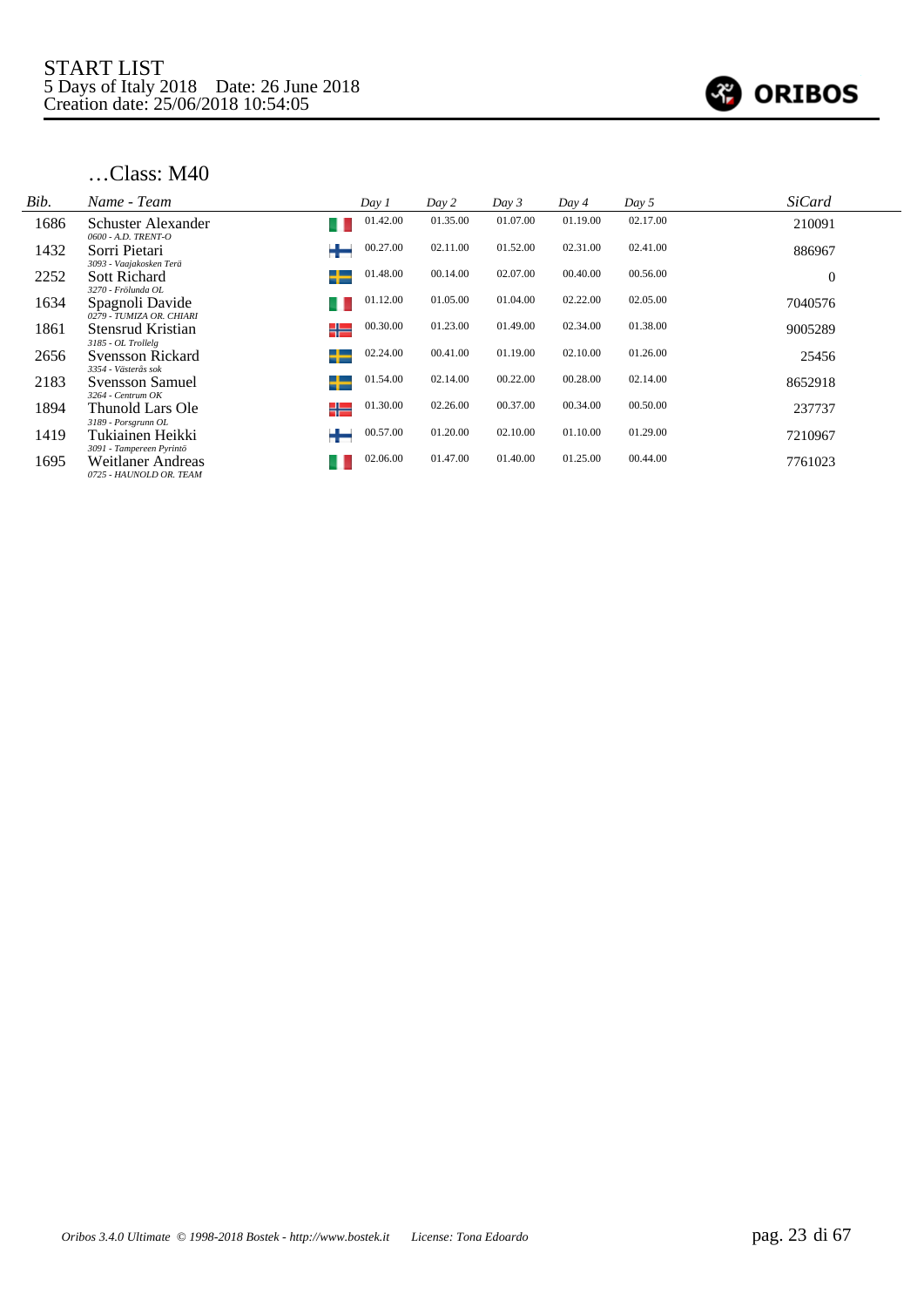

| Bib. | Name - Team                                    |   | Day 1    | Day 2    | Day 3    | Day 4    | Day 5    | <b>SiCard</b>    |  |
|------|------------------------------------------------|---|----------|----------|----------|----------|----------|------------------|--|
| 1263 | Ahtiainen Akseli<br>3064 - Kalevan Rasti       | ÷ | 01.20.00 | 01.20.00 | 02.16.00 | 01.33.00 | 00.28.00 | 1190773          |  |
| 2590 | Akerman Anders<br>3345 - Team Mjøkerman        |   | 00.58.00 | 02.24.00 | 00.54.00 | 01.37.00 | 02.18.00 | 8020373          |  |
| 1934 | <b>Aksland Tor Gunnar</b><br>3199 - Sandnes IL | ╬ | 02.24.00 | 00.36.00 | 02.02.00 | 00.57.00 | 01.52.00 | 1391717          |  |
| 2196 | Arfwedson Anders<br>3270 - Frölunda OL         |   | 00.52.00 | 01.48.00 | 01.36.00 | 01.11.00 | 00.32.00 | 721107           |  |
| 1870 | Ausen Dag<br>3189 - Porsgrunn OL               | ╬ | 00.40.00 | 01.02.00 | 01.10.00 | 01.19.00 | 02.16.00 | 262676           |  |
| 2200 | Bergström Fredrik<br>3270 - Frölunda OL        |   | 02.18.00 | 01.40.00 | 02.24.00 | 01.07.00 | 01.32.00 | 231331           |  |
| 1811 | Blågestad Rune<br>3170 - Indre Østfold OK      | ╬ | 01.18.00 | 01.58.00 | 00.16.00 | 01.15.00 | 00.56.00 | 9170672          |  |
| 2469 | <b>Boström Anders</b><br>3311 - OK Linné       | ┵ | 01.08.00 | 00.30.00 | 02.08.00 | 02.35.00 | 00.54.00 | 1406186          |  |
| 1717 | Budriunas Justas<br>3147 - OK Azuolas          |   | 00.54.00 | 01.18.00 | 01.28.00 | 02.19.00 | 02.04.00 | 1333342          |  |
| 2586 | Carlsson Per<br>3342 - Stora Tuna OK           |   | 02.10.00 | 02.12.00 | 02.00.00 | 00.47.00 | 01.48.00 | 9201447          |  |
| 2318 | Carlsson Per<br>3280 - IF Hagen orientering    |   | 00.12.00 | 01.38.00 | 01.00.00 | 01.59.00 | 00.44.00 | 445417           |  |
| 1562 | Corona Pierpaolo<br>0033 - U.S. PRIMIERO       |   | 01.00.00 | 00.54.00 | 00.48.00 | 02.25.00 | 00.58.00 | 1399498          |  |
| 2363 | Dalheimer Matthias<br>3288 - IK Vikings OK     |   | 00.18.00 | 00.46.00 | 02.30.00 | 00.29.00 | 01.38.00 | 8270570          |  |
| 1748 | Danevad Espen<br>3160 - Fredrikstad SK         | ╬ | 02.04.00 | 01.06.00 | 01.42.00 | 01.57.00 | 01.42.00 | 237703           |  |
| 2218 | Fredriksson Daniel<br>3270 - Frölunda OL       |   | 00.28.00 | 02.08.00 | 00.50.00 | 01.51.00 | 02.38.00 | 691024           |  |
| 1609 | Galletti Stefano<br>0158 - UNIONE LOMBARDA     |   | 01.22.00 | 01.54.00 | 02.12.00 | 00.59.00 | 02.14.00 | 670801           |  |
| 1569 | Gobber Andrea<br>0033 - U.S. PRIMIERO          |   | 02.02.00 | 00.32.00 | 02.28.00 | 02.13.00 | 00.30.00 | 7201860          |  |
| 1812 | Gudim Asle Sagli<br>3170 - Indre Østfold OK    |   | 00.20.00 | 02.06.00 | 01.38.00 | 00.33.00 | 00.38.00 | 9170169          |  |
| 2155 | Gunnarsson Mattias<br>3262 - Bredaryds SOK     |   | 02.26.00 | 00.20.00 | 00.28.00 | 02.21.00 | 02.44.00 | 9731011          |  |
| 1081 | Hofhanzl Abraham<br>3029 - OK Jihlava          |   | 00.30.00 | 02.20.00 | 00.58.00 | 00.35.00 | 01.30.00 | 2800340          |  |
| 2428 | Hugosson Fredrik<br>$3299$ - Lunds OK          |   | 00.24.00 | 01.32.00 | 02.14.00 | 02.43.00 | 01.06.00 | 690610           |  |
| 2138 | Ivers Ulrik<br>3259 - Attunda OK               |   | 02.20.00 | 01.44.00 | 02.38.00 | 00.37.00 | 01.28.00 | 7691127          |  |
| 1436 | Jääskeläinen Iiro<br>3094 - Vehkalahden Veikot |   | 02.22.00 | 01.24.00 | 00.34.00 | 02.15.00 | 00.22.00 | 237699           |  |
| 2560 | Jensen Johan<br>3334 - Skåneslättens OL        |   | 01.48.00 | 02.30.00 | 02.20.00 | 00.43.00 | 00.40.00 | 438134           |  |
| 2231 | Johannesson Pär<br>3270 - Frölunda OL          |   | 01.26.00 | 00.22.00 | 01.32.00 | 01.39.00 | 01.08.00 | 1690614          |  |
| 1315 | Johansson Jari<br>3076 - OK Trian              |   | 02.00.00 | 02.34.00 | 02.36.00 | 01.35.00 | 02.02.00 | $\mathbf{0}$     |  |
| 2190 | <b>Josarp Thomas</b><br>3269 - Friskus Varberg |   | 02.16.00 | 00.38.00 | 00.24.00 | 02.03.00 | 01.22.00 | 980923           |  |
| 1430 | Kahelin Jouni<br>3093 - Vaajakosken Terä       |   | 01.10.00 | 01.36.00 | 00.32.00 | 02.07.00 | 02.22.00 | 886961           |  |
| 1363 | Kallioniemi Janne<br>3083 - Rasti-Lukko        |   | 02.06.00 | 01.00.00 | 00.38.00 | 02.39.00 | 01.16.00 | 237695           |  |
| 1288 | Kantola Mika<br>3069 - Lahden Suunnistajat -37 |   | 01.36.00 | 01.14.00 | 01.52.00 | 02.45.00 | 02.30.00 | 9201553          |  |
| 1265 | Karvonen Matti<br>3064 - Kalevan Rasti         |   | 00.56.00 | 02.18.00 | 00.30.00 | 02.49.00 | 01.14.00 | 348107           |  |
| 1074 | Klaška Pavel<br>3026 - Oddíl OB Kotlárka       |   | 01.06.00 | 02.14.00 | 00.18.00 | 00.31.00 | 01.00.00 | 53550            |  |
| 1825 | Kleppa Tormod<br>3175 - Lillehammer OK         |   | 02.28.00 | 02.02.00 | 01.08.00 | 00.39.00 | 00.50.00 | 7180572          |  |
| 1121 | Kolar Tomas<br>3035 - SKOB Slaný               |   | 00.16.00 | 01.30.00 | 01.34.00 | 00.27.00 | 00.46.00 | 887615           |  |
| 1321 | Kopra Kimmo<br>3076 - OK Trian                 |   | 01.56.00 | 02.38.00 | 02.40.00 | 02.47.00 | 02.06.00 | $\boldsymbol{0}$ |  |
| 1883 | Kornmo Thore<br>3189 - Porsgrunn OL            |   | 01.42.00 | 01.10.00 | 00.46.00 | 02.53.00 | 00.26.00 | 237751           |  |
| 1274 | Koski Timo<br>3066 - Koovee                    |   | 02.14.00 | 00.14.00 | 01.50.00 | 01.41.00 | 02.10.00 | 9822074          |  |
| 2502 | Mårtensson Björn<br>3319 - OK Skogsstjärnan    |   | 01.40.00 | 01.08.00 | 02.34.00 | 02.41.00 | 02.26.00 | 436108           |  |

*Oribos 3.4.0 Ultimate © 1998-2018 Bostek - http://www.bostek.it License: Tona Edoardo* pag. 24 di 67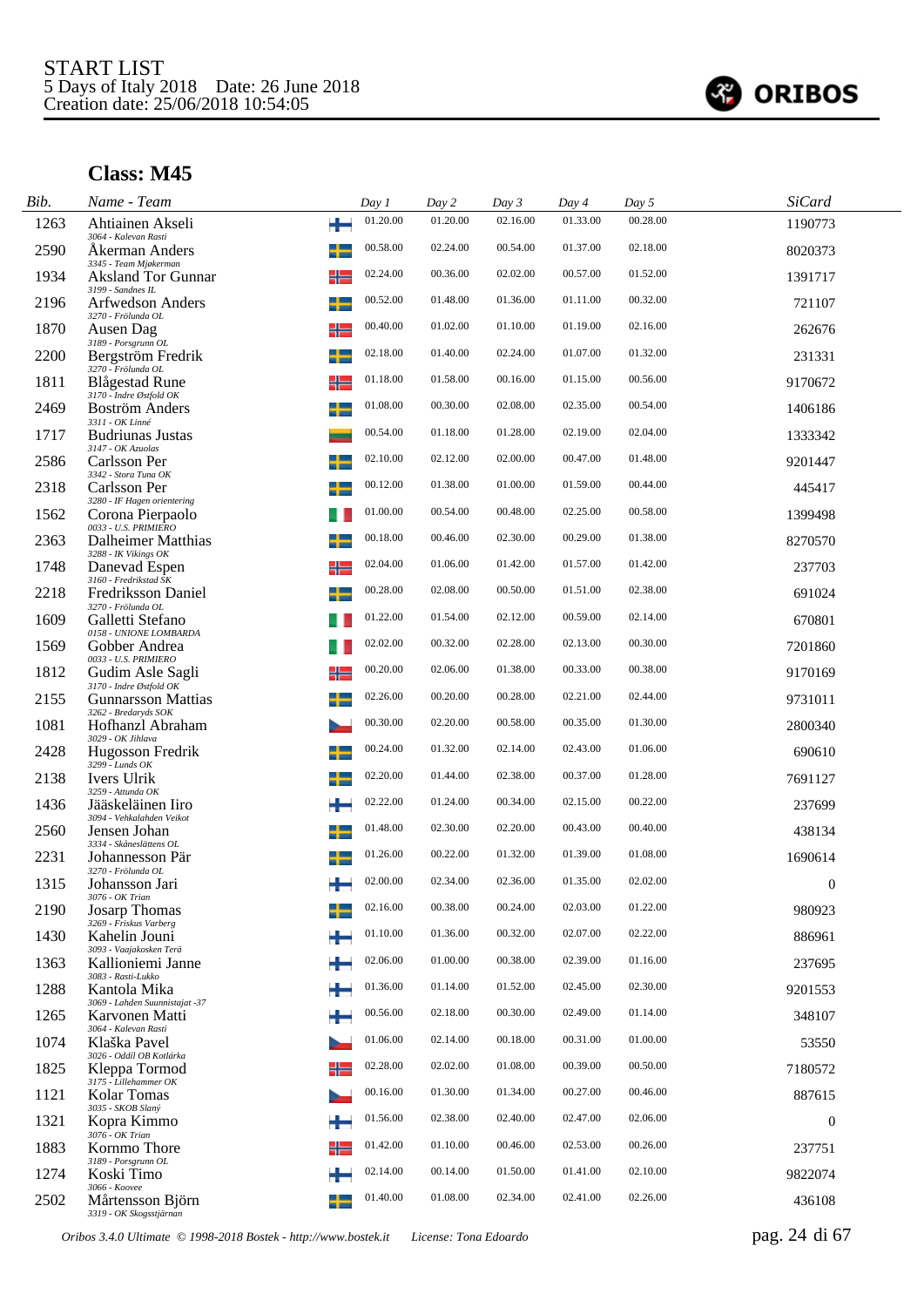

| Bib. | Name - Team                                                     |                           | Day 1    | Day 2    | Day 3    | Day 4    | Day 5    | <b>SiCard</b> |  |
|------|-----------------------------------------------------------------|---------------------------|----------|----------|----------|----------|----------|---------------|--|
| 1884 | Mathisen Magne W.                                               | ╬                         | 02.08.00 | 01.56.00 | 00.52.00 | 01.45.00 | 02.28.00 | 7208221       |  |
| 1889 | 3189 - Porsgrunn OL<br>Meen Hans Christian                      | ╬                         | 01.04.00 | 01.42.00 | 01.26.00 | 02.17.00 | 01.10.00 | 237732        |  |
| 1892 | 3189 - Porsgrunn OL<br>Mehammer Jostein                         | ╬                         | 01.38.00 | 02.16.00 | 01.54.00 | 02.23.00 | 00.52.00 | 237733        |  |
| 1405 | 3189 - Porsgrunn OL<br>Mustajoki Sami                           | ÷                         | 00.48.00 | 01.12.00 | 00.14.00 | 02.09.00 | 00.42.00 | 7206791       |  |
| 1373 | 3091 - Tampereen Pyrintö<br>Myllykoski Pekka<br>$3086 - S$ -JKL |                           | 00.38.00 | 00.24.00 | 01.02.00 | 01.53.00 | 01.46.00 | 690007        |  |
| 1379 | Niinimaki Tuukka<br>3087 - SK Pohjantähti                       |                           | 01.52.00 | 01.46.00 | 00.20.00 | 01.43.00 | 01.50.00 | 1401222       |  |
| 2477 | Nilsson Mattias<br>3311 - OK Linné                              | ┶                         | 00.14.00 | 00.52.00 | 01.06.00 | 02.05.00 | 01.36.00 | 7907034       |  |
| 2408 | Nordin Jesper<br>3293 - Korsnäs IF OK                           |                           | 01.46.00 | 01.16.00 | 00.12.00 | 01.25.00 | 02.40.00 | 9950623       |  |
| 2506 | Olsson David<br>3280 - IF Hagen orientering                     |                           | 00.46.00 | 02.00.00 | 02.22.00 | 00.49.00 | 01.12.00 | 449382        |  |
| 2353 | Ossiansson Mattias<br>3286 - IK Hakarpspojkarna                 | ┶                         | 01.34.00 | 00.50.00 | 00.44.00 | 00.55.00 | 01.58.00 | 700927        |  |
| 1254 | Partanen Jussi<br>3059 - Hyvinkään Rasti                        |                           | 01.32.00 | 00.40.00 | 01.30.00 | 01.31.00 | 02.42.00 | 7205942       |  |
| 1723 | Peciura Darius<br>3148 - OK Perkunas                            |                           | 01.14.00 | 02.28.00 | 01.04.00 | 02.01.00 | 00.48.00 | 8211211       |  |
| 1412 | Pesu Raino<br>3091 - Tampereen Pyrintö                          |                           | 01.44.00 | 00.56.00 | 00.42.00 | 01.49.00 | 02.00.00 | 1415647       |  |
| 1218 | Rajala Marko<br>3053 - Helsingin Suunnistajat                   | ÷                         | 00.26.00 | 00.44.00 | 01.46.00 | 01.03.00 | 01.26.00 | 7208155       |  |
| 1542 | Rinat Gil<br>3144 - Galilee                                     | $\overline{\mathfrak{g}}$ | 00.36.00 | 00.28.00 | 01.48.00 | 01.17.00 | 01.04.00 | 2071583       |  |
| 2360 | <b>Roennborg Mats</b><br>3287 - IK UVEN                         | ╈                         | 00.22.00 | 00.16.00 | 02.32.00 | 01.21.00 | 01.56.00 | 17662         |  |
| 2292 | Rosén Herman<br>3273 - Göteborg-Majorna OK                      |                           | 01.24.00 | 02.26.00 | 01.58.00 | 02.29.00 | 01.24.00 | 14032         |  |
| 1359 | Ruokola Ilkka<br>$3081 - RaJu$                                  |                           | 01.58.00 | 02.32.00 | 01.20.00 | 02.37.00 | 02.34.00 | 7211113       |  |
| 1232 | Salonen Kari<br>3053 - Helsingin Suunnistajat                   |                           | 02.12.00 | 00.26.00 | 02.10.00 | 01.09.00 | 02.12.00 | 9730127       |  |
| 1234 | Salonen Mikko<br>3053 - Helsingin Suunnistajat                  | ÷                         | 00.44.00 | 00.34.00 | 01.18.00 | 00.41.00 | 01.02.00 | 2046681       |  |
| 2357 | Sandahl Stefan<br>3286 - IK Hakarpspojkarna                     | $\mathbf{L}$              | 01.28.00 | 01.04.00 | 02.04.00 | 02.27.00 | 02.32.00 | 720811        |  |
| 2461 | Schmidt Urban<br>3308 - OK Kontinent                            | ┶                         | 00.42.00 | 02.22.00 | 00.36.00 | 01.27.00 | 00.24.00 | 1720129       |  |
| 1721 | Smilgius Audrius<br>$3147 - OK$ Azuolas                         |                           | 00.50.00 | 01.28.00 | 01.40.00 | 00.53.00 | 02.08.00 | 7003276       |  |
| 1774 | Stokseth Øyvind<br>3164 - Halden SK                             | ╬                         | 00.10.00 | 02.36.00 | 00.10.00 | 02.55.00 | 00.20.00 | 7204919       |  |
| 1244 | Tala Tuomas<br>3053 - Helsingin Suunnistajat                    |                           | 01.02.00 | 00.48.00 | 01.24.00 | 01.13.00 | 01.54.00 | 2048229       |  |
| 1724 | Totoris Valentas<br>3148 - OK Perkunas                          |                           | 01.30.00 | 00.18.00 | 01.56.00 | 01.05.00 | 00.34.00 | 8654433       |  |
| 2177 | <b>Trofast Magnus</b><br>3262 - Bredaryds SOK                   |                           | 00.34.00 | 02.10.00 | 01.16.00 | 00.51.00 | 01.20.00 | 8160269       |  |
| 1246 | Virtanen Lassi<br>3053 - Helsingin Suunnistajat                 |                           | 00.32.00 | 01.50.00 | 02.26.00 | 01.47.00 | 01.18.00 | 7211512       |  |
| 1709 | Visioli Andrea<br>0769 - ERIDANO ADVENTURE A.S.D                |                           | 01.54.00 | 01.26.00 | 01.14.00 | 02.51.00 | 01.40.00 | 1416583       |  |
| 1160 | Vuorela Panu<br>3050 - Espoon Akilles                           |                           | 01.16.00 | 00.58.00 | 01.12.00 | 01.23.00 | 00.16.00 | 1411354       |  |
| 2452 | <b>Wihlborg Magnus</b><br>3303 - OK Gynge                       |                           | 01.12.00 | 01.34.00 | 00.26.00 | 02.31.00 | 01.44.00 | 9700726       |  |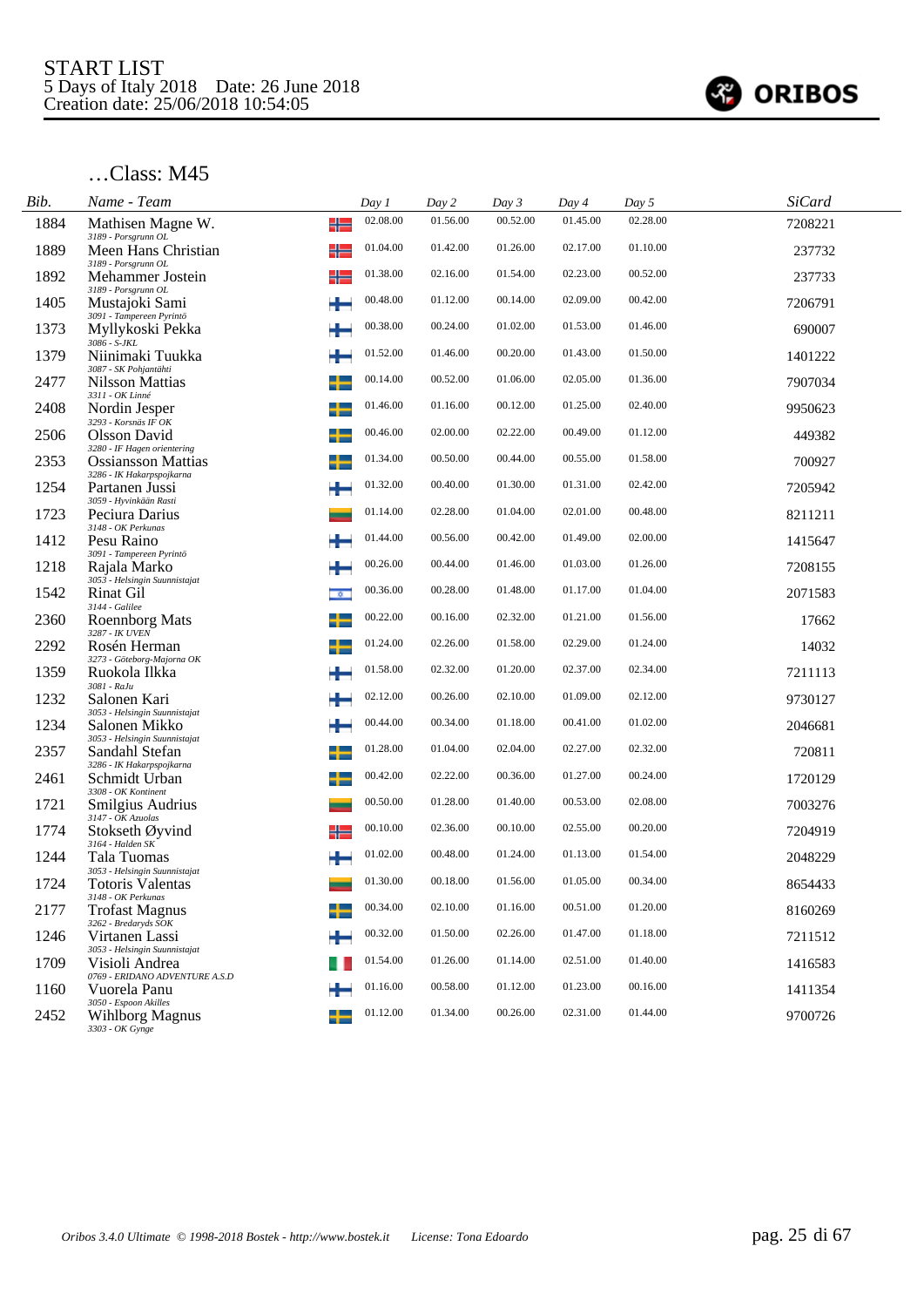

| Bib. | Name - Team                                                   | Day 1               | Day 2    | Day 3    | Day 4    | Day 5    | <b>SiCard</b> |
|------|---------------------------------------------------------------|---------------------|----------|----------|----------|----------|---------------|
| 1477 | <b>Adams Mark</b><br>3112 - HH                                | 02.02.00<br>질<br>기도 | 02.46.00 | 01.25.00 | 02.12.00 | 00.36.00 | 32527         |
| 2636 | Ahlström Niclas<br>3354 - Västerås sok                        | 01.21.00            | 02.07.00 | 01.14.00 | 02.04.00 | 00.38.00 | 39145         |
| 2192 | ╅<br>Almehed Ulf<br>3270 - Frölunda OL                        | 01.20.00            | 02.03.00 | 01.45.00 | 02.21.00 | 01.36.00 | 641903        |
| 1606 | Amato Attilio<br>0158 - UNIONE LOMBARDA                       | 01.45.00            | 01.36.00 | 01.43.00 | 02.34.00 | 00.14.00 | 2013175       |
| 2267 | Andersson Jan<br>3272 - Gävle OK                              | 01.55.00            | 01.37.00 | 01.27.00 | 02.28.00 | 00.55.00 | 980322        |
| 2529 | <b>Andersson Roine</b><br>3328 - Rånäs OK                     | 01.49.00            | 01.42.00 | 02.45.00 | 01.16.00 | 00.21.00 | 601225        |
| 2526 | Åtting Johan<br>3327 - PWT SWE - Linköpings OK                | 02.18.00            | 01.18.00 | 01.31.00 | 01.48.00 | 01.03.00 | 660618        |
| 1635 | Beltramba Dario<br>0353 - TERLANER ORIENTIERUNGSLAEUFER       | 02.36.00            | 02.27.00 | 02.39.00 | 02.23.00 | 01.32.00 | 8651370       |
| 1968 | Bernardo Jose<br>3206 - Clube Orientacao Centro               | 01.57.00            | 01.08.00 | 02.19.00 | 02.25.00 | 01.04.00 | 9111111       |
| 2544 | ╅<br><b>Bernhed Magnus</b><br>3332 - Sävedalens AIK           | 01.42.00            | 02.29.00 | 02.42.00 | 02.39.00 | 01.48.00 | 676728        |
| 1656 | Bindelli Gianni<br>0464 - G.S. CAPANNORI                      | 02.15.00            | 01.52.00 | 01.58.00 | 01.27.00 | 01.43.00 | 210834        |
| 2205 | <b>Blom Richard</b><br>3270 - Frölunda OL                     | 01.40.00            | 02.32.00 | 02.40.00 | 02.44.00 | 00.58.00 | 650913        |
| 2211 | <b>Borne Thomas</b>                                           | 02.05.00            | 02.00.00 | 02.15.00 | 01.03.00 | 00.54.00 | 231396        |
| 1682 | 3270 - Frölunda OL<br>Candotti Michele<br>0600 - A.D. TRENT-O | 02.35.00            | 01.22.00 | 01.36.00 | 02.06.00 | 00.41.00 | 9660802       |
| 2531 | Carlberg Per<br>3328 - Rånäs OK                               | 02.42.00            | 02.22.00 | 01.20.00 | 01.50.00 | 01.28.00 | 650718        |
| 2490 | Carlsson Lars                                                 | 02.08.00            | 02.26.00 | 02.07.00 | 01.39.00 | 01.45.00 | 7651004       |
| 1545 | 3314 - OK Orion<br>Casagrande Enrico<br>0015 - OR. PERGINE    | 01.12.00            | 02.38.00 | 01.19.00 | 02.17.00 | 01.13.00 | 2011043       |
| 2007 | Cuche Denis<br>3222 - CA Rosé                                 | 01.54.00            | 01.30.00 | 01.59.00 | 01.17.00 | 00.42.00 | 8007001       |
| 2640 | Davidsson Mikael<br>3354 - Västerås sok                       | 01.28.00            | 02.10.00 | 02.25.00 | 01.11.00 | 01.02.00 | 202285        |
| 1657 | Della Maggiora Claudio<br>0464 - G.S. CAPANNORI               | 02.11.00            | 02.11.00 | 01.30.00 | 02.09.00 | 01.40.00 | 206429        |
| 1988 | Dobritskiy Alexandr<br>3217 - Vesta Spb                       | 01.32.00            | 01.43.00 | 00.59.00 | 02.24.00 | 00.35.00 | 9642011       |
| 1798 | Eikanger Tom Eirik<br>3167 - I.L. Gular                       | 01.39.00<br>╬       | 01.01.00 | 01.21.00 | 01.34.00 | 01.18.00 | 1407480       |
| 2438 | Ek Per<br>┶<br>3301 - Nyköpings OK                            | 02.00.00            | 01.24.00 | 01.07.00 | 02.31.00 | 00.15.00 | 9680725       |
| 2509 | Eklöw Nils<br>3320 - OK Södertörn                             | 02.12.00            | 01.23.00 | 01.15.00 | 02.11.00 | 01.42.00 | 990500        |
| 2153 | Elmblad Micael<br>3262 - Bredaryds SOK                        | 01.16.00            | 01.53.00 | 01.57.00 | 02.30.00 | 01.44.00 | 8196506       |
| 1068 | <b>Forst Libor</b><br>3024 - MFP Praha                        | 01.01.00            | 02.24.00 | 01.47.00 | 01.40.00 | 00.47.00 | 1418752       |
| 1548 | Giovannini Fulvio<br>0015 - OR. PERGINE                       | 01.22.00            | 02.23.00 | 02.01.00 | 02.27.00 | 00.37.00 | 2015630       |
| 2045 | Graber Daniele<br>۰<br>3232 - O-92 Piano di Magadino          | 02.34.00            | 01.56.00 | 01.44.00 | 01.23.00 | 00.08.00 | 2003692       |
| 2048 | Grossi Mauro<br>3232 - O-92 Piano di Magadino                 | 01.08.00<br>۰       | 02.01.00 | 01.28.00 | 02.02.00 | 00.16.00 | 8640986       |
| 1096 | Hanc Jaroslav<br>3032 - OOS Vrchlabi                          | 02.30.00            | 01.09.00 | 01.51.00 | 01.10.00 | 00.13.00 | 438038        |
| 2180 | Hansen Jonny<br>3263 - BUL Tromsø                             | 01.56.00            | 01.47.00 | 02.24.00 | 02.08.00 | 00.09.00 | 451050        |
| 2370 | Hansson Johan<br>3290 - Jönköpings OK                         | 01.59.00<br>╈       | 01.41.00 | 02.00.00 | 01.38.00 | 01.46.00 | 9660609       |
| 1459 | Heal Edward<br>$3106$ - $BAOC$                                | 01.07.00<br>≱≼      | 01.16.00 | 01.12.00 | 02.03.00 | 00.32.00 | 8657419       |
| 1512 | Heim Peter<br>3130 - OL-Team Filder                           | 01.10.00            | 02.25.00 | 02.34.00 | 02.13.00 | 01.27.00 | 652010        |
| 2391 | <b>Holmgard Lars</b><br>┶<br>3292 - Kils ok                   | 02.43.00            | 01.13.00 | 01.18.00 | 02.10.00 | 01.08.00 | 8010164       |
| 1345 | Huttunen Matti<br>3078 - Pihkaniskat                          | 01.33.00            | 01.06.00 | 02.13.00 | 02.36.00 | 00.22.00 | 8630831       |
| 1116 | <b>Janovsky Tomas</b><br>3034 - SK Praga                      | 01.51.00            | 02.12.00 | 01.22.00 | 01.30.00 | 00.25.00 | 8632139       |
| 1028 | Janssen Herman<br>3015 - TROL.BE                              | 01.31.00            | 01.11.00 | 01.02.00 | 01.06.00 | 01.47.00 | 7208653       |

*Oribos 3.4.0 Ultimate © 1998-2018 Bostek - http://www.bostek.it License: Tona Edoardo* pag. 26 di 67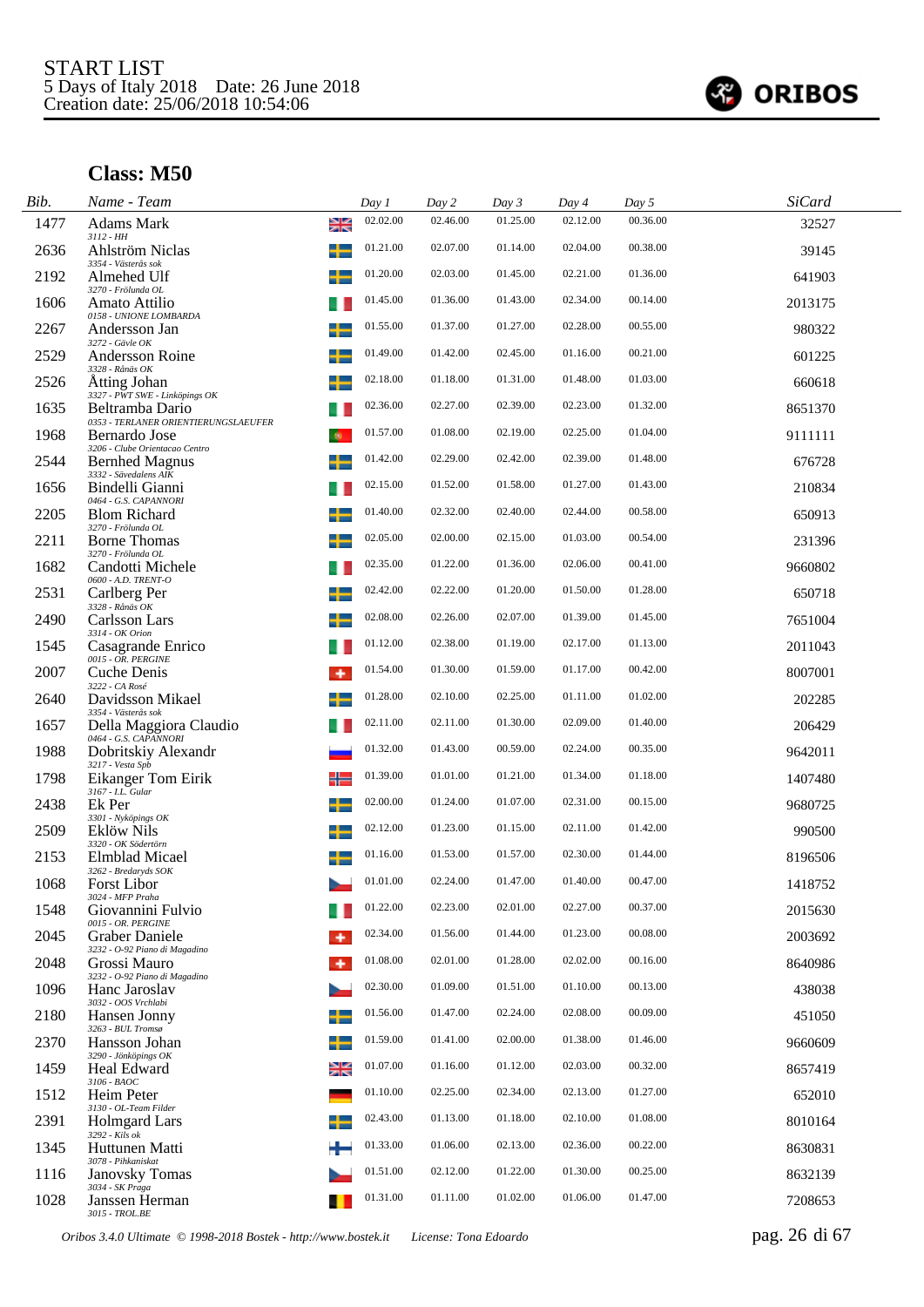

| Bib. | Name - Team                                                           | Day 1                    |          | Day 2    | Day 3    | Day 4    | Day 5    | <b>SiCard</b> |  |
|------|-----------------------------------------------------------------------|--------------------------|----------|----------|----------|----------|----------|---------------|--|
| 2663 | <b>Johansson Anders</b><br>3355 - Västvärmlands Ok                    | ╈                        | 01.30.00 | 01.17.00 | 02.30.00 | 01.44.00 | 00.48.00 | 8628700       |  |
| 2160 | Johansson Stefan<br>3262 - Bredaryds SOK                              |                          | 01.48.00 | 01.28.00 | 01.05.00 | 02.32.00 | 01.35.00 | 25437         |  |
| 2377 | Johansson Ulf<br>3291 - Karlskrona SOK                                | ÷                        | 01.36.00 | 01.32.00 | 02.37.00 | 01.29.00 | 00.45.00 | 9640923       |  |
| 1800 | Juvik Tore<br>3167 - I.L. Gular                                       | ╬                        | 01.35.00 | 00.59.00 | 01.04.00 | 01.08.00 | 00.33.00 | 237710        |  |
| 2569 | <b>Karlsson Anders</b><br>3337 - Snättringe SK                        |                          | 01.02.00 | 01.27.00 | 02.36.00 | 02.00.00 | 01.21.00 | 362580        |  |
| 2516 | Karlsson Göran<br>3323 - Piteå IF                                     |                          | 01.37.00 | 01.51.00 | 02.21.00 | 02.38.00 | 00.20.00 | 448587        |  |
| 2615 | <b>Karlsson Mats</b><br>3348 - Tullinge SK                            |                          | 02.20.00 | 02.15.00 | 01.53.00 | 02.26.00 | 01.09.00 | 650508        |  |
| 1857 | Koren Hallvard<br>3184 - OK Moss                                      | ╬                        | 02.10.00 | 01.03.00 | 02.04.00 | 01.37.00 | 00.28.00 | 902911        |  |
| 2596 | Kristiansson Björn<br>3346 - Trollhättans SOK                         |                          | 02.25.00 | 01.39.00 | 01.49.00 | 01.21.00 | 01.34.00 | 8070503       |  |
| 1610 | Labanti Piero<br>0158 - UNIONE LOMBARDA                               |                          | 02.41.00 | 01.07.00 | 02.44.00 | 02.14.00 | 00.30.00 | 210425        |  |
| 2233 | Lamm Anders<br>3270 - Frölunda OL                                     |                          | 01.17.00 | 02.41.00 | 01.06.00 | 01.32.00 | 01.29.00 | 1660813       |  |
| 2650 | <b>Larsson Magnus</b><br>3354 - Västerås sok                          |                          | 02.27.00 | 01.38.00 | 02.05.00 | 01.14.00 | 00.31.00 | 671018        |  |
| 1492 | Lines Robert<br>3119 - Southdowns                                     | ≱≼                       | 02.01.00 | 02.02.00 | 02.33.00 | 02.18.00 | 01.25.00 | 560000        |  |
| 1623 | Macca Andrea<br>0174 - VICENZA OR. TEAM                               |                          | 00.58.00 | 01.00.00 | 00.58.00 | 00.58.00 | 00.03.00 | 2063269       |  |
| 1469 | Mackenzie Alastair<br>3108 - CLOK                                     | ≱≼                       | 01.06.00 | 02.08.00 | 01.40.00 | 01.58.00 | 01.39.00 | 886723        |  |
| 2034 | Maddalena Riccardo<br>3229 - GOV                                      | ۰                        | 02.13.00 | 01.48.00 | 02.16.00 | 02.42.00 | 00.46.00 | 8100266       |  |
| 2052 | Maddalena Stefano<br>3232 - O-92 Piano di Magadino                    | ۰                        | 02.23.00 | 01.15.00 | 01.39.00 | 01.59.00 | 01.24.00 | 8100768       |  |
| 1685 | Maffei Luigi<br>0600 - A.D. TRENT-O                                   |                          | 01.18.00 | 02.14.00 | 01.56.00 | 02.19.00 | 00.52.00 | 415093        |  |
| 2603 | <b>Mandinger Martin</b><br>3346 - Trollhättans SOK                    |                          | 01.04.00 | 01.46.00 | 02.41.00 | 01.53.00 | 01.00.00 | 9650426       |  |
| 2456 | Melin Gunnar<br>3307 - OK Kolmården                                   |                          | 01.52.00 | 01.49.00 | 02.12.00 | 01.43.00 | 00.19.00 | 7203449       |  |
| 1212 | Mikkola Sakari<br>3053 - Helsingin Suunnistajat                       | ÷                        | 01.26.00 | 01.20.00 | 01.26.00 | 01.47.00 | 01.26.00 | 526388        |  |
| 1788 | Moen Morten<br>3165 - Hamar OK                                        | ╬                        | 02.14.00 | 01.44.00 | 01.48.00 | 01.05.00 | 00.53.00 | 9770515       |  |
| 1464 | Murray Phil<br>$3107 - BOK$                                           | ≱≼                       | 01.14.00 | 01.04.00 | 01.35.00 | 01.55.00 | 01.05.00 | 1064970       |  |
| 1078 | Novak Ivo<br>3027 - OK 24 Praha                                       |                          | 02.16.00 | 01.29.00 | 01.08.00 | 01.33.00 | 01.17.00 | 51679         |  |
| 1833 | <b>Nygaard Svein</b><br>3176 - Lillomarka OL                          |                          | 02.07.00 | 02.06.00 | 02.26.00 | 02.20.00 | 00.50.00 | 887862        |  |
| 2163 | Nylund Mats<br>3262 - Bredaryds SOK                                   |                          | 01.19.00 | 01.19.00 | 02.11.00 | 01.31.00 | 00.06.00 | 24999         |  |
| 2536 | Öberg Björn<br>3330 - Ryda SK                                         | $\overline{\phantom{a}}$ | 02.06.00 | 02.34.00 | 02.23.00 | 02.01.00 | 00.59.00 | 9996633       |  |
| 2532 | <b>Ohlin Anders</b><br>3328 - Rånäs OK                                | ᆠ                        | 02.09.00 | 02.20.00 | 01.55.00 | 02.29.00 | 00.49.00 | 640509        |  |
| 2322 | Ohlström Johan<br>3281 - IF Thor                                      |                          | 02.33.00 | 01.55.00 | 01.46.00 | 02.16.00 | 01.30.00 | 8127242       |  |
| 2071 | Okle Martin<br>3240 - OLG Cordoba                                     | ۰                        | 01.47.00 | 01.26.00 | 02.17.00 | 01.57.00 | 00.17.00 | 8070566       |  |
| 2396 | Olm Jan<br>3292 - Kils ok                                             |                          | 02.38.00 | 01.40.00 | 01.11.00 | 02.40.00 | 00.39.00 | 681019        |  |
| 1791 | Olsen Tommy<br>$3165$ - Hamar OK                                      | ╬                        | 02.17.00 | 02.39.00 | 01.41.00 | 01.35.00 | 01.38.00 | 980349        |  |
| 1168 | Onnela Heikki                                                         |                          | 02.03.00 | 01.50.00 | 01.29.00 | 01.26.00 | 00.43.00 | 8041131       |  |
| 1574 | 3051 - Espoon Suunta<br>Orler Melchiorre Lino<br>0033 - U.S. PRIMIERO |                          | 01.09.00 | 01.25.00 | 01.23.00 | 01.24.00 | 01.19.00 | 439131        |  |
| 2455 | Ostgren Karl<br>3306 - OK Kåre                                        |                          | 01.34.00 | 01.35.00 | 01.33.00 | 01.42.00 | 00.11.00 | 7640507       |  |
| 1539 | O'Sullivan-Hourihan Paul<br>$3141 - BOC$                              |                          | 01.15.00 | 01.02.00 | 00.57.00 | 00.57.00 | 00.04.00 | 8180464       |  |
| 2379 | <b>Pettersson Anders</b><br>3291 - Karlskrona SOK                     |                          | 02.24.00 | 02.13.00 | 01.34.00 | 01.41.00 | 01.14.00 | 650221        |  |
| 1642 | Pinna Giulio<br>0368 - ARCO DI CARTA                                  |                          | 00.59.00 | 02.44.00 | 01.17.00 | 01.18.00 | 01.10.00 | 7211189       |  |

*Oribos 3.4.0 Ultimate © 1998-2018 Bostek - http://www.bostek.it License: Tona Edoardo* pag. 27 di 67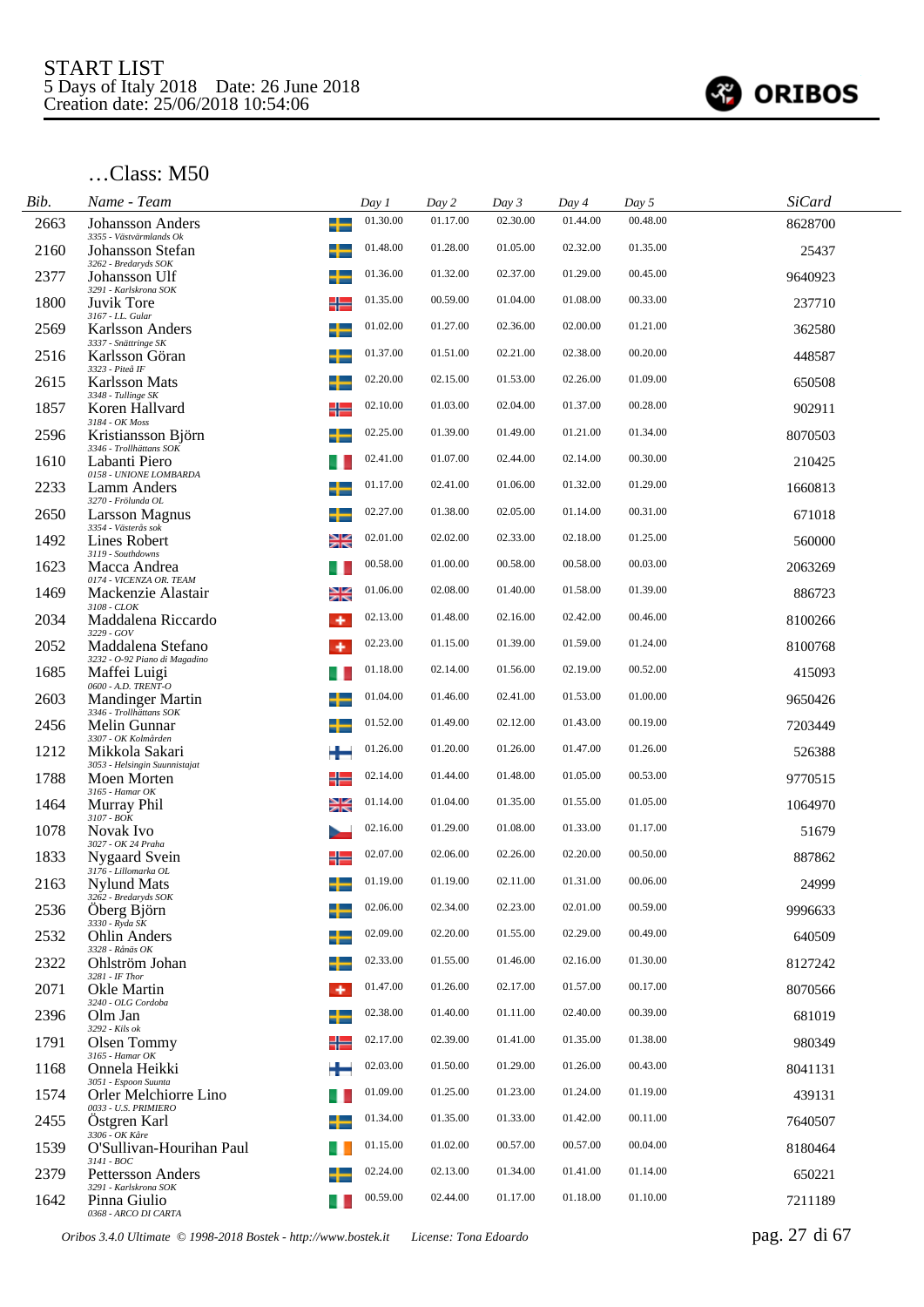

| Bib. | Name - Team                                                                 | Day 1    | Day 2    | Day 3    | Day 4    | Day 5    | <b>SiCard</b>  |  |
|------|-----------------------------------------------------------------------------|----------|----------|----------|----------|----------|----------------|--|
| 9696 | Pradel Roberto<br>0033 - U.S. PRIMIERO                                      | 02.48.00 | 02.21.00 | 01.38.00 | 01.25.00 | 00.57.00 | 1003739        |  |
| 1186 | Prittinen Juha<br>3052 - Hämeenlinnan Suunnistajat                          | 01.25.00 | 02.36.00 | 01.24.00 | 01.46.00 | 00.44.00 | 435705         |  |
| 1222 | Rantala Mika                                                                | 02.26.00 | 02.28.00 | 02.27.00 | 01.52.00 | 01.06.00 | 9999905        |  |
| 1989 | 3053 - Helsingin Suunnistajat<br><b>Razmetov Andrey</b>                     | 02.28.00 | 01.58.00 | 02.46.00 | 01.22.00 | 00.29.00 | 9200057        |  |
| 1014 | 3217 - Vesta Spb<br>Read Lance                                              | 01.41.00 | 02.30.00 | 01.16.00 | 01.04.00 | 00.27.00 | 1180180        |  |
| 2447 | 3007 - Ugly Gully Orienteers<br>Rönnbäck Niklas                             | 02.39.00 | 01.05.00 | 01.00.00 | 02.07.00 | 01.22.00 | 9650928        |  |
| 2497 | 3302 - OK Eken<br>Rosendahl Krister                                         | 01.05.00 | 01.14.00 | 01.01.00 | 02.33.00 | 01.12.00 | 556406         |  |
| 2246 | 3316 - OK Renen<br>Routsalainen Erik                                        | 01.44.00 | 02.45.00 | 02.35.00 | 01.07.00 | 01.11.00 | 2079772        |  |
| 1937 | 3270 - Frölunda OL<br>Rummelhoff Øyvind<br>╬                                | 02.31.00 | 02.33.00 | 02.10.00 | 02.05.00 | 01.15.00 | 2056736        |  |
| 2618 | 3200 - Stavanger Orienteringsklubb<br>Sannicolo Piero<br>3348 - Tullinge SK | 01.29.00 | 01.21.00 | 02.08.00 | 01.02.00 | 00.56.00 | 7206828        |  |
| 2087 | <b>Schaffner Martin</b><br>٠<br>3247 - OLK Piz Hasi                         | 01.00.00 | 01.59.00 | 02.20.00 | 02.45.00 | 00.51.00 | 8630850        |  |
| 2118 | <b>Schlatter Stefan</b><br>۰<br>3255 - Ulu's Reisewelt                      | 01.13.00 | 02.43.00 | 02.18.00 | 01.51.00 | 00.23.00 | 8110664        |  |
| 1936 | ╬<br>Serck-Hanssen Bjørn<br>3199 - Sandnes IL                               | 02.22.00 | 01.10.00 | 01.03.00 | 02.47.00 | 01.01.00 | $\overline{0}$ |  |
| 1070 | Siegl Roman<br>3024 - MFP Praha                                             | 02.29.00 | 02.04.00 | 02.29.00 | 01.00.00 | 00.07.00 | 9201746        |  |
| 2167 | Sigvardson Per<br>3262 - Bredaryds SOK                                      | 02.37.00 | 01.45.00 | 02.09.00 | 01.28.00 | 00.26.00 | 7680527        |  |
| 1239 | Sipiläinen Petri<br>3053 - Helsingin Suunnistajat                           | 01.11.00 | 02.42.00 | 02.38.00 | 02.43.00 | 01.23.00 | $\overline{0}$ |  |
| 1580 | Sonda Luciano<br>0044 - A.S.D MISQUILENSES OR.                              | 00.57.00 | 00.58.00 | 02.28.00 | 00.59.00 | 00.05.00 | 1006230        |  |
| 2522 | Spik Per<br>3325 - PWT SWE                                                  | 01.03.00 | 02.18.00 | 02.03.00 | 01.15.00 | 00.12.00 | 258397         |  |
| 1136 | Sterba Jirí<br>3039 - TJ Slovan Karlovy Vary                                | 01.58.00 | 02.37.00 | 02.31.00 | 01.56.00 | 01.41.00 | 331490         |  |
| 1291 | Sundqvist Jari<br>3069 - Lahden Suunnistajat -37                            | 02.19.00 | 02.05.00 | 02.43.00 | 01.49.00 | 00.34.00 | 2020759        |  |
| 2256 | Torsein Richard<br>3270 - Frölunda OL                                       | 01.50.00 | 02.19.00 | 02.02.00 | 01.09.00 | 00.18.00 | 2107490        |  |
| 1256 | Turpiainen Janne<br>3059 - Hyvinkään Rasti                                  | 01.43.00 | 01.12.00 | 01.37.00 | 02.41.00 | 01.37.00 | 332134         |  |
| 2321 | Viinamaki Harri<br>3280 - IF Hagen orientering                              | 01.27.00 | 02.16.00 | 01.42.00 | 01.20.00 | 00.24.00 | 15697          |  |
| 1369 | Viitanen Reijo<br>3084 - Rasti-Nokia                                        | 01.53.00 | 01.33.00 | 01.32.00 | 02.37.00 | 01.31.00 | 1201024        |  |
| 1513 | Voskamp Eckart<br>3131 - OLV Landshut                                       | 02.40.00 | 02.31.00 | 01.09.00 | 01.36.00 | 00.10.00 | 8220366        |  |
| 2261 | Wallenius Lars-Gunnar<br>3270 - Frölunda OL                                 | 01.23.00 | 01.31.00 | 01.54.00 | 01.19.00 | 00.40.00 | 261487         |  |
| 2384 | Wilhelmsson Peter<br>3291 - Karlskrona SOK                                  | 02.32.00 | 02.40.00 | 02.14.00 | 01.01.00 | 01.33.00 | 12578          |  |
| 1581 | Zeni Ettore<br>0045 - G.S. CASTELLO DI FIEMME                               | 01.46.00 | 01.57.00 | 01.50.00 | 02.46.00 | 01.49.00 | 1423305        |  |
|      |                                                                             |          |          |          |          |          |                |  |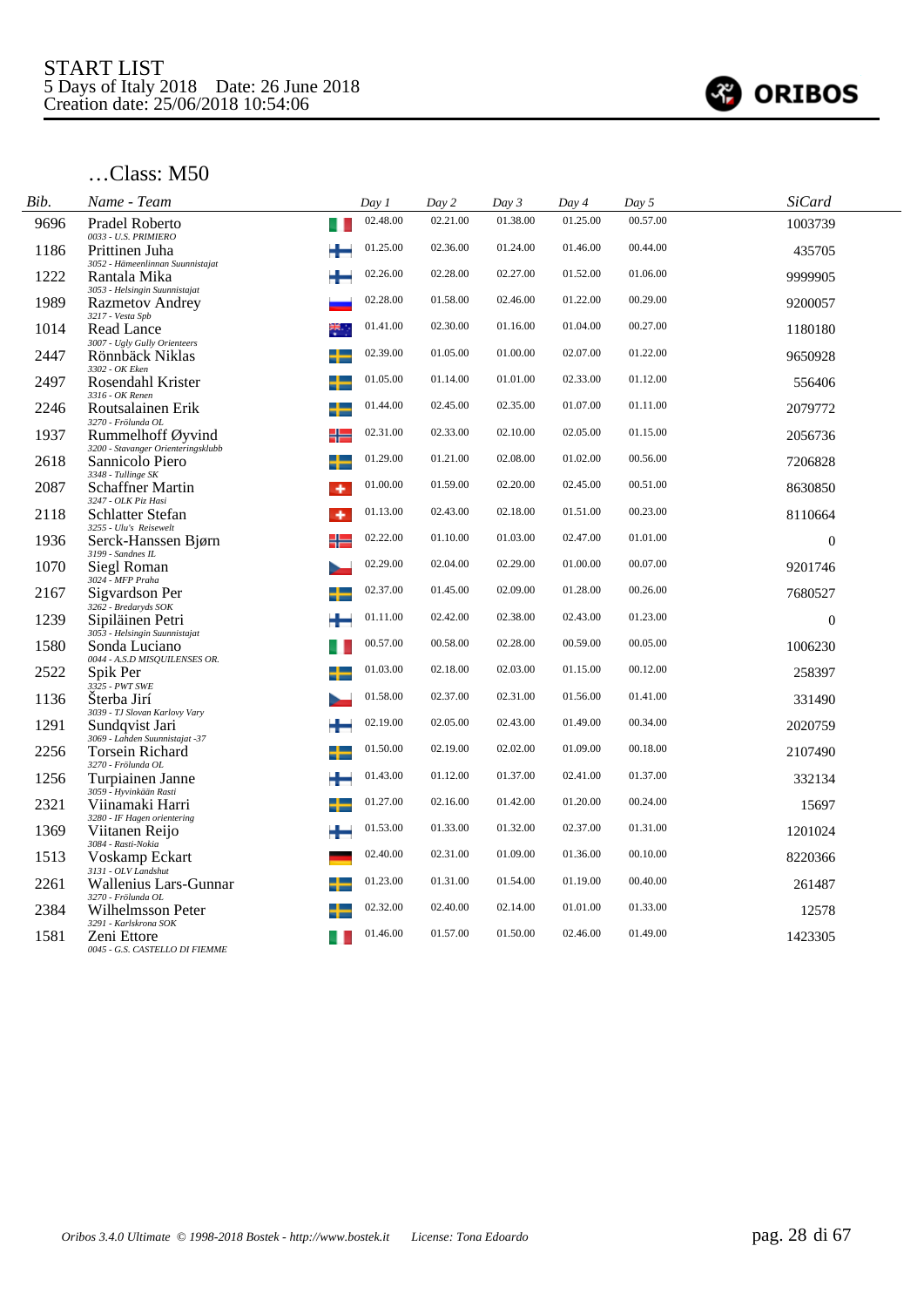

| Bib. | Name - Team                                                          | Day 1          | Day 2    | Day 3    | Day 4    | Day 5    | <b>SiCard</b>    |
|------|----------------------------------------------------------------------|----------------|----------|----------|----------|----------|------------------|
| 1929 | <b>Aamodt Morten</b><br>3199 - Sandnes IL                            | 02.15.00<br>╬  | 01.55.00 | 01.28.00 | 01.37.00 | 01.28.00 | 7030163          |
| 2099 | Aeschlimann Ulu                                                      | 01.06.00<br>۰  | 01.45.00 | 02.28.00 | 02.09.00 | 01.19.00 | 8638588          |
| 1911 | 3255 - Ulu's Reisewelt<br>Alnæs Stein-Arne                           | 02.02.00<br>╬  | 01.41.00 | 02.47.00 | 01.58.00 | 02.19.00 | 237760           |
| 2195 | 3196 - Raumar Orienteering<br>Andreasson Tomas<br>3270 - Frölunda OL | 01.14.00       | 01.42.00 | 01.33.00 | 01.24.00 | 01.50.00 | 362501           |
| 1780 | Arnesen Arne<br>$3165$ - Hamar OK                                    | 02.09.00<br>╬  | 02.19.00 | 01.47.00 | 01.28.00 | 02.41.00 | 421891           |
| 2277 | Aronsson Torbjörn<br>3273 - Göteborg-Majorna OK                      | 01.30.00       | 01.48.00 | 02.10.00 | 02.27.00 | 01.20.00 | 601602           |
| 1253 | Autio Ossi<br>3059 - Hyvinkään Rasti                                 | 02.04.00       | 01.29.00 | 02.29.00 | 01.47.00 | 01.42.00 | 451166           |
| 2507 | <b>Backlund Per</b><br>3320 - OK Södertörn                           | 02.05.00<br>╈  | 02.18.00 | 02.17.00 | 01.22.00 | 01.58.00 | 9600225          |
| 1439 | <b>Balliot Yvan</b><br>3096 - Аппесу                                 | 01.22.00       | 02.15.00 | 02.03.00 | 02.37.00 | 01.33.00 | $\boldsymbol{0}$ |
| 1995 | Beltraminelli Paolo<br>3220 - ASCO Lugano                            | 02.01.00<br>۰  | 01.50.00 | 01.41.00 | 02.18.00 | 02.11.00 | 612009           |
| 2325 | Bergman Jan-Olov<br>3282 - IF THOR Orientering/VÄSTRÅS SOK           | 01.38.00<br>┶  | 02.10.00 | 02.38.00 | 01.44.00 | 01.18.00 | 8000800          |
| 2100 | <b>Bisang Otti</b><br>3255 - Ulu's Reisewelt                         | 00.55.00<br>۰  | 01.20.00 | 01.19.00 | 01.06.00 | 01.05.00 | 8198881          |
| 1834 | Blandkjenn Jan<br>3173 - Kristiansand Orienteringsklubb              | 01.33.00<br>╬  | 02.04.00 | 02.44.00 | 01.32.00 | 02.36.00 | 7729015          |
| 2638 | <b>Boman Tommy</b><br>3354 - Västerås sok                            | 02.22.00<br>╅  | 01.38.00 | 02.08.00 | 02.19.00 | 02.27.00 | 344144           |
| 2279 | Börjeson Sven<br>3273 - Göteborg-Majorna OK                          | 01.56.00       | 01.36.00 | 02.13.00 | 01.09.00 | 02.29.00 | 600801           |
| 2575 | Calleberg Sören<br>3338 - Söderhamns OK                              | 01.36.00<br>┶  | 01.49.00 | 02.27.00 | 01.34.00 | 01.55.00 | 9010459          |
| 2184 | Campell Fredrik<br>3265 - Club Almby IK                              | 01.37.00<br>┶  | 02.12.00 | 01.32.00 | 01.35.00 | 02.24.00 | 7202755          |
| 2434 | Carlsson Per<br>3301 - Nyköpings OK                                  | 00.56.00       | 02.37.00 | 01.53.00 | 01.21.00 | 01.22.00 | 804110           |
| 1865 | Christensen Bjørn Anton<br>3188 - Østmarka orienteering club         | 02.06.00<br>╬  | 01.25.00 | 02.02.00 | 02.17.00 | 01.49.00 | 7579231          |
| 1472 | <b>Collins Mark</b><br>3109 - DFOK                                   | 01.24.00<br>≱≼ | 02.43.00 | 01.25.00 | 02.03.00 | 01.32.00 | 410899           |
| 1093 | Dolezal Jiri<br>3032 - OOS Vrchlabi                                  | 01.20.00       | 01.34.00 | 01.36.00 | 01.36.00 | 02.13.00 | 206477           |
| 1735 | Eijsink Vincent<br>3154 - Ås-NMBU Orientering                        | 00.57.00<br>╬  | 02.48.00 | 01.26.00 | 02.12.00 | 02.10.00 | 7110162          |
| 2270 | <b>Enmark Anders</b><br>3272 - Gävle OK                              | 00.59.00<br>┶  | 02.26.00 | 02.30.00 | 02.25.00 | 01.54.00 | 504274           |
| 1309 | Frilander Heikki<br>3076 - OK Trian                                  | 01.49.00<br>÷  | 02.50.00 | 02.51.00 | 02.35.00 | 02.31.00 | 1008150          |
| 1824 | Funderud Kai<br>3175 - Lillehammer OK                                | 02.00.00<br>╬  | 02.03.00 | 02.05.00 | 01.30.00 | 02.06.00 | $\mathbf{0}$     |
| 1815 | Gammelsæter Bjørnar<br>3171 - Kolbotn & Skimt OL                     | 01.19.00<br>╬  | 02.40.00 | 01.58.00 | 02.20.00 | 02.26.00 | 1428380          |
| 2014 | Gordon Riet<br>3225 - CO Engiadina                                   | 01.04.00<br>۰  | 02.11.00 | 02.06.00 | 02.41.00 | 01.40.00 | 8230958          |
| 2334 | Hallgren Roger<br>3283 - IFK Göteborg                                | 01.55.00<br>–∟ | 01.40.00 | 01.45.00 | 01.40.00 | 01.31.00 | 354390           |
| 2220 | Hammersberg Peter<br>3270 - Frölunda OL                              | 01.31.00<br>┶  | 02.14.00 | 02.00.00 | 02.07.00 | 02.32.00 | 344588           |
| 2645 | Hamrefors Ulf<br>3354 - Västerås sok                                 | 02.03.00       | 01.22.00 | 01.46.00 | 02.32.00 | 01.48.00 | 671400           |
| 1918 | Hansen Øyvind Roger<br>3198 - Røyken OL                              | 01.45.00<br>╬  | 01.53.00 | 01.50.00 | 01.12.00 | 01.47.00 | 7203438          |
| 1299 | Harju Juha-Pekka<br>$3072 - missing$                                 | 01.09.00<br>÷  | 02.28.00 | 02.34.00 | 01.53.00 | 02.01.00 | 1130632          |
| 1521 | Hartmann Dirk<br>3135 - SV Mietraching                               | 02.23.00       | 02.51.00 | 02.52.00 | 02.42.00 | 02.42.00 | 2045577          |
| 1740 | Helgaas Ole-André<br>3157 - BUL Tromsø                               | 01.41.00<br>╬  | 01.24.00 | 02.50.00 | 01.39.00 | 01.36.00 | 237700           |
| 1783 | Huber Andreas<br>$3165$ - Hamar OK                                   | 01.46.00<br>╬  | 02.44.00 | 01.21.00 | 02.23.00 | 02.14.00 | 427171           |
| 1795 | Iversen Egil W.<br>3166 - Heming Orientering                         | 01.39.00<br>╬  | 01.47.00 | 02.14.00 | 02.40.00 | 01.30.00 | 1004196          |
| 2227 | Jerlin Jonas<br>3270 - Frölunda OL                                   | 01.48.00       | 02.47.00 | 02.45.00 | 01.14.00 | 02.23.00 | 407270           |
| 2406 | Jönsson Mats<br>3293 - Korsnäs IF OK                                 | 01.25.00       | 02.02.00 | 02.12.00 | 02.28.00 | 02.38.00 | 9610407          |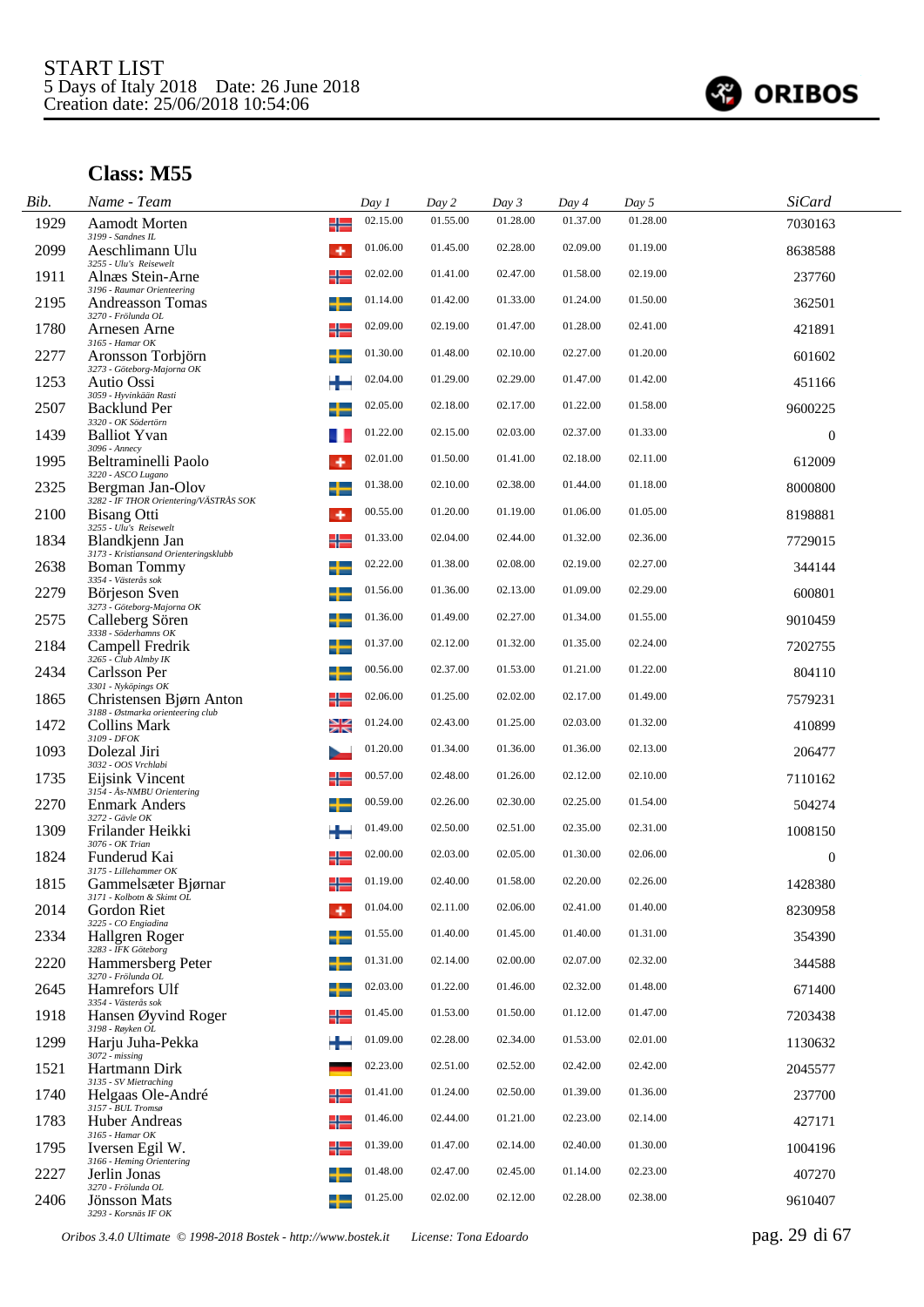

| Bib. | Name - Team                                                                             |                | Day 1    | Day 2    | Day 3    | Day 4    | Day 5    | <b>SiCard</b>    |  |
|------|-----------------------------------------------------------------------------------------|----------------|----------|----------|----------|----------|----------|------------------|--|
| 1091 | Justa Jaromír<br>3031 - OK99 Hradec Králové                                             |                | 02.21.00 | 02.29.00 | 01.23.00 | 01.43.00 | 01.45.00 | 9373             |  |
| 1836 | Kopland Jens                                                                            |                | 01.02.00 | 01.58.00 | 02.16.00 | 02.08.00 | 01.39.00 | $\mathbf{0}$     |  |
| 1366 | 3178 - MODUM OL<br>Koskela Heikki                                                       |                | 01.59.00 | 02.31.00 | 01.27.00 | 01.50.00 | 01.44.00 | 7211118          |  |
| 1661 | 3364 - Rasti-Jussit<br>La Barbera Leonardo<br>0476 - CORSAORIENTAMENTO CLUB ROMA        |                | 00.58.00 | 01.44.00 | 01.38.00 | 02.11.00 | 02.21.00 | 205817           |  |
| 2673 | Letychevskyi Oleksandr<br>$3363 - O$ -Club                                              |                | 00.49.00 | 02.07.00 | 01.55.00 | 01.19.00 | 02.05.00 | $\boldsymbol{0}$ |  |
| 2557 | <b>Logren Mats</b><br>3333 - Sjövalla FK                                                |                | 01.44.00 | 02.08.00 | 01.52.00 | 01.42.00 | 02.22.00 | 302436           |  |
| 1662 | Lucarelli Marco<br>0476 - CORSAORIENTAMENTO CLUB ROMA                                   |                | 02.08.00 | 02.06.00 | 02.11.00 | 02.16.00 | 01.12.00 | 210853           |  |
| 1838 | Mårtensson Jörgen<br>3178 - MODUM OL                                                    | ╬              | 00.50.00 | 01.31.00 | 01.39.00 | 01.29.00 | 01.21.00 | $\theta$         |  |
| 1445 | <b>Masson Philippe</b><br>3099 - CRCO                                                   |                | 01.12.00 | 02.39.00 | 02.39.00 | 02.33.00 | 02.25.00 | 8260961          |  |
| 1012 | May Peter<br>3005 - NTOC                                                                |                | 01.28.00 | 02.34.00 | 02.41.00 | 01.11.00 | 01.27.00 | 9101520          |  |
| 2054 | Menozzi Franco                                                                          | ۰              | 01.13.00 | 01.32.00 | 02.04.00 | 02.22.00 | 01.43.00 | 1470302          |  |
| 2056 | 3232 - O-92 Piano di Magadino<br>Minotti Olivier                                        | ۰              | 01.07.00 | 01.30.00 | 01.31.00 | 02.36.00 | 01.34.00 | 8300760          |  |
| 1969 | 3232 - O-92 Piano di Magadino<br><b>Monteiro Carlos</b>                                 |                | 01.11.00 | 02.01.00 | 01.54.00 | 01.15.00 | 01.56.00 | 1000058          |  |
| 2674 | 3207 - COC - Clube de Orientação do Centro<br>Mykhailichenko Oleksandr<br>3363 - O-Club |                | 01.00.00 | 01.27.00 | 02.43.00 | 02.00.00 | 02.15.00 | 1008074          |  |
| 1214 | Nikulainen Pekka                                                                        | ÷              | 01.27.00 | 01.21.00 | 02.22.00 | 01.31.00 | 01.41.00 | 1397357          |  |
| 2440 | 3053 - Helsingin Suunnistajat<br>Nilsson Dan                                            | ┵              | 01.16.00 | 02.09.00 | 02.32.00 | 01.10.00 | 02.08.00 | 9630209          |  |
| 2395 | 3301 - Nyköpings OK<br>Nordström Lars<br>3292 - Kils ok                                 | ۰              | 01.03.00 | 02.21.00 | 02.25.00 | 02.10.00 | 01.16.00 | 511800           |  |
| 1295 | Pajuoja Pekka                                                                           |                | 02.19.00 | 01.28.00 | 02.19.00 | 02.38.00 | 02.18.00 | 601960           |  |
| 1481 | $307\overline{l}$ - Lynx<br>Patten Graham                                               | ≱≼             | 01.53.00 | 01.26.00 | 02.33.00 | 02.01.00 | 01.59.00 | 8645222          |  |
| 1019 | 3113 - Lakeland Orienteering Club<br>Polster Josef                                      |                | 01.40.00 | 01.43.00 | 01.56.00 | 01.13.00 | 02.39.00 | 9000006          |  |
| 2349 | 3010 - HSV Spittal<br>Pöyhönen Jari                                                     |                | 01.21.00 | 02.27.00 | 01.51.00 | 02.15.00 | 02.02.00 | 2050874          |  |
| 1176 | 3285 - IFK Lidingö SOK<br>Pyymäki Leo                                                   |                | 02.11.00 | 02.41.00 | 02.15.00 | 01.56.00 | 02.34.00 | 501912           |  |
| 2481 | 3051 - Espoon Suunta<br>Ridefelt Peter<br>3311 - OK Linné                               | +              | 01.42.00 | 01.51.00 | 02.18.00 | 01.18.00 | 01.14.00 | 591119           |  |
| 2117 | Sacher Martin                                                                           | ۰              | 01.10.00 | 02.24.00 | 02.09.00 | 01.59.00 | 01.24.00 | 8000015          |  |
| 1820 | 3255 - Ulu's Reisewelt<br>Saeboe Oivind<br>3173 - Kristiansand Orienteringsklubb        | ╬              | 01.43.00 | 02.46.00 | 01.30.00 | 01.23.00 | 02.00.00 | 503946           |  |
| 2298 | Sander Per<br>3273 - Göteborg-Majorna OK                                                | $\blacksquare$ | 01.54.00 | 01.23.00 | 01.20.00 | 01.41.00 | 01.53.00 | 630922           |  |
| 1347 | Saranen Aki<br>3078 - Pihkaniskat                                                       |                | 00.53.00 | 01.17.00 | 01.16.00 | 01.05.00 | 01.07.00 | 7207732          |  |
| 1283 | Särkkä Urpo<br>3067 - Kouvolan Suunnistajat                                             |                | 01.51.00 | 02.22.00 | 02.26.00 | 01.49.00 | 02.20.00 | 9201517          |  |
| 1923 | Schibsted Christian<br>3198 - Røyken OL                                                 | ╬              | 01.52.00 | 02.45.00 | 02.01.00 | 01.17.00 | 02.12.00 | $\boldsymbol{0}$ |  |
| 1916 | Schjølberg Terje<br>3197 - Røros il                                                     | ╬              | 01.26.00 | 01.56.00 | 02.20.00 | 01.38.00 | 02.09.00 | 977886           |  |
| 2302 | Sellgren Thomas<br>3273 - Göteborg-Majorna OK                                           | ╈              | 01.58.00 | 02.42.00 | 01.59.00 | 01.25.00 | 01.38.00 | 590609           |  |
| 2401 | Skoglund Ulf<br>$3292 - Kils$ ok                                                        |                | 01.01.00 | 02.33.00 | 01.43.00 | 02.30.00 | 01.13.00 | 258538           |  |
| 2402 | Skoog Christer<br>3292 - Kils ok                                                        |                | 02.07.00 | 02.17.00 | 01.29.00 | 01.45.00 | 02.17.00 | 9590119          |  |
| 1507 | <b>Spengler Andreas</b><br>3125 - ESV Lok Dessau                                        |                | 01.18.00 | 02.05.00 | 01.22.00 | 01.55.00 | 02.33.00 | 7300152          |  |
| 1855 | Stenstad Øivind<br>3183 - Oddersjaa                                                     | ╬              | 02.16.00 | 02.49.00 | 01.48.00 | 02.06.00 | 02.07.00 | $\boldsymbol{0}$ |  |
| 1025 | <b>Stoffels Christian</b><br>3013 - Balise 10                                           |                | 02.13.00 | 02.16.00 | 02.40.00 | 01.08.00 | 01.10.00 | 7007077          |  |
| 2620 | Sundqvist Mikael<br>3348 - Tullinge SK                                                  |                | 01.47.00 | 01.46.00 | 02.35.00 | 02.34.00 | 02.40.00 | 8630896          |  |
| 2655 | Sundström Per<br>3354 - Västerås sok                                                    |                | 01.29.00 | 01.54.00 | 01.35.00 | 01.54.00 | 02.16.00 | 9630310          |  |

*Oribos 3.4.0 Ultimate © 1998-2018 Bostek - http://www.bostek.it License: Tona Edoardo* pag. 30 di 67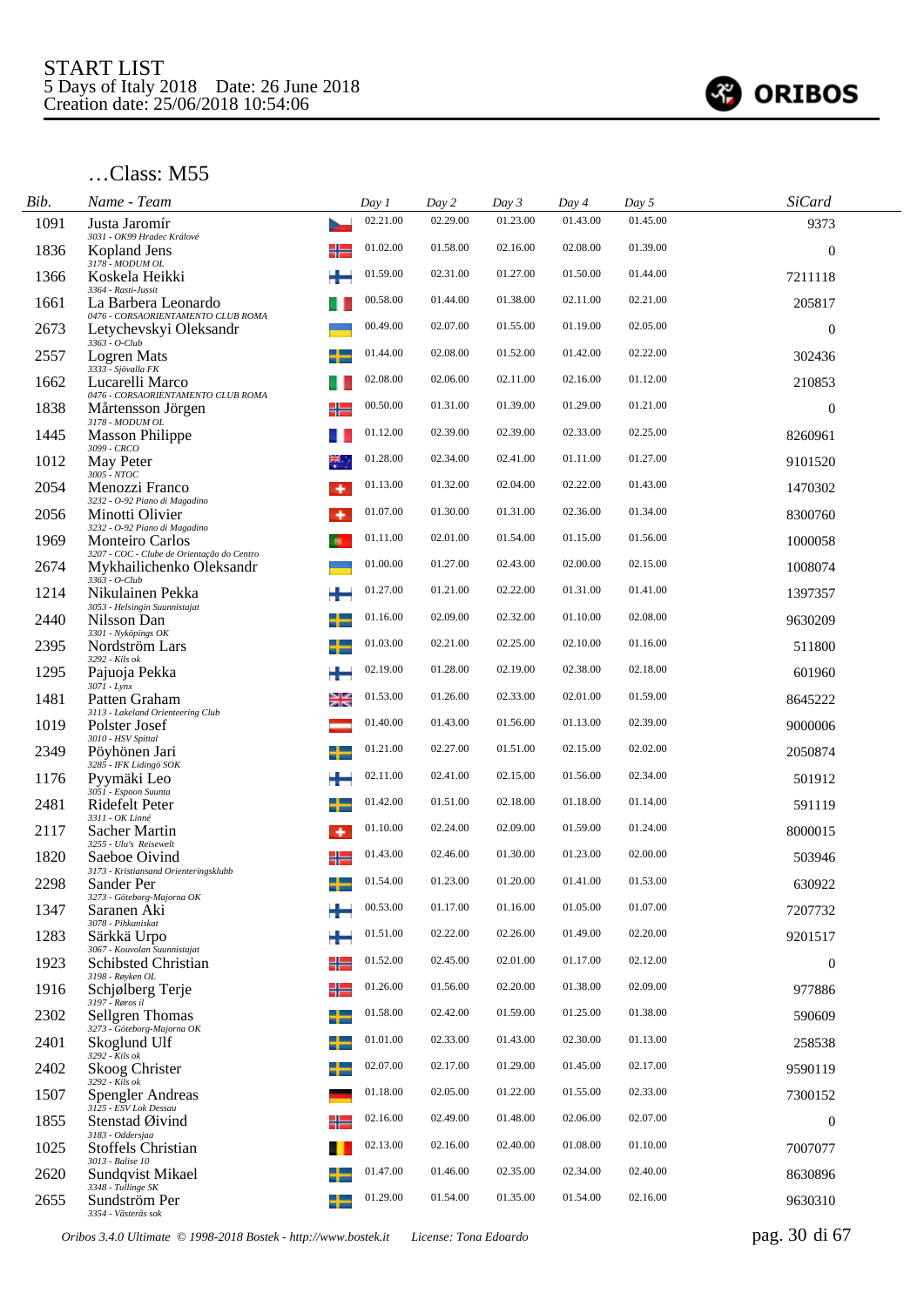

| Bib. | Name - Team                                                       | Day 1         | Day 2    | Day 3    | Day 4    | Day 5    | <b>SiCard</b> |
|------|-------------------------------------------------------------------|---------------|----------|----------|----------|----------|---------------|
| 2173 | Svensson Håkan<br>3262 - Bredaryds SOK                            | 01.57.00<br>╈ | 01.52.00 | 01.34.00 | 01.52.00 | 01.09.00 | 25417         |
| 2175 | Svensson Stefan                                                   | 01.35.00<br>╈ | 01.33.00 | 02.48.00 | 02.39.00 | 02.28.00 | 7630921       |
| 1157 | 3262 - Bredaryds SOK<br>Talver Andres                             | 01.15.00      | 01.35.00 | 02.42.00 | 01.33.00 | 01.25.00 | 1602780       |
| 2133 | 3048 - SK Mercury<br>Törnqvist Stefan                             | 01.34.00<br>┶ | 02.25.00 | 01.57.00 | 01.57.00 | 02.03.00 | 439912        |
| 1536 | 3354 - Västerås sok<br>Tóth Károly                                | 02.20.00      | 02.30.00 | 01.49.00 | 02.13.00 | 01.35.00 | 45187         |
| 2122 | 3140 - OL Club Balatonalmádi<br><b>Trachsel Christoph</b>         | 01.50.00<br>٠ | 01.37.00 | 01.37.00 | 02.02.00 | 01.26.00 | 1400784       |
| 1625 | 3255 - Ulu's Reisewelt<br>Vecellio Mauro                          | 00.54.00      | 01.19.00 | 01.18.00 | 01.07.00 | 01.06.00 | 2800014       |
| 1442 | 0174 - VICENZA OR. TEAM<br>Veit Eric                              | 02.14.00      | 02.13.00 | 01.44.00 | 02.31.00 | 01.23.00 | 8261818       |
| 2037 | 3097 - BNCO<br>Vogel Johannes<br>3241 - OLG Dachsen               | 01.23.00<br>٠ | 02.20.00 | 02.24.00 | 02.05.00 | 01.29.00 | 8644474       |
| 2123 | von Arx Daniel                                                    | 00.52.00<br>٠ | 01.18.00 | 01.17.00 | 01.04.00 | 01.08.00 | 8434111       |
| 1113 | 3255 - Ulu's Reisewelt<br>Vydra Pavel<br>Þ                        | 02.18.00      | 02.36.00 | 02.37.00 | 01.16.00 | 01.15.00 | 2113100       |
| 2661 | 3033 - SK LOB Nová Paka<br>Wadman Per                             | 01.32.00<br>╈ | 02.38.00 | 02.21.00 | 01.26.00 | 01.37.00 | 208528        |
| 2124 | 3354 - Västerås sok<br>Wälchli Jürg                               | 02.17.00<br>۰ | 01.39.00 | 02.49.00 | 02.21.00 | 01.17.00 | 8638584       |
| 2582 | 3255 - Ulu's Reisewelt<br>Wehlin Michael                          | 01.08.00<br>╈ | 02.35.00 | 01.40.00 | 01.51.00 | 01.46.00 | 620225        |
| 2095 | 3341 - Södertälje Nykvarn OL<br>Wettstein Rolf                    | 01.17.00<br>۰ | 02.00.00 | 02.46.00 | 01.27.00 | 01.11.00 | 8646152       |
| 2312 | 3252 - OLZimmerberg<br><b>Wickbom Frans</b>                       | 02.12.00<br>╈ | 01.59.00 | 01.42.00 | 02.24.00 | 01.52.00 | 553389        |
| 2263 | 3279 - 119 IF<br>Wide Magnus                                      | 01.05.00<br>╈ | 01.57.00 | 02.31.00 | 02.26.00 | 02.37.00 | 26162         |
| 2411 | 3270 - Frölunda OL<br>Wilhelmsson Michael<br>3293 - Korsnäs IF OK | 02.10.00<br>╈ | 02.32.00 | 02.36.00 | 01.48.00 | 02.35.00 | 1963062       |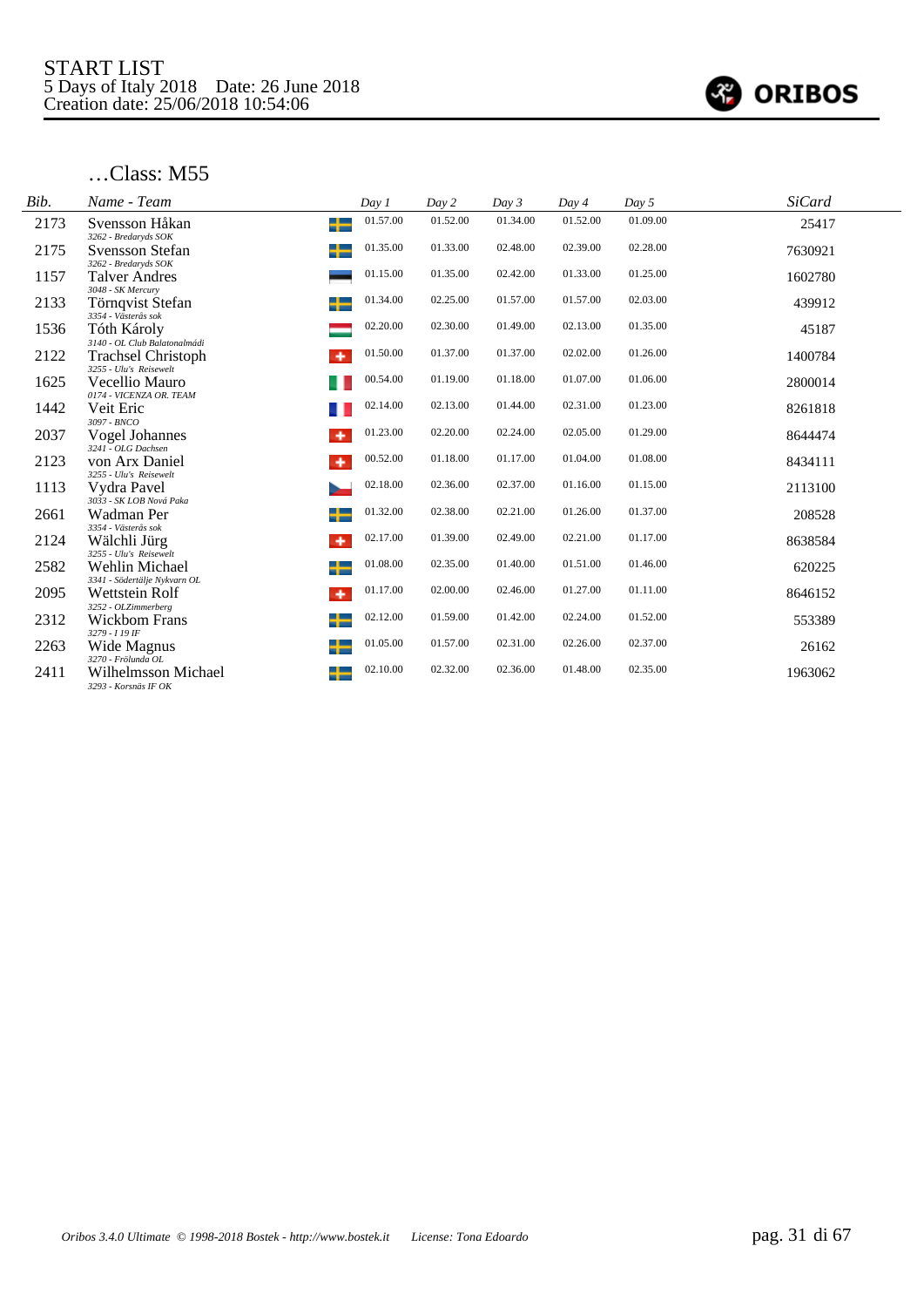

| Bib. | Name - Team                                                                                  |    | Day 1    | Day 2    | Day 3    | Day 4    | Day 5    | <b>SiCard</b> |  |
|------|----------------------------------------------------------------------------------------------|----|----------|----------|----------|----------|----------|---------------|--|
| 2417 | Alness Kenneth<br>3295 - Långhundra IF                                                       | ╈  | 02.14.00 | 00.20.00 | 00.17.00 | 01.55.00 | 02.04.00 | $\Omega$      |  |
| 2070 | Andres Peter                                                                                 | ۰  | 00.56.00 | 01.46.00 | 00.47.00 | 01.33.00 | 01.08.00 | 8001800       |  |
| 1286 | 3239 - OLG Bonaduz<br>Anjala Ari                                                             |    | 00.42.00 | 01.26.00 | 00.21.00 | 01.11.00 | 01.00.00 | 2020752       |  |
| 1443 | 3069 - Lahden Suunnistajat -37<br><b>Baguerey Gilles</b><br>3098 - Club d'orientation Colmar |    | 00.44.00 | 02.10.00 | 01.55.00 | 01.13.00 | 02.10.00 | 8001987       |  |
| 1087 | <b>Balcar Ales</b><br>3031 - OK99 Hradec Králové                                             |    | 02.12.00 | 01.40.00 | 00.23.00 | 00.53.00 | 01.44.00 | 9354          |  |
| 1089 | <b>Behoun Pavel</b><br>3031 - OK99 Hradec Králové                                            |    | 02.20.00 | 02.08.00 | 02.11.00 | 00.23.00 | 00.20.00 | 2102525       |  |
| 2541 | Berglund Johan<br>3332 - Sävedalens AIK                                                      |    | 02.18.00 | 00.30.00 | 01.15.00 | 00.29.00 | 00.28.00 | 860609        |  |
| 1520 | <b>Biller Georg</b>                                                                          |    | 02.42.00 | 00.28.00 | 02.05.00 | 01.19.00 | 01.24.00 | 555155        |  |
| 1454 | 3135 - SV Mietraching<br>Carter Peter<br>3105 - AIRE                                         | ≱≼ | 01.56.00 | 01.50.00 | 01.57.00 | 02.21.00 | 01.02.00 | 331881        |  |
| 1440 | Catmur Richard<br>3097 - BNCO                                                                |    | 01.22.00 | 01.20.00 | 01.23.00 | 02.19.00 | 01.28.00 | 37270         |  |
| 1546 | Cavazzani Augusto<br>0015 - OR. PERGINE                                                      |    | 01.00.00 | 00.46.00 | 01.07.00 | 01.51.00 | 01.52.00 | 2011055       |  |
| 1013 | <b>Cumming Thom Andrew</b><br>3006 - Parawanga                                               |    | 01.26.00 | 01.00.00 | 01.51.00 | 00.27.00 | 01.30.00 | 8652599       |  |
| 1862 | Damgaard Axel<br>3186 - OL Trollo                                                            | ╬  | 02.40.00 | 00.40.00 | 01.37.00 | 00.21.00 | 01.42.00 | 237729        |  |
| 2534 | Forsman Håkan<br>3329 - Ronneby OK                                                           | ┶  | 00.46.00 | 01.56.00 | 01.03.00 | 01.05.00 | 00.18.00 | 560619        |  |
| 1498 | Frame David<br>3121 - Tayside Orienteers                                                     | ≱≼ | 01.08.00 | 01.04.00 | 00.45.00 | 01.31.00 | 02.02.00 | 8210958       |  |
| 1525 | Glowka Hans-Joachim<br>3136 - TSC Eintracht Dortmund 48/95                                   |    | 01.48.00 | 00.50.00 | 00.39.00 | 01.25.00 | 02.12.00 | 6101          |  |
| 1020 | <b>Grassinger Helmut</b><br>3011 - K.E.I.N.E.R.                                              |    | 01.30.00 | 02.16.00 | 00.25.00 | 00.19.00 | 02.22.00 | 46274         |  |
| 1782 | Grøndalen Erik<br>3165 - Hamar OK                                                            |    | 01.10.00 | 00.26.00 | 00.31.00 | 00.45.00 | 01.34.00 | 9999008       |  |
| 2024 | Guglielmetti Francesco<br>3228 - GOLD Savosa                                                 | ۰  | 02.02.00 | 01.44.00 | 02.21.00 | 00.51.00 | 00.24.00 | 8199999       |  |
| 1731 | Gylver Øyvind<br>$3152$ - $\it{Asker}$ Skiklubb                                              | ╬  | 01.50.00 | 01.34.00 | 00.51.00 | 02.01.00 | 02.24.00 | 889130        |  |
| 1822 | Haverstad Ingemar Jansson<br>3174 - Lierbygda OL                                             | ╬  | 02.32.00 | 00.34.00 | 01.19.00 | 01.35.00 | 00.54.00 | 7208218       |  |
| 2109 | Hofstetter Ueli<br>3255 - Ulu's Reisewelt                                                    | ۰  | 02.10.00 | 01.12.00 | 00.11.00 | 00.59.00 | 01.12.00 | 8655205       |  |
| 2141 | Holmgren Fredrik<br>3261 - Bergnäsets AIK                                                    | ÷  | 01.46.00 | 00.58.00 | 01.43.00 | 00.13.00 | 01.58.00 | 929394        |  |
| 1344 | Hulkkonen Heikki<br>3078 - Pihkaniskat                                                       | 52 | 01.32.00 | 02.18.00 | 01.29.00 | 02.23.00 | 01.54.00 | 7203433       |  |
| 1851 | Jonsson Sören<br>3182 - Nydalens SK                                                          | ╬  | 01.54.00 | 01.52.00 | 02.03.00 | 00.17.00 | 01.32.00 | 778899        |  |
| 1382 | Juutilainen Anssi<br>3089 - SK Vuoksi                                                        |    | 01.52.00 | 01.10.00 | 01.45.00 | 01.17.00 | 01.50.00 | 237697        |  |
| 1852 | Kaarby Jon<br>3182 - Nydalens SK                                                             | ╬  | 02.06.00 | 01.22.00 | 00.37.00 | 00.55.00 | 00.56.00 | 237724        |  |
| 2006 | <b>Kaeser Peter</b><br>3221 - Bussola OK                                                     | ۰  | 01.16.00 | 02.00.00 | 00.15.00 | 01.15.00 | 00.48.00 | 9201080       |  |
| 1733 | Karlsen Egil<br>3153 - Askøy, Norway                                                         |    | 02.24.00 | 01.36.00 | 01.53.00 | 00.41.00 | 00.22.00 | 1304010       |  |
| 2074 | Kohler Hansruedi<br>3241 - OLG Dachsen                                                       |    | 02.08.00 | 02.06.00 | 02.17.00 | 01.37.00 | 02.06.00 | 8210654       |  |
| 1708 | Lanini Bruno<br>0769 - ERIDANO ADVENTURE A.S.D                                               |    | 00.58.00 | 02.14.00 | 01.25.00 | 01.45.00 | 01.56.00 | 9102657       |  |
| 1804 | Linga Svein<br>3167 - I.L. Gular                                                             | ╬  | 01.42.00 | 00.16.00 | 01.27.00 | 01.39.00 | 02.16.00 | 341346        |  |
| 1008 | Lithgow James<br>3002 - Garingal Orienteers                                                  | ₩. | 01.20.00 | 00.56.00 | 02.13.00 | 01.27.00 | 01.46.00 | 9005345       |  |
| 2617 | Lönnkvist Lars<br>3348 - Tullinge SK                                                         |    | 00.50.00 | 01.02.00 | 00.55.00 | 02.07.00 | 01.48.00 | 570400        |  |
| 1972 | Losey Andrey<br>$3209\cdot ETG$                                                              |    | 00.52.00 | 01.38.00 | 01.33.00 | 01.23.00 | 01.40.00 | 2040555       |  |
| 1262 | Malinen Pentti<br>3063 - Kajaanin Suunnistajat                                               |    | 02.38.00 | 01.30.00 | 02.23.00 | 01.09.00 | 00.58.00 | 781001        |  |
| 2564 | Malmborg Ulf<br>3335 - Skogsluffarnas OK                                                     |    | 02.16.00 | 01.06.00 | 02.19.00 | 02.17.00 | 02.20.00 | 9550115       |  |
| 1167 | Markki Tapio<br>3051 - Espoon Suunta                                                         |    | 01.06.00 | 00.48.00 | 01.31.00 | 01.21.00 | 02.14.00 | 1004217       |  |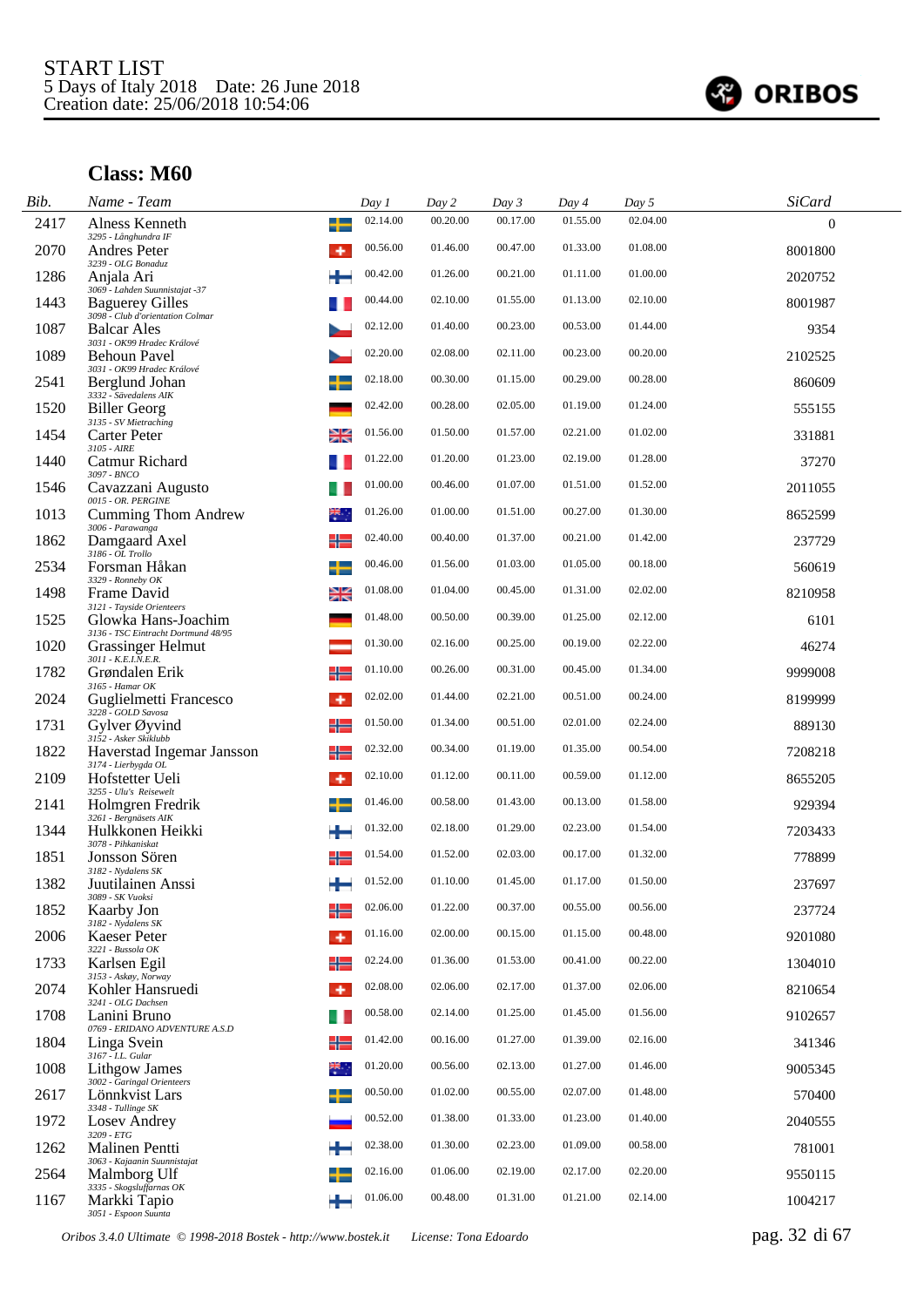

| Bib. | Name - Team                                                     | Day 1          | Day 2    | Day 3    | Day 4    | Day 5      | <b>SiCard</b> |  |
|------|-----------------------------------------------------------------|----------------|----------|----------|----------|------------|---------------|--|
| 1966 | Matias António<br>-61<br>3205 - CLAC                            | 02.34.00       | 00.44.00 | 02.01.00 | 00.39.00 | 01.20.00   | 308215        |  |
| 1727 | McComb Andrew<br>3150 - Olifant                                 | 02.46.00       | 00.24.00 | 01.17.00 | 00.57.00 | 00.16.00   | 8630823       |  |
| 1769 | Nordbrøden Eirik<br>╬<br>3164 - Halden SK                       | 02.22.00       | 00.42.00 | 01.49.00 | 01.57.00 | 01.26.00   | 404291        |  |
| 1770 | ╬<br>Nordbrøden Jørn<br>3164 - Halden SK                        | 02.04.00       | 01.58.00 | 00.35.00 | 00.33.00 | $-15 - 10$ | 581116        |  |
| 1528 | Nowak Ulrich<br>3136 - TSC Eintracht Dortmund 48/95             | 01.18.00       | 01.54.00 | 01.21.00 | 01.43.00 | 00.50.00   | 6166          |  |
| 2681 | Parson Tim<br>3359 - New England Orienteering Club              | 01.04.00       | 00.38.00 | 02.07.00 | 00.37.00 | 01.22.00   | 221762        |  |
| 1062 | Pech Jiri<br>3022 - Lokomotiva Plzen                            | 01.40.00       | 00.36.00 | 01.11.00 | 00.11.00 | 00.12.00   | 2067253       |  |
| 2064 | Peissard Bernard<br>3236 - OLC SKOG Fribourg                    | 01.28.00       | 01.28.00 | 00.27.00 | 02.05.00 | 00.26.00   | 1600006       |  |
| 2367 | Pettersson Kenneth<br>3289 - JÄRFÄLLA OK                        | 02.30.00       | 01.08.00 | 00.59.00 | 01.41.00 | 01.14.00   | 2104217       |  |
| 2012 | Pettinari Gianni (Giovanni)<br>3224 - CO Aget lugano            | 01.34.00<br>۰  | 00.52.00 | 01.09.00 | 00.47.00 | 00.14.00   | 8642070       |  |
| 2077 | <b>Pfister Thomas</b><br>3243 - OLG Rymenzburg                  | 00.40.00<br>٠  | 00.14.00 | 01.39.00 | 00.35.00 | 02.00.00   | 7208101       |  |
| 1141 | Prang Max<br>$3042 - missing$                                   | 01.38.00       | 02.04.00 | 00.33.00 | 00.49.00 | 00.36.00   | 8635877       |  |
| 1494 | Quickfall Andrew<br>3120 - SROC                                 | 02.36.00<br>≱≼ | 01.16.00 | 00.57.00 | 02.15.00 | 00.32.00   | 1403074       |  |
| 1018 | Sepp Hones<br>3009 - HSV Ried                                   | 01.44.00       | 02.12.00 | 00.41.00 | 00.15.00 | 00.38.00   | 811611        |  |
| 1467 | Simmons John<br>3107 - BOK                                      | 01.02.00<br>≱≼ | 00.18.00 | 01.01.00 | 02.13.00 | 00.46.00   | 1081051       |  |
| 1080 | Skorpil Martin<br>$3028 - OK$ Brada                             | 02.26.00       | 01.32.00 | 00.43.00 | 01.01.00 | 01.04.00   | 2011900       |  |
| 2121 | <b>Steiner Urs</b><br>3255 - Ulu's Reisewelt                    | 01.14.00<br>۰  | 01.42.00 | 01.13.00 | 02.03.00 | 02.18.00   | 1394194       |  |
| 1926 | ╬<br>Strandhagen Torgeir<br>$3198 - R$ øyken OL                 | 01.24.00       | 00.54.00 | 00.19.00 | 01.59.00 | 00.40.00   | 1955807       |  |
| 2368 | ╅<br>Sundelius Stefan<br>3289 - JÄRFÄLLA OK                     | 02.00.00       | 00.22.00 | 00.49.00 | 02.11.00 | 00.34.00   | 2057226       |  |
| 1501 | <b>Thompson Mark</b><br>3122 - Thames Valley OC                 | 01.36.00<br>স≍ | 01.14.00 | 01.35.00 | 01.29.00 | 00.44.00   | 345599        |  |
| 1907 | Torgersen Per Willads<br>3193 - PWT NOR - Oddersjaa             | 02.44.00<br>╬  | 02.02.00 | 02.09.00 | 02.27.00 | 01.06.00   | 1351311       |  |
| 2257 | ╉<br>Vamling Lennart<br>3270 - Frölunda OL                      | 02.28.00       | 00.32.00 | 01.47.00 | 01.03.00 | 01.16.00   | 362508        |  |
| 1766 | Vassenden Arild<br>╬<br>3162 - Frol IL                          | 00.48.00       | 01.18.00 | 01.59.00 | 02.25.00 | 00.42.00   | $\theta$      |  |
| 1729 | Zeiner-Gundersen Richard<br>╬<br>3151 - Aker Brygge Orientering | 01.58.00       | 01.48.00 | 00.53.00 | 01.49.00 | 01.38.00   | 9191158       |  |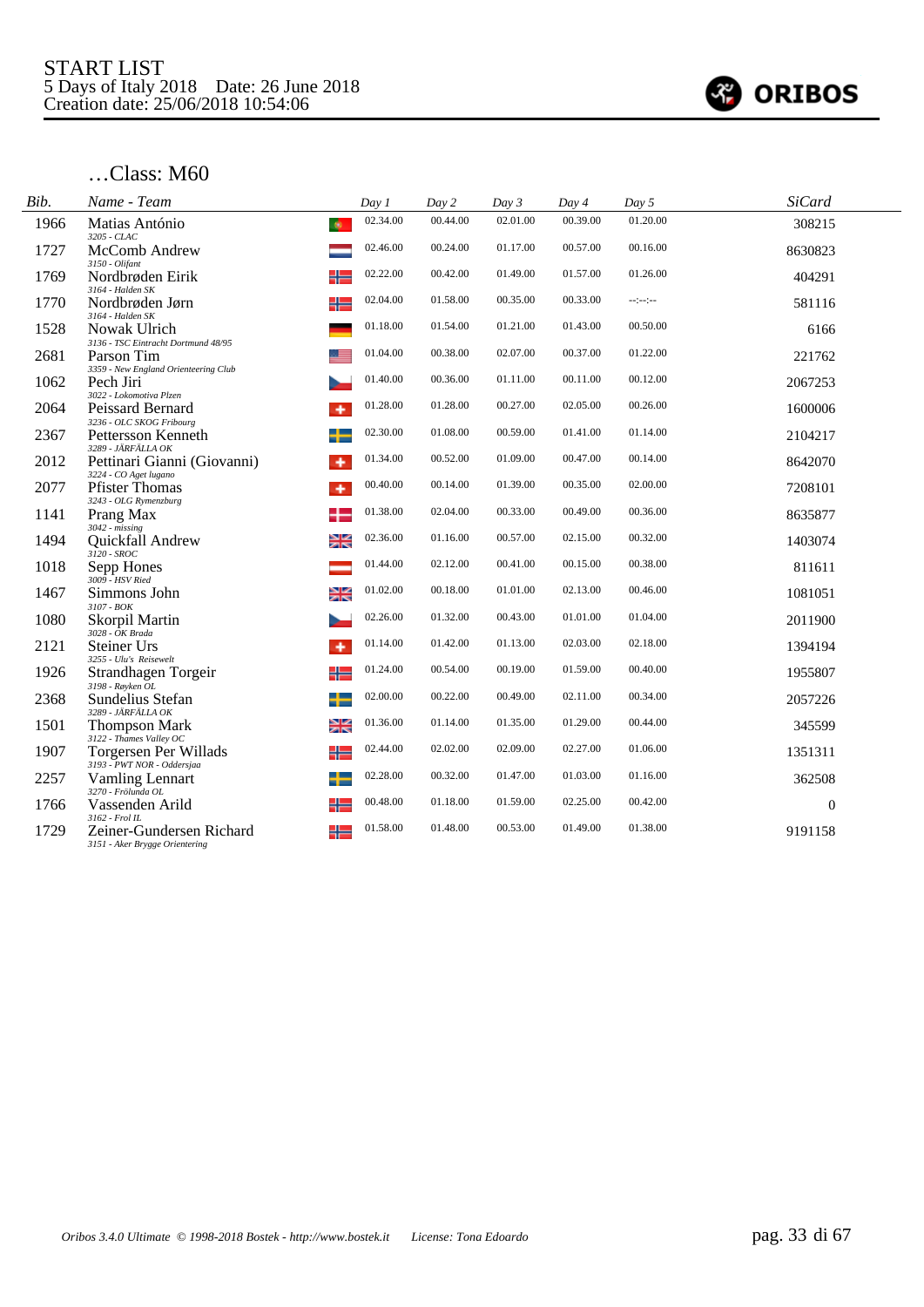

| Bib. | Name - Team                                                           | Day 1    | Day 2    | Day 3    | Day 4    | Day 5    | <b>SiCard</b> |
|------|-----------------------------------------------------------------------|----------|----------|----------|----------|----------|---------------|
| 2143 | ╈<br><b>Albinsson Thomas</b><br>3262 - Bredaryds SOK                  | 01.09.00 | 02.09.00 | 00.18.00 | 00.38.00 | 00.39.00 | 520922        |
| 2144 | Andersson Arne<br>3262 - Bredaryds SOK                                | 02.31.00 | 01.55.00 | 02.14.00 | 00.30.00 | 00.31.00 | 9530916       |
| 1912 | Antonsen Terje<br>╬<br>3196 - Raumar Orienteering                     | 01.35.00 | 00.31.00 | 02.08.00 | 02.28.00 | 02.19.00 | 237761        |
| 1742 | ╬<br>Berger Bjørn<br>3158 - Byåsen IL                                 | 02.05.00 | 00.21.00 | 01.32.00 | 00.32.00 | 01.51.00 | 7130251       |
| 1543 | Bernabè Renzo<br>0015 - OR. PERGINE                                   | 02.13.00 | 00.35.00 | 01.14.00 | 00.28.00 | 02.03.00 | 9090849       |
| 2096 | Bernasconi Giorgio<br>3253 - SCOM Mendrisio                           | 02.37.00 | 01.11.00 | 02.18.00 | 00.42.00 | 01.05.00 | 8160751       |
| 1622 | Caveggion Sergio<br>0174 - VICENZA OR. TEAM                           | 00.47.00 | 00.15.00 | 00.12.00 | 00.14.00 | 00.15.00 | 2063253       |
| 1001 | Dent Nicholas<br>3001 - Central Coast Orienteers                      | 02.03.00 | 01.53.00 | 00.42.00 | 01.02.00 | 01.39.00 | 1008265       |
| 1448 | Dermine Jean<br>3101 - Dauphiné Orientation                           | 02.15.00 | 00.17.00 | 01.16.00 | 01.06.00 | 02.13.00 | 8150550       |
| 1971 | Dias Manuel<br>-60<br>3208 - Lisboa OK                                | 02.29.00 | 01.01.00 | 00.26.00 | 01.28.00 | 01.13.00 | 8035553       |
| 1913 | Eidsether Tom<br>╬<br>3196 - Raumar Orienteering                      | 01.25.00 | 01.09.00 | 01.20.00 | 02.16.00 | 01.01.00 | 237756        |
| 1835 | Eriksen Are Harald<br>╬<br>$3177 - missing$                           | 00.51.00 | 01.47.00 | 00.28.00 | 00.48.00 | 00.53.00 | 7207901       |
| 1103 | Farar Jaroslav                                                        | 01.23.00 | 01.31.00 | 02.06.00 | 01.04.00 | 01.07.00 | 2096242       |
| 1473 | 3033 - SK LOB Nová Paka<br>≱≼<br><b>Finlay Raymond</b>                | 00.55.00 | 00.57.00 | 01.08.00 | 01.44.00 | 00.51.00 | 8011551       |
| 2062 | 3110 - Fermo<br>Freuler Jakob<br>۰                                    | 02.07.00 | 01.29.00 | 00.22.00 | 01.30.00 | 01.27.00 | 1207101       |
| 1021 | 3235 - ol.biel.seeland<br>Germ Wolfgang                               | 01.03.00 | 02.13.00 | 00.48.00 | 00.18.00 | 00.43.00 | 46242         |
| 1549 | 3012 - Naturfreunde Kühnsdorf<br>Gobbi Gianluca<br>0015 - OR. PERGINE | 01.57.00 | 00.41.00 | 00.32.00 | 01.18.00 | 01.59.00 | 2011050       |
| 1626 | Govoni Andrea<br>0206 - POL. CIRCOLO DOZZA                            | 02.35.00 | 02.15.00 | 01.52.00 | 02.02.00 | 01.45.00 | 7510310       |
| 1864 | ╬<br>Grinde Bjørn<br>3187 - OSI                                       | 01.39.00 | 01.07.00 | 00.34.00 | 01.16.00 | 00.27.00 | 2021628       |
| 1993 | Guyot Jean-Claude<br>۰<br>3219 - ANCO                                 | 02.43.00 | 02.11.00 | 01.44.00 | 02.22.00 | 01.11.00 | 8632398       |
| 1905 | ╬<br>Haarr Dagfinn<br>3193 - PWT NOR - Oddersjaa                      | 01.27.00 | 01.39.00 | 01.38.00 | 01.54.00 | 01.41.00 | 2091916       |
| 2303 | ┶<br>Haraldsson Magnus<br>3274 - Gustavsbergs OK                      | 02.19.00 | 01.37.00 | 01.58.00 | 01.48.00 | 02.21.00 | 895424        |
| 2225 | ┶<br><b>Helmertz Sten</b><br>3270 - Frölunda OL                       | 01.19.00 | 01.33.00 | 00.58.00 | 00.56.00 | 01.35.00 | 247929        |
| 2646 | Jakobsson Lars<br>3354 - Västerås sok                                 | 00.57.00 | 00.39.00 | 01.12.00 | 00.54.00 | 01.09.00 | 9510803       |
| 1106 | Kaliban Jaroslav<br>3033 - SK LOB Nová Paka                           | 02.17.00 | 00.45.00 | 00.44.00 | 00.20.00 | 00.17.00 | 2059741       |
| 1026 | Kellens Jean Pierre<br>3014 - Kempische oriëntatielopers              | 02.51.00 | 00.59.00 | 01.10.00 | 00.46.00 | 02.25.00 | 522222        |
| 2589 | Koolmeister Peter<br>3344 - Tampereen Pyrintö                         | 01.47.00 | 01.43.00 | 01.36.00 | 00.52.00 | 00.23.00 | 334248        |
| 2631 | Larsson Göran<br>–∟<br>3353 - Vänersborgs SK                          | 02.23.00 | 00.51.00 | 01.42.00 | 00.58.00 | 00.35.00 | 522260        |
| 2305 | Larsson Matz<br>3274 - Gustavsbergs OK                                | 02.41.00 | 01.19.00 | 01.54.00 | 01.36.00 | 01.15.00 | 2078159       |
| 1281 | Määttä Asko<br>÷<br>3067 - Kouvolan Suunnistajat                      | 02.25.00 | 00.49.00 | 00.16.00 | 02.00.00 | 00.41.00 | 1201099       |
| 2135 | Maj Stefan<br>3258 - Kobra Bratislava                                 | 01.13.00 | 01.41.00 | 01.06.00 | 01.20.00 | 00.29.00 | 8390839       |
| 1444 | Makovicka Libor<br>3098 - Club d'orientation Colmar                   | 00.49.00 | 00.19.00 | 01.50.00 | 01.10.00 | 01.33.00 | 1603126       |
| 1147 | <b>Malling Carl</b><br>3044 - Randers OK                              | 01.07.00 | 02.07.00 | 00.36.00 | 02.12.00 | 00.25.00 | 7007777       |
| 2114 | Marti Pekka<br>۰<br>3255 - Ulu's Reisewelt                            | 02.01.00 | 00.55.00 | 00.40.00 | 02.24.00 | 00.19.00 | 8087811       |
| 2076 | Meister Roland<br>٠<br>3242 - OLG Davos                               | 02.45.00 | 01.25.00 | 01.04.00 | 01.58.00 | 01.29.00 | 1470307       |
| 2551 | Millegard Stefan<br>3332 - Sävedalens AIK                             | 02.21.00 | 00.43.00 | 01.18.00 | 01.08.00 | 01.17.00 | 511004        |
| 1628 | Nanni Luciano<br>0206 - POL. CIRCOLO DOZZA                            | 02.09.00 | 01.15.00 | 02.10.00 | 01.52.00 | 00.21.00 | 349526        |
| 1361 | Nippala Juhani<br>3082 - Rasti-Jyry                                   | 01.29.00 | 01.17.00 | 01.48.00 | 01.14.00 | 02.01.00 | 40717         |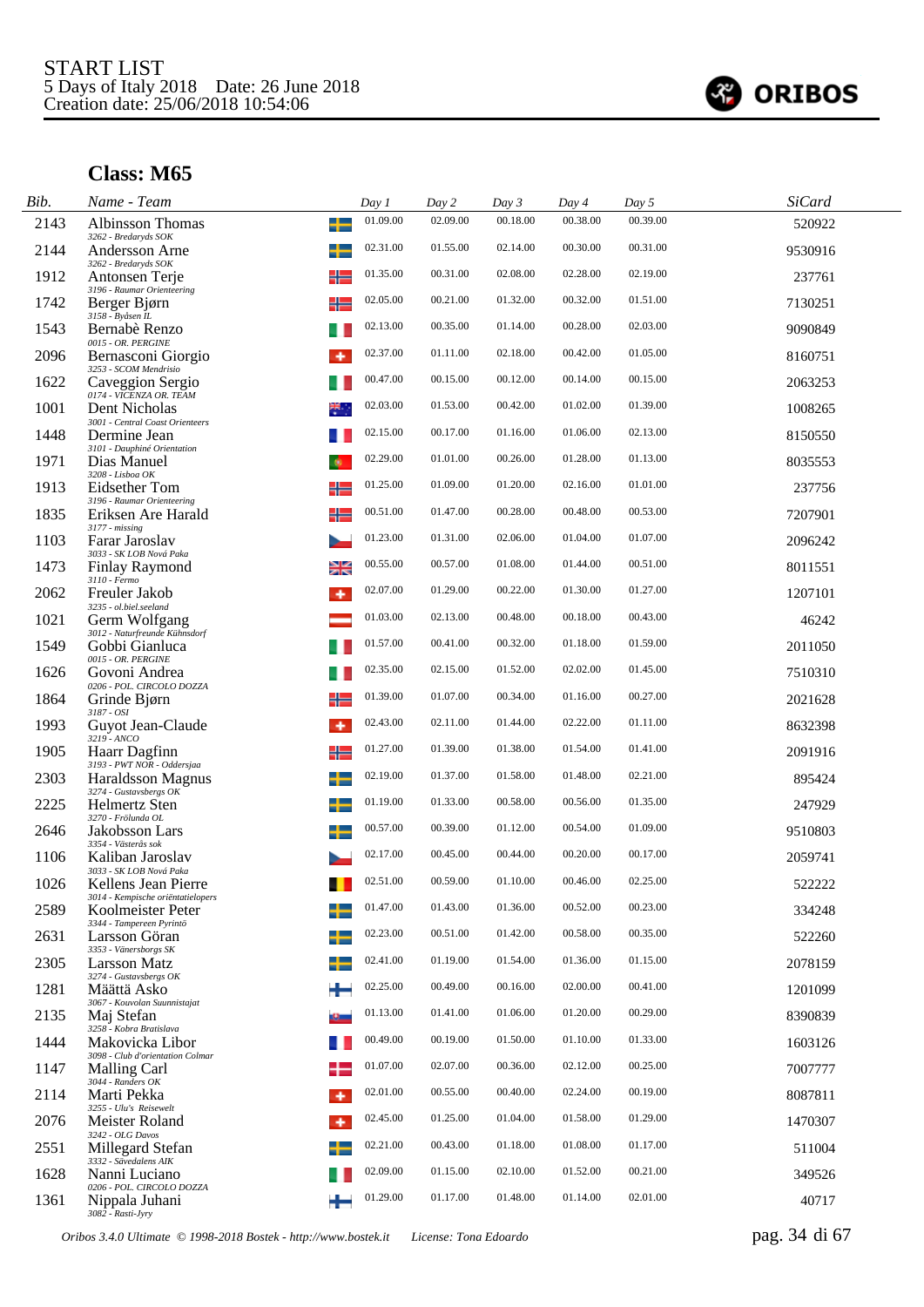

| Bib. | Name - Team                                                      | Day 1    | Day 2    | Day 3    | Day 4    | Day 5    | <b>SiCard</b> |
|------|------------------------------------------------------------------|----------|----------|----------|----------|----------|---------------|
| 1108 | <b>Novak Karel</b><br>3033 - SK LOB Nová Paka                    | 02.39.00 | 01.21.00 | 01.02.00 | 00.44.00 | 01.49.00 | 2060215       |
| 1408 | Nurminen Jouko                                                   | 02.47.00 | 01.05.00 | 02.22.00 | 01.50.00 | 01.57.00 | 7205898       |
| 2499 | 3091 - Tampereen Pyrintö<br><b>Ostlund Bengt</b>                 | 01.11.00 | 01.45.00 | 00.30.00 | 00.36.00 | 01.21.00 | 7520707       |
| 1003 | 3317 - OK Roxen<br>Prudhoe Paul<br>쩃.                            | 01.51.00 | 00.29.00 | 02.12.00 | 02.26.00 | 01.53.00 | 1931386       |
| 1500 | 3001 - Central Coast Orienteers<br>질<br>기도<br>Riches Peter       | 01.45.00 | 00.25.00 | 00.46.00 | 00.40.00 | 01.31.00 | 436463        |
| 1503 | 3122 - Thames Valley OC<br><b>Risch Nikolaus</b>                 | 01.01.00 | 00.23.00 | 01.00.00 | 00.34.00 | 02.15.00 | 555007        |
| 1496 | 3123 - ASG Teutoburger Wald<br>≱≼<br>Rosen David                 | 02.33.00 | 02.01.00 | 01.22.00 | 01.40.00 | 00.49.00 | 503221        |
| 1486 | 3120 - SROC<br>≱≼<br>Round Stephen                               | 00.59.00 | 01.35.00 | 00.50.00 | 00.26.00 | 00.37.00 | 8630892       |
| 2345 | 3117 - SELOC<br>Ryberg Kjell                                     | 01.41.00 | 01.49.00 | 01.26.00 | 00.16.00 | 02.05.00 | 451278        |
| 2682 | 3283 - IFK Göteborg<br>Saeger Jeffrey                            | 00.53.00 | 00.37.00 | 02.04.00 | 01.24.00 | 01.25.00 | 7200413       |
| 2448 | 3359 - New England Orienteering Club<br>Schwyter Fredy           | 01.49.00 | 00.33.00 | 01.46.00 | 01.12.00 | 00.59.00 | 1234569       |
| 2653 | $3303 - OK$ Gynge<br>┶<br>Skalberg Hans-Erik                     | 01.31.00 | 02.03.00 | 01.28.00 | 01.38.00 | 01.55.00 | 202277        |
| 2072 | 3354 - Västerås sok<br><b>Steiner Beat</b><br>۰                  | 01.59.00 | 01.27.00 | 00.38.00 | 02.20.00 | 01.47.00 | 2003362       |
| 2424 | 3240 - OLG Cordoba<br>Stigsson Roger                             | 02.53.00 | 02.05.00 | 00.20.00 | 01.22.00 | 01.23.00 | 431274        |
| 2514 | 3298 - Linköpings OK<br>Strinnholm Lars                          | 01.37.00 | 01.57.00 | 01.30.00 | 00.22.00 | 00.33.00 | 8165900       |
| 2266 | 3322 - Östersunds OK<br>Svartholm Robert<br>┵                    | 01.43.00 | 02.17.00 | 00.56.00 | 01.00.00 | 02.09.00 | 932306        |
| 1356 | 3271 - Gammelstads IF<br>Tervo Vesa                              | 01.33.00 | 01.23.00 | 01.24.00 | 01.42.00 | 01.03.00 | 520314        |
| 1530 | 3080 - Rajamäen Rykmentti<br><b>Thallner Manfred</b>             | 01.21.00 | 01.51.00 | 02.24.00 | 02.04.00 | 00.55.00 | 428648        |
| 2625 | 3136 - TSC Eintracht Dortmund 48/95<br>Törnros Staffan           | 01.17.00 | 00.27.00 | 01.40.00 | 01.56.00 | 02.23.00 | 18718         |
| 1767 | 3349 - Tumba-Mälarhöjden OK<br><b>Trøan Tor</b><br>╬             | 02.11.00 | 02.19.00 | 02.00.00 | 02.18.00 | 02.27.00 | 1304150       |
| 1487 | 3163 - Hadeland O-lag<br>≱≼<br>Turner Charlie                    | 01.15.00 | 00.47.00 | 02.02.00 | 02.06.00 | 02.07.00 | 37888         |
| 1897 | 3118 - SLOW<br>Urvalek Jiri<br>╬                                 | 01.05.00 | 00.53.00 | 02.20.00 | 02.10.00 | 00.47.00 | 1601616       |
| 1357 | 3189 - Porsgrunn OL<br>Valkonen Timo                             | 02.49.00 | 02.21.00 | 00.52.00 | 01.34.00 | 01.43.00 | 2112271       |
| 1337 | 3080 - Rajamäen Rykmentti<br>Vepsänrepo Paul                     | 01.55.00 | 02.23.00 | 02.26.00 | 01.26.00 | 02.17.00 | $\theta$      |
| 2059 | 3076 - OK Trian<br>Zaugg Hannes<br>3233 - O-92/OLG Säuliamt<br>۰ | 02.27.00 | 01.59.00 | 00.14.00 | 02.08.00 | 00.45.00 | 8150149       |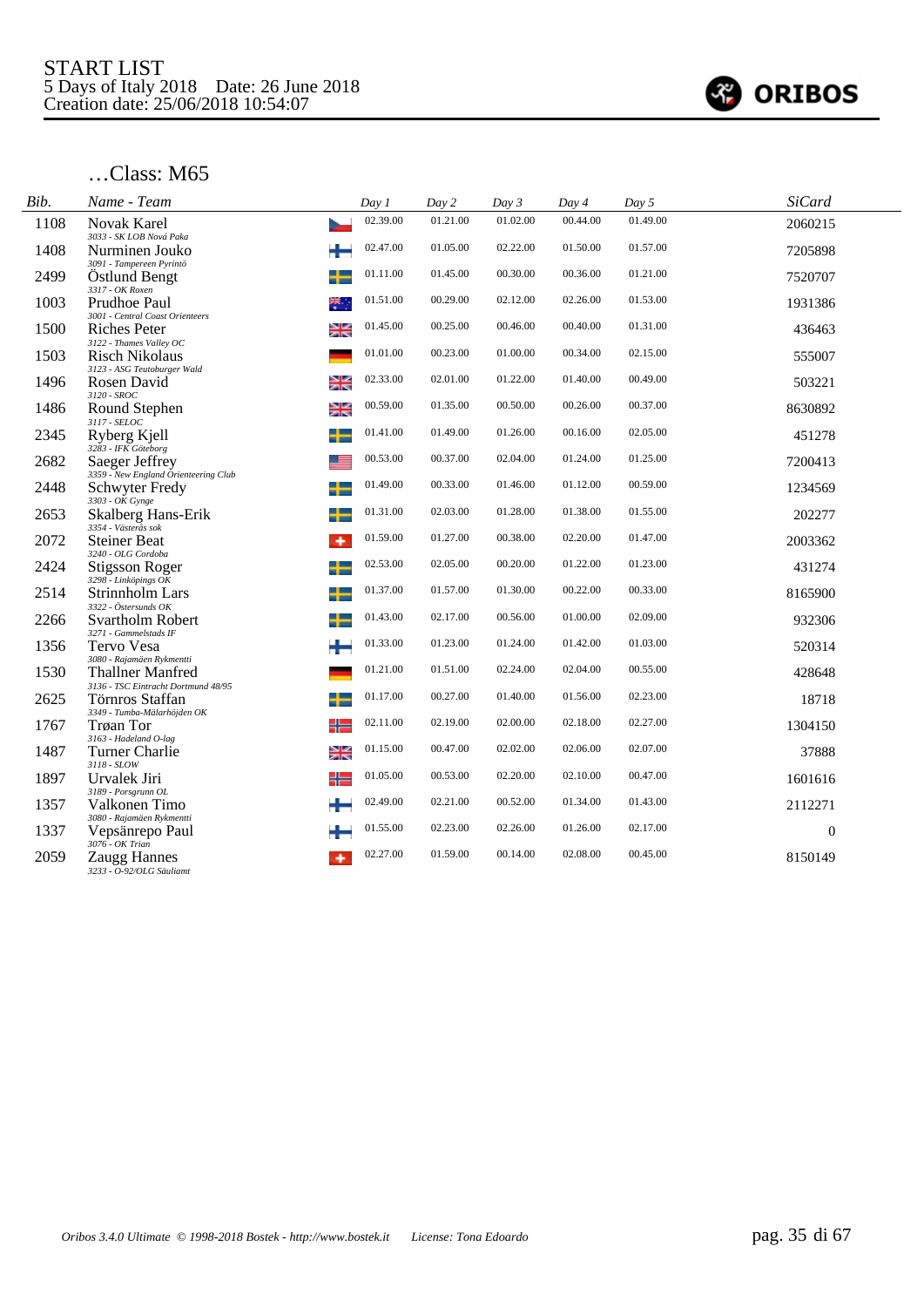

| Bib. | Name - Team                                                                                          |                | Day 1    | Day 2    | Day 3    | Day 4    | Day 5    | <b>SiCard</b> |
|------|------------------------------------------------------------------------------------------------------|----------------|----------|----------|----------|----------|----------|---------------|
| 2539 | <b>Axelson Anders</b><br>3332 - Sävedalens AIK                                                       | ╈              | 01.01.00 | 02.12.00 | 02.14.00 | 00.33.00 | 02.46.00 | 1501235       |
| 1005 | <b>Barr Ross</b>                                                                                     |                | 02.28.00 | 00.57.00 | 02.35.00 | 02.42.00 | 02.07.00 | 2036851       |
| 1593 | 3002 - Garingal Orienteers<br>Bellotti Pierangelo<br>0106 - ORIENTALP SOCIETÀ ROMANA DI ORIENTISTI D |                | 00.19.00 | 02.18.00 | 01.05.00 | 01.51.00 | 02.10.00 | 210326        |
| 2081 | Broggia Ruedi<br>3245 - OLG Welsikon                                                                 | ۰              | 01.58.00 | 00.39.00 | 01.35.00 | 02.45.00 | 02.52.00 | 8640285       |
| 1451 | Cabon Herve<br>3104 - quimper orientation coatarmor                                                  |                | 01.43.00 | 02.24.00 | 01.38.00 | 01.45.00 | 00.28.00 | 1603057       |
| 2483 | Carlén Gunnar<br>3312 - OK Måsen                                                                     |                | 00.28.00 | 01.42.00 | 00.20.00 | 01.54.00 | 00.43.00 | 9460327       |
| 1595 | Cereatti Lucio<br>0106 - ORIENTALP SOCIETÀ ROMANA DI ORIENTISTI D                                    |                | 01.40.00 | 01.45.00 | 02.02.00 | 00.21.00 | 01.40.00 | 210330        |
| 2685 | DeWeese Charlie<br>3362 - WCOC                                                                       | گە             | 00.40.00 | 01.36.00 | 02.20.00 | 02.03.00 | 00.10.00 | 1392032       |
| 1818 | Dyrnes Moen Arild<br>3172 - Konnerud IL                                                              | ╬              | 02.37.00 | 02.42.00 | 00.59.00 | 02.15.00 | 00.52.00 | 980600        |
| 2605 | Eklund Göran<br>3347 - Trosabygdens OK                                                               | ╈              | 01.49.00 | 01.51.00 | 02.23.00 | 01.48.00 | 01.04.00 | 7300211       |
| 1596 | Fiocca Fausto<br>0106 - ORIENTALP SOCIETÀ ROMANA DI ORIENTISTI D                                     |                | 00.55.00 | 00.54.00 | 00.38.00 | 01.06.00 | 02.16.00 | 210331        |
| 2073 | Frei Albert<br>3241 - OLG Dachsen                                                                    | ۰              | 02.25.00 | 01.15.00 | 01.44.00 | 02.00.00 | 02.04.00 | 8644540       |
| 2084 | Habegger Peter<br>3247 - OLK Piz Hasi                                                                | ۰              | 01.52.00 | 00.51.00 | 01.53.00 | 02.39.00 | 01.49.00 | 59155         |
| 2485 | Hasselbo Anders<br>3312 - OK Måsen                                                                   | ╈              | 02.04.00 | 00.33.00 | 02.41.00 | 00.57.00 | 00.34.00 | 264140        |
| 2108 | Hauswirth Ueli<br>3255 - Ulu's Reisewelt                                                             | ۰              | 02.40.00 | 00.45.00 | 00.29.00 | 01.36.00 | 02.34.00 | 8641418       |
| 1518 | Herbrand Jörg                                                                                        |                | 01.22.00 | 00.27.00 | 00.08.00 | 01.57.00 | 02.40.00 | 302956        |
| 2486 | 3134 - Skiclub Duisburg<br>Holgersson Hans<br>3312 - OK Måsen                                        | ┶              | 01.28.00 | 00.48.00 | 01.11.00 | 00.09.00 | 02.28.00 | 9470928       |
| 2083 | Huber Kurt                                                                                           |                | 01.16.00 | 00.30.00 | 01.56.00 | 02.30.00 | 00.31.00 | 8113485       |
| 2523 | 3246 - OLG Zuerinord<br>Jepsson Kjell                                                                |                | 02.22.00 | 01.09.00 | 00.41.00 | 01.27.00 | 02.22.00 | 2075451       |
| 1127 | 3326 - PWT SWE - IF Rigor<br>Kriz Pavel                                                              |                | 00.49.00 | 00.15.00 | 00.32.00 | 00.45.00 | 02.49.00 | 2023807       |
| 1279 | 3037 - SKP Zdar<br>Kyyrönen Heikki<br>3067 - Kouvolan Suunnistajat                                   |                | 02.31.00 | 01.33.00 | 00.14.00 | 02.09.00 | 01.16.00 | 2800469       |
| 1250 | Latvasto Erkki<br>3057 - HS                                                                          |                | 00.16.00 | 01.57.00 | 02.44.00 | 00.42.00 | 00.19.00 | 64693         |
| 2113 | <b>Luder Res</b><br>3255 - Ulu's Reisewelt                                                           | ۰              | 01.13.00 | 02.09.00 | 00.23.00 | 00.39.00 | 01.52.00 | 8081947       |
| 2019 | Meier Viktor<br>3226 - CORBUS                                                                        |                | 02.19.00 | 01.00.00 | 01.47.00 | 00.27.00 | 02.13.00 | 8643441       |
| 1641 | Michelotti Giuliano<br>0368 - ARCO DI CARTA                                                          |                | 00.13.00 | 00.21.00 | 00.11.00 | 02.18.00 | 00.55.00 | 7201861       |
| 2563 | Olsson Gert<br>3334 - Skåneslättens OL                                                               | and the second | 00.46.00 | 02.06.00 | 01.50.00 | 00.15.00 | 01.28.00 | 9200092       |
| 2086 | Oswald Hanspeter<br>3247 - OLK Piz Hasi                                                              |                | 00.52.00 | 02.27.00 | 02.26.00 | 01.39.00 | 00.49.00 | 2003433       |
| 1690 | Passante Sandro<br>0624 - C.A. SPORTLEADER                                                           |                | 01.04.00 | 01.39.00 | 01.32.00 | 00.36.00 | 00.37.00 | 7030486       |
| 1450 | Poncet Jean Pierre<br>3103 - O'Jura                                                                  |                | 00.37.00 | 01.30.00 | 02.05.00 | 01.33.00 | 02.01.00 | 8653106       |
| 2293 | Rosén Kenneth                                                                                        |                | 02.01.00 | 00.36.00 | 02.17.00 | 01.15.00 | 01.34.00 | 14122         |
| 2057 | 3273 - Göteborg-Majorna OK<br>Rothweiler Kurt<br>3232 - O-92 Piano di Magadino                       | ۰              | 01.25.00 | 01.54.00 | 01.14.00 | 02.24.00 | 01.55.00 | 8641999       |
| 2020 | Rufer Fritz<br>3226 - CORBUS                                                                         | ۰              | 00.43.00 | 01.06.00 | 01.26.00 | 00.48.00 | 00.25.00 | 8653020       |
| 2627 | Sandberg Rune<br>3350 - Uddevalla ok                                                                 |                | 00.25.00 | 02.15.00 | 01.02.00 | 00.51.00 | 01.25.00 | 550523        |
| 1915 | Saxhaug Lars                                                                                         | ╬              | 01.34.00 | 01.12.00 | 00.35.00 | 00.24.00 | 02.37.00 | 237758        |
| 2092 | 3196 - Raumar Orienteering<br>Schnüriger Walter                                                      | ۰              | 02.13.00 | 02.36.00 | 01.29.00 | 02.36.00 | 02.43.00 | 8660934       |
| 2309 | 3250 - OLV Zug<br>Senje Bo                                                                           |                | 00.31.00 | 01.18.00 | 00.50.00 | 01.09.00 | 01.13.00 | 1510513       |
| 2119 | 3277 - Halmstad OK<br>Siegenthaler Fritz                                                             | ۰              | 01.55.00 | 01.48.00 | 00.17.00 | 02.06.00 | 01.19.00 | 1401801       |
| 1033 | 3255 - Ulu's Reisewelt<br>Sikora Miroslav<br>3019 - Banik Ostrava (BOV)                              |                | 01.31.00 | 00.12.00 | 00.53.00 | 00.12.00 | 00.46.00 | 2102807       |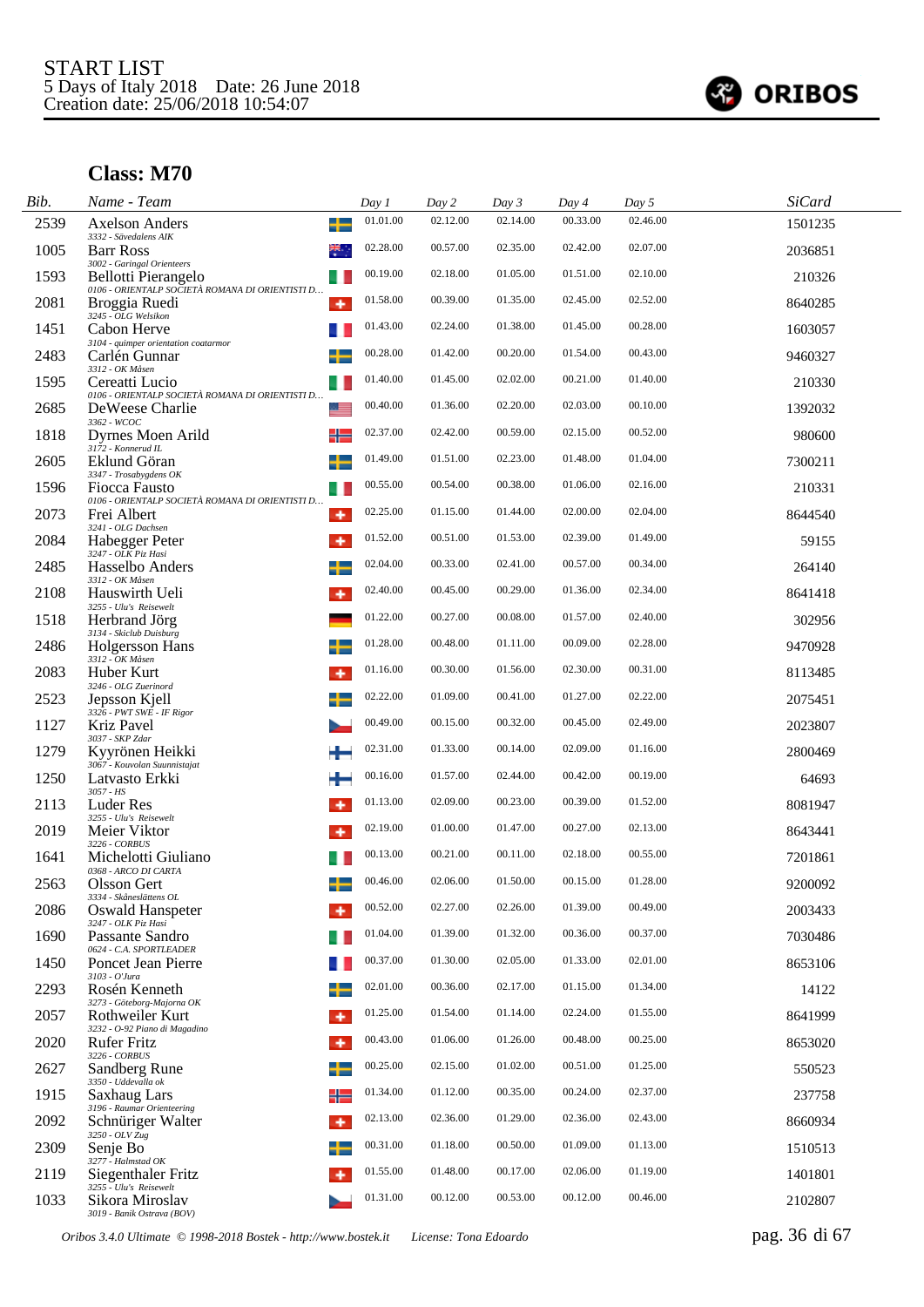

| Bib. | Name - Team                                                                    | Day 1    | Day 2    | Day 3    | Day 4    | Day 5    | <b>SiCard</b> |
|------|--------------------------------------------------------------------------------|----------|----------|----------|----------|----------|---------------|
| 2021 | <b>Steiner Fritz</b><br>٠<br>3226 - CORBUS                                     | 02.34.00 | 00.18.00 | 00.47.00 | 02.33.00 | 02.19.00 | 8471948       |
| 1860 | ╬<br>Stensrud Frode<br>3185 - OL Trollelg                                      | 01.10.00 | 00.42.00 | 02.11.00 | 01.21.00 | 01.37.00 | 2033835       |
| 1990 | Streuli Willi<br>٠<br>3218 - Alpstein-O                                        | 01.07.00 | 02.30.00 | 02.38.00 | 02.12.00 | 00.58.00 | 8642001       |
| 2445 | ╈<br>Sundström Inge<br>3301 - Nyköpings OK                                     | 01.19.00 | 02.33.00 | 01.17.00 | 00.54.00 | 00.22.00 | 205056        |
| 2254 | ┶<br>Svensson Erland<br>3270 - Frölunda OL                                     | 02.10.00 | 00.24.00 | 01.08.00 | 01.24.00 | 01.58.00 | 419699        |
| 1029 | Torres Roberto<br>$\bullet$                                                    | 00.58.00 | 01.27.00 | 02.32.00 | 01.03.00 | 01.46.00 | 8627805       |
| 1764 | 3016 - COMPASS<br>╬<br>Vennevik Nils Olav                                      | 00.34.00 | 02.00.00 | 00.26.00 | 00.30.00 | 02.25.00 | 948007        |
| 1558 | 3161 - Freidig<br>Vivian Gino                                                  | 00.22.00 | 02.39.00 | 02.29.00 | 01.12.00 | 01.10.00 | 2011046       |
| 1476 | 0015 - OR. PERGINE<br>≱≼<br>Wood Doug                                          | 01.46.00 | 02.03.00 | 01.23.00 | 01.18.00 | 00.40.00 | 347621        |
| 2061 | 3111 - FVO Scotland<br>Wyss Franz<br>۰                                         | 02.16.00 | 01.21.00 | 00.56.00 | 00.18.00 | 01.01.00 | 8636070       |
| 2128 | 3234 - OL Regio Olten<br>Zehnder Willi<br>۰                                    | 01.37.00 | 01.03.00 | 01.41.00 | 02.21.00 | 01.07.00 | 64926         |
| 2129 | 3255 - Ulu's Reisewelt<br><b>Ziegler Alfons</b><br>۰<br>3255 - Ulu's Reisewelt | 02.07.00 | 02.21.00 | 02.08.00 | 01.30.00 | 01.31.00 | 2036211       |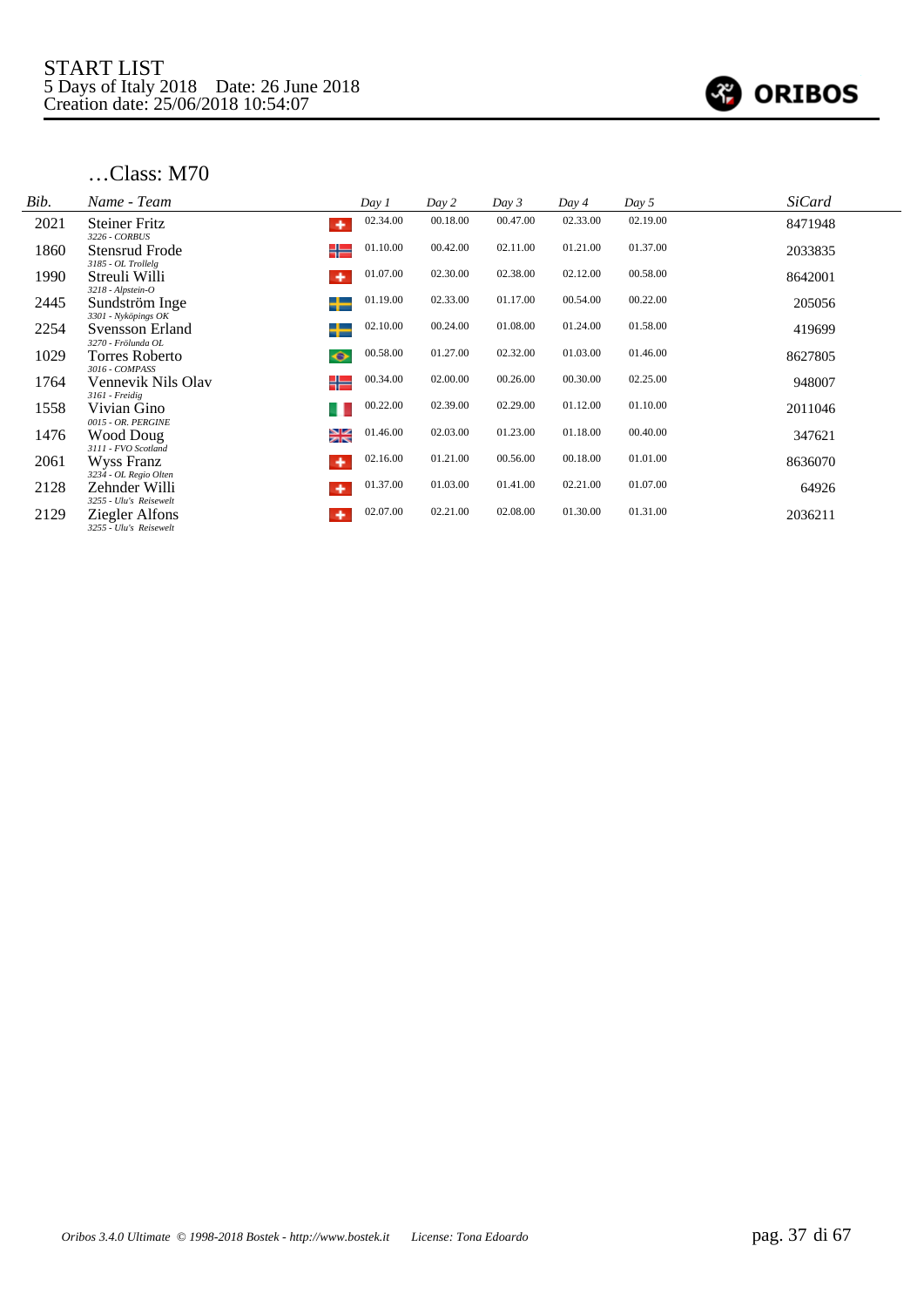

| Bib. | Name - Team                                                                     | Day 1    | Day 2            | Day 3    | Day 4    | Day 5    | <b>SiCard</b> |  |
|------|---------------------------------------------------------------------------------|----------|------------------|----------|----------|----------|---------------|--|
| 1142 | ╊<br>Andreasen Jørn<br>$3043 - OK73$                                            | 00.29.00 | 00.42.00         | 00.08.00 | 00.25.00 | 00.21.00 | 434070        |  |
| 1479 | ≱≼<br><b>Atherton Mike</b>                                                      | 00.32.00 | 00.34.00         | 00.38.00 | 00.11.00 | 00.27.00 | 8015395       |  |
| 2015 | 3113 - Lakeland Orienteering Club<br><b>Baumann</b> Ernst<br>٠<br>3226 - CORBUS | 00.26.00 | 00.44.00         | 00.40.00 | 00.37.00 | 00.17.00 | 8150750       |  |
| 2102 | <b>Brand Hansruedi</b><br>۰<br>3255 - Ulu's Reisewelt                           | 00.31.00 | 00.48.00         | 00.12.00 | 00.17.00 | 00.37.00 | 8642215       |  |
| 1578 | Brandi Vincenzo                                                                 | 00.25.00 | 00.26.00         | 00.14.00 | 00.35.00 | 00.53.00 | 210196        |  |
| 2103 | 0038 - ENEA CASACCIA ORIENTERING<br>Buerli Heinz<br>3255 - Ulu's Reisewelt      | 00.24.00 | 00.36.00         | 00.48.00 | 00.47.00 | 00.23.00 | 8644453       |  |
| 1577 | Deflorian Remo                                                                  | 00.41.00 | 00.24.00         | 00.28.00 | 00.31.00 | 00.19.00 | 2053467       |  |
| 2018 | $0037$ - $CAURIOL$<br>Eglin Peter<br>۰<br>$3226 - CORBUS$                       | 00.21.00 | 00.22.00         | 00.16.00 | 00.27.00 | 00.25.00 | 9101464       |  |
| 1515 | <b>Finkenstaedt Frank</b>                                                       | 00.42.00 | 01.00.00         | 00.04.00 | 00.43.00 | 00.13.00 | 997921        |  |
| 2066 | 3132 - OLV Uslar<br>Frei Röbi                                                   | 00.28.00 | $-1 - 1 - 1 - 1$ | --:--:-- | --:--:-  | --:--:-  | 8644514       |  |
| 2134 | 3237 - Olc Winterthur<br>Gieldanowski Siegfried<br>٠                            | 00.30.00 | 00.30.00         | 00.20.00 | 00.15.00 | 00.55.00 | 2800475       |  |
| 2484 | 3257 - Waldfrende<br>╈<br>Greis Ingemar<br>3312 - OK Måsen                      | 00.40.00 | 01.06.00         | 00.26.00 | 00.49.00 | 00.29.00 | 362074        |  |
| 2474 | Gullberg Urban                                                                  | 00.23.00 | 00.58.00         | 00.44.00 | 00.53.00 | 00.31.00 | 29762         |  |
| 1506 | 3311 - OK Linné<br>Güth Hans                                                    | 00.35.00 | 00.56.00         | 00.30.00 | 00.19.00 | 00.43.00 | 8626409       |  |
| 1007 | 3125 - ESV Lok Dessau<br>Junghans Ron<br>3002 - Garingal Orienteers             | 00.33.00 | 01.04.00         | 00.22.00 | 00.57.00 | 00.45.00 | 8650869       |  |
| 1208 | Karjalainen Jouko                                                               | 00.34.00 | 00.38.00         | 00.02.00 | 00.21.00 | 00.09.00 | 9201940       |  |
| 1144 | 3053 - Helsingin Suunnistajat<br>Lykking Knud<br>$3043 - OK73$                  | 00.37.00 | 00.28.00         | 00.18.00 | 00.09.00 | 00.57.00 | 9200942       |  |
| 1921 | Mo Olav<br>╬                                                                    | 00.38.00 | 00.46.00         | 00.54.00 | 00.07.00 | 00.39.00 | 237762        |  |
| 2580 | 3198 - Røyken OL<br>Nord Lars                                                   | 00.22.00 | 01.02.00         | 00.34.00 | 00.41.00 | 00.35.00 | 9595877       |  |
| 2094 | 3340 - Södertälje IF<br>Pletscher Ruedi<br>۰                                    | 00.27.00 | 00.50.00         | 00.24.00 | 00.13.00 | 00.51.00 | 8050143       |  |
| 2116 | 3251 - OLVZ<br>Röthlisberger Toni<br>٠                                          | 00.36.00 | 01.08.00         | 00.56.00 | 00.33.00 | 00.49.00 | 8638734       |  |
| 2120 | 3255 - Ulu's Reisewelt<br><b>Steiner Alfred</b><br>٠                            | 00.20.00 | 00.20.00         | 00.06.00 | 00.29.00 | 00.41.00 | 8404036       |  |
| 1840 | 3255 - Ulu's Reisewelt<br>╬═<br>Stephansen Torleif                              | 00.43.00 | 00.54.00         | 00.52.00 | 00.39.00 | 00.47.00 | 9102772       |  |
| 2687 | 3179 - Nidarøst OK<br>Walker George                                             | 00.39.00 | 00.32.00         | 00.32.00 | 00.55.00 | 00.15.00 | 2048130       |  |
| 2125 | $3362$ - $WCOC$<br>Wegmueller Heinz<br>3255 - Ulu's Reisewelt                   | 00.44.00 | 00.52.00         | 00.42.00 | 00.51.00 | 00.11.00 | 1408142       |  |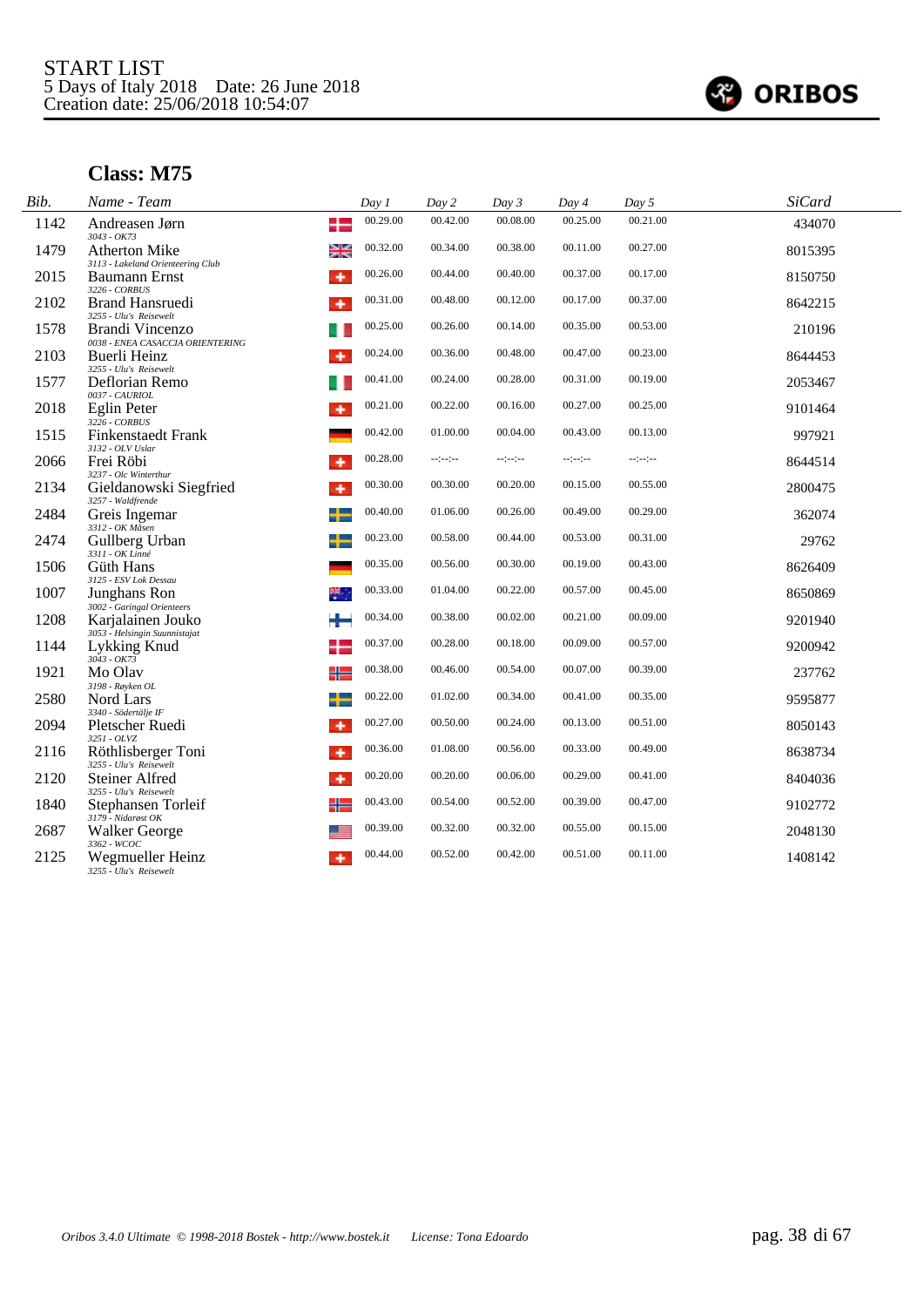

| Bib. | Name - Team                                      | Day 1         | Day 2    | Day 3    | Day 4    | Day 5    | <b>SiCard</b> |
|------|--------------------------------------------------|---------------|----------|----------|----------|----------|---------------|
| 2492 | Bengtsson Peo                                    | 02.01.00<br>┶ | 00.19.00 | 00.19.00 | 00.18.00 | 00.12.00 | 330818        |
| 2105 | 3315 - OK Pan-Kristianstad<br>Fiechter Christian | 00.07.00<br>۰ | 00.13.00 | 00.11.00 | 00.20.00 | 00.14.00 | 8020238       |
| 2423 | 3255 - Ulu's Reisewelt<br>Hektor Göran           | 00.13.00<br>╈ | 00.11.00 | 00.09.00 | 00.22.00 | 00.18.00 | 708090        |
| 2080 | 3298 - Linköpings OK<br>Huggler Klaus            | 00.08.00<br>۰ | 00.07.00 | 00.15.00 | 00.24.00 | 00.08.00 | 8001022       |
| 1716 | 3244 - OLG Stäfa<br>Kalnins Andris               | 00.12.00      | 00.15.00 | 00.17.00 | 00.16.00 | 00.16.00 | 416196        |
| 2036 | 3146 - Seniors<br>Kempf Adolf                    | 00.11.00<br>۰ | 00.09.00 | 00.07.00 | 00.14.00 | 00.20.00 | 2043928       |
|      | 3230 - KTV Altdorf                               | 00.09.00      | 00.17.00 | 00.13.00 | 00.12.00 | 00.10.00 |               |
| 2010 | Repond Henri<br>3223 - Care-Vevey Orientation    | ۰             |          |          |          |          | 7140863       |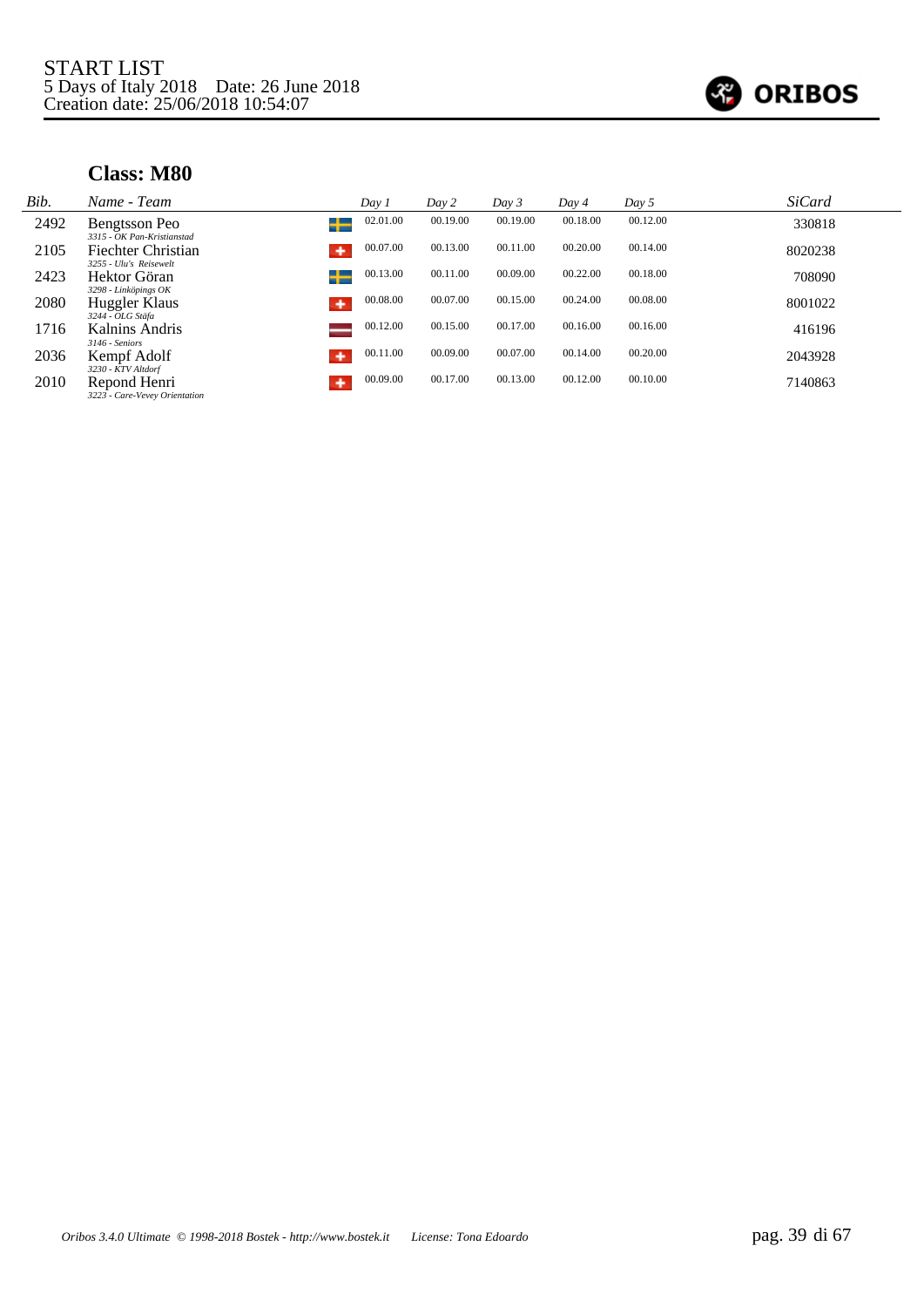

| Bib. | Name - Team                                               |    | Day 1    | Day 2    | Day 3    | Day 4    | Day 5    | <b>SiCard</b>  |  |
|------|-----------------------------------------------------------|----|----------|----------|----------|----------|----------|----------------|--|
| 1933 | Aksland Nina<br>3199 - Sandnes IL                         | ╬═ | 00.09.00 | 00.12.00 | 00.24.00 | 00.12.00 | 00.16.00 | 237766         |  |
| 1846 | Gjellestad Ida Berge<br>3181 - Nydalen SK                 | ╬  | 00.15.00 | 00.28.00 | 00.02.00 | 00.36.00 | 00.24.00 | 1429860        |  |
| 2415 | Groth Nelly<br>$3294$ - Kungälvs $OK$                     |    | 00.31.00 | 00.14.00 | 00.16.00 | 00.40.00 | 00.18.00 | 14472          |  |
| 1098 | Hancova Karolina<br>3032 - OOS Vrchlabi                   |    | 00.13.00 | 00.30.00 | 00.36.00 | 00.42.00 | 00.30.00 | 9246           |  |
| 1392 | Koskinen Aino<br>3091 - Tampereen Pyrintö                 | ┶  | 00.11.00 | 00.24.00 | 00.28.00 | 00.22.00 | 00.12.00 | 8637643        |  |
| 1124 | Kundratová Eva<br>3036 - SKOB Zlín                        |    | 00.19.00 | 00.10.00 | 00.14.00 | 00.06.00 | 00.38.00 | 218973         |  |
| 1100 | Kutlvašrová Pavla<br>3032 - OOS Vrchlabi                  |    | 00.25.00 | 00.36.00 | 00.06.00 | 00.18.00 | 00.14.00 | 2096243        |  |
| 1828 | Madslien Magnhild Olive Kleppa<br>$3175$ - Lillehammer OK | ╬  | 00.35.00 | 00.26.00 | 00.22.00 | 00.08.00 | 00.32.00 | 3639010        |  |
| 1410 | Pesu Lotta<br>3091 - Tampereen Pyrintö                    | ٠  | 00.23.00 | 00.20.00 | 00.34.00 | 00.30.00 | 00.36.00 | 1415648        |  |
| 1340 | Romppanen Tuike<br>$3077 - ORa$                           | ÷  | 00.07.00 | 00.18.00 | 00.20.00 | 00.34.00 | 00.22.00 | $\overline{0}$ |  |
| 2296 | Rosén Wilma<br>3273 - Göteborg-Majorna OK                 | ┶  | 00.33.00 | 00.08.00 | 00.26.00 | 00.10.00 | 00.34.00 | 448720         |  |
| 1227 | Salmi Emma<br>3053 - Helsingin Suunnistajat               | ╈  | 00.17.00 | 00.16.00 | 00.08.00 | 00.14.00 | 00.08.00 | 2130553        |  |
| 1354 | Tervo Kiira<br>3080 - Rajamäen Rykmentti                  | ٠  | 00.27.00 | 00.34.00 | 00.32.00 | 00.24.00 | 00.28.00 | $\overline{0}$ |  |
| 1368 | Viitanen Julia<br>3084 - Rasti-Nokia                      | ÷  | 00.29.00 | 00.32.00 | 00.10.00 | 00.28.00 | 00.10.00 | 1201023        |  |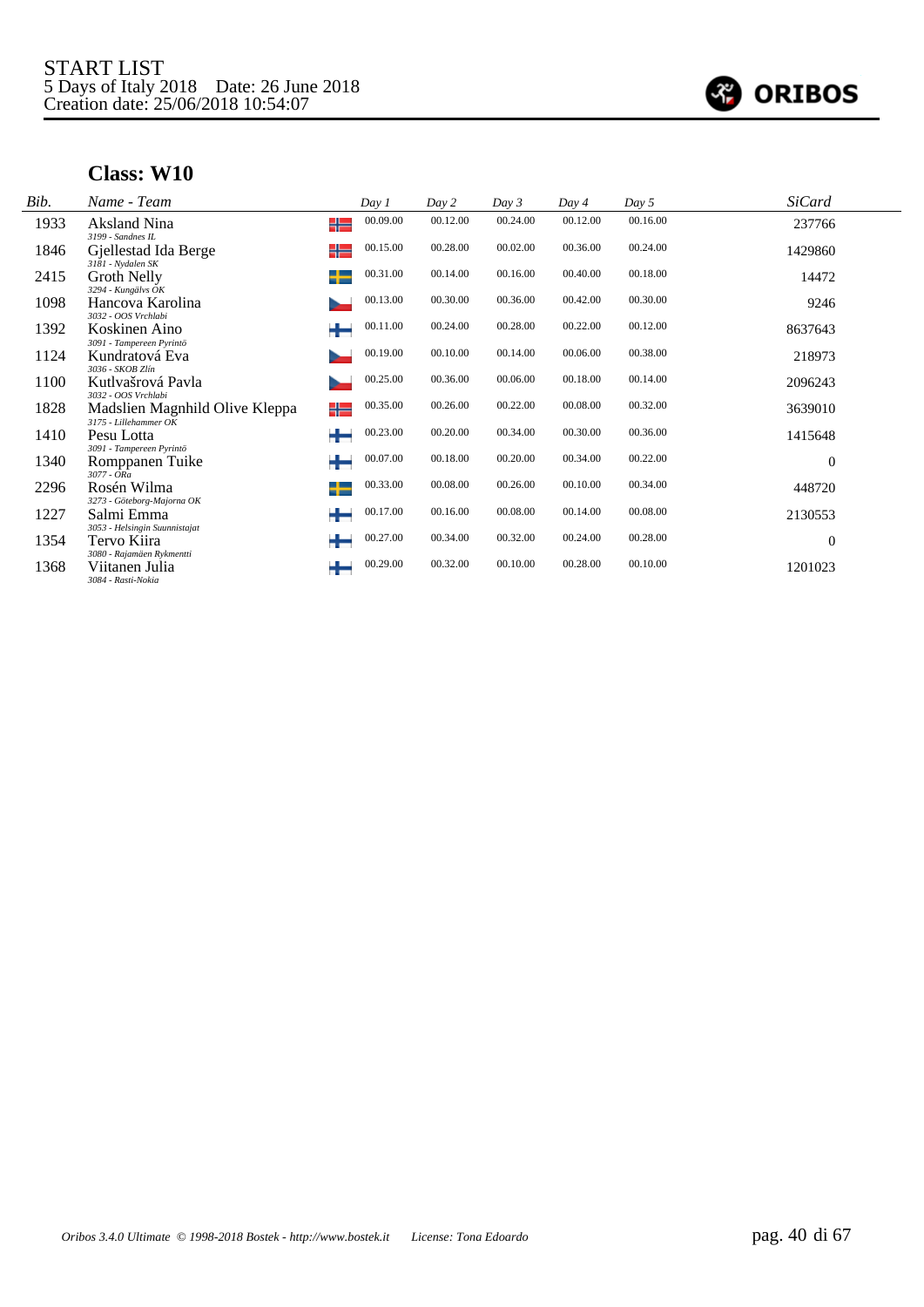

| Bib. | Name - Team                                                          | Day 1    | Day 2    | Day 3    | Day 4    | Day 5    | <b>SiCard</b> |  |
|------|----------------------------------------------------------------------|----------|----------|----------|----------|----------|---------------|--|
| 1877 | ╬<br>Beitdokken Marie<br>3189 - Porsgrunn OL                         | 01.13.00 | 00.44.00 | 00.38.00 | 00.24.00 | 00.24.00 | 237753        |  |
| 1607 | Bernabino Giorgia<br>0158 - UNIONE LOMBARDA                          | 01.19.00 | 00.56.00 | 00.14.00 | 00.58.00 | 00.54.00 | 7060217       |  |
| 2202 | ╈<br><b>Blom Ally</b><br>3270 - Frölunda OL                          | 00.49.00 | 00.46.00 | 00.34.00 | 00.52.00 | 00.46.00 | 14074         |  |
| 1749 | Danevad Jenny<br>╬                                                   | 00.39.00 | 00.22.00 | 00.22.00 | 00.40.00 | 00.52.00 | 237701        |  |
| 1386 | 3160 - Fredrikstad SK<br>Davidsson Linnéa                            | 00.53.00 | 00.50.00 | 01.04.00 | 00.32.00 | 00.48.00 | 690013        |  |
| 2046 | 3091 - Tampereen Pyrintö<br>Grossi Laura<br>٠                        | 00.59.00 | 00.16.00 | 00.26.00 | 01.08.00 | 00.58.00 | 1398889       |  |
| 1388 | 3232 - O-92 Piano di Magadino<br>Halme Ronja                         | 00.43.00 | 00.10.00 | 00.56.00 | 00.22.00 | 00.32.00 | 690016        |  |
| 1083 | 3091 - Tampereen Pyrintö<br>Hofhanzlova Stepanka                     | 01.07.00 | 00.14.00 | 00.30.00 | 01.18.00 | 00.50.00 | 2801042       |  |
| 2465 | 3029 - OK Jihlava<br><b>Holmstrand Edith</b>                         | 00.45.00 | 00.28.00 | 01.00.00 | 01.02.00 | 00.40.00 | 9071223       |  |
| 2228 | 3310 - OK Landehof<br>Johannesson Anna                               | 00.35.00 | 00.40.00 | 00.50.00 | 01.06.00 | 00.14.00 | 443350        |  |
| 1318 | 3270 - Frölunda OL<br>Kajander Saana                                 | 01.27.00 | 01.02.00 | 01.06.00 | 00.20.00 | 01.06.00 | $\theta$      |  |
| 1273 | 3076 - OK Trian<br>÷<br>Koski Hanni                                  | 01.17.00 | 01.00.00 | 00.28.00 | 00.36.00 | 00.20.00 | 887158        |  |
| 2458 | 3066 - Koovee<br>Melin Sofia                                         | 01.09.00 | 00.12.00 | 00.44.00 | 01.00.00 | 00.36.00 | 19467         |  |
| 2244 | 3307 - OK Kolmården<br>Modén Stella                                  | 01.01.00 | 00.52.00 | 00.40.00 | 00.44.00 | 00.22.00 | $\Omega$      |  |
| 1375 | 3270 - Frölunda OL<br>Niinimaki Nelli                                | 00.47.00 | 00.54.00 | 00.42.00 | 00.34.00 | 00.12.00 | 1401226       |  |
| 2340 | 3087 - SK Pohjantähti<br>Noborn Elin                                 | 00.51.00 | 00.58.00 | 00.18.00 | 01.10.00 | 00.28.00 | 2059155       |  |
| 2311 | 3283 - IFK Göteborg<br>Palmertz Saga                                 | 01.23.00 | 00.32.00 | 00.58.00 | 01.14.00 | 01.04.00 | 7770608       |  |
| 1589 | 3278 - Helsingborgs SOK<br>Rigoni Lucia                              | 00.41.00 | 00.42.00 | 00.32.00 | 00.48.00 | 00.18.00 | 2117777       |  |
| 1554 | 0048 - G.S. PAVIONE<br>Sartori Elisa                                 | 01.25.00 | 00.30.00 | 00.16.00 | 01.04.00 | 00.16.00 | 210031        |  |
| 2462 | 0015 - OR. PERGINE<br>Schmidt Wilda                                  | 00.57.00 | 00.18.00 | 00.46.00 | 01.16.00 | 00.34.00 | 2075337       |  |
| 2168 | 3308 - OK Kontinent<br>ي.<br>Sigvardson Sanna                        | 01.15.00 | 00.34.00 | 00.48.00 | 00.30.00 | 00.42.00 | 345031        |  |
| 1591 | 3262 - Bredaryds SOK<br>Simion Elena                                 | 01.05.00 | 00.20.00 | 00.54.00 | 00.54.00 | 01.02.00 | 205736        |  |
| 2247 | 0048 - G.S. PAVIONE<br>Skovbjerg Ellen                               | 00.55.00 | 00.08.00 | 00.10.00 | 00.28.00 | 00.26.00 | 1070619       |  |
| 1896 | 3270 - Frölunda OL<br>Thunold Sofie Wiersdalen<br>╬                  | 01.03.00 | 00.24.00 | 00.12.00 | 00.56.00 | 01.00.00 | 237739        |  |
| 1612 | 3189 - Porsgrunn OL<br>Villa Alessia                                 | 01.11.00 | 00.38.00 | 01.02.00 | 00.42.00 | 00.30.00 | 7061229       |  |
| 1778 | 0158 - UNIONE LOMBARDA<br>╬<br>Wingstedt Minna<br>$3164$ - Halden SK | 01.21.00 | 00.26.00 | 00.24.00 | 00.38.00 | 00.44.00 | 701013        |  |
|      |                                                                      |          |          |          |          |          |               |  |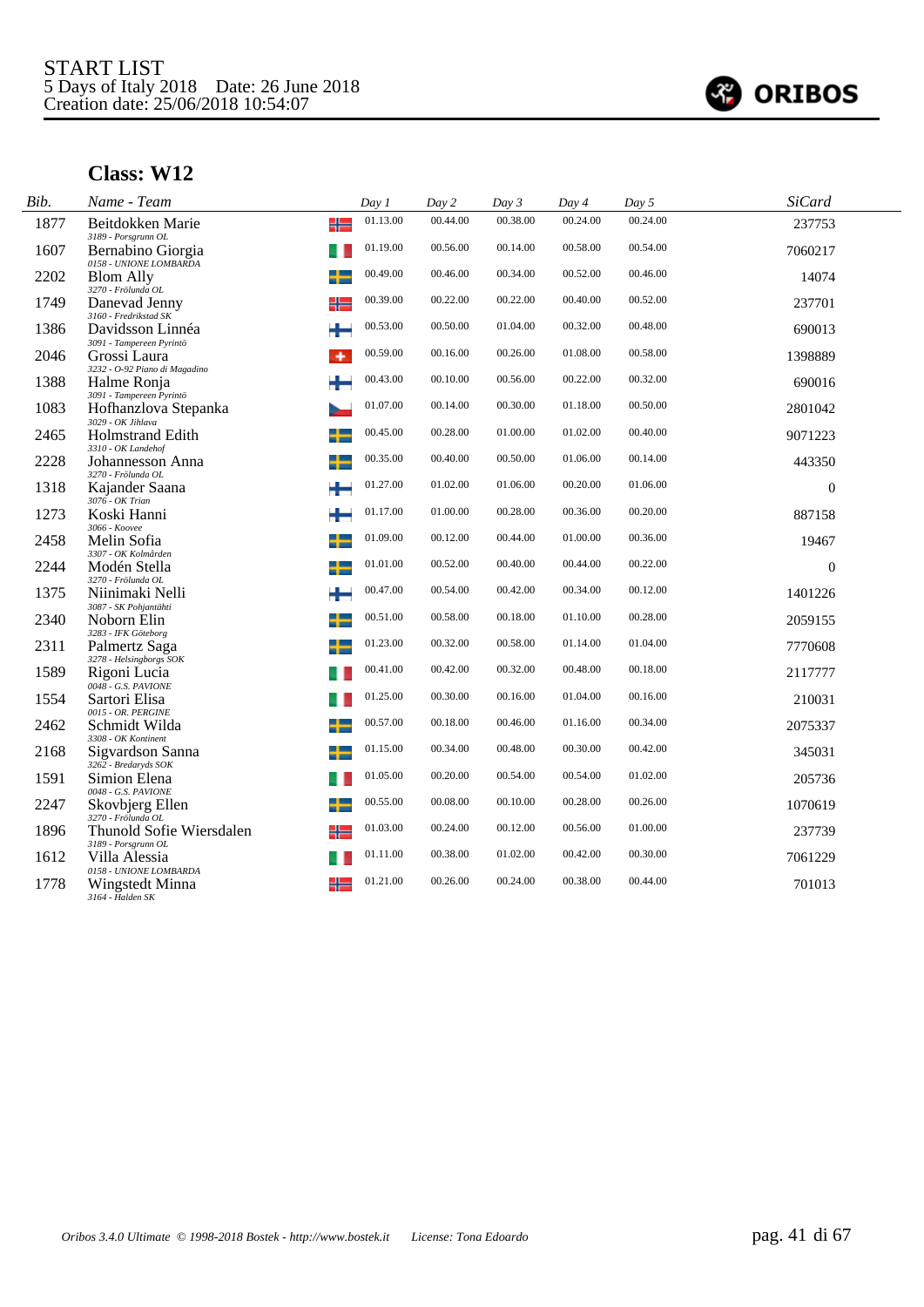

| Bib. | Name - Team                                              | Day 1    | Day 2    | Day 3    | Day 4    | Day 5    | <b>SiCard</b>    |
|------|----------------------------------------------------------|----------|----------|----------|----------|----------|------------------|
| 1932 | Aksland Julie<br>╬<br>3199 - Sandnes IL                  | 01.37.00 | 01.38.00 | 01.29.00 | 01.35.00 | 00.34.00 | 1391715          |
| 2527 | Atting Julia<br>3327 - PWT SWE - Linköpings OK           | 01.00.00 | 01.07.00 | 01.36.00 | 01.22.00 | 00.37.00 | 1051005          |
| 2027 | Barca Laura<br>۰<br>3229 - GOV                           | 01.35.00 | 01.16.00 | 01.44.00 | 01.41.00 | 00.41.00 | 7203906          |
| 1874 | ╬<br>Beitdokken Anne<br>3189 - Porsgrunn OL              | 01.23.00 | 01.20.00 | 01.30.00 | 01.10.00 | 00.39.00 | 237743           |
| 2592 | Björk Alva<br>3346 - Trollhättans SOK                    | 01.22.00 | 01.08.00 | 01.40.00 | 01.21.00 | 00.35.00 | 8051024          |
| 1037 | Bulírová Ema<br>3021 - KOB Tretra Praha                  | 01.32.00 | 01.05.00 | 01.15.00 | 01.15.00 | 00.26.00 | 2088202          |
| 2030 | Coppini Lara<br>$3229 - GOV$                             | 01.15.00 | 01.23.00 | 01.22.00 | 01.38.00 | 00.15.00 | 8638721          |
| 1947 | Dreier Anna<br>3203 - HKS Azymut Mochy                   | 01.06.00 | 01.21.00 | 01.32.00 | 01.07.00 | 00.04.00 | 1424635          |
| 2031 | Franceschini Maura<br>3229 - GOV                         | 01.02.00 | 01.12.00 | 01.37.00 | 01.04.00 | 00.20.00 | $\mathbf{0}$     |
| 1568 | Gaio Rachele<br>0033 - U.S. PRIMIERO                     | 01.18.00 | 01.32.00 | 01.11.00 | 01.19.00 | 00.16.00 | 7207333          |
| 1587 | Gobber Giulia<br>$0048$ - G.S. PAVIONE                   | 01.13.00 | 01.27.00 | 01.06.00 | 01.16.00 | 00.24.00 | 206425           |
| 1814 | ╬<br>Gudim Elma Sagli<br>3170 - Indre Østfold OK         | 01.28.00 | 00.59.00 | 01.23.00 | 01.36.00 | 00.36.00 | 9050606          |
| 1917 | ╬<br>Hansen Nora Christine<br>3198 - Røyken OL           | 01.11.00 | 01.02.00 | 01.38.00 | 01.08.00 | 00.13.00 | 7203412          |
| 1950 | Kapska Nina<br>3203 - HKS Azymut Mochy                   | 01.10.00 | 01.25.00 | 01.14.00 | 01.26.00 | 00.28.00 | 2127768          |
| 1951 | Karkut Estera<br>3203 - HKS Azymut Mochy                 | 01.38.00 | 01.10.00 | 01.09.00 | 01.17.00 | 00.11.00 | 2121111          |
| 1401 | Luoma Elli<br>3091 - Tampereen Pyrintö                   | 01.30.00 | 01.09.00 | 01.25.00 | 01.28.00 | 00.40.00 | 690011           |
| 2051 | Maddalena Giulia<br>۰<br>3232 - O-92 Piano di Magadino   | 01.25.00 | 01.31.00 | 01.13.00 | 01.32.00 | 00.17.00 | 8180904          |
| 1134 | Martanova Lea<br>3038 - Slavia Liberec Orienteering      | 01.05.00 | 01.04.00 | 01.19.00 | 01.02.00 | 00.10.00 | 2043610          |
| 2055 | Menozzi Simona<br>۰<br>3232 - O-92 Piano di Magadino     | 01.19.00 | 01.17.00 | 01.08.00 | 01.42.00 | 00.29.00 | 8051091          |
| 1942 | Mjølhus Astrid Berge<br>╬<br>$3202$ - Trollelg           | 01.31.00 | 01.29.00 | 01.05.00 | 01.20.00 | 00.02.00 | 2123815          |
| 1406 | ÷<br>Myllykoski Pihla<br>3091 - Tampereen Pyrintö        | 01.17.00 | 01.11.00 | 01.33.00 | 01.23.00 | 00.08.00 | 690008           |
| 1868 | ╬<br>Nermoen Sigrid<br>3188 - Østmarka orienteering club | 01.04.00 | 01.22.00 | 01.10.00 | 01.27.00 | 00.23.00 | 9751044          |
| 2476 | Nilsson Lisa<br>+<br>3311 - OK Linné                     | 01.26.00 | 01.18.00 | 01.35.00 | 01.43.00 | 00.09.00 | 9987900          |
| 2164 | Nylund Tuva<br>3262 - Bredaryds SOK                      | 01.03.00 | 01.33.00 | 01.31.00 | 01.37.00 | 00.19.00 | 7203843          |
| 1651 | Rabozzi Noemi<br>0382 - SESTO 76 LISANZA                 | 01.01.00 | 00.58.00 | 01.01.00 | 01.13.00 | 00.21.00 | $\boldsymbol{0}$ |
| 1217 | Rajala Anni<br>3053 - Helsingin Suunnistajat             | 01.07.00 | 01.01.00 | 01.17.00 | 01.03.00 | 00.01.00 | 7208158          |
| 1792 | Ranestad Mari Ovidia<br>$3165$ - Hamar OK                | 01.24.00 | 01.36.00 | 01.18.00 | 01.05.00 | 00.07.00 | 9832207          |
| 1351 | Rantakokko Merianna<br>3079 - PWT FIN                    | 01.29.00 | 01.37.00 | 01.03.00 | 01.34.00 | 00.03.00 | 7207369          |
| 1221 | Rantala Ella<br>3053 - Helsingin Suunnistajat            | 01.14.00 | 01.26.00 | 01.41.00 | 01.11.00 | 00.18.00 | 1408121          |
| 1588 | Rigoni Alessia<br>0048 - G.S. PAVIONE                    | 01.34.00 | 01.00.00 | 01.39.00 | 01.18.00 | 00.32.00 | 2053472          |
| 9641 | <b>Riz Nicole</b><br>0033 - U.S. PRIMIERO                | 00.59.00 | 01.15.00 | 01.26.00 | 01.06.00 | 00.45.00 | 7208137          |
| 1151 | Rõõm Birgit<br>3045 - OK Ilves                           | 01.27.00 | 01.34.00 | 01.28.00 | 01.12.00 | 00.42.00 | 1394140          |
| 1052 | Rosendorfová Hana<br>3021 - KOB Tretra Praha             | 01.21.00 | 01.13.00 | 01.42.00 | 01.44.00 | 00.31.00 | 442851           |
| 1224 | Sallila Katarina<br>3053 - Helsingin Suunnistajat        | 01.36.00 | 01.30.00 | 01.04.00 | 01.39.00 | 00.30.00 | 9201044          |
| 1592 | Simion Ester<br>0048 - G.S. PAVIONE                      | 01.41.00 | 01.42.00 | 01.45.00 | 01.45.00 | 00.44.00 | 2091685          |
| 1962 | Skrzypczak Marika<br>3203 - HKS Azymut Mochy             | 01.08.00 | 01.28.00 | 01.24.00 | 01.31.00 | 00.43.00 | 2115750          |
| 1720 | Smigiute Kamile<br>$3147 - OK$ Azuolas                   | 01.20.00 | 01.35.00 | 01.16.00 | 01.29.00 | 00.12.00 | 2086999          |
| 2251 | Sott Elin<br>3270 - Frölunda OL                          | 01.12.00 | 01.06.00 | 01.21.00 | 01.24.00 | 00.27.00 | $\boldsymbol{0}$ |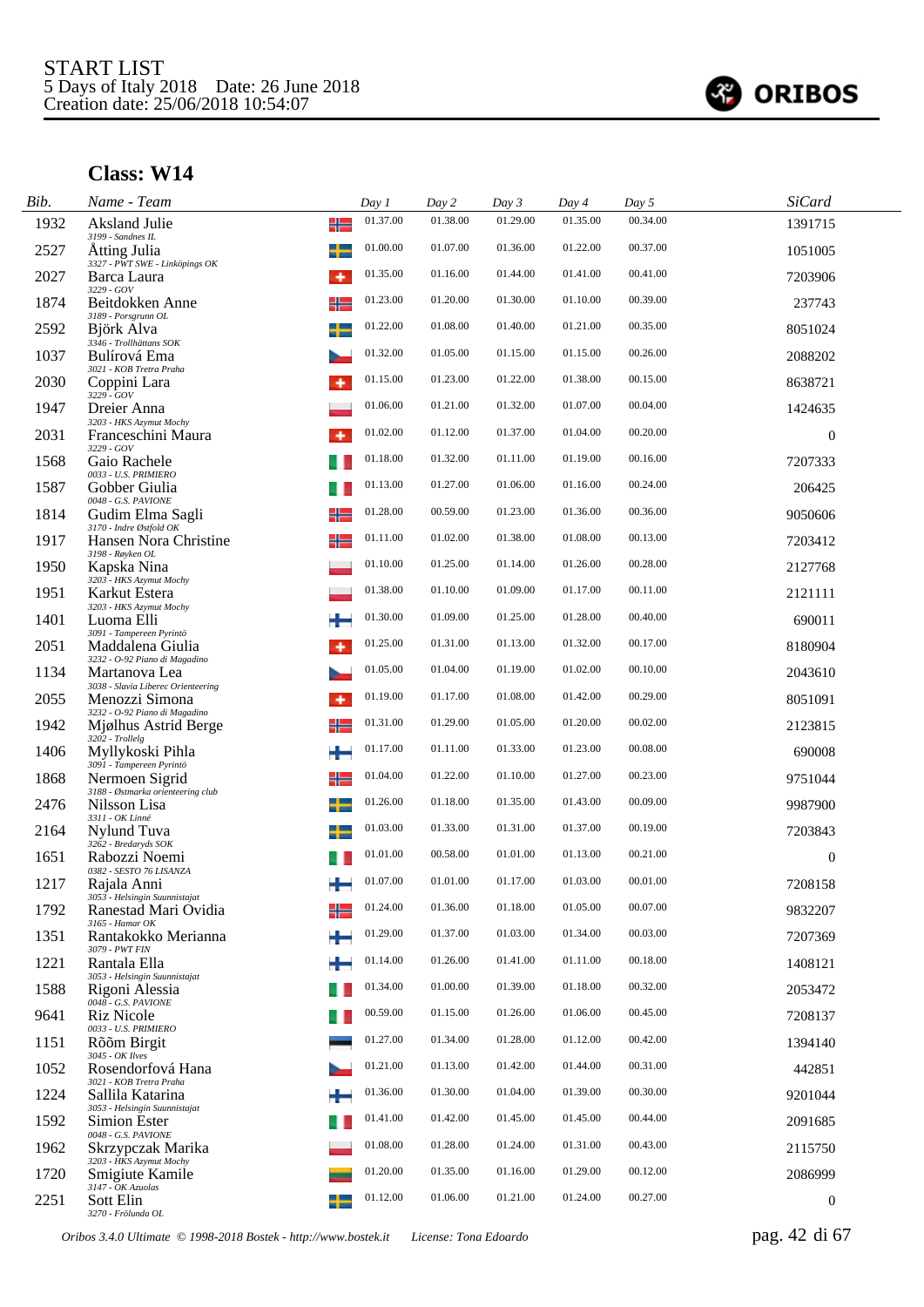

| Bib. | Name - Team                                                        | Dav 1    | Dav 2    | Day 3    | Dav 4    | Dav 5    | SiCard  |
|------|--------------------------------------------------------------------|----------|----------|----------|----------|----------|---------|
| 2255 | Torsein Maja                                                       | 01.33.00 | 01.24.00 | 01.02.00 | 01.33.00 | 00.22.00 | 2078015 |
| 2385 | 3270 - Frölunda OL<br>Zettervall Emma                              | 01.09.00 | 01.14.00 | 01.27.00 | 01.09.00 | 00.05.00 | 1050824 |
| 1576 | 3291 - Karlskrona SOK<br>Zugliani Eleonora<br>0033 - U.S. PRIMIERO | 01.16.00 | 01.19.00 | 01.20.00 | 01.30.00 | 00.33.00 | 2036157 |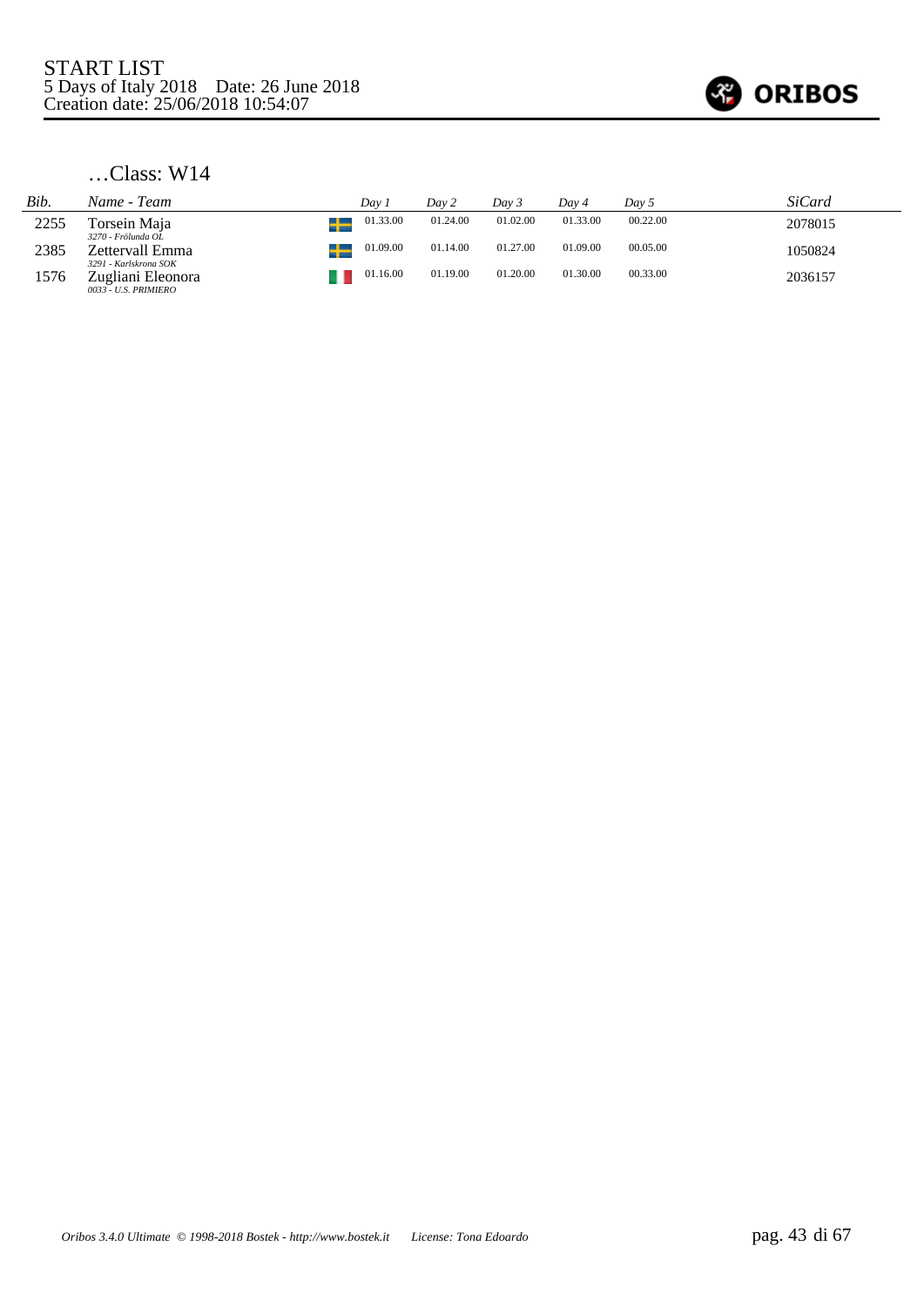

| Bib. | Name - Team                                                               |    | Day 1            | Day 2            | Day 3    | Day 4    | Day 5    | <b>SiCard</b> |  |
|------|---------------------------------------------------------------------------|----|------------------|------------------|----------|----------|----------|---------------|--|
| 1631 | Agostinelli Chiara<br>0271 - OR. COMO                                     | u  | 02.18.00         | 00.59.00         | 00.31.00 | 00.46.00 | 01.48.00 | 7210003       |  |
| 2132 | Åkerman Sjöström Klara                                                    |    | 02.21.00         | 00.25.00         | 00.48.00 | 00.14.00 | 01.57.00 | 9031028       |  |
| 1675 | 3354 - Västerås sok<br>Angeli Elis                                        |    | 01.40.00         | 00.50.00         | 00.32.00 | 00.09.00 | 02.23.00 | 201409        |  |
| 2314 | $0560 - G.$ S. OR. FOLGORE<br>Bogren Erica<br>3280 - IF Hagen orientering |    | 01.38.00         | 01.07.00         | 00.19.00 | 00.24.00 | 02.03.00 | 9020428       |  |
| 1601 | <b>Busato Francesca</b><br>0130 - EREBUS ORIENTAMENTO VICENZA             |    | 02.20.00         | 01.13.00         | 00.13.00 | 00.13.00 | 01.43.00 | 2018547       |  |
| 1645 | Busconi Clara<br>0382 - SESTO 76 LISANZA                                  |    | 01.37.00         | 01.01.00         | 00.37.00 | 00.26.00 | 02.04.00 | $\mathbf{0}$  |  |
| 1997 | Cammarata Clarissa<br>3220 - ASCO Lugano                                  | ۰  | 01.59.00         | 00.46.00         | 00.47.00 | 00.48.00 | 01.53.00 | 8310302       |  |
| 1615 | Cazzaniga Valentina<br>0165 - POL. BESANESE                               | u. | 01.39.00         | 01.09.00         | 00.33.00 | 00.11.00 | 02.19.00 | 2042395       |  |
| 1998 | Chiodoni Sofia<br>3220 - ASCO Lugano                                      | ۰  | 01.55.00         | 01.02.00         | 00.50.00 | 00.33.00 | 02.25.00 | 7001952       |  |
| 1701 | Cignini Stella<br>0735 - PUNTO K OR.                                      |    | 01.50.00         | 00.48.00         | 00.08.00 | 00.17.00 | 01.39.00 | 2048128       |  |
| 9655 | Dissette Giulia<br>0610 - OR. CLUB APPENNINO                              |    | 01.35.00         | 01.16.00         | 00.12.00 | 00.57.00 | 02.30.00 | 206419        |  |
| 2594 | Eriksson Moa<br>3346 - Trollhättans SOK                                   |    | 02.02.00         | 00.31.00         | 00.17.00 | 00.18.00 | 02.00.00 | 9030126       |  |
| 2043 | Fiori Juli<br>3232 - O-92 Piano di Magadino                               |    | 01.43.00         | 00.54.00         | 00.21.00 | 00.31.00 | 02.08.00 | 1420834       |  |
| 1602 | Gambini Giulia<br>0130 - EREBUS ORIENTAMENTO VICENZA                      |    | 02.29.00         | 01.20.00         | 01.01.00 | 00.56.00 | 02.29.00 | 2103429       |  |
| 1813 | Gudim Elida Sagli<br>3170 - Indre Østfold OK                              | ╬  | 02.25.00         | 00.55.00         | 00.56.00 | 00.07.00 | 01.51.00 | 9151003       |  |
| 2392 | Holmgard Nora<br>3292 - Kils ok                                           |    | 02.00.00         | 01.03.00         | 00.41.00 | 00.22.00 | 01.55.00 | 8020716       |  |
| 2427 | Hugosson Elin<br>3299 - Lunds OK                                          |    | 02.24.00         | 00.41.00         | 00.42.00 | 00.39.00 | 01.45.00 | 1020510       |  |
| 2453 | Ivarsson Cornelia<br>3304 - OK Hammaren                                   |    | $-1 - 1 - 1 - 1$ | $-1 - 1 - 1 - 1$ | 00.45.00 | 00.28.00 | 02.18.00 | 1200203       |  |
| 1737 | Jacobsen-Gaski Anna<br>3155 - Bardu IL                                    | ╬  | 01.57.00         | 01.12.00         | 00.29.00 | 00.49.00 | 02.09.00 | 7306304       |  |
| 1207 | Kangasaho Aino<br>3053 - Helsingin Suunnistajat                           |    | 01.56.00         | 00.49.00         | 00.51.00 | 00.25.00 | 01.44.00 | 9102132       |  |
| 2570 | Karlsson Ella<br>3337 - Snättringe SK                                     | ╈  | 02.17.00         | 01.05.00         | 00.54.00 | 00.37.00 | 01.52.00 | 902914        |  |
| 1952 | Kedzierska Nadia<br>3203 - HKS Azymut Mochy                               |    | 02.07.00         | 00.58.00         | 00.16.00 | 00.34.00 | 01.47.00 | 2801122       |  |
| 2649 | Larsson Ida<br>3354 - Västerås sok                                        |    | 02.05.00         | 01.10.00         | 00.24.00 | 00.42.00 | 02.21.00 | 990502        |  |
| 2556 | Logren Maria<br>3333 - Sjövalla FK                                        | ┶  | 01.52.00         | 01.04.00         | 00.20.00 | 00.06.00 | 02.01.00 | 9020424       |  |
| 1676 | Lupi Sara<br>0560 - G. S. OR. FOLGORE                                     |    | 01.46.00         | 00.52.00         | 00.36.00 | 00.45.00 | 01.50.00 | 201460        |  |
| 2049 | Maddalena Alice<br>3232 - O-92 Piano di Magadino                          | ۰  | 02.03.00         | 00.38.00         | 00.07.00 | 00.43.00 | 01.58.00 | 8161002       |  |
| 1826 | Madslien Birgit Dorthea Kleppa<br>3175 - Lillehammer OK                   |    | 02.06.00         | 01.00.00         | 00.55.00 | 00.41.00 | 02.12.00 | 7022003       |  |
| 1166 | Markki Emmi<br>3051 - Espoon Suunta                                       |    | 01.42.00         | 00.30.00         | 00.40.00 | 00.44.00 | 01.56.00 | 1470426       |  |
| 1133 | Martanova Elin<br>3038 - Slavia Liberec Orienteering                      |    | 01.49.00         | 00.47.00         | 00.28.00 | 00.16.00 | 02.27.00 | 2043603       |  |
| 1893 | Mehammer Maria Gammelsaeter<br>3189 - Porsgrunn OL                        | ╬  | 02.16.00         | 00.42.00         | 00.18.00 | 00.55.00 | 02.28.00 | 237738        |  |
| 1213 | Nietula Minja<br>3053 - Helsingin Suunnistajat                            | ٠  | 02.01.00         | 00.28.00         | 00.10.00 | 00.40.00 | 02.24.00 | 9201945       |  |
| 2409 | Nordin Thea<br>3293 - Korsnäs IF OK                                       |    | 02.13.00         | 01.06.00         | 00.53.00 | 00.35.00 | 01.38.00 | 1038147       |  |
| 1689 | Palma Alessia<br>0624 - C.A. SPORTLEADER                                  |    | 02.22.00         | 00.29.00         | 00.11.00 | 00.10.00 | 02.15.00 | 2444033       |  |
| 1413 | Pesu Vilma<br>3091 - Tampereen Pyrintö                                    |    | 02.14.00         | 00.51.00         | 00.35.00 | 00.38.00 | 02.14.00 | 1415649       |  |
| 1172 | Peura Kerttu<br>3051 - Espoon Suunta                                      |    | 02.11.00         | 01.11.00         | 00.15.00 | 00.15.00 | 01.37.00 | 8658647       |  |
| 1049 | Popová Jana<br>3021 - KOB Tretra Praha                                    |    | 02.09.00         | 00.37.00         | 00.34.00 | 00.20.00 | 02.06.00 | 1418759       |  |
| 1050 | Popová Veronika<br>3021 - KOB Tretra Praha                                |    | 02.04.00         | 01.14.00         | 00.58.00 | 00.54.00 | 02.13.00 | 1418760       |  |
| 2005 | Rizzi Martina<br>3220 - ASCO Lugano                                       | ۰  | 02.19.00         | 00.39.00         | 00.57.00 | 00.53.00 | 02.07.00 | 8120102       |  |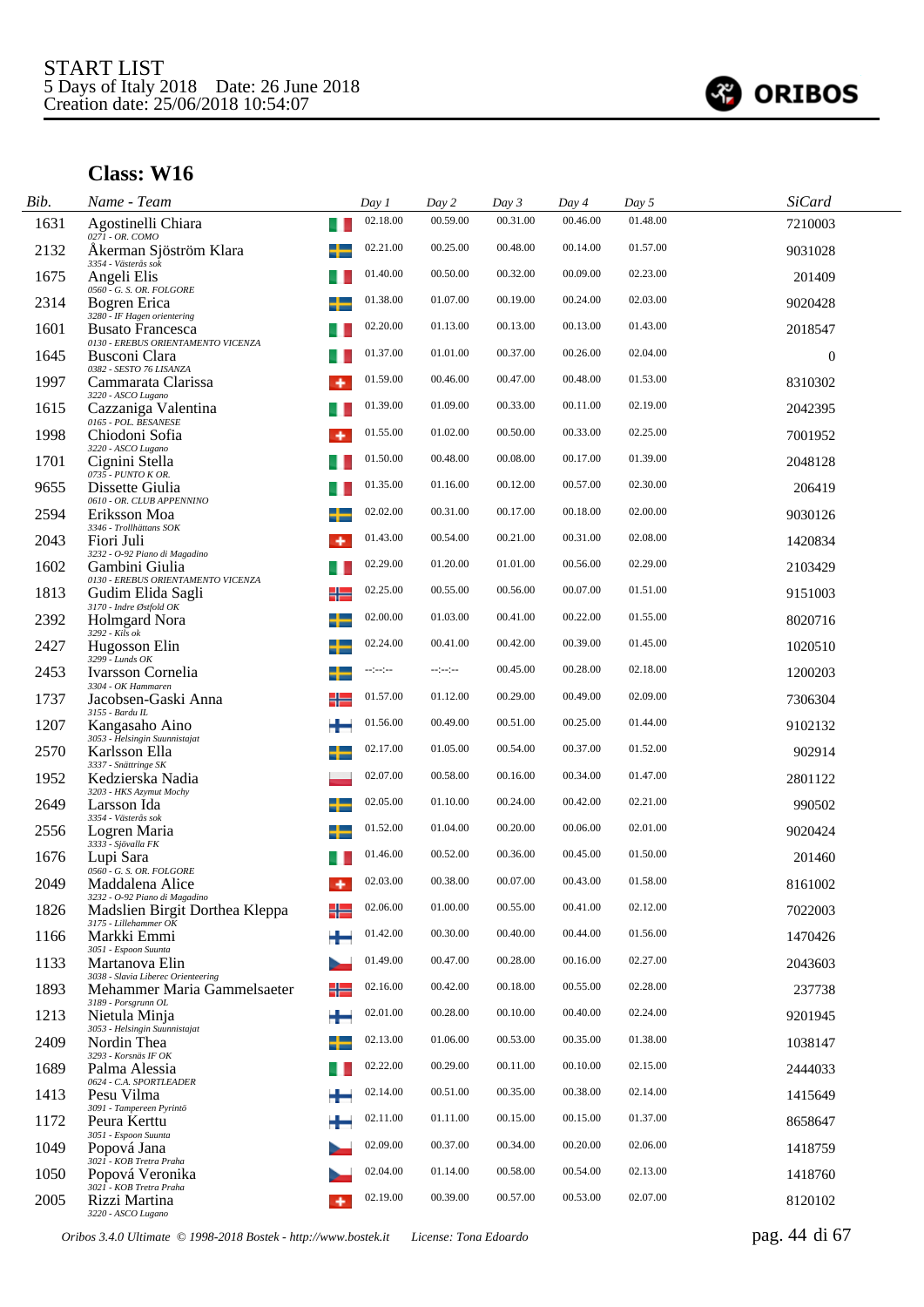

| Bib. | Name - Team                                          |   | Day 1    | Day 2    | Day 3    | Day 4    | Day 5    | <b>SiCard</b> |
|------|------------------------------------------------------|---|----------|----------|----------|----------|----------|---------------|
| 2446 | Rönnbäck Karolina<br>3302 - OK Eken                  | ┶ | 01.58.00 | 00.53.00 | 00.14.00 | 00.04.00 | 02.20.00 | 1020105       |
| 1229 | Salonen Elli<br>3053 - Helsingin Suunnistajat        | ╈ | 01.41.00 | 00.40.00 | 00.05.00 | 00.21.00 | 02.16.00 | 9180203       |
| 1237 | Salonen Venla<br>3053 - Helsingin Suunnistajat       |   | 02.12.00 | 00.32.00 | 00.44.00 | 00.36.00 | 01.40.00 | 1393105       |
| 1553 | Sartori Alice<br>0015 - OR. PERGINE                  |   | 01.51.00 | 00.45.00 | 00.30.00 | 00.47.00 | 01.49.00 | 2011058       |
| 2460 | Schmidt Saga<br>3308 - OK Kontinent                  | ╈ | 02.10.00 | 01.08.00 | 00.46.00 | 00.12.00 | 02.26.00 | 1020907       |
| 2166 | Sigvardson Ellen<br>3262 - Bredaryds SOK             | ┶ | 02.23.00 | 00.43.00 | 00.52.00 | 00.29.00 | 02.02.00 | 7020614       |
| 1698 | Sisto Gaia<br>0731 - SPORT OR, SCHOOL                |   | 01.53.00 | 00.44.00 | 00.39.00 | 00.51.00 | 02.17.00 | 2053471       |
| 1057 | Smolková Barbora<br>3021 - KOB Tretra Praha          |   | 02.15.00 | 00.26.00 | 00.27.00 | 00.05.00 | 01.46.00 | 2096249       |
| 2186 | Sonesson Elsa<br>3267 - Falköpings AIK OK            | ┶ | 01.45.00 | 00.33.00 | 00.43.00 | 00.27.00 | 02.10.00 | 9439474       |
| 1433 | Sorri Sara<br>3093 - Vaajakosken Terä                | ٠ | 02.08.00 | 00.56.00 | 00.23.00 | 00.08.00 | 02.05.00 | 886965        |
| 9654 | Tabanelli Irene<br>0610 - OR. CLUB APPENNINO         |   | 01.34.00 | 00.27.00 | 00.49.00 | 00.52.00 | 02.22.00 | 348350        |
| 1240 | Tala Emilia<br>3053 - Helsingin Suunnistajat         | ┶ | 01.47.00 | 00.57.00 | 00.22.00 | 00.30.00 | 02.11.00 | 2048228       |
| 1241 | Tala Juulia<br>3053 - Helsingin Suunnistajat         | ╈ | 01.54.00 | 01.15.00 | 00.25.00 | 00.23.00 | 01.54.00 | 331991        |
| 1938 | Torgersen Dina<br>3200 - Stavanger Orienteringsklubb | ╬ | 01.48.00 | 00.34.00 | 00.06.00 | 00.50.00 | 01.41.00 | 9935010       |
| 2410 | Wilhelmsson Malin<br>3293 - Korsnäs IF OK            | ┶ | 01.44.00 | 00.36.00 | 00.09.00 | 00.19.00 | 01.42.00 | 1984057       |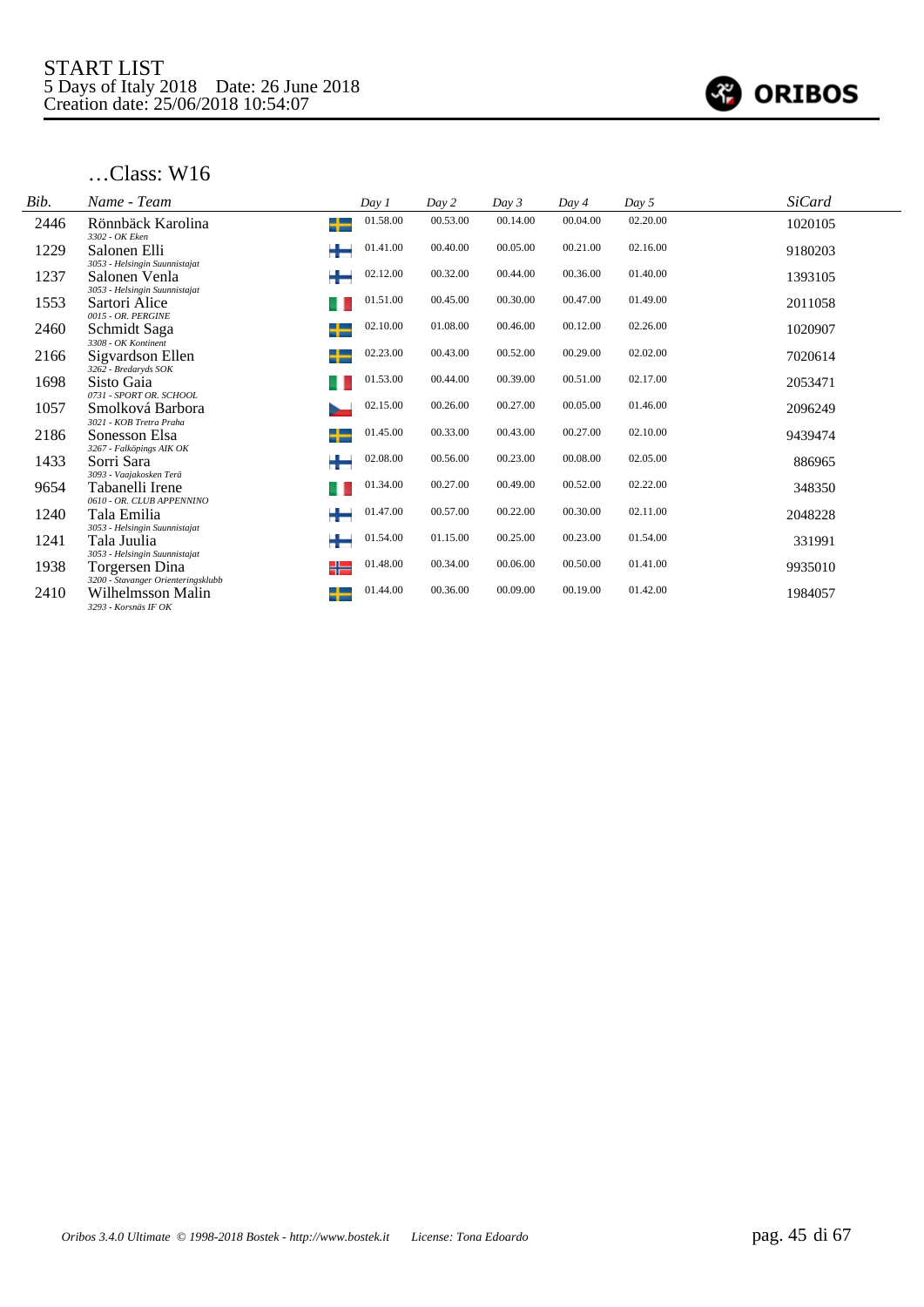

l.

| Bib. | Name - Team                                                           | Day 1          | Day 2    | Day 3    | Day 4    | Day 5    | <b>SiCard</b> |
|------|-----------------------------------------------------------------------|----------------|----------|----------|----------|----------|---------------|
| 1871 | Ausen Elise<br>3189 - Porsgrunn OL                                    | 00.52.00<br>╬  | 01.03.00 | 01.13.00 | 01.42.00 | 01.18.00 | 2077258       |
| 1712 | Bianco Costanza                                                       | 00.55.00       | 01.18.00 | 01.31.00 | 01.27.00 | 00.57.00 | 2127741       |
| 1544 | 0803 - GS ATLETICA NICHELINO<br>Casagrande Anna<br>0015 - OR. PERGINE | 01.46.00       | 02.00.00 | 01.04.00 | 01.09.00 | 00.24.00 | 2045170       |
| 9657 | Dallera Caterina<br>0610 - OR. CLUB APPENNINO                         | 00.25.00       | 00.21.00 | 00.52.00 | 00.06.00 | 02.06.00 | 2084584       |
| 1747 | Danevad Emma<br>3160 - Fredrikstad SK                                 | 02.04.00       | 00.33.00 | 00.19.00 | 01.00.00 | 01.00.00 | 237705        |
| 1692 | De Colle Elisa<br>0646 - FONZASO                                      | 01.07.00       | 01.36.00 | 00.40.00 | 01.03.00 | 01.57.00 | 2056717       |
| 2041 | Depedrini Laura<br>3232 - O-92 Piano di Magadino                      | 01.34.00<br>۰  | 00.54.00 | 01.46.00 | 00.24.00 | 01.15.00 | 8220801       |
| 2044 | Gaberell Aline<br>3232 - O-92 Piano di Magadino                       | 01.10.00<br>۰  | 00.48.00 | 01.34.00 | 01.51.00 | 01.45.00 | 8220901       |
| 1816 | Gammelsæter Linda<br>3171 - Kolbotn & Skimt OL                        | 01.31.00<br>╬  | 01.12.00 | 01.25.00 | 01.21.00 | 01.42.00 | 1964074       |
| 2047 | Grossi Lisa<br>3232 - O-92 Piano di Magadino                          | 02.01.00<br>۰  | 01.42.00 | 00.34.00 | 00.57.00 | 00.51.00 | 8641005       |
| 2413 | Groth Ellika<br>3294 - Kungälvs OK                                    | 02.10.00       | 00.51.00 | 01.52.00 | 01.45.00 | 01.06.00 | 9008788       |
| 1041 | Halamová Barbora<br>3021 - KOB Tretra Praha                           | 02.13.00       | 00.42.00 | 00.46.00 | 00.51.00 | 01.24.00 | 1416362       |
| 1919 | Hansen Thea Charlotte<br>3198 - Røyken OL                             | 01.28.00<br>╬  | 00.57.00 | 01.49.00 | 00.27.00 | 00.36.00 | 7203432       |
| 2559 | Jensen Ebba<br>3334 - Skåneslättens OL                                | 01.13.00       | 00.30.00 | 01.01.00 | 00.45.00 | 00.30.00 | 1444619       |
| 2230 | ┶<br>Johannesson Matilda<br>3270 - Frölunda OL                        | 01.58.00       | 01.30.00 | 00.49.00 | 00.18.00 | 01.30.00 | 2058809       |
| 2375 | Johansson Lovisa<br>3291 - Karlskrona SOK                             | 02.07.00<br>╈  | 01.15.00 | 00.07.00 | 01.54.00 | 00.54.00 | 7010228       |
| 2600 | Kristiansson Malin<br>3346 - Trollhättans SOK                         | 01.22.00       | 01.33.00 | 00.43.00 | 00.48.00 | 01.54.00 | 8010121       |
| 1126 | Kundratová Lucie<br>3036 - SKOB Zlín                                  | 01.52.00       | 00.39.00 | 01.07.00 | 00.12.00 | 00.42.00 | 7203458       |
| 1402 | Luoma Oona<br>3091 - Tampereen Pyrintö                                | 01.25.00       | 01.09.00 | 00.55.00 | 01.36.00 | 01.33.00 | 690010        |
| 1888 | Meen Anna<br>3189 - Porsgrunn OL                                      | 01.55.00<br>╬═ | 00.36.00 | 01.37.00 | 00.33.00 | 00.48.00 | 237735        |
| 1693 | Mondin Sara<br>0646 - FONZASO                                         | 02.25.00       | 02.18.00 | 02.07.00 | 02.00.00 | 00.15.00 | 1399490       |
| 2442 | Nilsson Signe<br>3301 - Nyköpings OK                                  | 01.37.00       | 00.27.00 | 00.16.00 | 01.33.00 | 01.12.00 | 9010529       |
| 1654 | Patini Arianna<br>0392 - SEMIPERDO OR. MANIAGO                        | 01.16.00       | 01.21.00 | 01.55.00 | 01.18.00 | 00.39.00 | 2084581       |
| 1187 | Prittinen Sanni<br>3052 - Hämeenlinnan Suunnistajat                   | 01.49.00       | 01.54.00 | 01.28.00 | 00.15.00 | 02.03.00 | 435719        |
| 2359 | Roennborg Emelie<br>3287 - IK UVEN                                    | 01.01.00       | 02.03.00 | 01.58.00 | 01.12.00 | 02.00.00 | 451918        |
| 1053 | Rosendorfová Lenka<br>3021 - KOB Tretra Praha                         | 00.34.00       | 01.00.00 | 01.16.00 | 01.57.00 | 01.36.00 | 2099481       |
| 1358 | Ruokola Anna<br>$3081$ - $RaJu$                                       | 00.49.00       | 01.27.00 | 00.25.00 | 00.36.00 | 01.03.00 | 7211109       |
| 1959 | Seidel Jagoda<br>3203 - HKS Azymut Mochy                              | 01.04.00       | 00.45.00 | 00.58.00 | 01.39.00 | 01.48.00 | 7300451       |
| 2299 | Sellgren Alva<br>3273 - Göteborg-Majorna OK                           | 00.46.00       | 01.48.00 | 00.28.00 | 01.30.00 | 01.51.00 | 600425        |
| 2171 | Skalberg Linnea<br>3262 - Bredaryds SOK                               | 00.37.00       | 01.24.00 | 00.10.00 | 01.48.00 | 00.21.00 | 7010702       |
| 2521 | Spik Clara<br>3325 - PWT SWE                                          | 01.43.00       | 01.57.00 | 00.13.00 | 00.30.00 | 00.27.00 | 1010717       |
| 1290 | Sundqvist Ida<br>3069 - Lahden Suunnistajat -37                       | 00.43.00       | 00.24.00 | 01.43.00 | 00.54.00 | 00.18.00 | 9201554       |
| 1898 | Vassend Hanne<br>3189 - Porsgrunn OL                                  | 00.58.00<br>╬  | 01.39.00 | 01.22.00 | 00.21.00 | 01.39.00 | 927808        |
| 1189 | Virtanen Heta<br>3052 - Hämeenlinnan Suunnistajat                     | 01.19.00       | 01.06.00 | 00.22.00 | 00.39.00 | 01.27.00 | 336898        |
| 2383 | Wilhelmsson Johanna<br>3291 - Karlskrona SOK                          | 00.40.00       | 01.45.00 | 00.37.00 | 01.15.00 | 01.09.00 | 808182        |
| 2058 | Zanella Asia<br>3232 - O-92 Piano di Magadino                         | 01.40.00<br>٠  | 01.51.00 | 01.10.00 | 01.06.00 | 00.45.00 | 1024000       |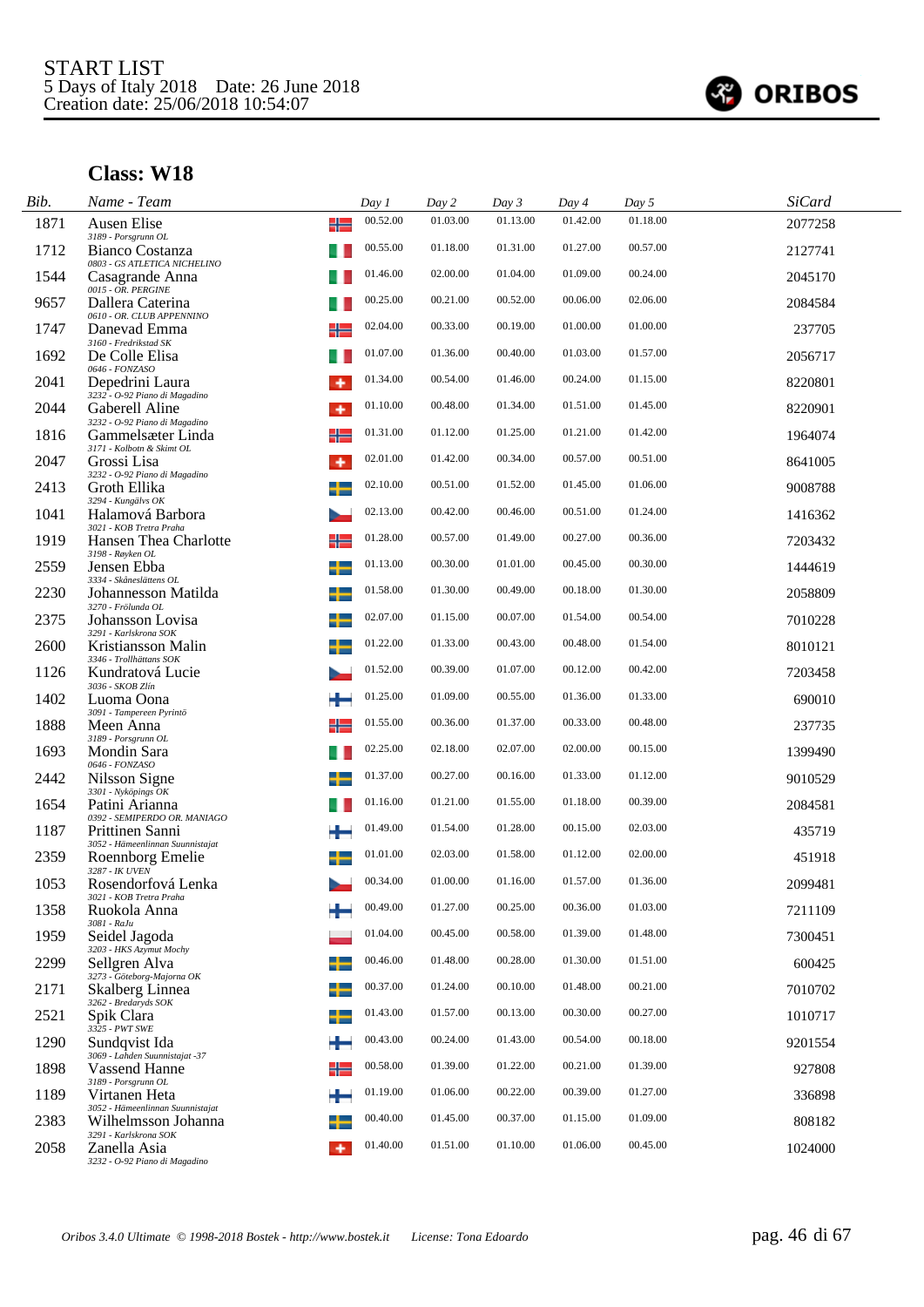

| Bib. | Name - Team                                                                  | Day 1    | Day 2    | Day 3    | Day 4    | Day 5    | <b>SiCard</b> |  |
|------|------------------------------------------------------------------------------|----------|----------|----------|----------|----------|---------------|--|
| 2145 | ╈<br>Andersson Elsa<br>3262 - Bredaryds SOK                                  | 01.01.00 | 01.55.00 | 00.33.00 | 00.38.00 | 00.39.00 | 980729        |  |
| 2185 | ╈<br>Bergander Gabriella                                                     | 00.37.00 | 01.41.00 | 00.15.00 | 01.00.00 | 00.07.00 | 8487432       |  |
| 2472 | 3266 - Eksjö SOK<br>Boström Sandra                                           | 01.25.00 | 01.45.00 | 00.13.00 | 00.40.00 | 00.41.00 | 9990602       |  |
| 1691 | 3311 - OK Linné<br>Canova Nicol                                              | 02.29.00 | 02.37.00 | 00.59.00 | 00.58.00 | 00.59.00 | 2084571       |  |
| 2151 | 0646 - FONZASO<br>+<br>Elmblad Klara                                         | 00.45.00 | 01.51.00 | 00.47.00 | 00.34.00 | 00.25.00 | 8199871       |  |
| 2157 | 3262 - Bredaryds SOK<br>ᅩ<br>Hansson Moa                                     | 02.05.00 | 02.27.00 | 00.09.00 | 00.12.00 | 00.19.00 | 984091        |  |
| 2387 | 3262 - Bredaryds SOK<br>Holmgard Elsa<br>÷<br>$3292 - Kils$ ok               | 01.21.00 | 02.21.00 | 00.37.00 | 00.26.00 | 00.27.00 | 8040599       |  |
| 1310 | Holmgren Antonia                                                             | 01.41.00 | 02.29.00 | 00.53.00 | 00.10.00 | 00.31.00 | 8233466       |  |
| 1796 | $3076 - OK$ Trian<br>Iversen Sofi<br>╬                                       | 02.09.00 | 02.05.00 | 00.25.00 | 00.44.00 | 00.53.00 | 1004194       |  |
| 1114 | 3166 - Heming Orientering<br>Janovska Katerina                               | 02.13.00 | 02.09.00 | 00.27.00 | 00.56.00 | 00.43.00 | 7208324       |  |
| 2226 | 3034 - SK Praga<br>Jerlin Frida                                              | 00.57.00 | 02.17.00 | 00.39.00 | 00.46.00 | 00.49.00 | 253827        |  |
| 1287 | 3270 - Frölunda OL<br>÷<br>Kantola Claudia<br>3069 - Lahden Suunnistajat -37 | 01.05.00 | 02.13.00 | 00.35.00 | 00.18.00 | 00.11.00 | 2020768       |  |
| 2571 | Karlsson Vilma<br>3337 - Snättringe SK                                       | 01.49.00 | 01.47.00 | 00.23.00 | 00.20.00 | 00.51.00 | 990417        |  |
| 1320 | Ketonen Luna<br>æ<br>3076 - OK Trian                                         | 01.53.00 | 02.25.00 | 00.49.00 | 00.16.00 | 00.13.00 | $\Omega$      |  |
| 1284 | ÷<br>Kirvesmies Annika                                                       | 01.09.00 | 01.57.00 | 00.17.00 | 00.08.00 | 00.57.00 | 228959        |  |
| 2598 | 3068 - Kuopion Suunnistajat<br>╅<br>Kristiansson Ida                         | 01.33.00 | 01.43.00 | 00.41.00 | 00.54.00 | 00.55.00 | 8190304       |  |
| 2503 | 3346 - Trollhättans SOK<br>Mårtensson Hanna<br>┶                             | 01.17.00 | 02.07.00 | 00.19.00 | 00.52.00 | 00.15.00 | 9904299       |  |
| 1954 | 3319 - OK Skogsstjärnan<br>Murawska Marta                                    | 01.29.00 | 02.15.00 | 00.03.00 | 00.30.00 | 00.29.00 | 7200180       |  |
| 2651 | 3203 - HKS Azymut Mochy<br>Nallgård Elin<br>3354 - Västerås sok              | 01.37.00 | 02.03.00 | 00.05.00 | 00.42.00 | 00.17.00 | 9991108       |  |
| 2552 | Nordholm Anna                                                                | 01.57.00 | 01.59.00 | 00.11.00 | 00.48.00 | 00.23.00 | 234403        |  |
| 1960 | 3332 - Sävedalens AIK<br>Seidel Julia                                        | 01.13.00 | 01.49.00 | 00.31.00 | 00.36.00 | 00.47.00 | 2801126       |  |
| 2300 | 3203 - HKS Azymut Mochy<br>Sellgren Elvira                                   | 00.53.00 | 01.53.00 | 00.45.00 | 00.14.00 | 00.37.00 | 987785        |  |
| 1120 | 3273 - Göteborg-Majorna OK<br>Sieglova Eliska                                | 02.01.00 | 02.23.00 | 00.07.00 | 00.22.00 | 00.21.00 | 8656705       |  |
| 2169 | 3034 - SK Praga<br>Skalberg Amelia                                           | 01.45.00 | 02.11.00 | 00.21.00 | 00.24.00 | 00.45.00 | 7980516       |  |
| 2654 | 3262 - Bredaryds SOK<br>Sundström Hanna<br>3354 - Västerås sok               | 00.49.00 | 02.19.00 | 00.51.00 | 00.28.00 | 00.33.00 | 990724        |  |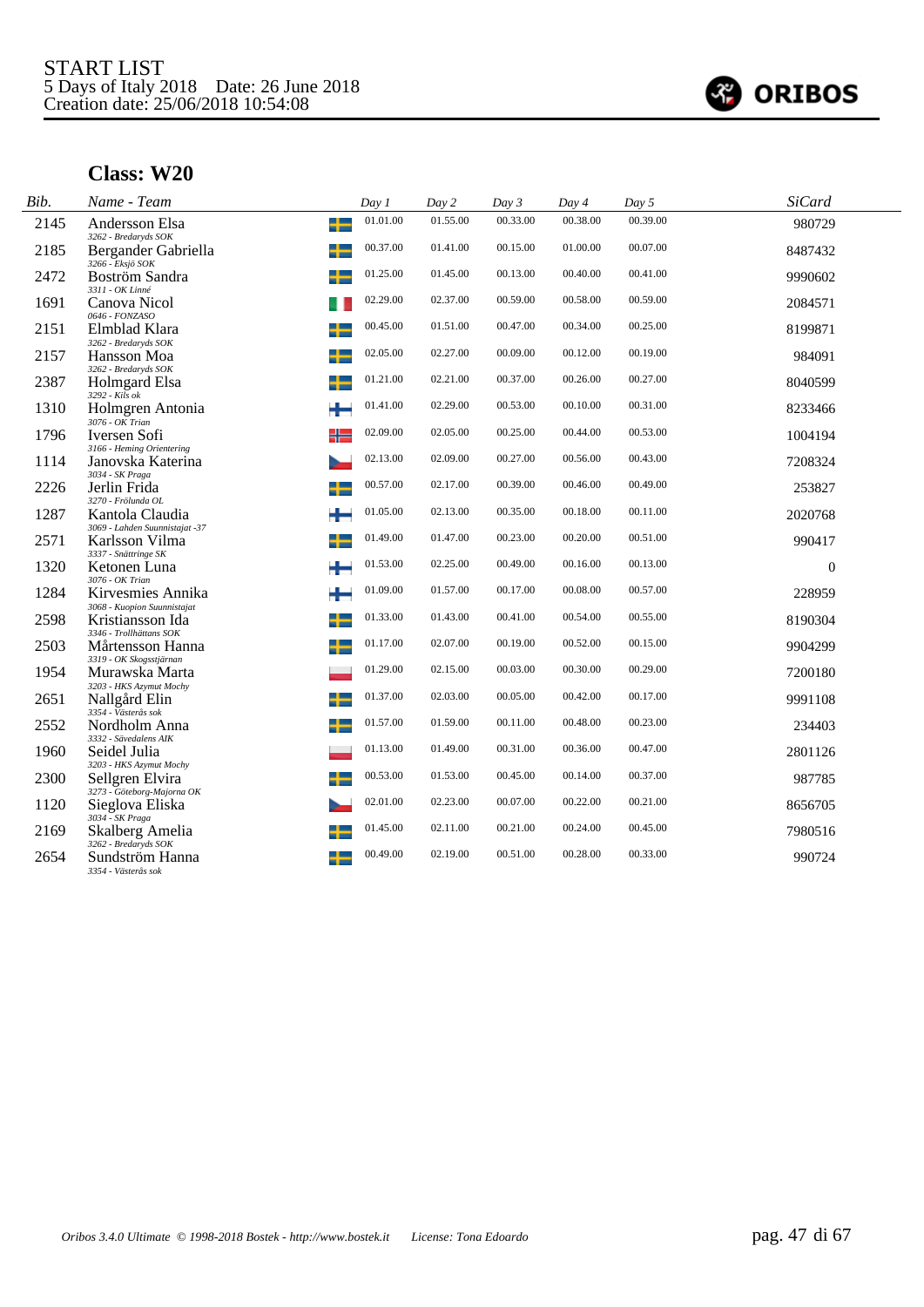

# **Class: W21 Elite**

| Bib. | Name - Team                                                  |   | Day 1    | Day 2    | Day 3    | Day 4    | Day 5    | <b>SiCard</b> |  |
|------|--------------------------------------------------------------|---|----------|----------|----------|----------|----------|---------------|--|
| 2538 | Andersson Emma<br>3332 - Sävedalens AIK                      | ╉ | 01.23.00 | 00.52.00 | 01.06.00 | 02.24.00 | 01.42.00 | 750915        |  |
| 1269 | Anjala Anna-Kaisa                                            | ÷ | 01.15.00 | 00.58.00 | 01.51.00 | 01.12.00 | 01.46.00 | 7208030       |  |
| 2328 | 3066 - Koovee<br>Bakkman Frida<br>3283 - IFK Göteborg        | ╈ | 01.43.00 | 02.04.00 | 02.06.00 | 02.00.00 | 02.34.00 | 770817        |  |
| 2501 | Bergman Lina<br>3318 - OK Skogsfalken                        | ┶ | 02.43.00 | 00.16.00 | 02.48.00 | 00.51.00 | 02.48.00 | 820203        |  |
| 2269 | Boman Kristin<br>3272 - Gävle OK                             |   | 00.43.00 | 01.58.00 | 01.00.00 | 01.21.00 | 02.40.00 | 960316        |  |
| 1614 | Caglio Anna<br>0165 - POL. BESANESE                          |   | 01.19.00 | 01.25.00 | 01.39.00 | 02.12.00 | 02.38.00 | 7110194       |  |
| 1979 | Chelnova Anna<br>3213 - Northern Wind                        |   | 00.07.00 | 00.04.00 | 01.27.00 | 02.09.00 | 01.30.00 | 7201689       |  |
| 2347 | Claesdotter Linnea<br>3285 - IFK Lidingö SOK                 |   | 01.27.00 | 01.04.00 | 01.21.00 | 01.24.00 | 02.36.00 | 890426        |  |
| 2332 | <b>Engstrand Camilla</b><br>3283 - IFK Göteborg              |   | 00.47.00 | 00.40.00 | 02.18.00 | 02.33.00 | 02.16.00 | 810423        |  |
| 2280 | Enmark Moa<br>3273 - Göteborg-Majorna OK                     | ╅ | 01.51.00 | 00.34.00 | 00.51.00 | 01.30.00 | 02.12.00 | 654488        |  |
| 2628 | Halvarsson Bodil<br>3351 - Ulricehamns OK                    |   | 00.51.00 | 01.31.00 | 02.30.00 | 02.06.00 | 02.04.00 | 820115        |  |
| 2156 | Hansson Amanda<br>3262 - Bredaryds SOK                       | ╅ | 00.59.00 | 01.52.00 | 02.03.00 | 02.18.00 | 01.56.00 | 940923        |  |
| 2613 | Heinrup Rebecka<br>3348 - Tullinge SK                        |   | 00.19.00 | 01.49.00 | 01.48.00 | 02.45.00 | 02.24.00 | 8630853       |  |
| 2335 | Hellqvist Asa<br>3283 - IFK Göteborg                         |   | 02.51.00 | 00.07.00 | 02.51.00 | 00.48.00 | 02.56.00 | 790403        |  |
| 2393 | Holmgard Sofia<br>$3292 - Ki\bar{ls}$ ok                     |   | 02.19.00 | 00.46.00 | 01.18.00 | 01.39.00 | 01.38.00 | 701212        |  |
| 1848 | Huber Marion<br>3182 - Nydalens SK                           | ╬ | 00.39.00 | 00.31.00 | 02.12.00 | 01.54.00 | 02.22.00 | 1600007       |  |
| 1271 | Hulkkonen Johanna<br>3066 - Koovee                           |   | 00.55.00 | 00.37.00 | 01.03.00 | 01.36.00 | 01.36.00 | 9514200       |  |
| 1259 | Hulkkonen Niina<br>3061 - IFK Lidingö SOK                    | ٠ | 01.59.00 | 00.43.00 | 01.45.00 | 01.48.00 | 02.32.00 | 9950303       |  |
| 9671 | <b>Inderst Noemi</b><br>0740 - PARK WORLD TOUR ITALIA        |   | 00.11.00 | 01.01.00 | 00.54.00 | 02.54.00 | 01.32.00 | 1505555       |  |
| 1374 | Joensuu Marttiina<br>3087 - SK Pohjantähti                   |   | 00.35.00 | 00.49.00 | 01.30.00 | 02.30.00 | 02.08.00 | 9831905       |  |
| 2683 | Johansson Amanda<br>3360 - OK Orion                          |   | 01.31.00 | 01.28.00 | 02.24.00 | 02.27.00 | 01.50.00 | 9960701       |  |
| 2336 | Johansson Jenny<br>3283 - IFK Göteborg                       |   | 02.31.00 | 00.19.00 | 02.42.00 | 00.54.00 | 02.46.00 | 770119        |  |
| 1293 | Kirvesmies Lotta<br>3070 - LS-37                             | ÷ | 02.11.00 | 01.40.00 | 01.09.00 | 01.15.00 | 02.42.00 | 8639455       |  |
| 2308 | Leo Agnes<br>3276 - Halden SK                                | ┶ | 01.03.00 | 01.37.00 | 02.27.00 | 01.27.00 | 02.20.00 | 940407        |  |
| 2162 | Leo Amanda<br>3262 - Bredaryds SOK                           |   | 00.31.00 | 01.07.00 | 00.45.00 | 01.51.00 | 02.26.00 | 9806090       |  |
| 1534 | Leung Ka Man<br>3139 - Orienteering Association of Hong Kong | 蠹 | 01.47.00 | 01.16.00 | 02.00.00 | 02.15.00 | 01.34.00 | 9401213       |  |
| 2550 | <b>Magnusson Maria</b><br>3332 - Sävedalens AIK              |   | 02.15.00 | 01.22.00 | 01.36.00 | 02.48.00 | 02.18.00 | 809092        |  |
| 2289 | Nero Frida<br>3273 - Göteborg-Majorna OK                     |   | 02.47.00 | 00.22.00 | 02.45.00 | 01.06.00 | 02.54.00 | 888866        |  |
| 1011 | Neumann Laurina<br>$3004 - missing$                          |   | 00.23.00 | 00.25.00 | 01.54.00 | 02.51.00 | 01.44.00 | 9101988       |  |
| 2479 | Öberg Johanna<br>3311 - OK Linné                             | ┶ | 01.35.00 | 01.13.00 | 01.42.00 | 01.18.00 | 02.14.00 | 8356356       |  |
| 1247 | Parjanne Laura<br>3054 - Hiidenkiertäjät                     |   | 02.39.00 | 00.13.00 | 02.39.00 | 01.00.00 | 02.44.00 | 880617        |  |
| 2290 | Pettersson Moa<br>3273 - Göteborg-Majorna OK                 |   | 02.07.00 | 01.19.00 | 01.33.00 | 02.36.00 | 02.02.00 | 961220        |  |
| 1619 | Pozzebon Irene<br>0165 - POL. BESANESE                       |   | 02.23.00 | 00.28.00 | 01.12.00 | 01.45.00 | 02.30.00 | 7950220       |  |
| 1516 | <b>Rothaug Sabine</b><br>3133 - OSC Kassel                   |   | 01.07.00 | 01.46.00 | 02.15.00 | 02.03.00 | 01.40.00 | 8001910       |  |
| 2404 | Skoog Sanna<br>3292 - Kils ok                                |   | 01.39.00 | 02.01.00 | 00.57.00 | 02.42.00 | 02.00.00 | 951919        |  |
| 1575 | Taufer Arianna<br>0033 - U.S. PRIMIERO                       |   | 02.03.00 | 01.55.00 | 01.24.00 | 01.57.00 | 02.10.00 | 895713        |  |
| 2621 | Törnros Elsa<br>3349 - Tumba-Mälarhöjden OK                  |   | 02.27.00 | 00.10.00 | 02.33.00 | 01.03.00 | 02.52.00 | 820926        |  |
| 1638 | Troi Verena<br>0353 - TERLANER ORIENTIERUNGSLAEUFER          |   | 00.27.00 | 00.55.00 | 00.48.00 | 02.21.00 | 01.58.00 | 1399492       |  |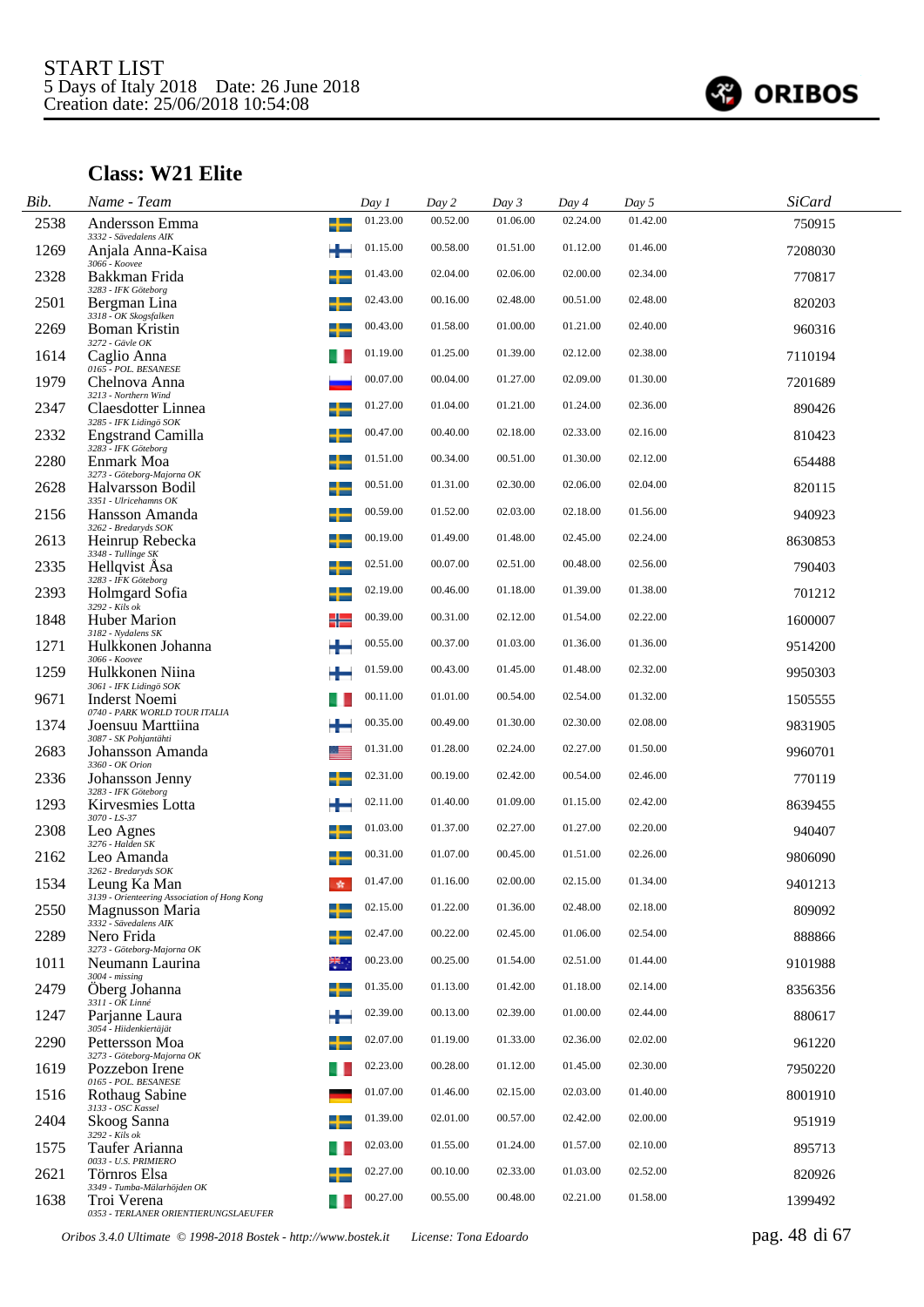

## …Class: W21 Elite

| Bib. | Name - Team                                               | Dav 1    | Dav 2    | Day 3    | Day 4    | Day 5    | SiCard  |
|------|-----------------------------------------------------------|----------|----------|----------|----------|----------|---------|
| 1266 | Väänänen Mari<br>3064 - Kalevan Rasti                     | 02.35.00 | 02.07.00 | 02.36.00 | 00.57.00 | 02.50.00 | 1396313 |
| 1380 | Wennman Heini                                             | 01.11.00 | 01.10.00 | 01.15.00 | 01.33.00 | 01.54.00 | 1009759 |
| 2450 | 3087 - SK Pohjantähti<br>Wihlborg Elin<br>3303 - OK Gynge | 01.55.00 | 01.43.00 | 02.09.00 | 02.39.00 | 01.48.00 | 9904200 |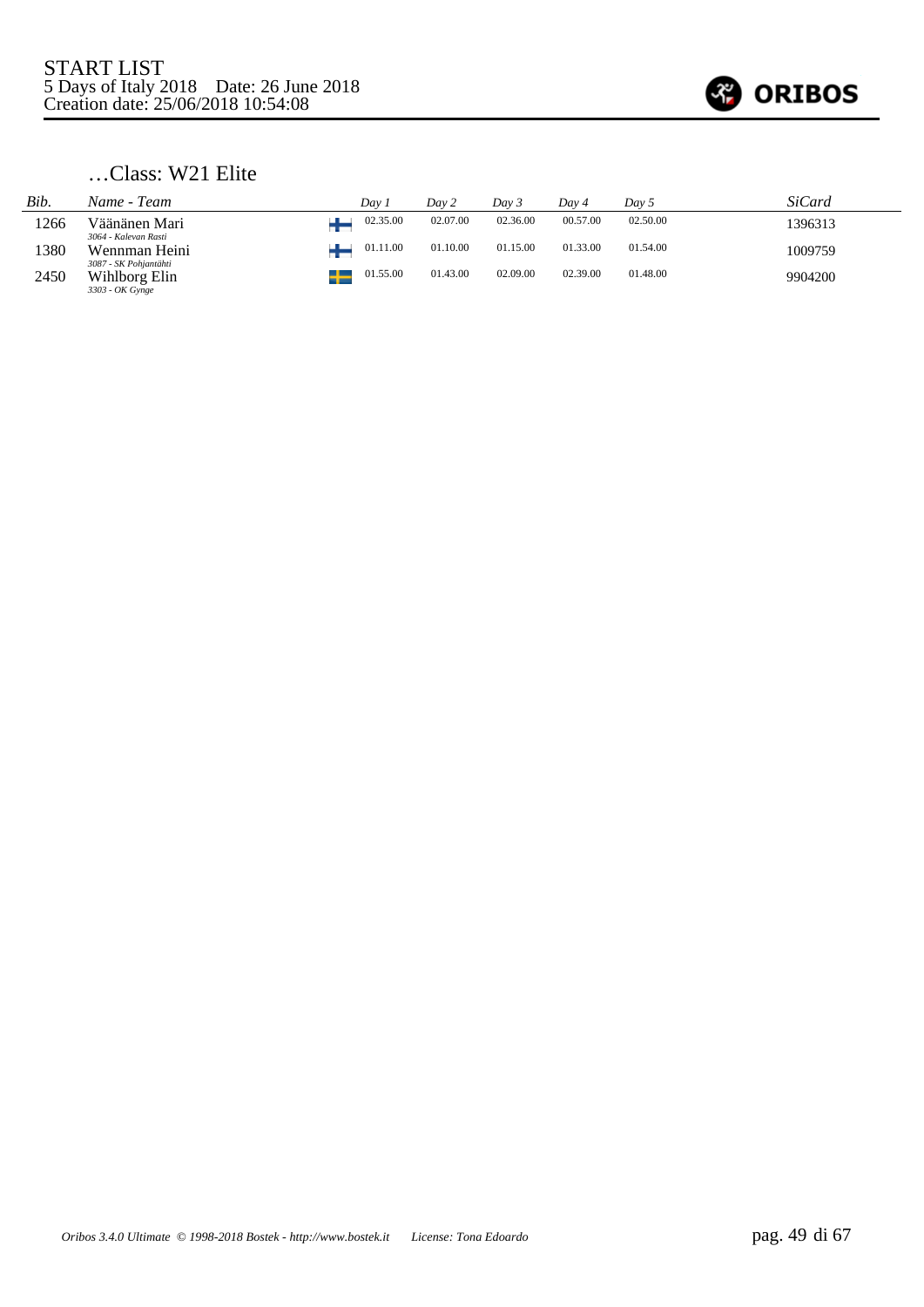

# **Class: W21 Long**

| Bib. | Name - Team                                             | Day 1          | Day 2    | Day 3    | Day 4    | Day 5    | <b>SiCard</b>    |  |
|------|---------------------------------------------------------|----------------|----------|----------|----------|----------|------------------|--|
| 1095 | Dolezalova Radka<br>3032 - OOS Vrchlabi                 | 01.54.00       | 01.18.00 | 01.25.00 | 00.14.00 | 00.18.00 | 2017672          |  |
| 1042 | Hermannová Anna<br>3021 - KOB Tretra Praha              | 02.10.00       | 00.30.00 | 02.01.00 | 01.02.00 | 00.48.00 | 232132           |  |
| 2390 | Holmgard Klara<br>3292 - Kils ok                        | 01.34.00       | 00.48.00 | 01.19.00 | 02.38.00 | 00.14.00 | 960720           |  |
| 1035 | Hošková Tereza<br>3020 - KOB Dobruška                   | 00.54.00       | 01.00.00 | 02.16.00 | 02.50.00 | 00.10.00 | 9998971          |  |
| 1438 | Jacob Florence<br>3095 - AMSO34                         | 00.46.00       | 00.36.00 | 01.52.00 | 01.56.00 | 00.44.00 | 8438438          |  |
| 1129 | Kopcova Michaela<br>3038 - Slavia Liberec Orienteering  | 00.42.00       | 00.57.00 | 01.31.00 | 01.38.00 | 00.32.00 | 52533            |  |
| 2495 | Leffler Rosendahl Signe<br>3316 - OK Renen              | 01.50.00<br>╈  | 01.15.00 | 01.28.00 | 02.26.00 | 00.46.00 | 7971126          |  |
| 1805 | Martinsen Helen<br>3167 - I.L. Gular                    | 02.14.00<br>╬═ | 00.15.00 | 01.10.00 | 00.32.00 | 00.04.00 | 7203862          |  |
| 2098 | Müller Andrea<br>3254 - Thurgorienta                    | 01.30.00<br>٠  | 01.21.00 | 01.55.00 | 00.26.00 | 00.24.00 | 8181188          |  |
| 2680 | Parson Meg<br>3359 - New England Orienteering Club      | 01.06.00<br>≋≡ | 00.33.00 | 01.58.00 | 02.44.00 | 00.28.00 | 221756           |  |
| 1411 | Pesu Mervi<br>3091 - Tampereen Pyrintö                  | 00.58.00<br>÷  | 00.42.00 | 01.43.00 | 01.20.00 | 00.22.00 | 1415646          |  |
| 1111 | Pisova Monika<br>3033 - SK LOB Nová Paka                | 00.38.00       | 00.24.00 | 01.37.00 | 00.44.00 | 00.30.00 | 7201810          |  |
| 1219 | Rantala Eerika<br>3053 - Helsingin Suunnistajat         | 01.42.00<br>÷  | 01.03.00 | 02.13.00 | 01.44.00 | 00.08.00 | 9990003          |  |
| 2496 | Rosendahl Agnes<br>3316 - OK Renen                      | 01.22.00<br>╈  | 00.51.00 | 02.04.00 | 02.02.00 | 00.40.00 | 941124           |  |
| 1493 | Rowan Kerria<br>3119 - Southdowns                       | 01.26.00<br>≱≼ | 01.12.00 | 02.07.00 | 00.20.00 | 00.34.00 | 2064127          |  |
| 1466 | Simmons Isla<br>$3107 - BOK$                            | 01.10.00<br>≱≼ | 00.18.00 | 01.07.00 | 01.08.00 | 00.54.00 | 1090392          |  |
| 1468 | Simmons Shona<br>3107 - BOK                             | 01.18.00<br>≱≼ | 00.12.00 | 01.13.00 | 01.50.00 | 00.26.00 | 1040394          |  |
| 1054 | Šimunková Gabriela<br>3021 - KOB Tretra Praha           | 02.02.00       | 01.24.00 | 01.34.00 | 00.50.00 | 00.56.00 | 7779755          |  |
| 1112 | Smidrkalova Monika<br>3033 - SK LOB Nová Paka           | 00.50.00       | 00.54.00 | 02.31.00 | 02.08.00 | 00.06.00 | 2073708          |  |
| 1058 | Tihonová Hana<br>3021 - KOB Tretra Praha                | 01.02.00       | 00.45.00 | 01.40.00 | 00.08.00 | 00.12.00 | 232158           |  |
| 1537 | Tóth Krisztina<br>3140 - OL Club Balatonalmádi          | 02.06.00       | 00.21.00 | 02.19.00 | 02.20.00 | 00.42.00 | 53416            |  |
| 1461 | Tovey Jillian<br>$3106 - B A O C$                       | 01.14.00<br>≱≼ | 01.06.00 | 01.22.00 | 01.14.00 | 00.20.00 | 2097443          |  |
| 1940 | Vassenden Solveig<br>3201 - Stjørdals-Blink Orientering | 01.58.00<br>╬  | 00.27.00 | 01.49.00 | 02.14.00 | 00.50.00 | $\boldsymbol{0}$ |  |
| 1975 | Vorobyeva Dariya<br>3210 - Iskatel_Ph                   | 01.46.00       | 00.39.00 | 02.25.00 | 01.26.00 | 00.52.00 | 9966699          |  |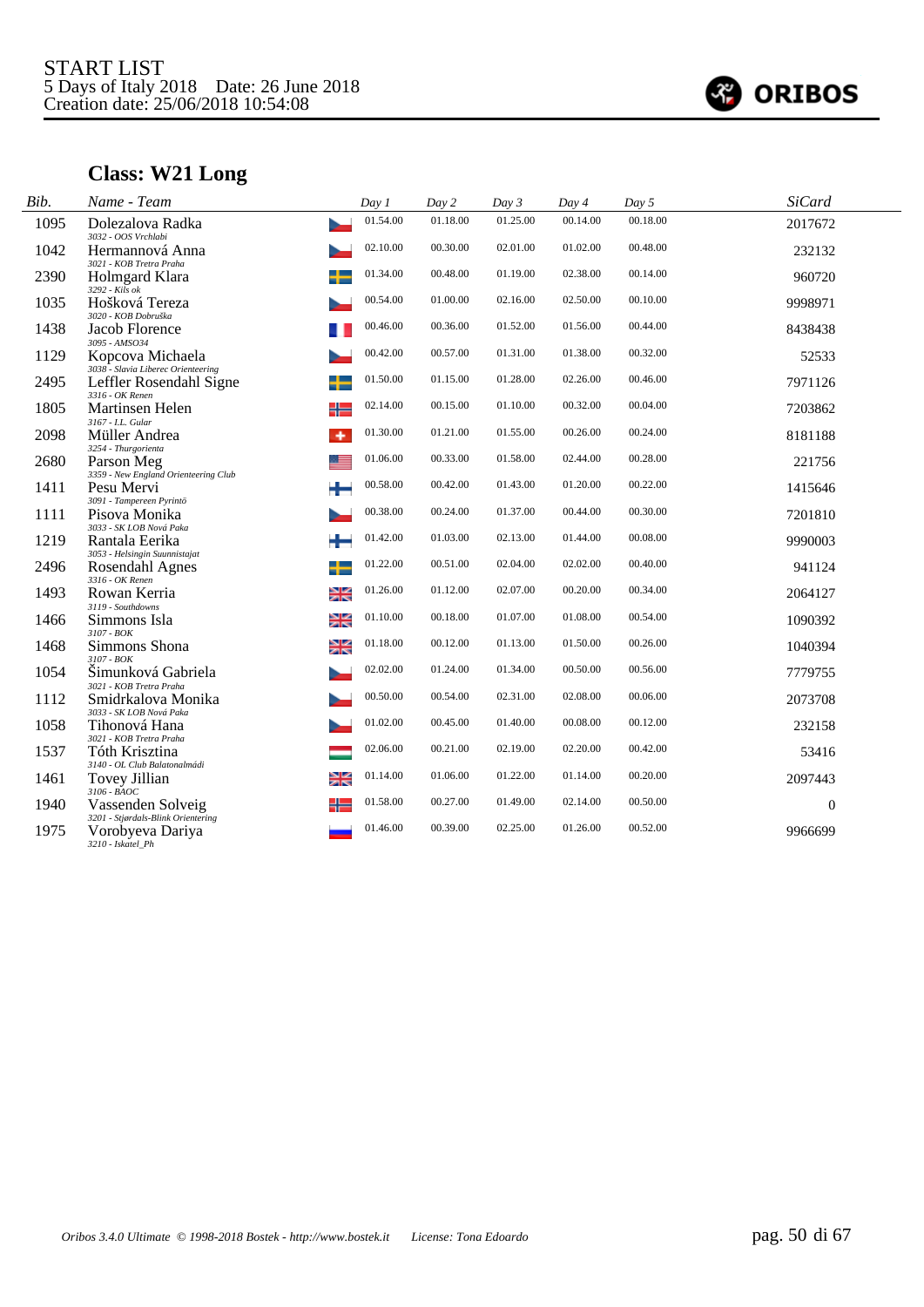

# **Class: W21 Short**

| Bib. | Name - Team                                                  | Day 1    | Day 2    | Day $3$  | Day 4    | Day 5    | <b>SiCard</b> |  |
|------|--------------------------------------------------------------|----------|----------|----------|----------|----------|---------------|--|
| 1342 | Anana-Saranen Joanne<br>÷<br>3078 - Pihkaniskat              | 00.15.00 | 00.25.00 | 00.41.00 | 00.44.00 | 00.25.00 | 7208156       |  |
| 2147 | Andersson Linnea<br>3262 - Bredaryds SOK                     | 01.06.00 | 01.40.00 | 01.50.00 | 02.02.00 | 01.37.00 | 888514        |  |
| 1841 | Ausen Kristine<br>╬<br>3180 - NTNUI                          | 01.09.00 | 00.37.00 | 01.23.00 | 01.56.00 | 00.58.00 | 262675        |  |
| 2662 | ╈<br>Axelsson Löfvenholm Kristina<br>3355 - Västvärmlands Ok | 00.18.00 | 00.40.00 | 02.11.00 | 00.41.00 | 00.22.00 | 260657        |  |
| 1677 | Bianco Annalisa<br>0599 - OR. ACADEMY PUGLIA                 | 00.30.00 | 00.58.00 | 01.20.00 | 01.38.00 | 01.40.00 | 1416584       |  |
| 2204 | Blom Julia<br>3270 - Frölunda OL                             | 01.00.00 | 01.04.00 | 01.17.00 | 02.05.00 | 01.22.00 | 344589        |  |
| 1009 | <b>Brown Felicity</b><br>3003 - IFK Lidingö                  | 00.39.00 | 00.31.00 | 01.44.00 | 02.08.00 | 00.37.00 | 1200904       |  |
| 1687 | Carluccio Maura<br>0624 - C.A. SPORTLEADER                   | 00.09.00 | 00.22.00 | 01.14.00 | 02.11.00 | 00.13.00 | 7180747       |  |
| 2152 | Elmblad Lisa<br>3262 - Bredaryds SOK                         | 00.21.00 | 01.46.00 | 01.02.00 | 01.53.00 | 01.16.00 | 950925        |  |
| 1745 | ╬<br>Fasting Guro Mari<br>3158 - Byåsen IL                   | 01.12.00 | 01.25.00 | 01.29.00 | 00.53.00 | 01.28.00 | 9200272       |  |
| 1526 | Glowka Janine<br>3136 - TSC Eintracht Dortmund 48/95         | 00.27.00 | 01.22.00 | 01.11.00 | 01.44.00 | 00.52.00 | 9005179       |  |
| 2644 | Hamrefors Sara<br>3354 - Västerås sok                        | 01.21.00 | 01.28.00 | 01.26.00 | 01.14.00 | 00.46.00 | 980422        |  |
| 2224 | Helmertz Sofia<br>3270 - Frölunda OL                         | 00.36.00 | 00.28.00 | 01.08.00 | 01.17.00 | 00.43.00 | 258677        |  |
| 1673 | Incerti Laura<br>0556 - IKP                                  | 00.45.00 | 01.37.00 | 01.05.00 | 01.23.00 | 01.25.00 | 2013233       |  |
| 1044 | Káninská Markéta<br>3021 - KOB Tretra Praha                  | 00.48.00 | 00.43.00 | 01.59.00 | 00.47.00 | 00.40.00 | 361934        |  |
| 1075 | Klašková Josefina<br>3026 - Oddíl OB Kotlárka                | 01.30.00 | 01.34.00 | 00.47.00 | 01.05.00 | 01.07.00 | 443061        |  |
| 2595 | Kristiansson Anna<br>3346 - Trollhättans SOK                 | 01.18.00 | 01.31.00 | 02.08.00 | 01.47.00 | 01.01.00 | 730615        |  |
| 1370 | Lähteenmäki Nelli<br>3085 - Rautabanaani                     | 00.24.00 | 00.34.00 | 00.50.00 | 01.35.00 | 01.10.00 | 1603319       |  |
| 1023 | Lehofer Petra<br>3012 - Naturfreunde Kühnsdorf               | 01.33.00 | 01.01.00 | 00.56.00 | 01.20.00 | 01.34.00 | 46496         |  |
| 2181 | Lindholm Erika<br>3264 - Centrum OK                          | 00.51.00 | 00.52.00 | 01.38.00 | 01.59.00 | 00.55.00 | 840209        |  |
| 1072 | Mertlikova Eliska<br>$3025$ - $missing$                      | 01.15.00 | 01.10.00 | 01.35.00 | 00.50.00 | 00.49.00 | 2126304       |  |
| 2165 | Östberg Katarina<br>3262 - Bredaryds SOK                     | 00.57.00 | 00.49.00 | 02.02.00 | 01.29.00 | 00.28.00 | 39491         |  |
| 1529 | Renker Johanna<br>3136 - TSC Eintracht Dortmund 48/95        | 00.54.00 | 01.49.00 | 01.41.00 | 01.26.00 | 00.34.00 | 9440402       |  |
| 1981 | Selezneva Natalia<br>3213 - Northern Wind                    | 00.33.00 | 00.55.00 | 02.05.00 | 01.02.00 | 01.13.00 | 1393834       |  |
| 1055 | Slotová Jarmila<br>3021 - KOB Tretra Praha                   | 01.27.00 | 01.16.00 | 00.59.00 | 01.08.00 | 01.43.00 | 7778650       |  |
| 2174 | Svensson Julia<br>3262 - Bredaryds SOK                       | 00.42.00 | 01.07.00 | 01.56.00 | 00.56.00 | 01.31.00 | 351102        |  |
| 1349 | Tervo Johanna<br>3078 - Pihkaniskat                          | 01.03.00 | 01.13.00 | 01.53.00 | 01.32.00 | 00.31.00 | 1399952       |  |
| 1152 | Vask Maarika<br>3045 - OK Ilves                              | 01.36.00 | 01.43.00 | 00.44.00 | 01.50.00 | 01.04.00 | 305688        |  |
|      |                                                              |          |          |          |          |          |               |  |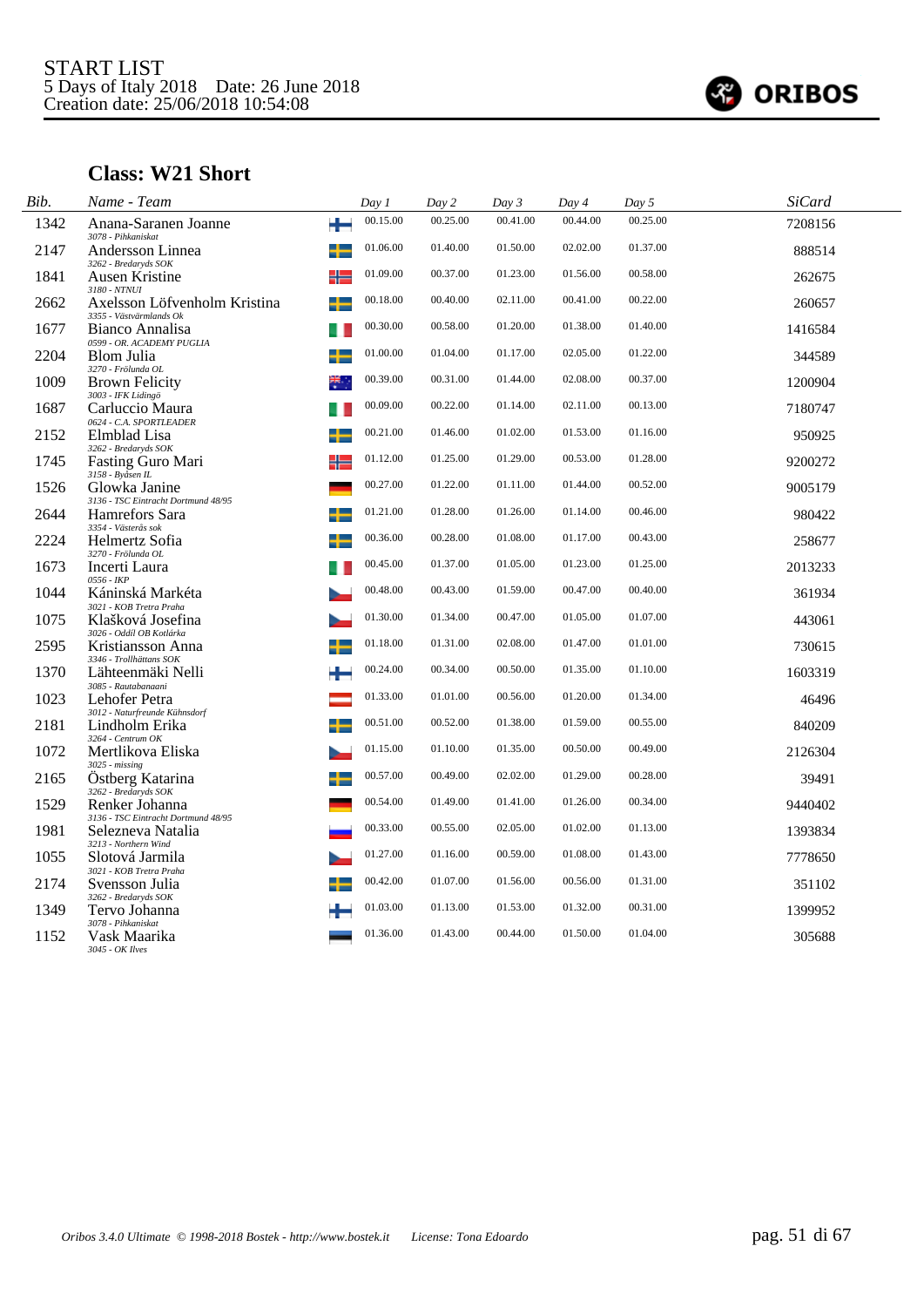

| Bib. | Name - Team                                                                     | Day 1    | Day 2    | Day 3    | Day 4    | Day 5    | <b>SiCard</b> |
|------|---------------------------------------------------------------------------------|----------|----------|----------|----------|----------|---------------|
| 1267 | ÷<br>Äijälä Tiina<br>3065 - Kangasala SK                                        | 00.48.00 | 00.59.00 | 00.06.00 | 01.29.00 | 01.35.00 | 2058189       |
| 1158 | Åkerman Anu                                                                     | 01.04.00 | 00.50.00 | 00.50.00 | 00.59.00 | 01.15.00 | 8012090       |
| 1190 | 3049 - Team Mjøkerman<br>Elovaara-Salmi Anna                                    | 01.36.00 | 00.17.00 | 00.10.00 | 00.29.00 | 02.01.00 | 207994        |
| 2330 | 3053 - Helsingin Suunnistajat<br>Eng Annica<br>3283 - IFK Göteborg              | 01.32.00 | 01.08.00 | 00.52.00 | 02.35.00 | 01.29.00 | 699202        |
| 1257 | <b>Fred Marie</b>                                                               | 01.20.00 | 01.29.00 | 00.56.00 | 01.47.00 | 01.33.00 | 1136136       |
| 1617 | 3060 - IF Femman<br>Giuganino Barbara                                           | 02.04.00 | 01.05.00 | 00.14.00 | 00.35.00 | 01.49.00 | 7202221       |
| 1843 | 0165 - POL. BESANESE<br>╬<br>Gjellestad Anja Berge                              | 02.08.00 | 01.20.00 | 00.36.00 | 01.35.00 | 01.37.00 | 1429656       |
| 2669 | 3181 - Nydalen SK<br>Gustafsson Eva<br>╈                                        | 01.52.00 | 01.14.00 | 00.12.00 | 02.17.00 | 01.47.00 | 7912134       |
| 1196 | 3356 - Växjö OK<br>Haarlaa Tiina                                                | 01.08.00 | 00.23.00 | 00.24.00 | 02.23.00 | 01.21.00 | 7211114       |
| 1540 | 3053 - Helsingin Suunnistajat<br><b>Healy Mary</b>                              | 00.44.00 | 01.23.00 | 00.16.00 | 01.59.00 | 01.45.00 | 8629122       |
| 2466 | $3142 - \check{G}EN$<br>Holmstrand Maria                                        | 02.16.00 | 00.14.00 | 00.58.00 | 00.05.00 | 02.05.00 | 790209        |
| 2008 | 3310 - OK Landehof<br>Hugelshofer Barbara<br>3222 - CA Rosé<br>۰                | 01.48.00 | 00.41.00 | 00.42.00 | 02.41.00 | 01.41.00 | 8636063       |
| 1260 | Huovinen Terhi                                                                  | 01.12.00 | 01.26.00 | 00.44.00 | 01.53.00 | 01.09.00 | 7211478       |
| 1718 | 3062 - Iisalmen Visa<br>Ivanauskaite Rasa                                       | 01.24.00 | 01.17.00 | 00.32.00 | 00.47.00 | 01.27.00 | 2024092       |
| 2338 | 3147 - OK Azuolas<br>Källstrand Karolina                                        | 02.20.00 | 00.11.00 | 00.04.00 | 00.11.00 | 02.03.00 | 262527        |
| 2239 | 3283 - IFK Göteborg<br>Martner Anna                                             | 01.44.00 | 01.11.00 | 00.40.00 | 01.05.00 | 01.55.00 | 11302         |
| 1064 | 3270 - Frölunda OL<br>Mesiarkin Kamila                                          | 00.56.00 | 00.56.00 | 00.02.00 | 01.17.00 | 01.53.00 | 7200319       |
| 1633 | 3023 - Magnus Orienteering<br>Palamara Stefania<br>0279 - TUMIZA OR. CHIARI     | 02.12.00 | 00.35.00 | 00.22.00 | 02.29.00 | 01.23.00 | 339424        |
| 1306 | Pursiainen Anu                                                                  | 00.52.00 | 00.32.00 | 00.28.00 | 02.05.00 | 01.25.00 | 7211476       |
| 1032 | 3075 - Nilsiän Nujakka<br>Rehn Nicki<br>ы                                       | 01.00.00 | 00.44.00 | 00.08.00 | 02.53.00 | 01.13.00 | 866016        |
| 2419 | 3018 - Foothills Wanderers Orienteering Club<br>Samor Lina<br>3297 - Lerums SOK | 02.00.00 | 00.29.00 | 00.48.00 | 02.11.00 | 01.57.00 | 8103050       |
| 1505 | Schmalfeld Karin                                                                | 01.16.00 | 00.26.00 | 00.30.00 | 01.23.00 | 01.11.00 | 555015        |
| 1707 | 3124 - BSV Halle Ammendorf<br>Sergenti Chiara                                   | 01.28.00 | 00.20.00 | 00.20.00 | 00.53.00 | 01.59.00 | 9170911       |
| 2657 | 0761 - ORIENTAMENTE<br>Thorsell Sofi                                            | 01.56.00 | 00.53.00 | 00.54.00 | 02.47.00 | 01.19.00 | 810706        |
| 1909 | 3354 - Västerås sok<br>Torgersen Tone                                           | 01.40.00 | 00.47.00 | 00.34.00 | 00.41.00 | 01.43.00 | $\theta$      |
| 1154 | 3195 - PWT NOR - Stavanger OK<br>Vanjuk Merike<br>3046 - Ok Kape                | 00.40.00 | 00.38.00 | 00.26.00 | 00.23.00 | 01.17.00 | 760603        |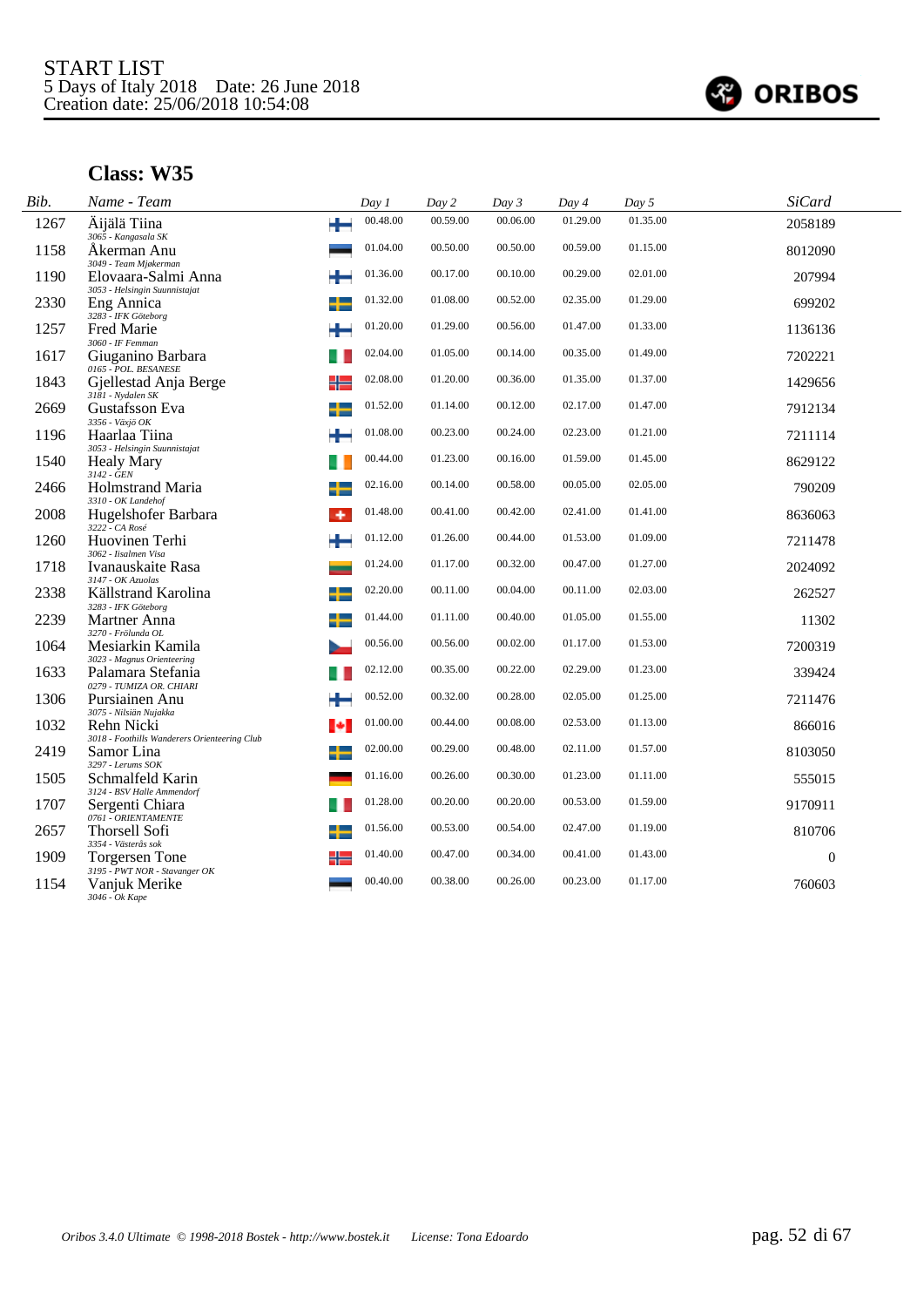

| Bib. | Name - Team                                             | Day 1                      | Day 2    | Day 3    | Day 4    | Day 5    | <b>SiCard</b> |
|------|---------------------------------------------------------|----------------------------|----------|----------|----------|----------|---------------|
| 1986 | Afanasyeva Irina<br>3216 - Pioneers                     | 01.15.00                   | 01.26.00 | 02.12.00 | 02.39.00 | 01.54.00 | 439222        |
| 2187 | Almquist Ann-Katrin<br>3268 - FK Göingarna              | 01.21.00                   | 01.44.00 | 01.32.00 | 01.51.00 | 02.40.00 | 446071        |
| 1978 | Averina Elena<br>3213 - Northern Wind                   | 01.17.00                   | 02.30.00 | 01.58.00 | 02.47.00 | 02.22.00 | 7201685       |
| 1077 | Baluskova Ida<br>3027 - OK 24 Praha                     | 00.43.00                   | 01.56.00 | 02.16.00 | 01.53.00 | 02.32.00 | 681852        |
| 1873 | Beitdokken Anita<br>3189 - Porsgrunn OL                 | 01.31.00<br>╬              | 02.38.00 | 02.34.00 | 02.41.00 | 01.18.00 | 237744        |
| 1681 | Bertoldi Katia<br>0600 - A.D. TRENT-O                   | 00.19.00                   | 01.42.00 | 02.24.00 | 02.03.00 | 02.12.00 | 7203755       |
| 1963 | <b>Biolik Agnieszka</b><br>3204 - UNTS                  | 00.39.00                   | 01.52.00 | 02.02.00 | 02.11.00 | 02.14.00 | 8197778       |
| 1547 | Corridori Chiara<br>0015 - OR. PERGINE                  | 01.09.00                   | 01.36.00 | 01.56.00 | 02.35.00 | 02.16.00 | 1601692       |
| 1750 | Danevad Karin Skedsmo<br>3160 - Fredrikstad SK          | 01.13.00<br>╬              | 02.00.00 | 01.10.00 | 01.57.00 | 02.38.00 | 237706        |
| 2217 | Fedje Karin<br>3270 - Frölunda OL                       | 00.21.00<br>╈              | 02.12.00 | 02.30.00 | 02.23.00 | 02.30.00 | 46953         |
| 1856 | Fredh Linda<br>3184 - OK Moss                           | 01.11.00<br>╬              | 02.46.00 | 01.20.00 | 02.33.00 | 01.48.00 | 681890        |
| 1684 | Guidolin Manuela<br>0600 - A.D. TRENT-O                 | 00.15.00                   | 02.20.00 | 01.50.00 | 01.33.00 | 01.20.00 | 210083        |
| 2022 | Handschin Barbara<br>3227 - FC Gelterkinden             | 01.27.00<br>۰              | 01.50.00 | 01.28.00 | 02.29.00 | 01.38.00 | 7900077       |
| 1149 | Jaaniste Triin<br>3045 - OK Ilves                       | 00.55.00                   | 01.54.00 | 02.32.00 | 01.55.00 | 02.00.00 | 7200979       |
| 1741 | Jensen Anne Birgitte<br>$3157$ - BUL Tromsø             | 00.25.00<br>╬              | 02.44.00 | 01.44.00 | 01.35.00 | 02.36.00 | 2060003       |
| 1365 | Kallioniemi Reija<br>3083 - Rasti-Lukko                 | 01.19.00<br>÷              | 01.28.00 | 01.24.00 | 02.17.00 | 01.46.00 | 237693        |
| 1787 | Kirkevik Stine Olsen<br>3165 - Hamar OK                 | 01.29.00<br>╬              | 01.58.00 | 01.16.00 | 01.47.00 | 02.04.00 | 7210080       |
| 1272 | Koski Hanna-Maija<br>3066 - Koovee                      | 01.39.00                   | 01.16.00 | 02.38.00 | 01.23.00 | 02.48.00 | 896970        |
| 1339 | Kosonen Hanna<br>$3077 - ORa$                           | 00.11.00                   | 02.50.00 | 01.06.00 | 02.53.00 | 01.14.00 | $\mathbf{0}$  |
| 1101 | Kutlvašrová Vladka<br>3032 - OOS Vrchlabi               | 00.13.00                   | 02.04.00 | 01.22.00 | 01.25.00 | 01.32.00 | 2060275       |
| 1324 | Laurila Milla<br>3076 - OK Trian                        | 01.35.00                   | 02.48.00 | 02.42.00 | 02.13.00 | 01.26.00 | $\mathbf{0}$  |
| 1400 | Liponkoski Teija<br>3091 - Tampereen Pyrintö            | 00.47.00                   | 02.34.00 | 02.20.00 | 02.25.00 | 02.26.00 | 690001        |
| 2050 | Maddalena Caia<br>3232 - O-92 Piano di Magadino         | 01.07.00<br>۰              | 02.16.00 | 02.04.00 | 02.05.00 | 02.18.00 | 8290574       |
| 1211 | Malmi Päivi<br>3053 - Helsingin Suunnistajat            | 00.37.00                   | 02.22.00 | 02.14.00 | 02.31.00 | 01.22.00 | 1401602       |
| 1132 | Martanova Daniela<br>3038 - Slavia Liberec Orienteering | 00.53.00                   | 01.24.00 | 01.42.00 | 01.45.00 | 02.46.00 | 2042502       |
| 1943 | Mjølhus Marianne Berge<br>$3202$ - Trollelg             | 00.59.00<br>╬              | 02.02.00 | 02.08.00 | 02.51.00 | 01.24.00 | 2123811       |
| 1378 | Niinimaki Riitta<br>3087 - SK Pohjantähti               | 00.51.00                   | 01.22.00 | 01.12.00 | 02.01.00 | 02.20.00 | 1401221       |
| 2475 | Nilsson Helene<br>3311 - OK Linné                       | 00.41.00<br>$\blacksquare$ | 02.28.00 | 01.40.00 | 01.29.00 | 02.42.00 | 18645         |
| 2528 | Ölfvingsson Madeleine<br>3327 - PWT SWE - Linköpings OK | 01.33.00<br>┶              | 02.36.00 | 02.00.00 | 02.19.00 | 02.34.00 | 751121        |
| 1437 | Pauna Arja<br>3094 - Vehkalahden Veikot                 | 00.17.00<br>÷              | 01.40.00 | 02.18.00 | 02.37.00 | 01.52.00 | 237698        |
| 1414 | Pihlajarinne Hanna<br>3091 - Tampereen Pyrintö          | 00.57.00                   | 02.08.00 | 01.18.00 | 01.59.00 | 01.44.00 | 690009        |
| 1139 | Reinwald Henriette<br>3040 - AMOK                       | 00.27.00                   | 01.32.00 | 02.36.00 | 01.27.00 | 01.42.00 | 2061662       |
| 1418 | Ritala Sanna<br>3091 - Tampereen Pyrintö                | 00.29.00<br>÷              | 01.30.00 | 01.52.00 | 02.21.00 | 02.44.00 | 690004        |
| 2294 | Rosén Lotta<br>3273 - Göteborg-Majorna OK               | 01.23.00<br>┶              | 02.14.00 | 01.48.00 | 02.07.00 | 01.40.00 | 429844        |
| 2068 | Rotzler Mirjam<br>3238 - OLG Aesch                      | 01.03.00<br>۰              | 01.48.00 | 02.06.00 | 01.49.00 | 01.50.00 | 8000078       |
| 1024 | Saggiorato Sindy<br>3013 - Balise 10                    | 01.05.00                   | 02.18.00 | 01.30.00 | 02.49.00 | 01.28.00 | 245790        |
| 2355 | Sandahl Helena<br>3286 - IK Hakarpspojkarna             | 00.23.00                   | 02.42.00 | 02.22.00 | 01.39.00 | 02.10.00 | 7504140       |
| 1465 | Simmons Alison<br>3107 - BOK                            | 01.01.00<br>≱≼             | 01.20.00 | 01.08.00 | 01.41.00 | 02.06.00 | 1150655       |

*Oribos 3.4.0 Ultimate © 1998-2018 Bostek - http://www.bostek.it License: Tona Edoardo* pag. 53 di 67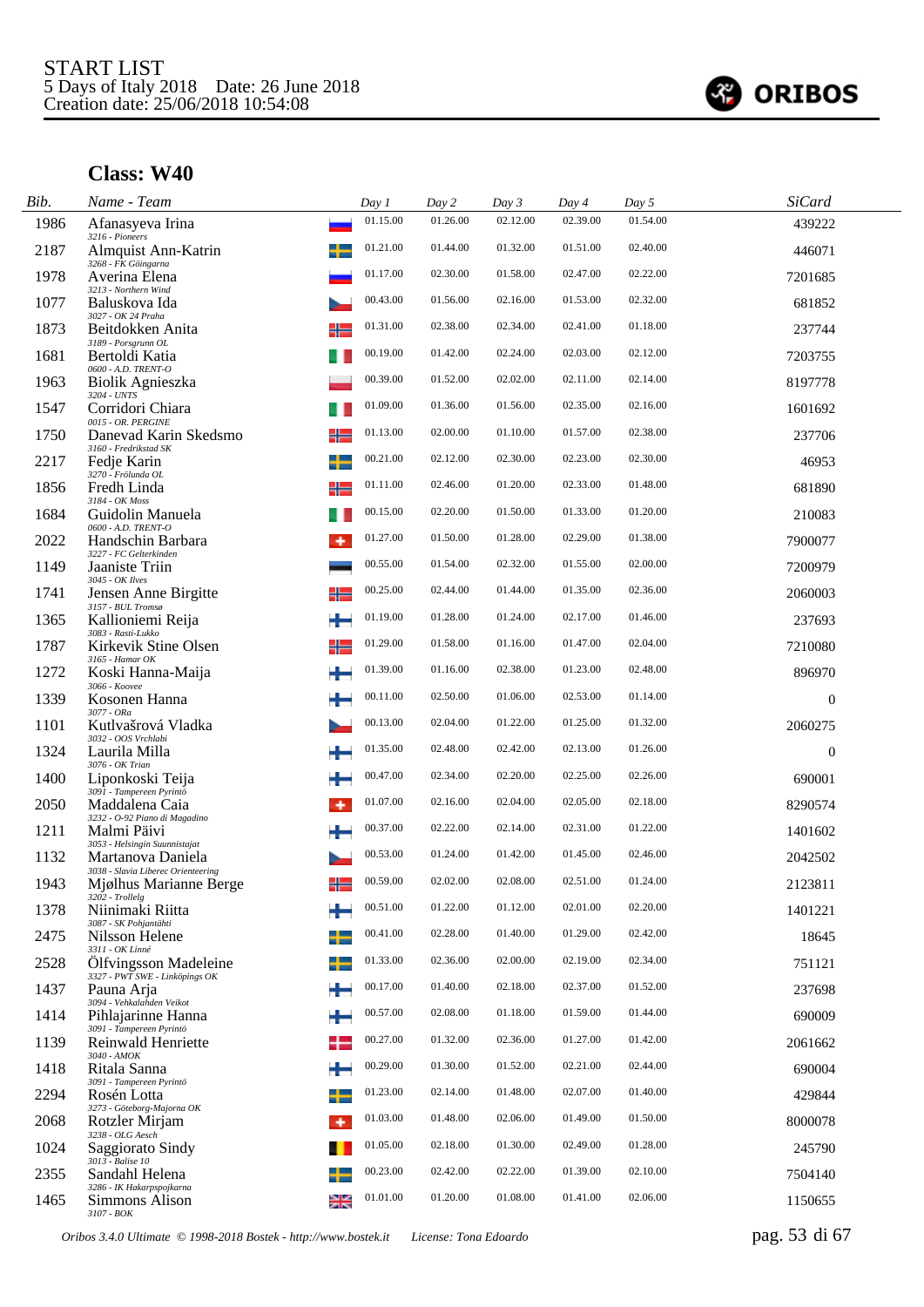

| Name - Team                   | Day 1                                                                                                                              | Day 2    | Day 3    | Day 4    | Day 5    | <b>SiCard</b> |  |
|-------------------------------|------------------------------------------------------------------------------------------------------------------------------------|----------|----------|----------|----------|---------------|--|
| Sorri Katja                   | 00.33.00                                                                                                                           | 02.40.00 | 01.38.00 | 01.31.00 | 02.24.00 | 886966        |  |
| Stokseth Heidi                | 01.37.00<br>╬═                                                                                                                     | 01.18.00 | 02.40.00 | 01.21.00 | 02.50.00 | 720325        |  |
| Tahvanainen Anu               | 00.35.00                                                                                                                           | 02.26.00 | 01.36.00 | 02.09.00 | 02.02.00 | 1201075       |  |
| Tervakangas Sanna             | 00.31.00                                                                                                                           | 01.38.00 | 02.28.00 | 01.43.00 | 01.58.00 | 7061274       |  |
| Wiersdalen Siv                | 00.45.00<br>╬═                                                                                                                     | 02.32.00 | 01.26.00 | 02.27.00 | 01.34.00 | 237736        |  |
| Wingstedt Anja                | 00.49.00<br>╬═                                                                                                                     | 02.10.00 | 01.54.00 | 02.43.00 | 01.30.00 | 2032          |  |
| Wong Wai Ching<br>3137 - HKOC | 01.25.00<br>蠹                                                                                                                      | 01.46.00 | 01.46.00 | 01.37.00 | 01.16.00 | 1814583       |  |
|                               | 3093 - Vaajakosken Terä<br>3164 - Halden SK<br>$3070 - LS - 37$<br>3051 - Espoon Suunta<br>3189 - Porsgrunn OL<br>3164 - Halden SK |          |          |          |          |               |  |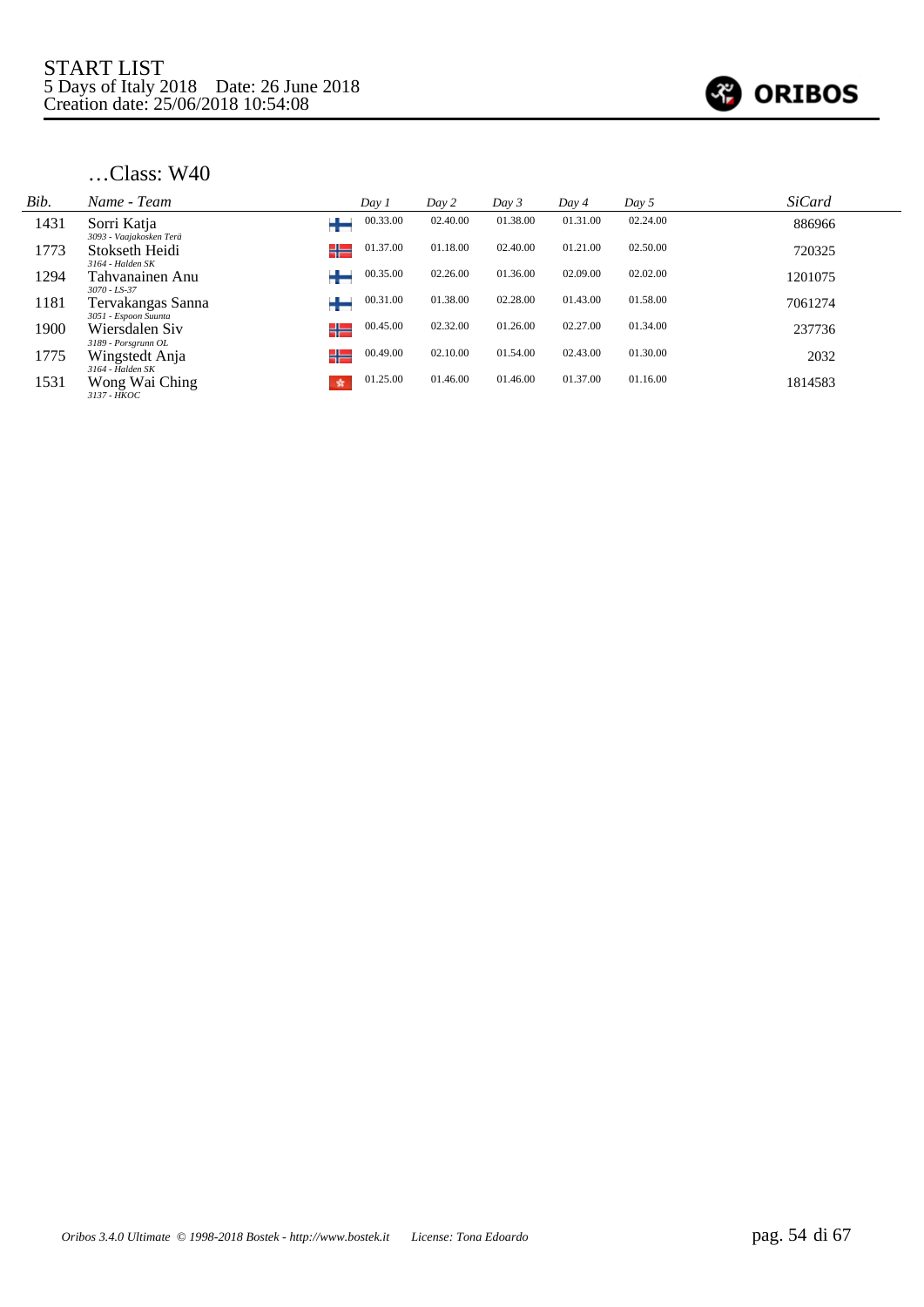

| Bib. | Name - Team                                                |   | Day 1    | Day 2    | Day 3    | Day 4    | Day 5    | <b>SiCard</b> |
|------|------------------------------------------------------------|---|----------|----------|----------|----------|----------|---------------|
| 1930 | Aksland Berit Våg<br>3199 - Sandnes IL                     | ╬ | 01.44.00 | 02.49.00 | 01.01.00 | 02.46.00 | 00.47.00 | 237767        |
| 2028 | Barca Sandra<br>3229 - GOV                                 | ۰ | 01.22.00 | 00.59.00 | 01.21.00 | 02.40.00 | 01.19.00 | 8638723       |
| 2591 | <b>Barkholt Wiklund Susanne</b><br>3346 - Trollhättans SOK |   | 00.42.00 | 02.33.00 | 01.03.00 | 01.20.00 | 01.51.00 | 8414141       |
| 1608 | Borroni Roberta<br>0158 - UNIONE LOMBARDA                  |   | 00.40.00 | 01.47.00 | 02.31.00 | 02.22.00 | 01.53.00 | 8290968       |
| 2470 | Boström Carina<br>3311 - OK Linné                          |   | 00.16.00 | 01.09.00 | 01.55.00 | 01.34.00 | 01.37.00 | 43943         |
| 2585 | Carlsson Ninni<br>3342 - Stora Tuna OK                     |   | 01.00.00 | 02.27.00 | 01.59.00 | 02.14.00 | 02.01.00 | 259274        |
| 1563 | Crepaz Manuela<br>0033 - U.S. PRIMIERO                     |   | 01.04.00 | 02.31.00 | 01.31.00 | 00.56.00 | 01.59.00 | 2053496       |
| 2364 | Dalheimer Tanja<br>3288 - IK Vikings OK                    |   | 00.18.00 | 02.05.00 | 01.47.00 | 01.00.00 | 02.17.00 | 8171270       |
| 1069 | Forstova Lenka<br>3024 - MFP Praha                         |   | 00.30.00 | 01.39.00 | 00.41.00 | 01.24.00 | 02.21.00 | 2079501       |
| 1163 | Francke Astra<br>3051 - Espoon Suunta                      |   | 01.28.00 | 02.45.00 | 01.49.00 | 02.18.00 | 01.43.00 | 7722609       |
| 2412 | Groth Cecilia<br>3294 - Kungälvs OK                        |   | 01.12.00 | 00.53.00 | 02.03.00 | 02.04.00 | 00.49.00 | 9721130       |
| 2372 | Gummesson Helena<br>3291 - Karlskrona SOK                  |   | 01.16.00 | 00.51.00 | 01.27.00 | 01.18.00 | 00.57.00 | 1100373       |
| 1097 | Hancova Alice<br>3032 - OOS Vrchlabi                       |   | 00.26.00 | 02.43.00 | 01.37.00 | 01.08.00 | 02.43.00 | 206480        |
| 2491 | Hermansson Ulrika<br>3314 - OK Orion                       |   | 01.56.00 | 02.15.00 | 01.41.00 | 00.44.00 | 01.09.00 | 7710203       |
| 2426 | Hugosson Cecilia<br>$3299$ - Lunds OK                      | ╅ | 00.50.00 | 02.51.00 | 00.53.00 | 00.38.00 | 02.25.00 | 745675        |
| 2137 | <b>Ivers</b> Nina<br>3259 - Attunda OK                     | ╈ | 01.38.00 | 01.43.00 | 00.45.00 | 01.52.00 | 02.09.00 | 7700211       |
| 1115 | Janovska Petra<br>3034 - SK Praga                          |   | 02.08.00 | 02.19.00 | 02.45.00 | 00.42.00 | 01.13.00 | 1470169       |
| 2561 | Jensen Kerstin<br>3334 - Skåneslättens OL                  |   | 00.44.00 | 01.27.00 | 00.51.00 | 01.14.00 | 02.19.00 | 7012262       |
| 2285 | Jodal Mia<br>3273 - Göteborg-Majorna OK                    |   | 02.02.00 | 01.53.00 | 01.17.00 | 01.04.00 | 02.03.00 | 9690621       |
| 9746 | <b>Johansson Anne</b><br>3076 - OK Trian                   | ÷ | 01.50.00 | 03.01.00 | 02.51.00 | 02.02.00 | 02.13.00 | $\mathbf{0}$  |
| 2664 | Johansson Kristin<br>3355 - Västvärmlands Ok               | ╈ | 00.38.00 | 02.07.00 | 01.23.00 | 01.56.00 | 01.27.00 | 8037839       |
| 2189 | Josarp Asa<br>3269 - Friskus Varberg                       | ┵ | 01.52.00 | 01.13.00 | 02.47.00 | 02.38.00 | 01.33.00 | 1690710       |
| 1390 | Joutsen Marja<br>3091 - Tampereen Pyrintö                  |   | 02.00.00 | 01.33.00 | 01.11.00 | 00.48.00 | 01.29.00 | 1009880       |
| 1202 | Juhola Piia<br>3053 - Helsingin Suunnistajat               |   | 01.48.00 | 01.19.00 | 00.43.00 | 01.54.00 | 01.21.00 | 7211519       |
| 1427 | Kahelin Anne<br>3093 - Vaajakosken Terä                    |   | 01.08.00 | 00.49.00 | 00.47.00 | 01.02.00 | 02.07.00 | 886962        |
| 1203 | Kainulainen Tiina<br>3053 - Helsingin Suunnistajat         |   | 01.58.00 | 01.01.00 | 00.57.00 | 01.36.00 | 02.05.00 | 201419        |
| 2518 | Karlsson Maria<br>3323 - Piteå IF                          |   | 00.54.00 | 01.49.00 | 02.41.00 | 01.30.00 | 01.05.00 | 437296        |
| 1125 | Kundratová Jana<br>3036 - SKOB Zlín                        |   | 00.58.00 | 01.15.00 | 02.27.00 | 01.26.00 | 01.41.00 | 7209278       |
| 2234 | Lamm Eva<br>3270 - Frölunda OL                             |   | 00.48.00 | 02.17.00 | 02.39.00 | 02.16.00 | 01.07.00 | 1690530       |
| 1327 | Lintula Kirsi<br>3076 - OK Trian                           |   | 01.46.00 | 02.53.00 | 02.53.00 | 01.28.00 | 02.39.00 | 354757        |
| 1830 | <b>Madslien Valborg</b><br>3175 - Lillehammer OK           | ╬ | 02.12.00 | 01.17.00 | 00.59.00 | 02.36.00 | 02.41.00 | 7010773       |
| 1886 | Mathisen Sara<br>3189 - Porsgrunn OL                       | ╬ | 00.10.00 | 02.23.00 | 01.33.00 | 01.38.00 | 00.41.00 | 7208209       |
| 1890 | Meen Lene<br>3189 - Porsgrunn OL                           | ╬ | 00.14.00 | 01.31.00 | 02.15.00 | 02.28.00 | 00.37.00 | 237730        |
| 1424 | Miøsund Katja<br>3092 - Team Mjøkerman                     | ┶ | 00.34.00 | 02.29.00 | 01.45.00 | 01.58.00 | 01.15.00 | 532006        |
| 1789 | Moen Øyfrid<br>$3165$ - Hamar $OK$                         | ╬ | 00.20.00 | 02.35.00 | 02.29.00 | 02.20.00 | 00.55.00 | 7000900       |
| 2652 | Nallgård Lill<br>3354 - Västerås sok                       |   | 01.40.00 | 01.03.00 | 01.09.00 | 01.16.00 | 01.03.00 | 450855        |
| 2341 | Noborn Karin<br>3283 - IFK Göteborg                        |   | 01.14.00 | 02.37.00 | 02.21.00 | 02.42.00 | 01.25.00 | 720413        |
| 2394 | Nordström Anna<br>3292 - Kils ok                           |   | 00.28.00 | 00.57.00 | 01.29.00 | 01.22.00 | 01.11.00 | 711022        |
|      |                                                            |   |          |          |          |          |          |               |

*Oribos 3.4.0 Ultimate © 1998-2018 Bostek - http://www.bostek.it License: Tona Edoardo* pag. 55 di 67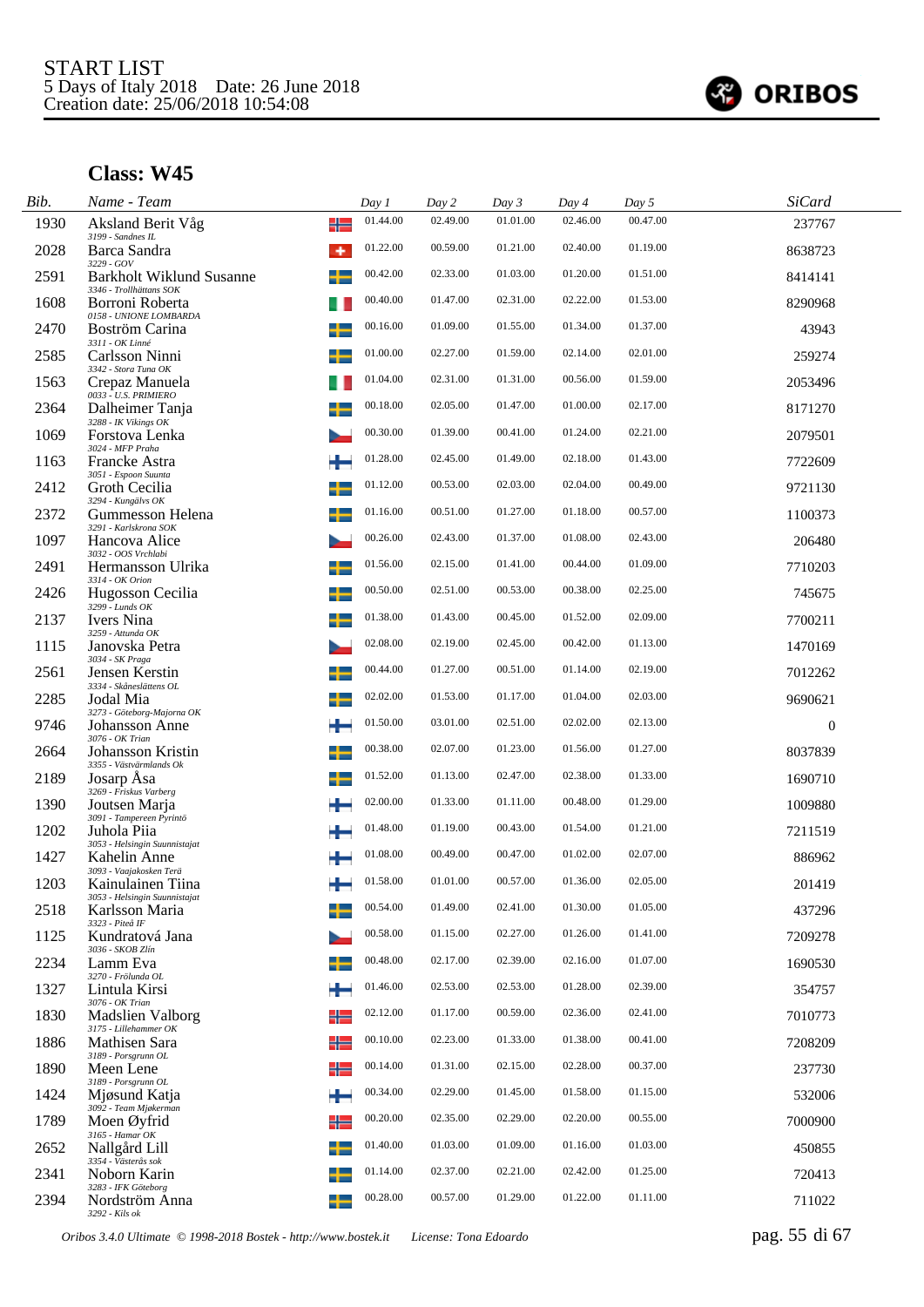

| Bib. | Name - Team                                                        | Day 1    | Day 2    | Day 3    | Day 4    | Day 5    | <b>SiCard</b> |  |
|------|--------------------------------------------------------------------|----------|----------|----------|----------|----------|---------------|--|
| 1957 | Nowak Barbara<br>3203 - HKS Azymut Mochy                           | 00.12.00 | 01.41.00 | 02.49.00 | 02.34.00 | 00.39.00 | 997889        |  |
| 2444 | Nylund Ek Marika<br>3301 - Nyköpings OK                            | 01.10.00 | 01.57.00 | 01.43.00 | 01.44.00 | 01.31.00 | 711002        |  |
| 2398 | Olm Ylva<br>3292 - Kils ok                                         | 00.52.00 | 02.01.00 | 01.57.00 | 02.06.00 | 02.37.00 | 407205        |  |
| 1859 | ╬<br><b>Olsen Kirsti Naess</b><br>3185 - OL Trollelg               | 01.34.00 | 01.23.00 | 02.25.00 | 01.10.00 | 01.23.00 | 1400542       |  |
| 2352 | <b>Ossiansson Maria</b><br>3286 - IK Hakarpspojkarna               | 00.32.00 | 02.13.00 | 01.53.00 | 01.42.00 | 01.55.00 | 700514        |  |
| 1063 | Pechova Iva<br>3022 - Lokomotiva Plzen                             | 01.54.00 | 01.25.00 | 02.09.00 | 02.44.00 | 00.53.00 | 2067245       |  |
| 1726 | Peciuriene Vilma<br>3149 - OK Perkunas                             | 01.18.00 | 01.07.00 | 02.19.00 | 00.50.00 | 02.33.00 | 211211        |  |
| 1757 | ╬<br>Poppe Hilde<br>3160 - Fredrikstad SK                          | 02.06.00 | 01.11.00 | 02.11.00 | 02.10.00 | 02.31.00 | $\mathbf{0}$  |  |
| 2011 | <b>Repond Sauty Francine</b><br>٠<br>3223 - Care-Vevey Orientation | 00.24.00 | 01.51.00 | 01.15.00 | 01.50.00 | 02.29.00 | 8643869       |  |
| 2358 | Roennborg Anna<br>3287 - IK UVEN                                   | 00.56.00 | 01.45.00 | 02.43.00 | 00.52.00 | 02.35.00 | 451920        |  |
| 1155 | Rõõm Margit<br>3047 - Rakvere OK                                   | 01.36.00 | 02.11.00 | 02.05.00 | 01.06.00 | 01.39.00 | 1394132       |  |
| 1230 | Salonen Heidi<br>٠.<br>3053 - Helsingin Suunnistajat               | 02.10.00 | 02.25.00 | 01.51.00 | 02.08.00 | 02.15.00 | 9101386       |  |
| 1071 | Sieglova Dagmar<br>$3024 - MFP$ Praha                              | 00.22.00 | 02.03.00 | 01.25.00 | 00.40.00 | 00.59.00 | 7201197       |  |
| 1925 | <b>Skram Tone</b><br>╬<br>3198 - Røyken OL                         | 01.32.00 | 02.09.00 | 02.37.00 | 02.12.00 | 01.49.00 | 1077088       |  |
| 2035 | Speziale Petra<br>۰<br>$3229 - GOV$                                | 01.02.00 | 01.55.00 | 02.35.00 | 02.26.00 | 01.57.00 | 8638743       |  |
| 1292 | Sundqvist Sari<br>3069 - Lahden Suunnistajat -37                   | 01.06.00 | 02.41.00 | 02.13.00 | 01.32.00 | 01.17.00 | 9201555       |  |
| 1243 | Tala Satu<br>3053 - Helsingin Suunnistajat                         | 01.42.00 | 01.37.00 | 01.39.00 | 02.00.00 | 00.45.00 | 331992        |  |
| 1421 | Tukiainen Miia<br>3091 - Tampereen Pyrintö                         | 02.04.00 | 02.39.00 | 01.19.00 | 02.24.00 | 01.47.00 | 7210966       |  |
| 1899 | Vassend Hilde<br>╬<br>3189 - Porsgrunn OL                          | 01.30.00 | 02.47.00 | 02.23.00 | 00.46.00 | 01.01.00 | 923401        |  |
| 1643 | Vassileva Tzvetanka<br>0368 - ARCO DI CARTA                        | 00.08.00 | 01.05.00 | 01.05.00 | 01.40.00 | 02.27.00 | 2029966       |  |
| 1159 | ÷<br>Vuorela Hanna<br>3050 - Espoon Akilles                        | 01.26.00 | 01.59.00 | 01.13.00 | 02.30.00 | 00.43.00 | 1417173       |  |
| 1185 | Wartiainen Piritta<br>3051 - Espoon Suunta                         | 00.36.00 | 02.21.00 | 01.07.00 | 01.48.00 | 00.51.00 | 8186820       |  |
| 2677 | Webb Pia<br>3358 - Cambridge Sports Union                          | 01.20.00 | 01.21.00 | 00.55.00 | 01.46.00 | 02.11.00 | 7109280       |  |
| 2489 | Zederin Weronica<br>3313 - OK Nackhe                               | 01.24.00 | 01.35.00 | 02.01.00 | 00.58.00 | 01.35.00 | 18514         |  |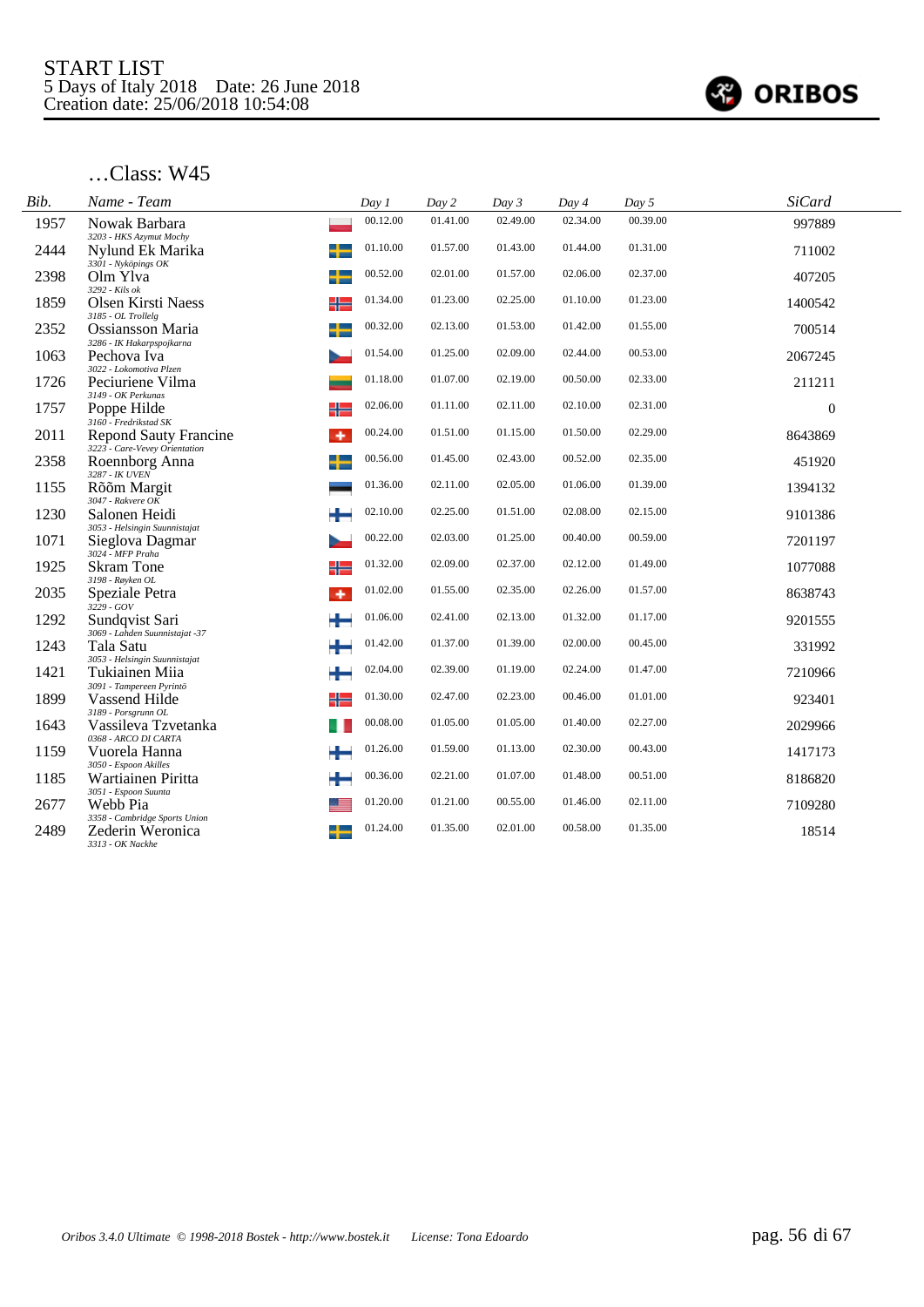

| Bib. | Name - Team                                          |                          | Day 1    | Day 2    | Day 3    | Day 4    | Day 5    | <b>SiCard</b>    |  |
|------|------------------------------------------------------|--------------------------|----------|----------|----------|----------|----------|------------------|--|
| 1307 | Aberg Inga-Lill<br>$3076 - OK$ Trian                 | ÷                        | 01.32.00 | 02.39.00 | 02.27.00 | 01.38.00 | 00.13.00 | $\theta$         |  |
| 2191 | Almehed Katarina<br>3270 - Frölunda OL               |                          | 01.21.00 | 02.04.00 | 01.28.00 | 01.43.00 | 01.25.00 | 248224           |  |
| 1910 | Alnæs Gry Anita Gjerde<br>3196 - Raumar Orienteering | ╬                        | 00.34.00 | 01.38.00 | 01.16.00 | 02.22.00 | 00.37.00 | 237759           |  |
| 2193 | Andreasson Annika<br>3270 - Frölunda OL              | ╈                        | 00.51.00 | 01.23.00 | 01.13.00 | 01.02.00 | 00.10.00 | 362502           |  |
| 1869 | Ausen Anniken<br>3189 - Porsgrunn OL                 | ╬                        | 01.22.00 | 02.12.00 | 01.48.00 | 02.03.00 | 00.59.00 | 226766           |  |
| 2543 | <b>Bernhed Anette</b><br>3332 - Sävedalens AIK       | ╈                        | 00.41.00 | 02.08.00 | 01.53.00 | 01.22.00 | 00.45.00 | 653358           |  |
| 2278 | Blom Lena<br>3273 - Göteborg-Majorna OK              |                          | 00.29.00 | 02.15.00 | 01.17.00 | 01.17.00 | 00.07.00 | 14066            |  |
| 2315 | Bogren Maria<br>3280 - IF Hagen orientering          |                          | 01.24.00 | 02.16.00 | 01.47.00 | 02.02.00 | 01.27.00 | 15696            |  |
| 2209 | Borne Katarina<br>3270 - Frölunda OL                 | $\overline{\phantom{a}}$ | 00.20.00 | 02.42.00 | 01.49.00 | 01.58.00 | 00.21.00 | 423427           |  |
| 2530 | Carlberg Marianne<br>$3328$ - Rånäs OK               | ┶                        | 00.53.00 | 02.03.00 | 02.12.00 | 01.44.00 | 01.10.00 | 650911           |  |
| 2433 | Carlsson Monica<br>3301 - Nyköpings OK               |                          | 01.23.00 | 02.27.00 | 01.59.00 | 01.39.00 | 00.55.00 | 306917           |  |
| 1807 | Christensen Lise<br>3168 - IK Vikings OK             | ╬                        | 01.29.00 | 01.28.00 | 01.03.00 | 02.21.00 | 00.24.00 | 237712           |  |
| 1999 | Conti Beltraminelli Marzia<br>3220 - ASCO Lugano     | ٠                        | 00.42.00 | 02.34.00 | 01.04.00 | 01.37.00 | 01.09.00 | 904119           |  |
| 1987 | Dobritskaya Elena<br>3217 - Vesta Spb                |                          | 01.14.00 | 01.25.00 | 02.03.00 | 01.41.00 | 01.01.00 | $\boldsymbol{0}$ |  |
| 2271 | Enmark Elisabet<br>3272 - Gävle OK                   |                          | 00.33.00 | 02.24.00 | 01.27.00 | 01.57.00 | 00.43.00 | 205412           |  |
| 1514 | Finkenstaedt Andrea<br>3132 - OLV Uslar              |                          | 01.13.00 | 02.02.00 | 02.13.00 | 02.08.00 | 01.03.00 | 2701             |  |
| 1878 | <b>Gammelsæter Tone</b><br>3189 - Porsgrunn OL       |                          | 00.12.00 | 01.26.00 | 01.10.00 | 02.20.00 | 00.15.00 | 237752           |  |
| 1736 | Gaski Margrete<br>3155 - Bardu IL                    | ╬                        | 00.54.00 | 01.56.00 | 01.11.00 | 02.01.00 | 01.28.00 | 7306302          |  |
| 1499 | Gillies Elaine<br>3121 - Tayside Orienteers          | ≱≼                       | 00.11.00 | 02.01.00 | 02.14.00 | 01.15.00 | 00.53.00 | 9181264          |  |
| 1683 | Grigolli Brunella<br>0600 - A.D. TRENT-O             |                          | 00.43.00 | 01.51.00 | 02.22.00 | 02.18.00 | 01.22.00 | 52826            |  |
| 2107 | Grob Brigitte<br>3255 - Ulu's Reisewelt              | ۰                        | 00.23.00 | 01.32.00 | 02.05.00 | 01.34.00 | 00.44.00 | 8090767          |  |
| 2641 | Gunnarsson Inger<br>3354 - Västerås sok              |                          | 01.12.00 | 02.22.00 | 02.16.00 | 02.15.00 | 00.57.00 | 997933           |  |
| 2369 | Hallberg Hansson Agneta<br>3290 - Jönköpings OK      |                          | 01.20.00 | 02.35.00 | 02.08.00 | 01.10.00 | 00.11.00 | 9009693          |  |
| 2464 | Halvarsson Christina<br>3309 - OK Kroppefjäll        |                          | 00.56.00 | 02.13.00 | 01.52.00 | 02.04.00 | 00.25.00 | 14014            |  |
| 1300 | Harju Ulla<br>$3072 - missing$                       |                          | 01.11.00 | 01.54.00 | 01.33.00 | 01.53.00 | 00.36.00 | 1131064          |  |
| 2612 | Hatlen Monica<br>3348 - Tullinge SK                  |                          | 00.52.00 | 01.55.00 | 01.06.00 | 01.51.00 | 01.04.00 | 650324           |  |
| 1313 | Holmgren Ulrica<br>$3076 - OK$ Trian                 |                          | 01.30.00 | 02.43.00 | 02.25.00 | 01.32.00 | 00.08.00 | 8241605          |  |
| 1510 | Hufnagel Ingrid<br>3128 - OLA TSV Deggendorf         |                          | 00.17.00 | 02.25.00 | 02.02.00 | 01.12.00 | 01.07.00 | 8024566          |  |
| 2282 | Jellvert Åsa<br>3273 - Göteborg-Majorna OK           |                          | 00.21.00 | 01.30.00 | 01.37.00 | 01.47.00 | 00.56.00 | 1671128          |  |
| 2374 | Johansson Anne<br>3291 - Karlskrona SOK              |                          | 00.27.00 | 01.29.00 | 01.22.00 | 02.07.00 | 00.29.00 | 9670918          |  |
| 2159 | Johansson Kristina<br>3262 - Bredaryds SOK           |                          | 00.19.00 | 01.59.00 | 02.18.00 | 01.26.00 | 01.15.00 | 25412            |  |
| 1850 | Jonsson Maria<br>3182 - Nydalens SK                  | ╬═                       | 01.18.00 | 02.23.00 | 01.07.00 | 01.48.00 | 00.32.00 | 676767           |  |
| 2378 | Josefsson Annika<br>3291 - Karlskrona SOK            | ╈                        | 00.47.00 | 02.38.00 | 01.19.00 | 02.17.00 | 01.24.00 | 12577            |  |
| 2407 | Jungåker Lotta<br>3293 - Korsnäs IF OK               |                          | 00.36.00 | 01.57.00 | 01.58.00 | 01.27.00 | 00.34.00 | 651229           |  |
| 1206 | Kallela Sari<br>3053 - Helsingin Suunnistajat        |                          | 01.03.00 | 01.58.00 | 01.55.00 | 02.06.00 | 00.12.00 | 9201391          |  |
| 1732 | Karlsen Britt<br>3153 - Askøy, Norway                | ╬                        | 00.18.00 | 02.31.00 | 02.20.00 | 01.05.00 | 00.51.00 | 1304011          |  |
| 1076 | Klašková Katerina<br>3026 - Oddíl OB Kotlárka        |                          | 00.13.00 | 01.31.00 | 02.26.00 | 01.20.00 | 00.19.00 | 49806            |  |
| 1881 | Kornmo Kristin<br>3189 - Porsgrunn OL                |                          | 00.24.00 | 01.41.00 | 01.34.00 | 01.16.00 | 00.35.00 | 237749           |  |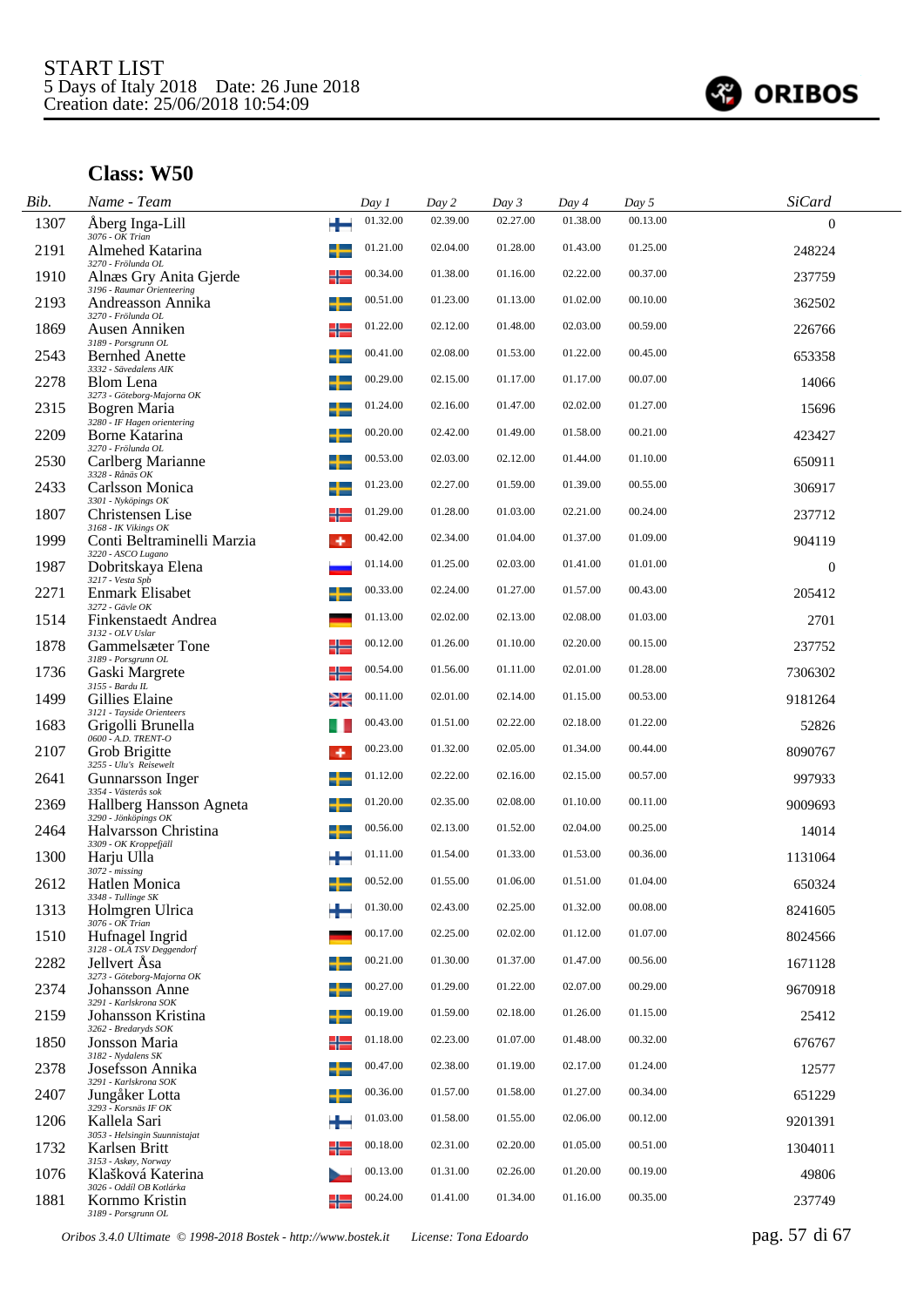

| Bib. | Name - Team                                                    |    | Day 1    | Day 2    | Day 3    | Day 4    | Day 5        | <b>SiCard</b>    |  |
|------|----------------------------------------------------------------|----|----------|----------|----------|----------|--------------|------------------|--|
| 1367 | Koskela Sari<br>3364 - Rasti-Jussit                            | ÷  | 01.07.00 | 02.00.00 | 01.36.00 | 02.10.00 | 01.11.00     | 7211103          |  |
| 2597 | Kristiansson Gitte                                             | ┻  | 00.45.00 | 01.35.00 | 02.09.00 | 02.12.00 | 01.17.00     | 981927           |  |
| 2286 | 3346 - Trollhättans SOK<br>Kuhlin Annika                       |    | 01.15.00 | 01.45.00 | 01.42.00 | 01.33.00 | 00.40.00     | 1670411          |  |
| 2236 | 3273 - Göteborg-Majorna OK<br>Lamm Malin<br>3270 - Frölunda OL |    | 01.02.00 | 02.18.00 | 01.35.00 | 01.14.00 | 00.16.00     | 1680711          |  |
| 1688 | Lapenna Annunziata<br>0624 - C.A. SPORTLEADER                  |    | 00.57.00 | 02.09.00 | 01.14.00 | 01.21.00 | 01.21.00     | 2065854          |  |
| 2648 | Larsson Catarina<br>3354 - Västerås sok                        |    | 00.59.00 | 01.50.00 | 01.50.00 | 01.29.00 | 00.52.00     | 680403           |  |
| 1323 | Laurila Anneli<br>3076 - OK Trian                              |    | 01.26.00 | 02.37.00 | 02.21.00 | 01.59.00 | 01.06.00     | $\mathbf{0}$     |  |
| 1551 | Leonardelli Angela<br>0015 - OR. PERGINE                       |    | 00.35.00 | 01.22.00 | 01.46.00 | 01.08.00 | 01.19.00     | 2011061          |  |
| 1490 | Lines Clare<br>3119 - Southdowns                               | ≱≼ | 01.08.00 | 02.29.00 | 02.01.00 | 01.52.00 | 00.41.00     | 220997           |  |
| 1802 | Linga Mai Helen<br>3167 - I.L. Gular                           | ╬  | 01.31.00 | 01.21.00 | 01.08.00 | 01.19.00 | 00.09.00     | 341330           |  |
| 2558 | Logren Ulrika<br>3333 - Sjövalla FK                            | ┶  | 00.25.00 | 01.27.00 | 01.26.00 | 02.05.00 | 00.49.00     | 342861           |  |
| 1819 | Mulen Ingvild<br>3173 - Kristiansand Orienteringsklubb         | ╬  | 00.39.00 | 02.32.00 | 01.12.00 | 02.13.00 | 00.22.00     | 7578067          |  |
| 1790 | <b>Myklebust Marianne</b><br>3165 - Hamar OK                   | ╬  | 01.00.00 | 01.34.00 | 01.15.00 | 02.23.00 | 00.38.00     | 9640750          |  |
| 2441 | Nilsson Eva-Lena<br>3301 - Nyköpings OK                        |    | 01.04.00 | 01.48.00 | 01.44.00 | 01.25.00 | 01.18.00     | 9650915          |  |
| 1772 | Nordbrøden Monica<br>3164 - Halden SK                          |    | 00.46.00 | 01.33.00 | 02.10.00 | 01.36.00 | $-12 - 12 -$ | 23856            |  |
| 1353 | Paalanen Anne<br>3080 - Rajamäen Rykmentti                     | ÷  | 01.16.00 | 02.26.00 | 01.31.00 | 01.07.00 | 01.26.00     | 1304194          |  |
| 2381 | Pettersson Eva<br>3291 - Karlskrona SOK                        |    | 00.38.00 | 01.47.00 | 01.25.00 | 02.11.00 | 01.13.00     | 661215           |  |
| 1658 | Pierucci Isabella<br>0464 - G.S. CAPANNORI                     |    | 00.14.00 | 01.24.00 | 01.43.00 | 01.11.00 | 00.42.00     | 210849           |  |
| 2533 | Pousette Anki<br>3328 - Rånäs OK                               |    | 00.32.00 | 01.53.00 | 01.40.00 | 01.13.00 | 00.27.00     | 630725           |  |
| 1177 | Pyymäki Pirjo<br>3051 - Espoon Suunta                          |    | 00.28.00 | 02.05.00 | 01.45.00 | 01.18.00 | 00.48.00     | 700999           |  |
| 1728 | Raaen Trine Marit<br>3151 - Aker Brygge Orientering            | ╬  | 00.49.00 | 01.43.00 | 01.18.00 | 02.14.00 | 00.20.00     | 1415171          |  |
| 1220 | Rantala Eija<br>3053 - Helsingin Suunnistajat                  |    | 01.27.00 | 01.49.00 | 01.39.00 | 02.16.00 | 00.47.00     | 9999904          |  |
| 1015 | Read Wendy<br>3007 - Ugly Gully Orienteers                     |    | 00.50.00 | 02.10.00 | 01.20.00 | 01.01.00 | 00.23.00     | 1396330          |  |
| 1289 | Remahl Virpi<br>3069 - Lahden Suunnistajat -37                 |    | 00.30.00 | 02.06.00 | 02.15.00 | 01.50.00 | 00.17.00     | 2020751          |  |
| 2297 | Sander Agneta<br>3273 - Göteborg-Majorna OK                    |    | 01.10.00 | 02.33.00 | 02.24.00 | 01.54.00 | 01.14.00     | $\boldsymbol{0}$ |  |
| 1277 | Schüle Katja<br>3066 - Koovee                                  |    | 01.19.00 | 02.19.00 | 01.57.00 | 01.46.00 | 00.50.00     | 7208191          |  |
| 2301 | Sellgren Helena<br>3273 - Göteborg-Majorna OK                  |    | 00.48.00 | 01.36.00 | 02.17.00 | 01.24.00 | 00.46.00     | 641125           |  |
| 2274 | Sjöberg Anette<br>$3272$ - Gävle OK                            |    | 00.44.00 | 01.39.00 | 01.32.00 | 01.04.00 | 01.16.00     | 351180           |  |
| 2170 | Skalberg Chatarina<br>3262 - Bredaryds SOK                     |    | 01.05.00 | 02.30.00 | 02.06.00 | 01.09.00 | 01.23.00     | 19747            |  |
| 2399 | <b>Skoglund Charlotte</b><br>$3292 -$ Kils ok                  |    | 00.15.00 | 01.46.00 | 01.54.00 | 01.42.00 | 00.54.00     | 258542           |  |
| 2403 | Skoog Helen<br>$3292 - Kils$ ok                                |    | 01.06.00 | 02.28.00 | 01.41.00 | 01.23.00 | 00.26.00     | 9670905          |  |
| 2253 | Stensöta Helena<br>3270 - Frölunda OL                          |    | 01.17.00 | 02.07.00 | 01.23.00 | 01.00.00 | 01.02.00     | 2065240          |  |
| 2172 | Svensson Carina<br>3262 - Bredaryds SOK                        |    | 01.09.00 | 02.40.00 | 02.00.00 | 01.06.00 | 01.00.00     | 888519           |  |
| 1928 | Syversen Ida<br>3198 - Røyken OL                               | ╬  | 00.31.00 | 02.14.00 | 02.19.00 | 01.45.00 | 01.05.00     | 7203427          |  |
| 1156 | Talver Aari<br>3048 - SK Mercury                               |    | 00.40.00 | 02.20.00 | 02.07.00 | 01.03.00 | 01.29.00     | 1405505          |  |
| 1352 | Tervo-Rantakokko Tiina<br>3079 - PWT FIN                       |    | 00.58.00 | 01.52.00 | 01.51.00 | 01.55.00 | 00.33.00     | 7207368          |  |
| 1538 | <b>Tóth Margit</b><br>3140 - OL Club Balatonalmádi             |    | 00.37.00 | 01.40.00 | 01.38.00 | 01.40.00 | 00.58.00     | 46143            |  |
| 1182 | Varpula Marjut<br>3051 - Espoon Suunta                         |    | 00.55.00 | 01.37.00 | 01.24.00 | 01.31.00 | 00.31.00     | 8271065          |  |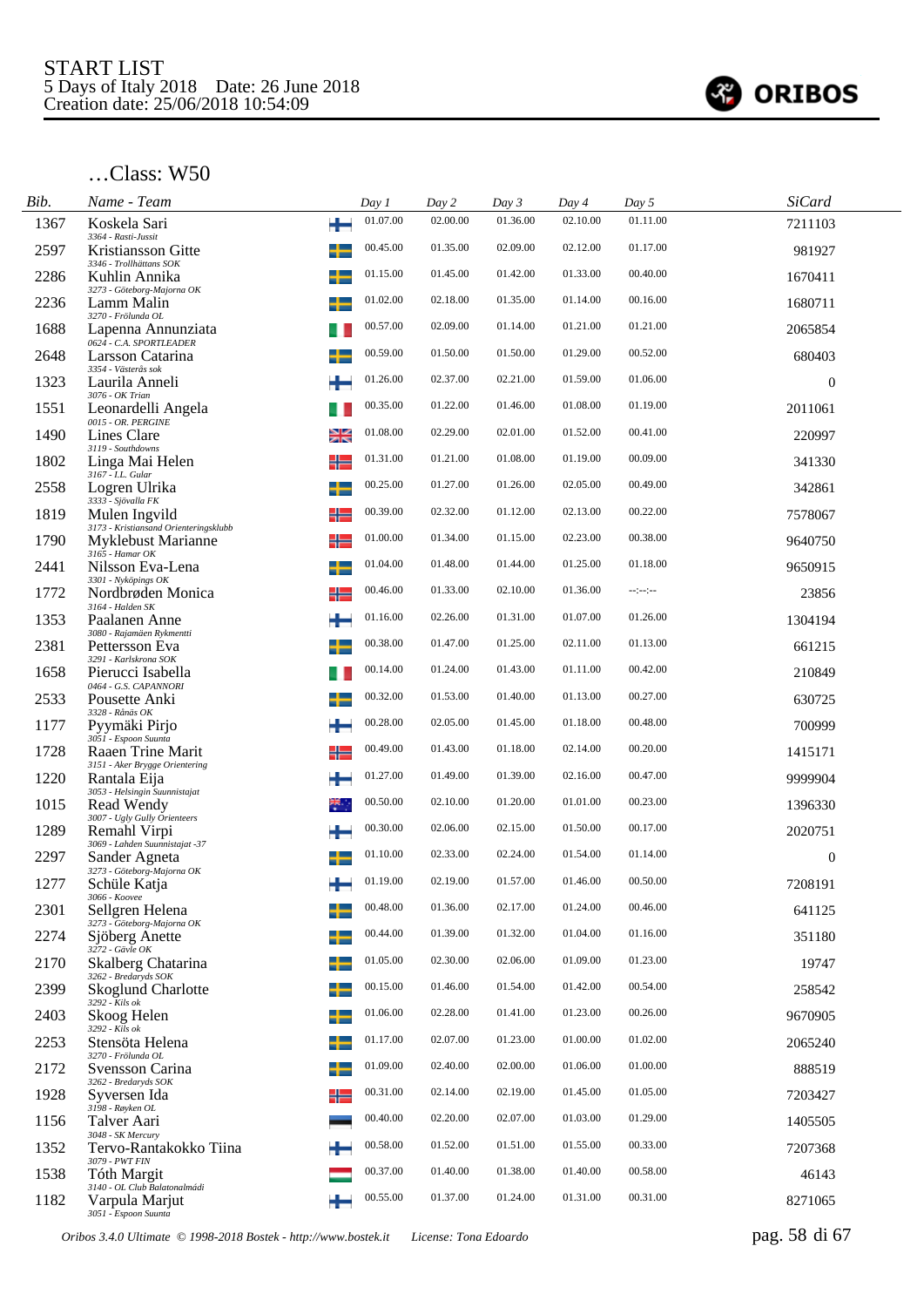

| Bib. | Name - Team                              | Day 1         | Day 2    | Day 3    | Day 4    | Day 5    | <b>SiCard</b> |
|------|------------------------------------------|---------------|----------|----------|----------|----------|---------------|
| 1338 | Vepsänrepo Silja<br>$3076$ - $OK$ Trian  | 01.28.00      | 02.41.00 | 02.23.00 | 01.35.00 | 01.12.00 |               |
| 2179 | Wadensjö Leo Åsa<br>3262 - Bredaryds SOK | 00.22.00<br>╈ | 02.21.00 | 01.05.00 | 02.00.00 | 00.28.00 |               |
| 2262 | Wallenius Malin<br>3270 - Frölunda OL    | 00.26.00<br>╈ | 02.36.00 | 02.04.00 | 01.28.00 | 01.20.00 | 14105         |
| 2672 | Wickbom Anneli<br>3357 - Vittjärvs IK    | 01.25.00<br>╅ | 01.42.00 | 01.09.00 | 02.19.00 | 00.14.00 | 262143        |
| 2264 | Wide Marie<br>3270 - Frölunda OL         | 00.16.00<br>╅ | 02.11.00 | 01.30.00 | 01.56.00 | 01.08.00 | 263549        |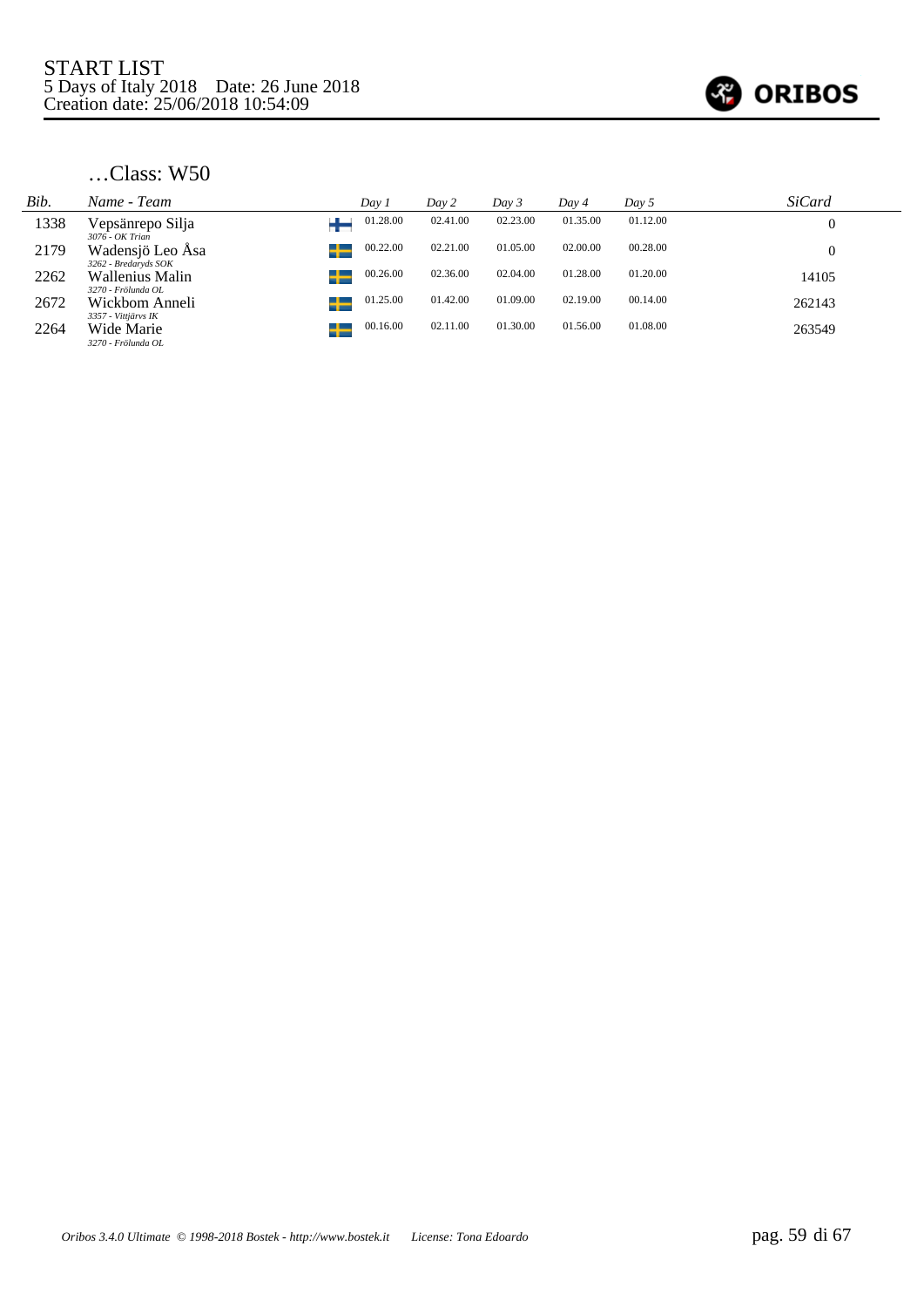

| Bib. | Name - Team                                              |    | Day 1    | Day 2    | Day 3    | Day 4    | Day 5    | <b>SiCard</b> |  |
|------|----------------------------------------------------------|----|----------|----------|----------|----------|----------|---------------|--|
| 1384 | Annila Päivi<br>3091 - Tampereen Pyrintö                 | ÷  | 02.07.00 | 02.11.00 | 02.19.00 | 01.32.00 | 00.39.00 | 9005250       |  |
| 1088 | Balcarova Eva<br>3031 - OK99 Hradec Králové              |    | 02.01.00 | 00.39.00 | 00.45.00 | 00.58.00 | 02.07.00 | 301691        |  |
| 2577 | Bergstrand Kristina<br>3339 - Söders-Tyresö              |    | 00.59.00 | 01.33.00 | 02.03.00 | 01.16.00 | 00.29.00 | 631004        |  |
| 1904 | Berntsen Grete<br>3192 - PWT NOR - Måren OK              | ╬  | 00.25.00 | 01.41.00 | 01.21.00 | 01.44.00 | 02.23.00 | 1250859       |  |
| 2574 | Boberg Asa<br>3338 - Söderhamns OK                       | +  | 01.25.00 | 01.23.00 | 02.17.00 | 01.02.00 | 01.43.00 | 9600629       |  |
| 2637 | Boman Gunilla<br>3354 - Västerås sok                     |    | 02.11.00 | 01.35.00 | 02.01.00 | 00.34.00 | 00.19.00 | 347192        |  |
| 1734 | <b>Brurberg May Bente</b><br>3154 - Ås-NMBU Orientering  | ╬  | 01.33.00 | 02.07.00 | 00.23.00 | 01.04.00 | 02.11.00 | 7120863       |  |
| 1471 | Collins Julie<br>3109 - DFOK                             | ≱≼ | 01.59.00 | 01.31.00 | 00.51.00 | 01.36.00 | 01.59.00 | 220766        |  |
| 2104 | Daniel Edit<br>3255 - Ulu's Reisewelt                    | ۰  | 00.15.00 | 00.31.00 | 00.19.00 | 02.08.00 | 01.09.00 | 8580818       |  |
| 2639 | Davidsson Annika<br>3354 - Västerås sok                  |    | 01.53.00 | 02.03.00 | 02.15.00 | 01.08.00 | 01.37.00 | 409877        |  |
| 1447 | Dermine Isabelle<br>3101 - Dauphiné Orientation          |    | 02.13.00 | 00.27.00 | 01.05.00 | 01.40.00 | 00.35.00 | 2027652       |  |
| 1094 | Dolezalova Jana<br>3032 - OOS Vrchlabi                   |    | 00.41.00 | 01.25.00 | 01.09.00 | 00.42.00 | 00.43.00 | 438034        |  |
| 1148 | Einpaul Virve<br>3045 - OK Ilves                         |    | 00.47.00 | 00.47.00 | 00.57.00 | 00.40.00 | 01.27.00 | 1410828       |  |
| 1162 | Elfving Mepa<br>3051 - Espoon Suunta                     |    | 00.33.00 | 01.15.00 | 02.13.00 | 01.50.00 | 01.25.00 | 1470448       |  |
| 1730 | <b>Engzelius Margrete</b><br>3152 - Asker Skiklubb       |    | 01.51.00 | 01.37.00 | 01.07.00 | 01.42.00 | 00.31.00 | 889127        |  |
| 1343 | Eronen Jaana<br>3078 - Pihkaniskat                       |    | 01.29.00 | 00.43.00 | 01.37.00 | 01.28.00 | 01.29.00 | 1301923       |  |
| 1560 | Gheda Marina<br>0029 - VITTORIENT                        |    | 01.03.00 | 00.49.00 | 01.15.00 | 00.30.00 | 01.33.00 | 1193577       |  |
| 1524 | Glowka Barbara<br>3136 - TSC Eintracht Dortmund 48/95    |    | 01.31.00 | 01.51.00 | 01.53.00 | 00.36.00 | 01.15.00 | 6320          |  |
| 2023 | Guglielmetti Daniela<br>3228 - GOLD Savosa               | ۰  | 01.19.00 | 01.03.00 | 00.25.00 | 01.52.00 | 01.35.00 | 8099999       |  |
| 2513 | Hammarfalk Kristina<br>3322 - Östersunds OK              |    | 01.27.00 | 01.27.00 | 01.01.00 | 00.52.00 | 02.17.00 | 2085498       |  |
| 1768 | Haugen Anne Julsrud<br>3164 - Halden SK                  | ╬  | 01.13.00 | 02.13.00 | 00.35.00 | 02.06.00 | 01.17.00 | 404236        |  |
| 2222 | Helmertz Karin<br>3270 - Frölunda OL                     |    | 00.21.00 | 00.33.00 | 01.03.00 | 00.38.00 | 01.53.00 | 352277        |  |
| 1478 | Hermann Eliza<br>$3112 - HH$                             | ≱≼ | 02.05.00 | 01.07.00 | 01.57.00 | 00.24.00 | 01.03.00 | 411009        |  |
| 2111 | Husner Lily<br>3255 - Ulu's Reisewelt                    | ۰  | 02.03.00 | 01.11.00 | 00.41.00 | 01.24.00 | 01.05.00 | 8041161       |  |
| 1784 | Jevne Anne-Guri<br>3165 - Hamar OK                       |    | 00.27.00 | 01.39.00 | 01.31.00 | 01.10.00 | 00.25.00 | 421892        |  |
| 1092 | Justová Jana<br>3031 - OK99 Hradec Králové               |    | 01.01.00 | 01.59.00 | 01.55.00 | 00.18.00 | 00.47.00 | 207818        |  |
| 1105 | Kabrtova Iva<br>3033 - SK LOB Nová Paka                  |    | 01.15.00 | 01.49.00 | 00.37.00 | 01.00.00 | 01.01.00 | 2113055       |  |
| 1031 | Koleva Petya<br>3017 - Academic                          |    | 00.17.00 | 00.21.00 | 00.53.00 | 02.14.00 | 00.41.00 | 2034134       |  |
| 1249 | Lamminpää Susanna<br>3056 - Hollolan Urheilijat 46       |    | 01.43.00 | 02.21.00 | 02.21.00 | 01.20.00 | 00.33.00 | $\mathbf{0}$  |  |
| 2494 | Leffler Eva<br>3316 - OK Renen                           |    | 01.11.00 | 00.41.00 | 01.39.00 | 00.28.00 | 01.55.00 | 630104        |  |
| 2025 | Lepori Daria<br>3228 - GOLD Savosa                       | ۰  | 00.31.00 | 02.19.00 | 01.33.00 | 02.10.00 | 00.37.00 | 2048003       |  |
| 1714 | Lippert Yelena<br>3145 - Vko                             | æ, | 00.35.00 | 00.57.00 | 00.55.00 | 00.26.00 | 01.39.00 | 511106        |  |
| 2616 | Lönnkvist Barbro<br>3348 - Tullinge SK                   |    | 02.09.00 | 02.17.00 | 01.27.00 | 01.34.00 | 01.13.00 | 590622        |  |
| 1403 | Lusa Sirpa<br>3091 - Tampereen Pyrintö                   |    | 01.35.00 | 01.45.00 | 00.29.00 | 00.48.00 | 01.07.00 | 1240259       |  |
| 1470 | Mackenzie Caroline<br>3108 - CLOK                        | ≱≼ | 00.39.00 | 02.05.00 | 00.59.00 | 01.06.00 | 01.49.00 | 1008528       |  |
| 2578 | Malmborg Marie<br>3339 - Söders-Tyresö                   |    | 00.29.00 | 02.01.00 | 01.51.00 | 01.46.00 | 01.47.00 | 600611        |  |
| 2602 | Mandinger Margareta<br>3346 - Trollhättans SOK           |    | 01.55.00 | 00.37.00 | 00.39.00 | 01.18.00 | 02.19.00 | 9020820       |  |
| 1664 | Manganelli Manuela<br>0476 - CORSAORIENTAMENTO CLUB ROMA |    | 01.05.00 | 01.53.00 | 01.17.00 | 01.54.00 | 01.51.00 | 2042305       |  |

*Oribos 3.4.0 Ultimate © 1998-2018 Bostek - http://www.bostek.it License: Tona Edoardo* pag. 60 di 67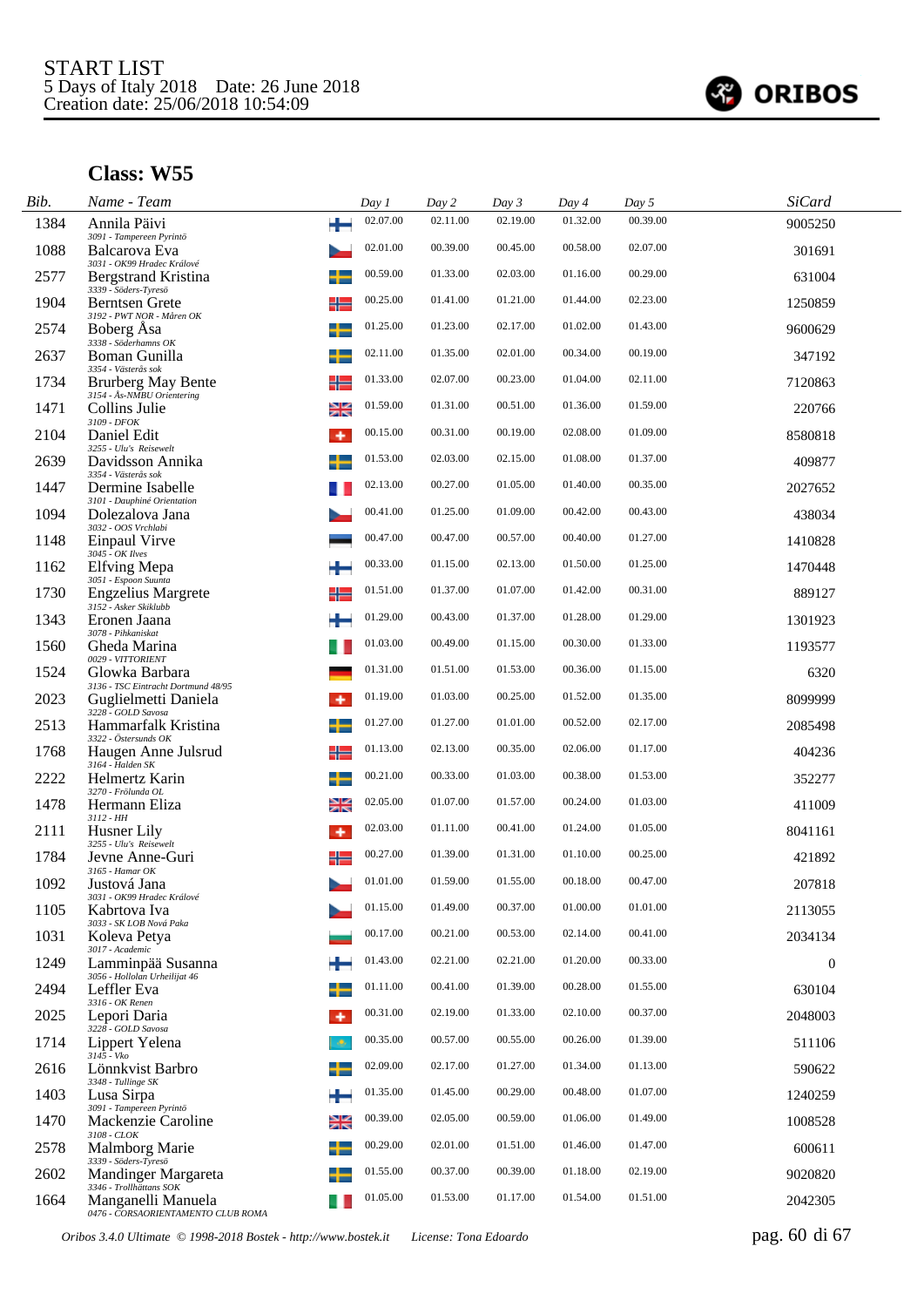

| Bib. | Name - Team                                                              | Day 1                 | Day 2    | Day 3    | Day 4    | Day 5    | <b>SiCard</b> |
|------|--------------------------------------------------------------------------|-----------------------|----------|----------|----------|----------|---------------|
| 1970 | Monteiro Isabel<br>3207 - COC - Clube de Orientação do Centro            | 00.37.00<br>$\bullet$ | 00.45.00 | 01.45.00 | 02.12.00 | 00.51.00 | 1250358       |
| 1866 | Nermoen Ingrid<br>3188 - Østmarka orienteering club                      | 00.43.00<br>╬         | 00.53.00 | 02.09.00 | 00.22.00 | 01.31.00 | 9782939       |
| 2562 | Olsson Christina<br>3334 - Skåneslättens OL                              | 01.09.00<br>╈         | 01.43.00 | 02.07.00 | 00.16.00 | 00.59.00 | 580810        |
| 2348 | Perneby Christina<br>3285 - IFK Lidingö SOK                              | 00.53.00              | 00.35.00 | 01.11.00 | 01.14.00 | 00.55.00 | 355857        |
| 1495 | Quickfall Karen<br>$3120 - SROC$                                         | 00.49.00<br>2K<br>기도  | 01.01.00 | 02.11.00 | 01.58.00 | 02.21.00 | 1403073       |
| 1666 | Rollins Helen Cathleen<br>0476 - CORSAORIENTAMENTO CLUB ROMA             | 01.21.00              | 00.59.00 | 00.17.00 | 01.12.00 | 01.45.00 | 2021334       |
| 1794 | Rönning Kjersti<br>$3165$ - Hamar OK                                     | 01.39.00<br>╬         | 01.29.00 | 01.47.00 | 00.44.00 | 02.15.00 | 427170        |
| 2635 | Sahlin Britta                                                            | 01.17.00<br>╅         | 02.15.00 | 01.59.00 | 01.38.00 | 01.23.00 | 610126        |
| 1624 | 3353 - Vänersborgs SK<br>Savorgnano Lory Meri<br>0174 - VICENZA OR. TEAM | 00.13.00              | 00.25.00 | 00.13.00 | 00.14.00 | 00.21.00 | 2063270       |
| 1924 | Schibsted Inger                                                          | 00.55.00              | 01.55.00 | 01.35.00 | 01.22.00 | 00.27.00 | $\Omega$      |
| 1511 | 3198 - Røyken $OL$<br>Setzer-Britwum Ulrike                              | 00.51.00              | 00.51.00 | 01.19.00 | 01.30.00 | 01.57.00 | 2781          |
| 1797 | 3129 - OLG Siegerland<br>Skyttersaeter Runa                              | 01.37.00<br>╬═        | 01.17.00 | 01.41.00 | 02.02.00 | 00.45.00 | 9121160       |
| 2326 | 3166 - Heming Orientering<br>Spillmann Dorothe                           | 01.49.00              | 00.29.00 | 01.23.00 | 02.04.00 | 01.19.00 | 8246810       |
| 2619 | 3282 - IF THOR Orientering/VÄSTRÅS SOK<br>Sundqvist Anna-Karin           | 01.23.00<br>╌         | 01.57.00 | 01.13.00 | 00.32.00 | 02.09.00 | 8630840       |
| 1927 | 3348 - Tullinge SK<br>Syversen Eva                                       | 01.47.00<br>╬         | 01.21.00 | 00.43.00 | 02.16.00 | 01.11.00 | 7203439       |
| 2524 | $3198$ - Røyken OL<br><b>Toftered Cecilia</b>                            | 00.57.00<br>╈         | 01.13.00 | 01.43.00 | 00.54.00 | 02.03.00 | 441575        |
| 2658 | 3326 - PWT SWE - IF Rigor<br>Törnqvist Lena                              | 01.45.00              | 01.09.00 | 00.27.00 | 00.50.00 | 00.57.00 | 439913        |
| 2178 | 3354 - Västerås sok<br>Turesson Anne                                     | 01.07.00              | 02.09.00 | 01.29.00 | 01.48.00 | 01.41.00 | 25404         |
| 1102 | 3262 - Bredaryds SOK<br>Vlachova Hana                                    | 00.45.00              | 00.55.00 | 01.49.00 | 00.20.00 | 02.25.00 | 8962          |
| 2660 | 3032 - OOS Vrchlabi<br>Wadman Eva                                        | 01.57.00              | 01.19.00 | 00.49.00 | 00.56.00 | 00.53.00 | 208818        |
| 2565 | 3354 - Västerås sok<br>Wehlin Anita                                      | 01.41.00              | 01.47.00 | 00.33.00 | 01.56.00 | 00.49.00 | 501850        |
| 2127 | 3336 - Skogspokarnas OK<br>Wolf Ursula<br>3255 - Ulu's Reisewelt         | 00.19.00              | 00.23.00 | 00.15.00 | 00.12.00 | 00.23.00 | 1394230       |
|      |                                                                          |                       |          |          |          |          |               |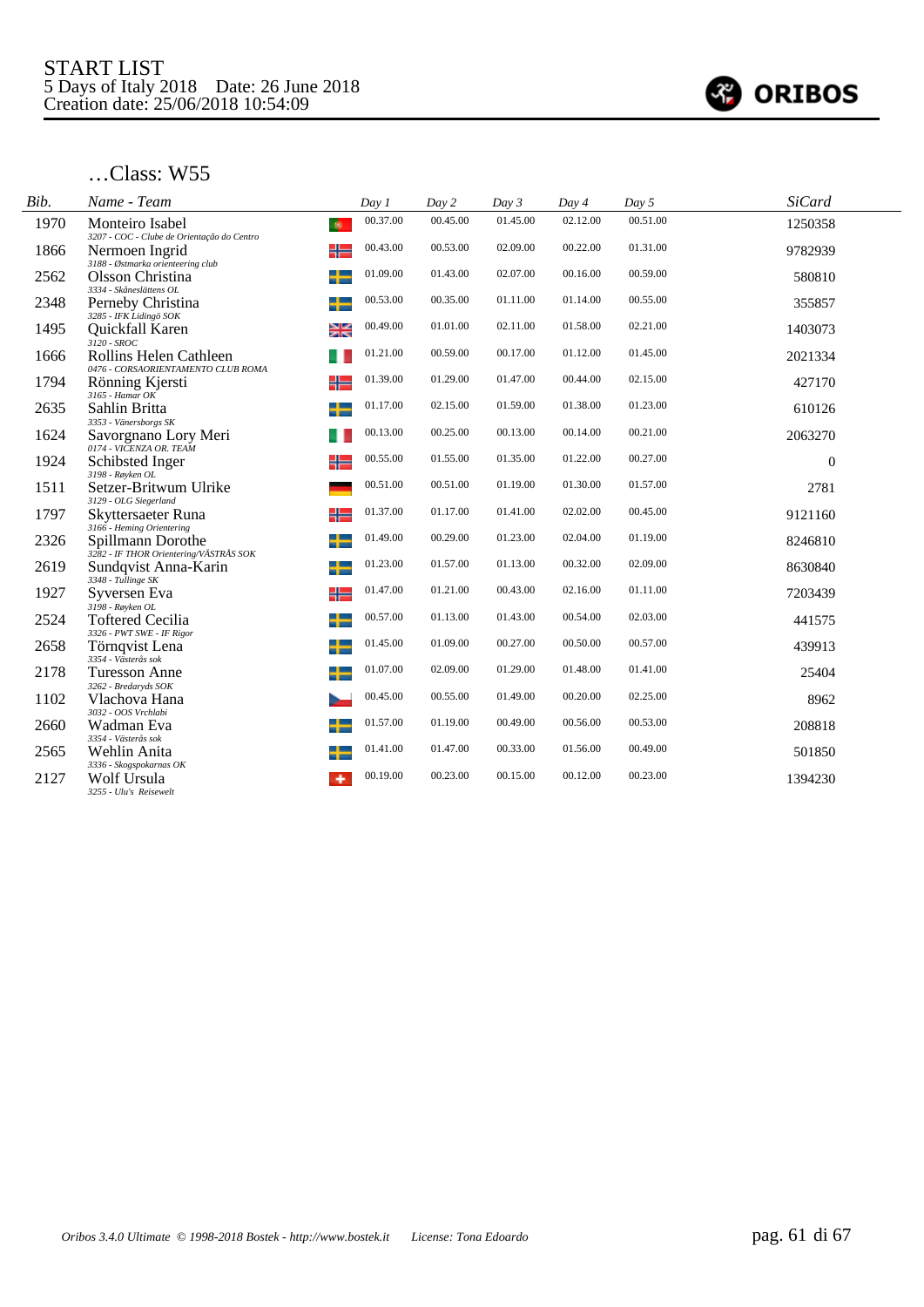

| Bib. | Name - Team                                                           |         | Day 1    | Day 2            | Day 3            | Day 4    | Day 5            | <b>SiCard</b>    |  |
|------|-----------------------------------------------------------------------|---------|----------|------------------|------------------|----------|------------------|------------------|--|
| 2148 | Andersson Maria<br>3262 - Bredaryds SOK                               | ╈       | 01.52.00 | 01.38.00         | 01.44.00         | 01.07.00 | 00.48.00         | 409705           |  |
| 2069 | Andres Iris<br>3239 - OLG Bonaduz                                     | ٠       | 00.58.00 | 01.24.00         | 01.04.00         | 00.47.00 | 01.08.00         | 8055155          |  |
| 2512 | Annersand Lisa                                                        | ╈       | 01.28.00 | 00.28.00         | 01.06.00         | 01.47.00 | 01.50.00         | 402858           |  |
| 1522 | 3321 - OK Tyr<br>Arnold Joanna<br>3136 - TSC Eintracht Dortmund 48/95 |         | 00.52.00 | 00.58.00         | 00.42.00         | 00.57.00 | 01.16.00         | 2077196          |  |
| 2540 | Axelson Gunilla<br>3332 - Sävedalens AIK                              |         | 00.34.00 | 00.24.00         | 01.48.00         | 01.49.00 | 00.50.00         | 1504099          |  |
| 1090 | Behounová Jirina<br>3031 - OK99 Hradec Králové                        |         | 00.26.00 | 00.36.00         | 01.20.00         | 00.33.00 | 00.52.00         | 2102552          |  |
| 2542 | <b>Berglund Susanne</b><br>3332 - Sävedalens AIK                      |         | 01.40.00 | 01.20.00         | 01.34.00         | 00.21.00 | 00.26.00         | 36195            |  |
| 1441 | Catmur Virginia<br>$3097$ - $BNCO$                                    |         | 00.48.00 | 01.30.00         | 00.18.00         | 01.03.00 | 02.00.00         | 37276            |  |
| 2063 | Cejka Kati<br>3236 - OLC SKOG Fribourg                                | ۰       | 00.23.00 | 01.05.00         | 00.31.00         | 02.00.00 | 02.13.00         | 1958516          |  |
| 1030 | Cholakova Dimitrina<br>3017 - Academic                                |         | 00.14.00 | 00.18.00         | 00.30.00         | 01.11.00 | 02.04.00         | 2008645          |  |
| 2009 | Cuche Camille<br>3223 - Care-Vevey Orientation                        |         | 00.28.00 | 00.34.00         | 00.40.00         | 00.45.00 | 01.26.00         | 1201056          |  |
| 1863 | Damgaard Tove<br>3186 - OL Trollo                                     | ╬       | 01.22.00 | 01.04.00         | 00.20.00         | 01.33.00 | 00.24.00         | 237727           |  |
| 2493 | Engelby Ulla<br>3315 - OK Pan-Kristianstad                            | ┶       | 01.42.00 | 01.34.00         | 00.34.00         | 00.17.00 | 01.30.00         | 540609           |  |
| 1781 | Grøndalen Bente<br>3165 - Hamar OK                                    | ╬═      | 01.10.00 | 00.38.00         | 00.22.00         | 01.23.00 | 01.56.00         | 1408133          |  |
| 1821 | Haverstad Helga<br>3174 - Lierbygda OL                                | ╬═      | 01.44.00 | 01.36.00         | 01.14.00         | 00.13.00 | 01.54.00         | 7208238          |  |
| 1519 | <b>Herbrand Monika</b><br>3134 - Skiclub Duisburg                     |         | 01.12.00 | 00.22.00         | 00.14.00         | 01.15.00 | 01.06.00         | 302957           |  |
| 2140 | Holmgren Agneta<br>3261 - Bergnäsets AIK                              |         | 01.16.00 | 01.16.00         | 01.42.00         | 01.43.00 | 00.40.00         | 9850523          |  |
| 1104 | Huskova Eva<br>3033 - SK LOB Nová Paka                                |         | 00.24.00 | 00.50.00         | 00.28.00         | 01.31.00 | 01.18.00         | 7203468          |  |
| 1853 | Kaarby Karen Marie Eid<br>3182 - Nydalens SK                          |         | 01.48.00 | 01.12.00         | 01.36.00         | 01.55.00 | 01.00.00         | 237722           |  |
| 1107 | Kalibanova Jirina<br>3033 - SK LOB Nová Paka                          |         | 01.32.00 | 02.00.00         | 01.56.00         | 01.53.00 | 00.22.00         | 2060217          |  |
| 1360 | Laaksonen Anita<br>3082 - Rasti-Jyry                                  |         | 00.20.00 | 00.26.00         | 01.28.00         | 00.19.00 | 00.56.00         | 997886           |  |
| 1252 | Liimatainen Raili<br>$3058 - HyRa$                                    |         | 01.04.00 | 00.20.00         | 01.08.00         | 01.57.00 | 00.58.00         | 502356           |  |
| 1571 | Lorenzet Tazia<br>0033 - U.S. PRIMIERO                                |         | 01.24.00 | 00.56.00         | 00.32.00         | 01.25.00 | 01.34.00         | 2121180          |  |
| 1935 | Løseth Vigdis<br>3199 - Sandnes IL                                    | ╬       | 00.16.00 | 00.30.00         | 01.22.00         | 00.53.00 | 02.02.00         | 2123421          |  |
| 1973 | Loseva Victoria<br>3209 - ETG                                         |         | 00.40.00 | 01.28.00         | 01.50.00         | 01.39.00 | 00.32.00         | 2040738          |  |
| 1261 | Malinen Paula<br>3063 - Kajaanin Suunnistajat                         |         | 00.32.00 | 00.54.00         | 01.54.00         | 01.35.00 | 01.32.00         | 583101           |  |
| 2520 | Mårtensson Anna Lena Margareta<br>$3324$ - $PWTNOR$ - $SMOL$          |         | 00.38.00 | 01.06.00         | 00.24.00         | 01.29.00 | 01.04.00         | 208908           |  |
| 2097 | Mayer Catherine<br>3253 - SCOM Mendrisio                              | $\cdot$ | 01.34.00 | $-1 - 1 - 1 - 1$ | $-1 - 1 - 1 - 1$ | --:-:-   | $-2 - 2 - 2 - 1$ | $\boldsymbol{0}$ |  |
| 1763 | Meyer Midtun Heidi<br>3161 - Freidig                                  | ╬═      | 01.08.00 | 01.18.00         | 01.12.00         | 01.05.00 | 01.22.00         | $\mathbf{0}$     |  |
| 1765 | Midthust Anne<br>$3162$ - $Frol$ IL                                   | ╬       | 00.50.00 | 00.52.00         | 01.30.00         | 01.19.00 | 01.52.00         | $\mathbf{0}$     |  |
| 1527 | Mock Kornelia<br>3136 - TSC Eintracht Dortmund 48/95                  |         | 00.36.00 | 01.08.00         | 00.58.00         | 00.49.00 | 00.54.00         | 2048505          |  |
| 2535 | Nero Forsman Ann-Christine<br>3329 - Ronneby OK                       |         | 01.20.00 | 01.10.00         | 00.52.00         | 00.39.00 | 01.10.00         | 1571127          |  |
| 1215 | Nordberg Liisa<br>3053 - Helsingin Suunnistajat                       |         | 00.56.00 | 00.32.00         | 01.32.00         | 01.37.00 | 00.34.00         | 1402807          |  |
| 1922 | Norvik Cathrine<br>3198 - Røyken OL                                   | ╬       | 00.30.00 | 01.50.00         | 02.00.00         | 00.43.00 | 00.44.00         | 7203418          |  |
| 1109 | Novakova Jana<br>3033 - SK LOB Nová Paka                              |         | 01.46.00 | 01.46.00         | 00.38.00         | 01.01.00 | 00.28.00         | 2060214          |  |
| 1110 | Nydrlova Eva<br>3033 - SK LOB Nová Paka                               |         | 01.38.00 | 01.56.00         | 01.40.00         | 01.41.00 | 01.12.00         | 8954             |  |
| 1906 | Økstad Siri<br>3193 - PWT NOR - Oddersjaa                             |         | 01.26.00 | 01.54.00         | 00.36.00         | 00.35.00 | 01.20.00         | 1351310          |  |
| 2013 | Pettinari Mariapia<br>3224 - CO Aget lugano                           | ۰       | 01.36.00 | 00.44.00         | 01.00.00         | 00.41.00 | 01.36.00         | 2003190          |  |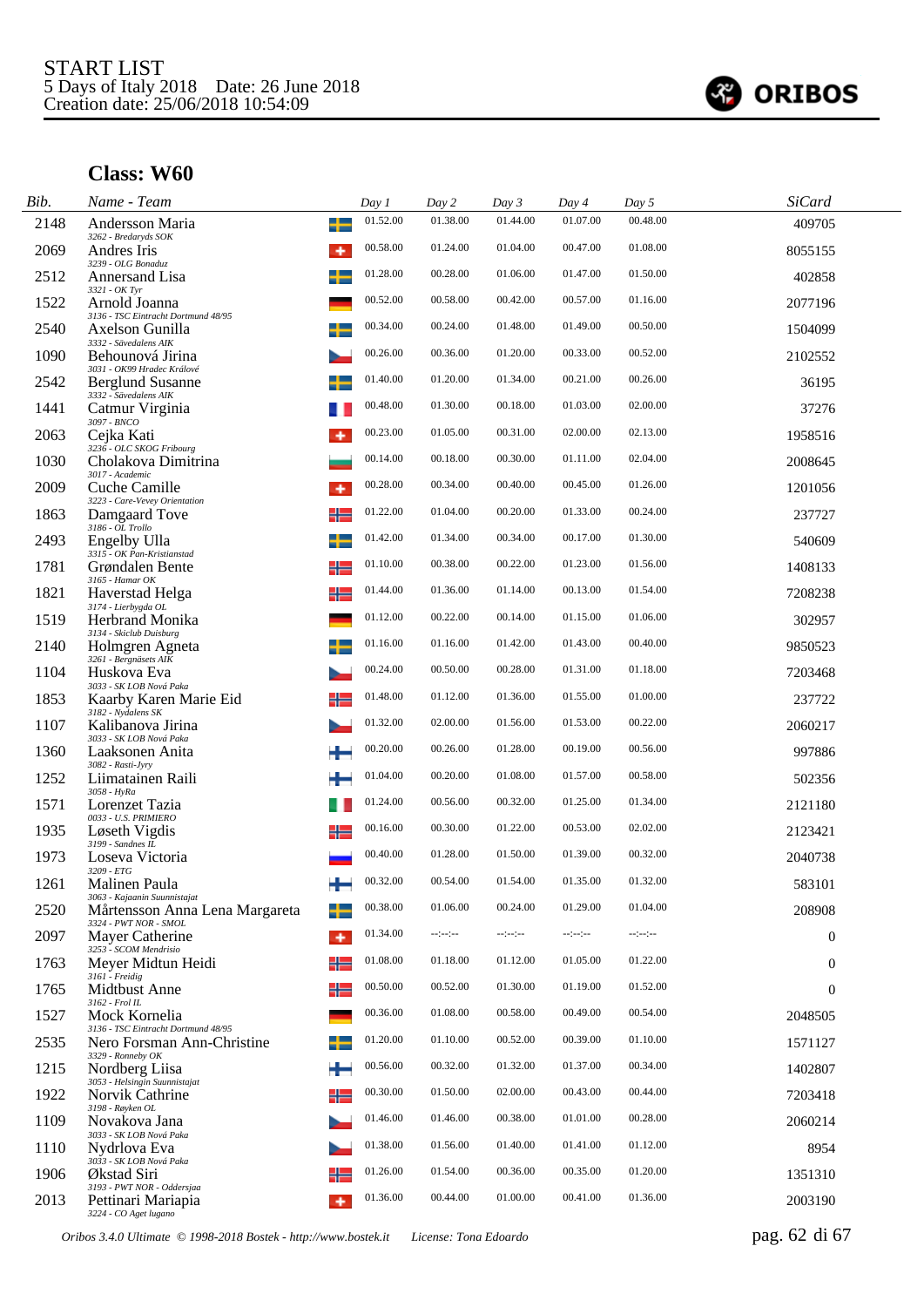

| Bib. | Name - Team                                        | Day 1           | Day 2    | Day 3    | Day 4    | Day 5    | <b>SiCard</b> |
|------|----------------------------------------------------|-----------------|----------|----------|----------|----------|---------------|
| 1002 | Prudhoe Julia<br>3001 - Central Coast Orienteers   | 01.06.00<br>₩., | 01.32.00 | 00.54.00 | 00.31.00 | 00.36.00 | 1931377       |
| 1255 | Raiko Erja<br>3059 - Hyvinkään Rasti               | 01.50.00        | 00.48.00 | 01.26.00 | 01.27.00 | 00.30.00 | 7141416       |
| 1346 | Saarikoski Päivi<br>3078 - Pihkaniskat             | 00.44.00        | 01.40.00 | 01.02.00 | 00.59.00 | 01.40.00 | 7203404       |
| 1611 | Sacilotto Lucia<br>0158 - UNIONE LOMBARDA          | 00.46.00        | 01.02.00 | 01.46.00 | 01.21.00 | 01.28.00 | 2103422       |
| 1027 | Silvi Simonne<br>3014 - Kempische oriëntatielopers | 00.42.00        | 01.22.00 | 01.18.00 | 00.25.00 | 00.42.00 | 1392324       |
| 1903 | Smaavik Reidun Fallan<br>3191 - PWT NOR - Freidig  | 01.00.00<br>╬═  | 01.14.00 | 00.48.00 | 01.51.00 | 01.02.00 | 770005        |
| 1823 | Spanli Marianne<br>3174 - Lierbygda OL             | 01.30.00<br>╬   | 01.44.00 | 01.10.00 | 00.51.00 | 00.38.00 | 9200284       |
| 1517 | Speh-Rothaug Petra<br>3133 - OSC Kassel            | 00.22.00        | 01.00.00 | 00.16.00 | 00.27.00 | 01.38.00 | 361282        |
| 2265 | Svartholm Karin<br>3271 - Gammelstads IF           | 01.18.00<br>┶   | 00.46.00 | 01.16.00 | 01.09.00 | 01.58.00 | 243560        |
| 2306 | Valentin Lotta<br>3274 - Gustavsbergs OK           | 01.14.00<br>┶   | 01.58.00 | 01.58.00 | 00.29.00 | 01.44.00 | 2078259       |
| 2258 | Vamling Maria<br>3270 - Frölunda OL                | 01.02.00<br>┶   | 01.52.00 | 01.38.00 | 00.15.00 | 01.14.00 | 362507        |
| 1557 | Viliotti Paola<br>0015 - OR. PERGINE               | 00.18.00        | 00.40.00 | 00.56.00 | 00.37.00 | 01.46.00 | 1406161       |
| 1004 | Wood Hilary<br>3001 - Central Coast Orienteers     | 00.54.00<br>₩.  | 01.42.00 | 00.46.00 | 00.23.00 | 01.48.00 | 1956420       |
| 1991 | Wüest Ruth<br>۰<br>3218 - Alpstein-O               | 01.54.00        | 01.26.00 | 00.44.00 | 01.13.00 | 01.24.00 | 8625669       |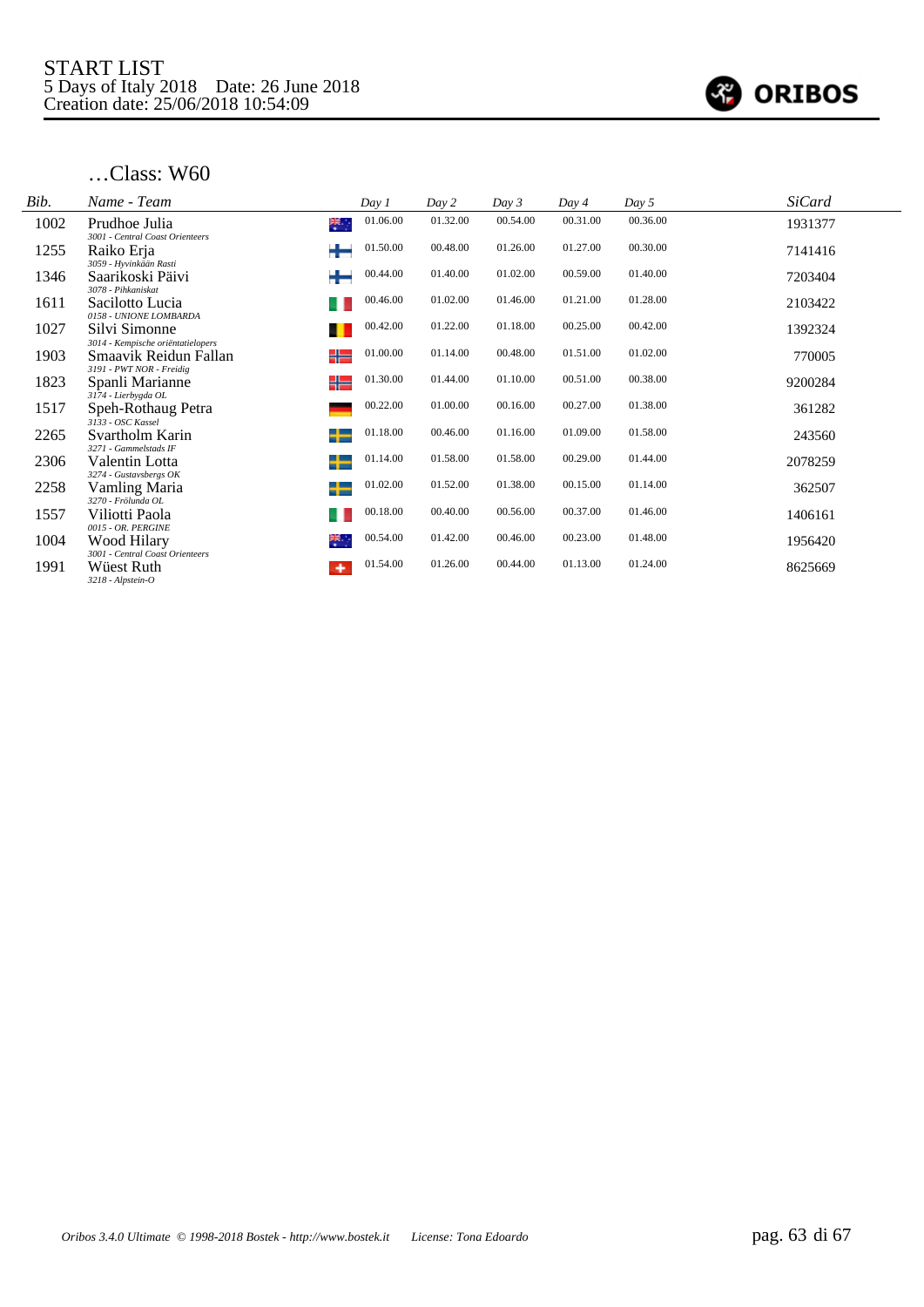

| Bib. | Name - Team                                                                                     |           | Day 1    | Day 2            | Day 3    | Day 4    | Day 5    | <b>SiCard</b> |
|------|-------------------------------------------------------------------------------------------------|-----------|----------|------------------|----------|----------|----------|---------------|
| 2016 | Baumann Rita<br>3226 - CORBUS                                                                   | ٠         | 01.56.00 | 01.02.00         | 01.36.00 | 00.25.00 | 00.53.00 | 8400938       |
| 2482 | Bergendahl Titti                                                                                |           | 00.41.00 | 01.05.00         | 00.30.00 | 01.43.00 | 00.35.00 | 9520605       |
| 1452 | 3312 - OK Måsen<br>Cabon Monique<br>3104 - quimper orientation coatarmor                        |           | 00.53.00 | 01.41.00         | 00.57.00 | 01.16.00 | 00.50.00 | 1603052       |
| 1992 | Chenal Madeleine<br>3219 - ANCO                                                                 | ۰         | 01.23.00 | $-1 - 1 - 1 - 1$ | --:--:-- | --:-:-   | --:--:-- | 432697        |
| 1455 | Davies Liz<br>3105 - AIRE                                                                       | ≱≼        | 01.47.00 | 01.38.00         | 01.45.00 | 00.40.00 | 01.14.00 | 410915        |
| 2686 | DeWeese Rhonda                                                                                  |           | 00.32.00 | 00.56.00         | 01.03.00 | 01.19.00 | 00.11.00 | 348602        |
| 2604 | 3362 - WCOC<br>Eklund Britta                                                                    |           | 01.41.00 | 01.08.00         | 00.09.00 | 00.52.00 | 01.35.00 | 205325        |
| 1744 | 3347 - Trosabygdens OK<br>Elfving Stina                                                         | ╬         | 01.05.00 | 01.14.00         | 01.21.00 | 01.46.00 | 00.29.00 | 7007026       |
| 2439 | 3158 - Byåsen IL<br>Ericsson Elisabeth                                                          | ╅         | 01.14.00 | 01.44.00         | 00.33.00 | 00.58.00 | 01.56.00 | 205055        |
| 1474 | 3301 - Nyköpings OK<br><b>Finlay Teresa</b>                                                     | ≱≼        | 00.38.00 | 01.11.00         | 01.12.00 | 01.40.00 | 01.11.00 | 8230650       |
| 1839 | $3110 - Fermo$<br>Gjermstad Anne-Sofie                                                          | ╬         | 01.53.00 | 01.50.00         | 00.12.00 | 02.01.00 | 00.56.00 | 9102773       |
| 2576 | 3179 - Nidarøst OK<br>Håberg Monika                                                             |           | 01.44.00 | 01.32.00         | 00.06.00 | 00.49.00 | 00.41.00 | 870930        |
| 2626 | 3338 - Söderhamns OK<br><b>Hallsten Marion</b>                                                  |           | 01.26.00 | 00.59.00         | 01.27.00 | 00.34.00 | 01.59.00 | 1500423       |
| 2304 | 3350 - Uddevalla ok<br>Haraldsson Margareta                                                     |           | 00.47.00 | 01.29.00         | 00.24.00 | 01.28.00 | 01.53.00 | 2078297       |
| 2647 | 3274 - Gustavsbergs $\mathit{OK}$<br>Jakobsson Lena                                             | ╅         | 00.44.00 | 00.29.00         | 00.48.00 | 01.13.00 | 01.44.00 | 39065         |
| 1006 | 3354 - Västerås sok<br>Junghans Barbara                                                         | ₩.        | 01.50.00 | 00.32.00         | 01.24.00 | 00.37.00 | 00.32.00 | 1931318       |
| 2679 | 3002 - Garingal Orienteers<br>Karpinski Judith                                                  |           | 00.50.00 | 00.35.00         | 01.54.00 | 00.22.00 | 00.47.00 | 263048        |
| 2548 | 3359 - New England Orienteering Club<br><b>Knutsson Monica</b>                                  |           | 00.14.00 | 00.44.00         | 00.21.00 | 00.46.00 | 00.23.00 | 520616        |
| 1128 | 3332 - Sävedalens AIK<br>Krizova Zdenka                                                         |           | 01.17.00 | 01.26.00         | 00.51.00 | 00.28.00 | 01.50.00 | 301209        |
| 1597 | 3037 - SKP Zdar<br>Kurschinski Margherita                                                       | a l       | 01.20.00 | 00.26.00         | 01.51.00 | 01.52.00 | 01.17.00 | 1411416       |
| 2161 | 0106 - ORIENTALP SOCIETÀ ROMANA DI ORIENTISTI D<br>Lång-Albinsson Erene<br>3262 - Bredaryds SOK | ╈         | 01.38.00 | 00.41.00         | 01.33.00 | 01.10.00 | 01.23.00 | 25473         |
| 2112 | Luder Maria<br>3255 - Ulu's Reisewelt                                                           | ۰         | 00.23.00 | 01.56.00         | 00.54.00 | 01.25.00 | 01.47.00 | 8210547       |
| 2366 | Lundmark Anne<br>3289 - JÄRFÄLLA OK                                                             | ┶         | 01.08.00 | 02.05.00         | 00.36.00 | 00.16.00 | 01.05.00 | 944474        |
| 1282 | Määttä Lotta                                                                                    |           | 00.35.00 | 00.53.00         | 01.42.00 | 00.31.00 | 00.38.00 | 9160153       |
| 2136 | 3067 - Kouvolan Suunnistajat<br>Majova Paulina<br>3258 - Kobra Bratislava                       |           | 00.29.00 | 01.53.00         | 01.15.00 | 01.49.00 | 01.26.00 | 8350835       |
| 1407 | Nurminen Eija<br>3091 - Tampereen Pyrintö                                                       |           | 00.20.00 | 02.02.00         | 01.09.00 | 01.58.00 | 02.05.00 | 415523        |
| 2498 | Ostlund Barbro<br>3317 - OK Roxen                                                               |           | 00.59.00 | 00.38.00         | 00.27.00 | 01.55.00 | 00.59.00 | 7520120       |
| 2085 | Oswald Brigit<br>3247 - OLK Piz Hasi                                                            | ۰         | 01.32.00 | 00.47.00         | 01.00.00 | 00.43.00 | 01.02.00 | 1951413       |
| 2078 | Pfister-Bieri Judith<br>3243 - OLG Rymenzburg                                                   | ۰         | 00.56.00 | 00.23.00         | 01.18.00 | 01.22.00 | 01.38.00 | 9120452       |
| 1497 | Rosen Miriam<br>$3120$ - $SROC$                                                                 | ≱≼        | 01.02.00 | 01.35.00         | 01.48.00 | 01.07.00 | 00.26.00 | 9000999       |
| 1967 | São João Maria<br>3205 - CLAC                                                                   | $\bullet$ | 00.26.00 | 01.23.00         | 00.18.00 | 01.04.00 | 01.32.00 | 2800483       |
| 2622 | Törnros Helen<br>3349 - Tumba-Mälarhöjden OK                                                    |           | 01.11.00 | 01.47.00         | 01.30.00 | 00.19.00 | 00.44.00 | 18744         |
| 2060 | Zaugg Yvette<br>3233 - O-92/OLG Säuliamt                                                        |           | 01.29.00 | 01.59.00         | 00.39.00 | 01.01.00 | 02.02.00 | 8251249       |
| 2130 | Ziegler Claudia<br>3255 - Ulu's Reisewelt                                                       |           | 01.35.00 | 01.17.00         | 00.45.00 | 01.34.00 | 01.20.00 | 2036217       |
|      |                                                                                                 |           |          |                  |          |          |          |               |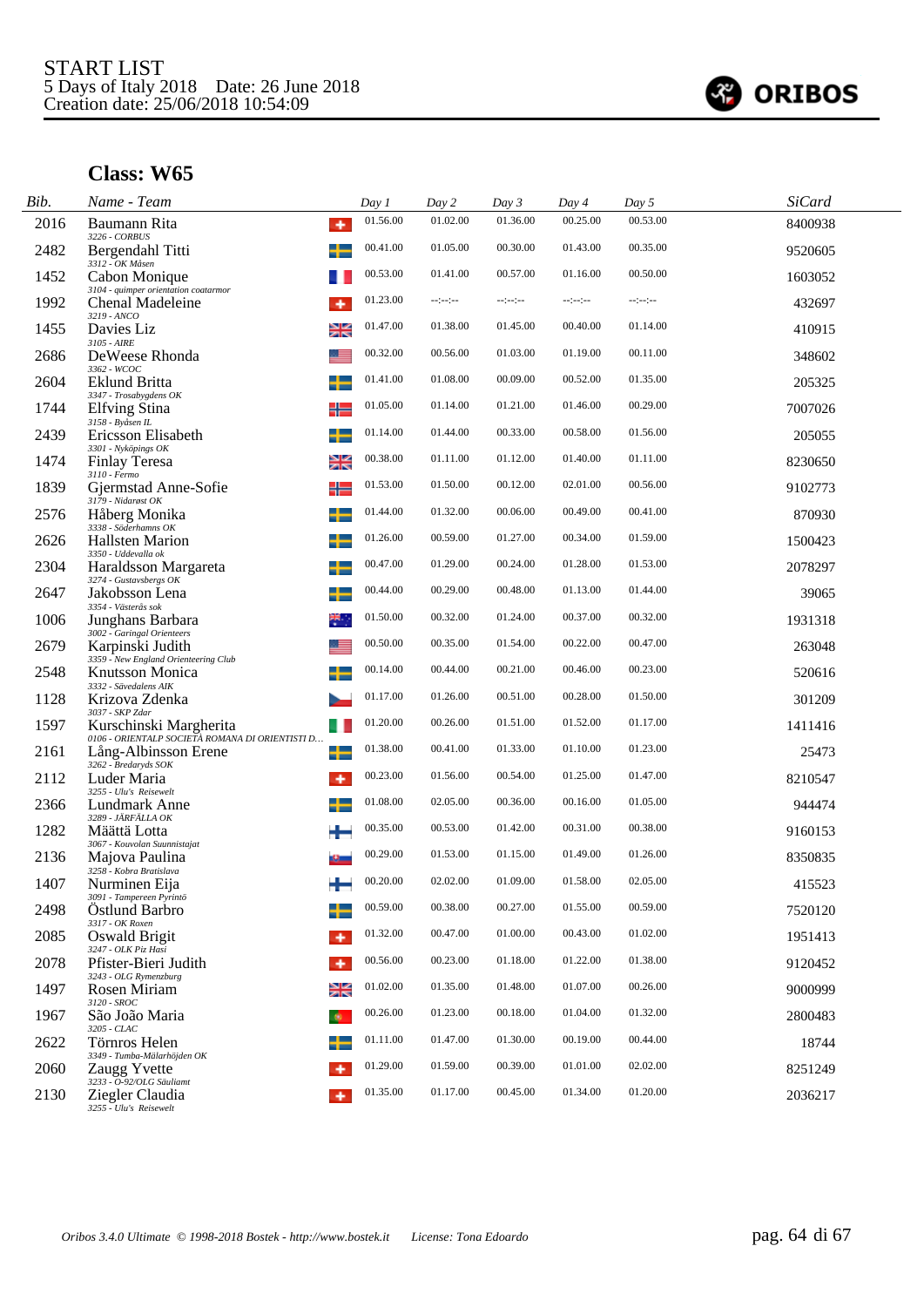

| Bib. | Name - Team                                                                                                | Day 1    | Day 2    | Day 3    | Day 4    | Day 5    | <b>SiCard</b> |
|------|------------------------------------------------------------------------------------------------------------|----------|----------|----------|----------|----------|---------------|
| 1902 | ╬<br>Berge Mo Katharina<br>3191 - PWT NOR - Freidig                                                        | 02.39.00 | 00.48.00 | 00.56.00 | 00.51.00 | 00.54.00 | 1396124       |
| 2101 | <b>Brand Edith</b><br>٠                                                                                    | 02.37.00 | 00.50.00 | 00.50.00 | 00.49.00 | 01.02.00 | 1451112       |
| 1594 | 3255 - Ulu's Reisewelt<br>Cavallaro Anna                                                                   | 02.21.00 | 00.16.00 | 00.30.00 | 00.59.00 | 00.44.00 | 210329        |
| 1559 | 0106 - ORIENTALP SOCIETÀ ROMANA DI ORIENTISTI D<br>Chiettini Maria Cristina<br>ш<br>0026 - OR. MEZZOCORONA | 02.29.00 | 00.20.00 | 00.18.00 | 00.37.00 | 00.20.00 | 210103        |
| 2017 | Eglin Annemarie<br>÷<br>$3226 - CORBUS$                                                                    | 02.41.00 | 00.54.00 | 00.46.00 | 00.17.00 | 00.36.00 | 2048016       |
| 1453 | Frantz Françoise<br>3104 - quimper orientation coatarmor                                                   | 02.09.00 | 00.32.00 | 00.10.00 | 00.21.00 | 00.30.00 | 1603051       |
| 2065 | Frei Elsbeth<br>۰<br>3237 - Olc Winterthur                                                                 | 01.57.00 | 01.02.00 | 00.40.00 | 00.45.00 | 00.46.00 | 8640291       |
| 1143 | Gudme Else<br>$3043 - OK73$                                                                                | 01.55.00 | 00.52.00 | 00.16.00 | 00.33.00 | 00.58.00 | 351370        |
| 2082 | Hofer Elsbeth<br>٠<br>3246 - OLG Zuerinord                                                                 | 02.13.00 | 00.38.00 | 00.04.00 | 00.47.00 | 00.48.00 | 1511948       |
| 2487 | Holgersson Vivianne<br>3312 - OK Måsen                                                                     | 02.17.00 | 00.56.00 | 00.38.00 | 00.25.00 | 00.52.00 | 7205947       |
| 1715 | Jansone Maija<br>3146 - Seniors                                                                            | 02.07.00 | 01.04.00 | 00.08.00 | 00.57.00 | 00.22.00 | 416219        |
| 2630 | Karlsson Lisbeth<br>3352 - Vaggeryds SOK                                                                   | 02.31.00 | 00.26.00 | 00.48.00 | 01.01.00 | 00.28.00 | 9002070       |
| 1280 | Kyyrönen Paula<br>3067 - Kouvolan Suunnistajat                                                             | 02.23.00 | 01.00.00 | 00.14.00 | 00.41.00 | 01.06.00 | 354051        |
| 1145 | Lykking Marianne<br>$3043 - OK73$                                                                          | 02.01.00 | 00.58.00 | 00.58.00 | 00.19.00 | 00.16.00 | 40508         |
| 2075 | Meister Liana<br>۰<br>3242 - OLG Davos                                                                     | 01.59.00 | 00.28.00 | 00.12.00 | 00.23.00 | 00.50.00 | 2101452       |
| 1901 | Mikkelsen Torill Nebell<br>╬<br>3190 - PWT NOR - Berger og Svelvik OL                                      | 02.27.00 | 01.06.00 | 00.42.00 | 01.07.00 | 00.32.00 | 211551        |
| 1920 | ╬<br>Mo Anne Karin Elvsaas<br>3198 - Røyken OL                                                             | 02.03.00 | 00.46.00 | 00.36.00 | 00.35.00 | 00.56.00 | 237764        |
| 2579 | ╅<br>Nord Evy<br>3340 - Södertälje IF                                                                      | 01.53.00 | 00.30.00 | 00.22.00 | 00.27.00 | 00.38.00 | 9519278       |
| 2093 | Pletscher Elisabeth<br>3251 - OLVZ                                                                         | 02.33.00 | 00.40.00 | 00.44.00 | 00.43.00 | 01.00.00 | 8120344       |
| 2291 | Rosén Elisabeth                                                                                            | 02.11.00 | 00.44.00 | 00.20.00 | 00.31.00 | 00.26.00 | 14043         |
| 2115 | 3273 - Göteborg-Majorna OK<br>Röthlisberger Beatrice<br>٠<br>3255 - Ulu's Reisewelt                        | 02.15.00 | 00.24.00 | 00.28.00 | 00.15.00 | 00.34.00 | 7203943       |
| 1914 | ╬<br>Saxhaug Berit                                                                                         | 01.51.00 | 00.36.00 | 00.54.00 | 00.55.00 | 01.04.00 | 237757        |
| 2091 | 3196 - Raumar Orienteering<br>Schnüriger Anna<br>٠<br>3250 - OLV Zug                                       | 02.05.00 | 00.34.00 | 00.32.00 | 00.39.00 | 00.18.00 | 8644537       |
| 1488 | ≱≼<br><b>Turner Teresa</b>                                                                                 | 02.35.00 | 01.08.00 | 00.24.00 | 01.03.00 | 00.40.00 | 37705         |
| 1146 | 3118 - SLOW<br>Valnert Ulla                                                                                | 02.19.00 | 00.18.00 | 00.02.00 | 01.05.00 | 00.24.00 | 302193        |
| 1475 | 3043 - OK73<br>≱≼<br>Wood Chris<br>3111 - FVO Scotland                                                     | 02.25.00 | 00.22.00 | 00.26.00 | 00.53.00 | 00.42.00 | 8147147       |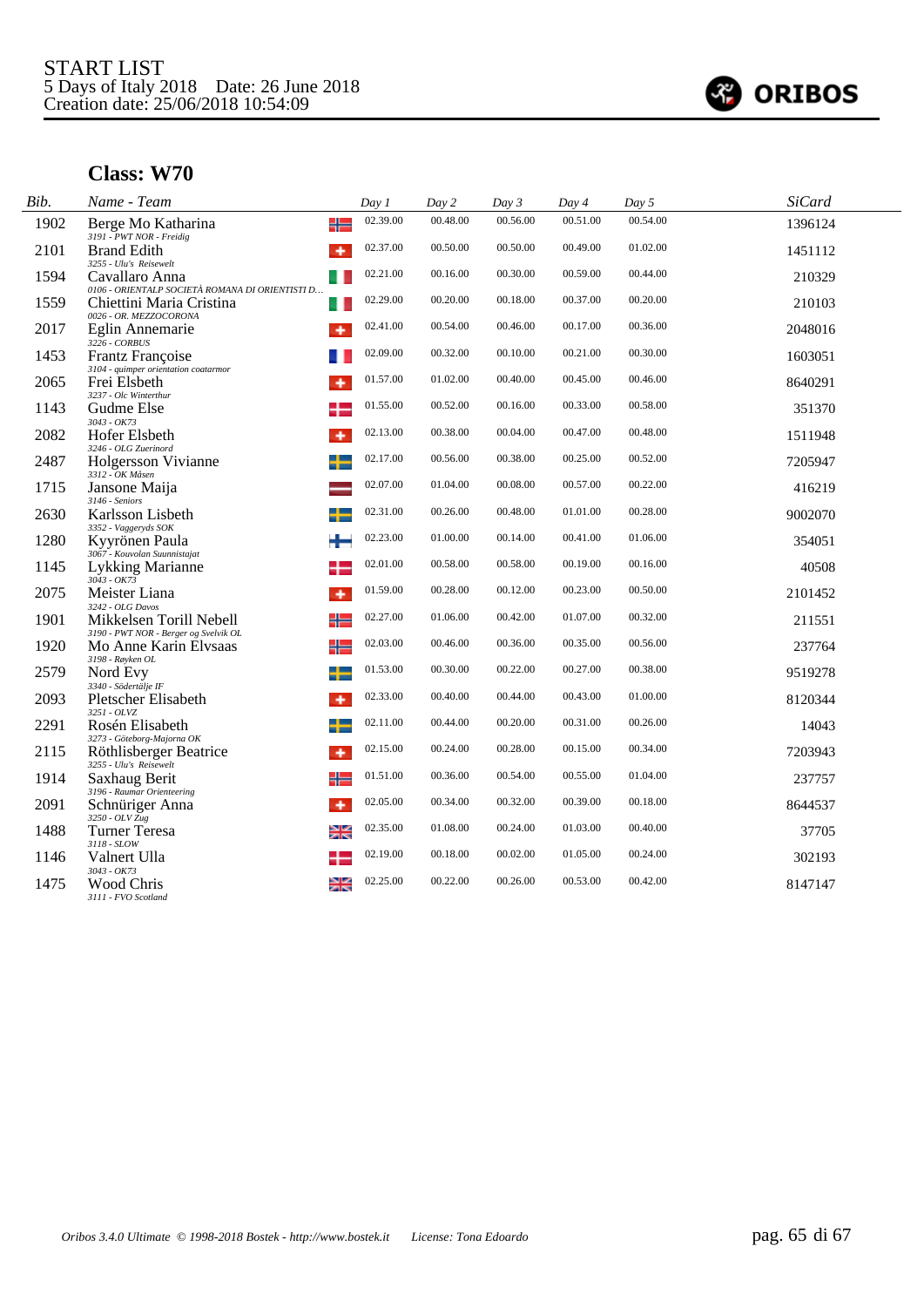

| Bib. | Name - Team                                                           |   | Day 1    | Day 2    | Day 3    | Day 4    | Day 5    | <b>SiCard</b> |  |
|------|-----------------------------------------------------------------------|---|----------|----------|----------|----------|----------|---------------|--|
| 1908 | Bekkelund Birgitte Mortensen<br>3194 - PWT NOR - Røyken OL            | ╬ | 00.16.00 | 00.33.00 | 00.21.00 | 00.24.00 | 00.21.00 | 330908        |  |
| 2422 | Granholm Charlotta<br>3298 - Linköpings OK                            |   | 00.14.00 | 00.25.00 | 00.33.00 | 00.26.00 | 00.23.00 | 861861        |  |
| 2079 | Huggler Erica<br>3244 - OLG Stäfa                                     |   | 00.08.00 | 00.29.00 | 00.17.00 | 00.20.00 | 00.25.00 | 8220022       |  |
| 1598 | Laj-Bellotti Maria<br>0106 - ORIENTALP SOCIETÀ ROMANA DI ORIENTISTI D |   | 00.18.00 | 00.31.00 | 00.23.00 | 00.22.00 | 00.15.00 | 210333        |  |
| 1251 | Latvasto Pirkko<br>$3057 - HS$                                        |   | 00.12.00 | 00.35.00 | 00.15.00 | 00.16.00 | 00.19.00 | 64705         |  |
| 1216 | Raatikka Marja<br>3053 - Helsingin Suunnistajat                       |   | 00.20.00 | 00.37.00 | 00.25.00 | 00.18.00 | 00.17.00 | 62835         |  |
| 2688 | Walker Lynette<br>3362 - WCOC                                         |   | 00.10.00 | 00.27.00 | 00.29.00 | 00.14.00 | 00.27.00 | 339654        |  |
|      |                                                                       |   |          |          |          |          |          |               |  |